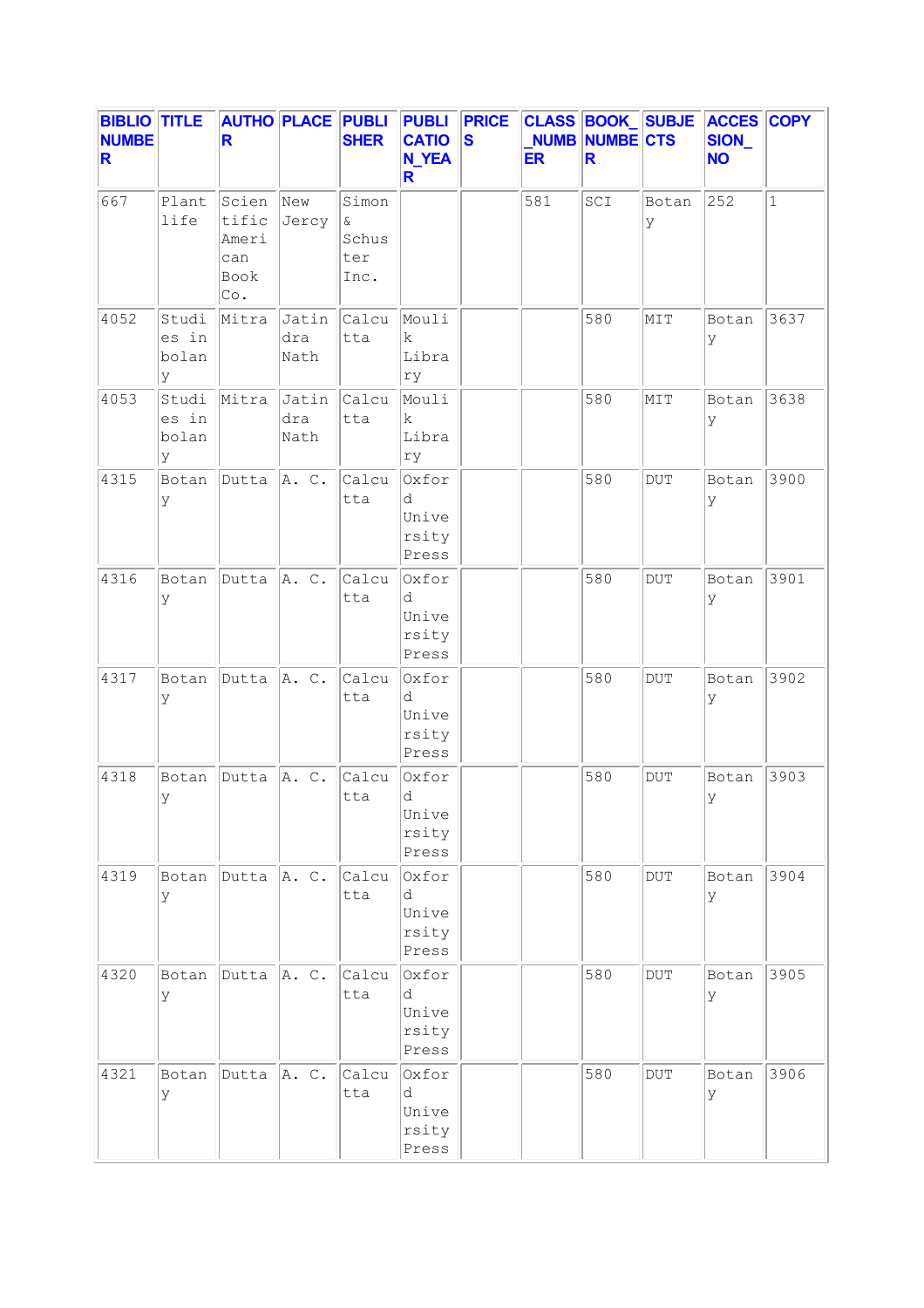| 4471 | Ecolo<br>gy                                                       | Odum                          | Engen<br>e P.         | New<br>Delhi                                                      | Ameri<br>nd<br>Publi<br>shing<br>Co.<br>Pvt.<br>Ltd.                            |     | 580        | ODU        | Botan<br>lУ | 4056         |
|------|-------------------------------------------------------------------|-------------------------------|-----------------------|-------------------------------------------------------------------|---------------------------------------------------------------------------------|-----|------------|------------|-------------|--------------|
| 4472 | Botan<br>y :<br>for<br>degre<br>e<br>stude<br>nts                 | Dutta                         | A. C.                 | Calcu<br>tta                                                      | Oxfor<br>d<br>Unive<br>rsity<br>Press                                           |     | 580        | <b>DUT</b> | Botan<br> y | 4057         |
| 4473 | An<br>intro<br>ducti<br>on to<br>biolo<br>gy                      | Sanya<br>$\mathbf{1}$         | Bhupe<br>ndra<br>Nath | Calcu<br>tta                                                      | Orien<br>tal<br>Book<br>Co.                                                     |     | 580        | SAN        | Botan<br>У  | 4058         |
| 4474 | Α<br>text<br>book<br>of<br>biolo<br>gy                            | Kundu                         | B. C.                 | Calcu<br>tta                                                      | Ashok<br>e<br>Pusta<br>kalay<br>а                                               |     | 580        | <b>KUN</b> | Botan<br>ly | 4059         |
| 4475 | Proce<br>sses<br>of<br>organ<br>$i$ c<br>evolu<br>tion            | Stebb<br>ins                  | G.<br>Ledya<br>rd     | Calcu<br>tta                                                      | Prent<br>ice<br>Hall<br>of<br>India                                             |     | 580        | STE        | Botan<br>У  | 4060         |
| 4476 | Intro<br>ducti<br>on to<br>biolo<br>gy of<br>anima<br>$_{\rm 1s}$ | Gangu<br> 1y                  | B. B.                 | Calcu<br>tta                                                      | A.<br>Sen<br>on<br>behal<br>f of<br>Centr<br>al<br>Educa<br>tiona<br>ı<br>Entp. |     | 580        | GAN        | Botan<br>Ιy | 4061         |
| 4479 | Udbhi<br>dbidy<br>а                                               | Balen<br>Nandi                | Calcu<br>tta          | Centr<br>a <sub>1</sub><br>Educa<br>tiona<br>$\mathbf 1$<br>Entp. |                                                                                 | 580 | <b>NAN</b> | Botan<br>У | 4064        | $\mathbf{1}$ |
| 4480 | Udbhi<br>dbidy<br>а                                               | Ramgo<br>$ {\rm pal} $<br>Nag | Calcu<br>tta          | Prabi<br>$\Upsilon$<br>Saha                                       |                                                                                 | 580 | NAG        | Botan<br>У | 4065        | $1\,$        |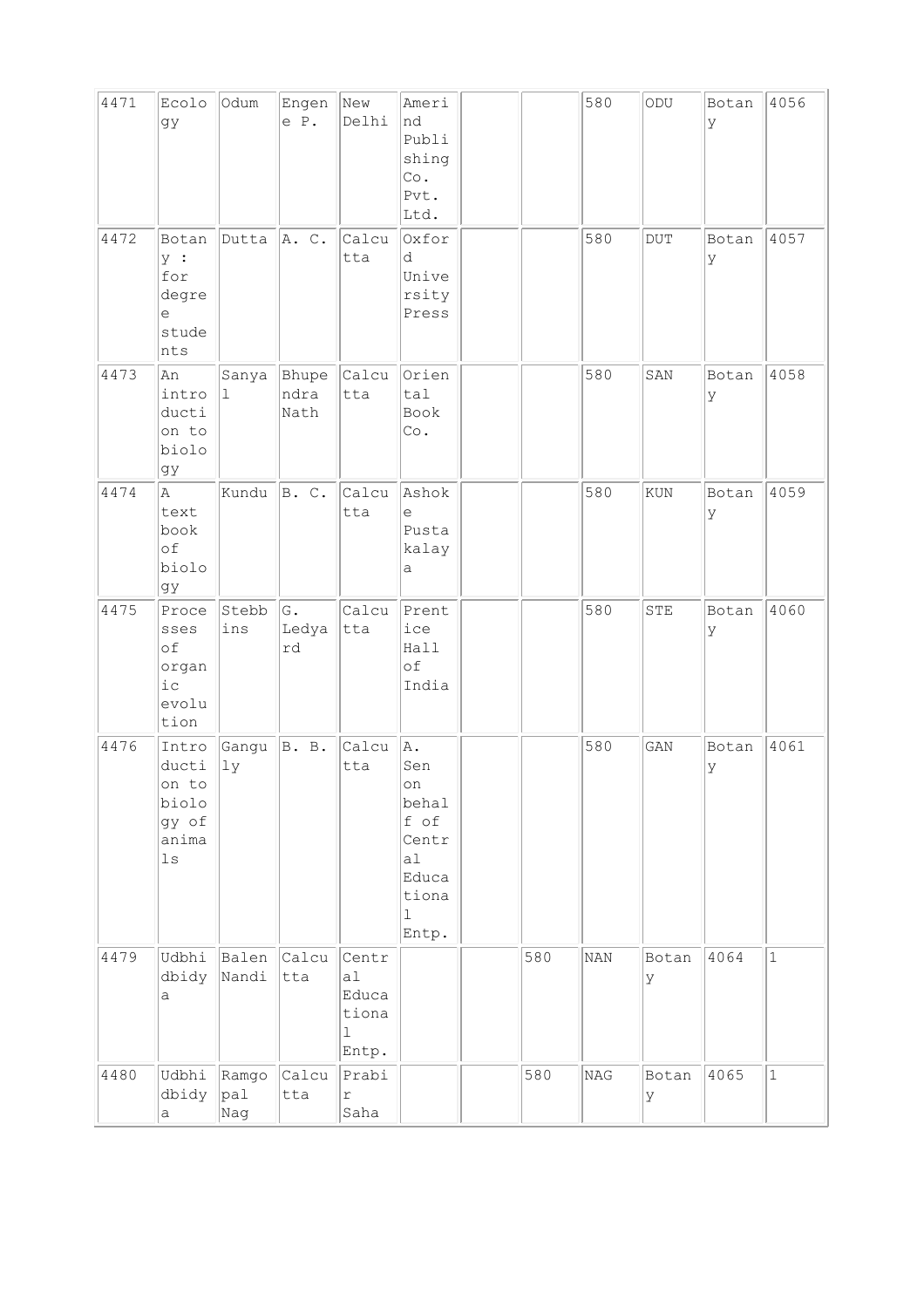| 4711 | The<br>cell                                                        | Swans<br>on         | Carl<br>${\mathbb P}$ . | New<br>Delhi | Prent<br>ice-<br>Hall<br>of<br>India      | 1978 | 590 | SWA        | Botan<br>ΙY | 4296 |
|------|--------------------------------------------------------------------|---------------------|-------------------------|--------------|-------------------------------------------|------|-----|------------|-------------|------|
| 4712 | The<br>cell                                                        | Swans<br>on         | Carl<br>${\tt P}$ .     | New<br>Delhi | Prent<br>ice-<br>Hall<br>of<br>India      | 1978 | 590 | SWA        | Botan<br> y | 4297 |
| 4744 | Adapt<br>ation                                                     | Walla<br>ce         | Bruce                   | New<br>Delhi | Prent<br>ice-H<br>all                     | 1973 | 590 | WAL        | Botan<br>У  | 4329 |
| 4751 | Cytol<br>ogy                                                       | Verma               | P. S.                   | New<br>Delhi | $\mathtt{S}$ .<br>Chand<br>& Co.          | 1980 | 590 | VER        | Botan<br>lУ | 4336 |
| 4782 | Intro<br>ducto<br>ry<br>mycol<br>ogy                               | Alexo<br>ponlo<br>S |                         | New<br>Delhi | Wiley<br>Ester<br>n<br>Limit<br>ed        | 1980 | 590 | ALE        | Botan<br> y | 4367 |
| 4783 | Fungi<br>and<br>plant<br>disea<br>se                               | Mundk<br>ar         | B. B.                   | Calcu<br>tta | Macmi<br>llen<br>and<br>Co.               | 1967 | 590 | <b>MUN</b> | Botan<br> y | 4368 |
| 4784 | Plant<br>patho<br>logy                                             | Walke<br>r          | John<br>Charl<br>es     | New<br>Delhi | Tata<br>Mcgro<br>W<br>Hill<br>Pub.<br>Co. | 1978 | 590 | WAL        | Botan<br>У  | 4369 |
| 4785 | A<br>text<br>book<br>$\circ f$<br>algae                            | Chopr<br>a          | G. L.                   | New<br>Delhi | $\texttt{S}$ .<br>Nagin<br>$\&$ Co.       | 1978 | 590 | CHO        | Botan<br>ΙY | 4370 |
| 4787 | Taxon<br>omy<br>оf<br>vascu<br>lar<br>plant<br>$\rm s$             | Lawre<br>nce        | georg<br>e H.<br>M.     | New<br>Delhi | Oxfor<br>d &<br>IBH<br>Publi<br>shing     | 1978 | 590 | LAW        | Botan<br>lУ | 4372 |
| 4788 | An<br>intro<br>.embr<br>yolog<br>y of<br>angio<br>sperm<br>$\rm s$ | Mahes<br>wari       | $P$ .                   | New<br>Delhi | Tata<br>Mcgra<br>W<br>Hill<br>Pub.        | 1978 | 590 | ADH        | Botan<br>ΙY | 4373 |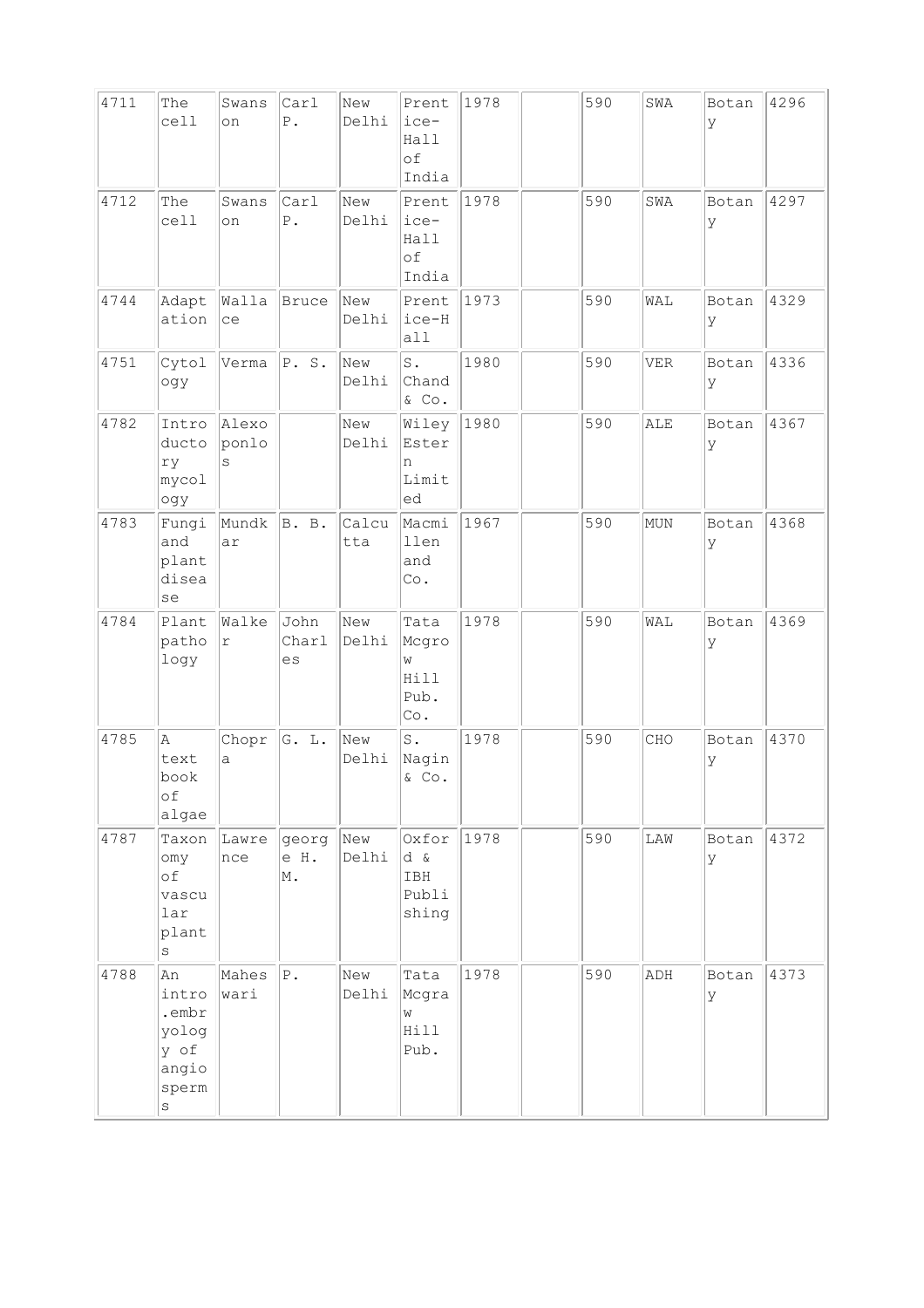| 4789 | Calle<br>ge<br>botan<br>У                                 | Gangu<br>lee    | Hiren<br>dra<br>Ch. | Calcu<br>tta | New<br>Centr<br>a1<br>Book<br>Agenc<br>У |  | 580 | GAN        | Botan<br>У | 4374 |
|------|-----------------------------------------------------------|-----------------|---------------------|--------------|------------------------------------------|--|-----|------------|------------|------|
| 4790 | Calle<br>ge<br>botan<br>У                                 | Gangu<br>lee    | Hiren<br>dra<br>Ch. | Calcu<br>tta | New<br>Centr<br>al<br>Book<br>Agenc<br>У |  | 580 | GAN        | Botan<br>У | 4375 |
| 4791 | Calle<br>ge<br>botan<br>У                                 | Gangu<br>lee    | Hiren<br>dra<br>Ch. | Calcu<br>tta | New<br>Centr<br>al<br>Book<br>Agenc<br>У |  | 580 | GAN        | Botan<br>У | 4376 |
| 4792 | Calle<br>ge<br>botan<br>У                                 | Gangu<br>lee    | Hiren<br>dra<br>Ch. | Calcu<br>tta | New<br>Centr<br>a1<br>Book<br>Agenc<br>У |  | 580 | GAN        | Botan<br>У | 4377 |
| 4793 | Calle<br>ge<br>botan<br>У                                 | Gangu<br>lee    | Hiren<br>dra<br>Ch. | Calcu<br>tta | New<br>Centr<br>a1<br>Book<br>Agenc<br>У |  | 580 | GAN        | Botan<br>У | 4378 |
| 4794 | Botan<br>ey<br>for<br>degre<br>$\in$<br>stude<br>nts      | Dutta           | A. C.               | Calcu<br>tta | Oxfor<br>d<br>Unive<br>rsity<br>Press    |  | 580 | <b>DUT</b> | Botan<br>У | 4379 |
| 4795 | Botan<br>ey<br>for<br>degre<br>е<br>stude<br>nts          | $Dutta \ A. C.$ |                     | Calcu<br>tta | Oxfor<br>d<br>Unive<br>rsity<br>Press    |  | 580 | <b>DUT</b> | Botan<br>У | 4380 |
| 4796 | Botan<br>ey<br>for<br>degre<br>$\epsilon$<br>stude<br>nts | Dutta           | A. C.               | Calcu<br>tta | Oxfor<br>d<br>Unive<br>rsity<br>Press    |  | 580 | $\rm DUT$  | Botan<br>У | 4381 |
| 4797 | Botan<br>ey<br>for<br>degre<br>е<br>stude                 | Dutta  A. C.    |                     | Calcu<br>tta | Oxfor<br>d<br>Unive<br>rsity<br>Press    |  | 580 | $\rm DUT$  | Botan<br>У | 4382 |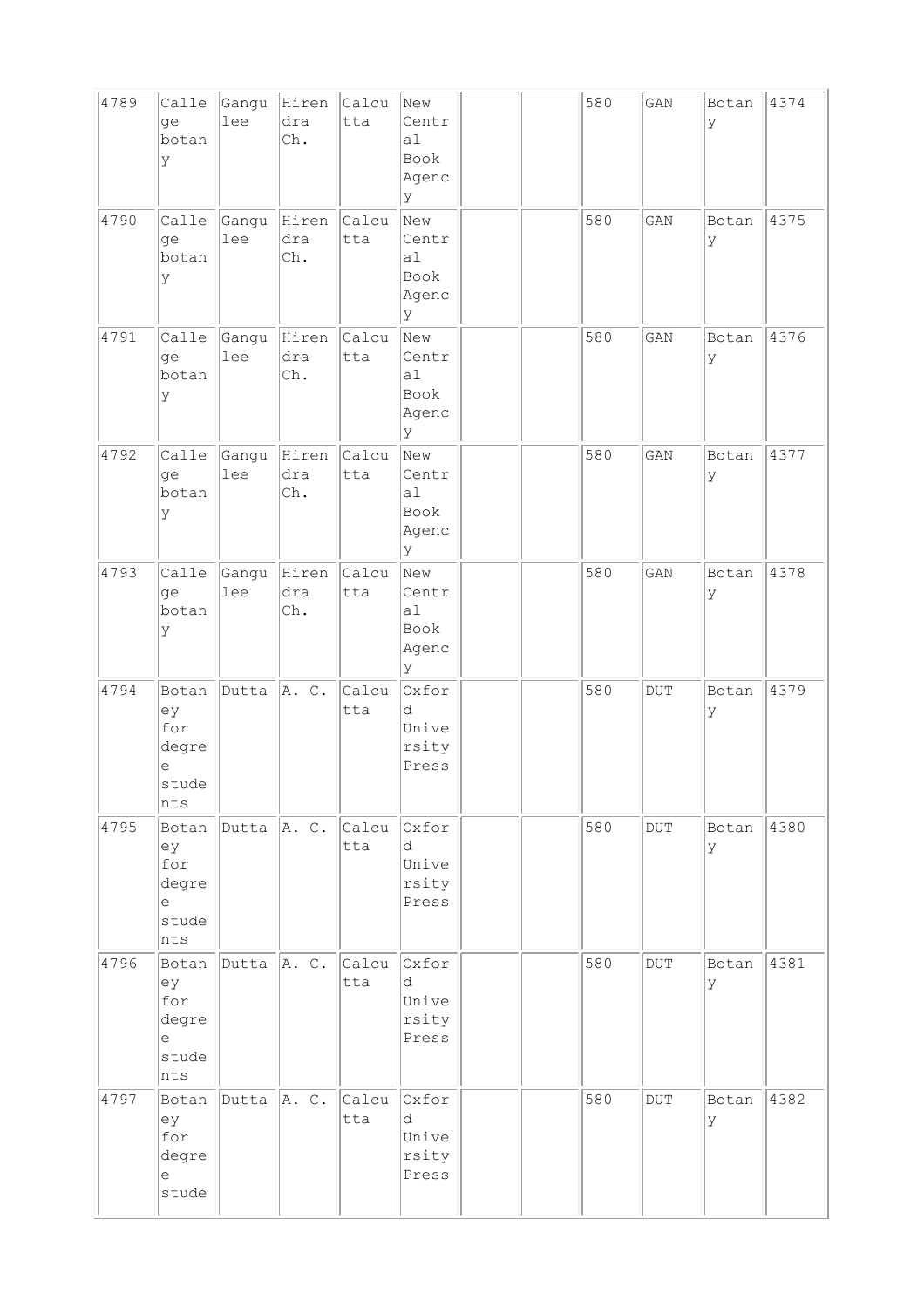|      | nts                                                    |                   |                                              |              |                                                  |  |     |            |            |      |
|------|--------------------------------------------------------|-------------------|----------------------------------------------|--------------|--------------------------------------------------|--|-----|------------|------------|------|
| 4798 | Botan<br>ey<br>for<br>degre<br>е<br>stude<br>nts       | Dutta             | A. C.                                        | Calcu<br>tta | Oxfor<br>d<br>Unive<br>rsity<br>Press            |  | 580 | $\rm DUT$  | Botan<br>У | 4383 |
| 4799 | Anato<br>my of<br>sced<br>planl<br>$\rm s$             | Esau              | Kathe<br>rine                                | New<br>Delhi | Wiley<br>Easte<br>rn<br>Pvt.                     |  | 580 | ESA        | Botan<br>У | 4384 |
| 4800 | Studi<br>es in<br>botan<br>У                           | Mitra             | Jatin<br>dra<br>Nath                         | Calcu<br>tta | Mouli<br>k<br>Libra<br>ry                        |  | 580 | MIT        | Botan<br>У | 4385 |
| 4801 | Studi<br>es in<br>botan<br>У                           | Mitra             | Jatin<br>dra<br>Nath                         | Calcu<br>tta | Mouli<br>$\mathbf k$<br>Libra<br>rу              |  | 580 | MIT        | Botan<br>У | 4386 |
| 4802 | Studi<br>es in<br>botan<br>У                           | Mitra             | Jatin<br>dra<br>Nath                         | Calcu<br>tta | Mouli<br>k.<br>Libra<br>ry                       |  | 580 | MIT        | Botan<br>У | 4387 |
| 4803 | Studi<br>es in<br>botan<br>У                           | Mitra             | Jatin<br>dra<br>Nath                         | Calcu<br>tta | Mouli<br>k.<br>Libra<br>ry                       |  | 580 | MIT        | Botan<br>У | 4388 |
| 4804 | Studi<br>es in<br>botan<br>У                           | Mitra             | Jatin<br>dra<br>Nath                         | Calcu<br>tta | Mouli<br>$\mathbf k$<br>Libra<br>ry              |  | 580 | MIT        | Botan<br>У | 4389 |
| 4805 | Plant<br>group<br>S                                    | Mukhe<br>$ r $ ee | H.                                           | Calcu<br>tta | Books<br>$\delta$<br>Allie<br>d<br>Pvt.<br>Ltd.  |  | 580 | MUK        | Botan<br>У | 4390 |
| 4806 | Plant<br>group<br>S                                    | Mukhe<br>rjee     | H.                                           | Calcu<br>tta | Books<br>&<br>Allie<br>d<br>Pvt.<br>Ltd.         |  | 580 | MUK        | Botan<br>У | 4391 |
| 4807 | Morph<br>olage<br>y and<br>taxon<br>omy<br>оf<br>fungi | Besse<br>l y      | Ernes<br>$\mathsf{t}$<br>Athea<br>${\tt rn}$ | New<br>Delhi | Vikas<br>Publi<br>shing<br>House<br>Pvt.<br>Ltd. |  | 580 | <b>BES</b> | Botan<br>У | 4392 |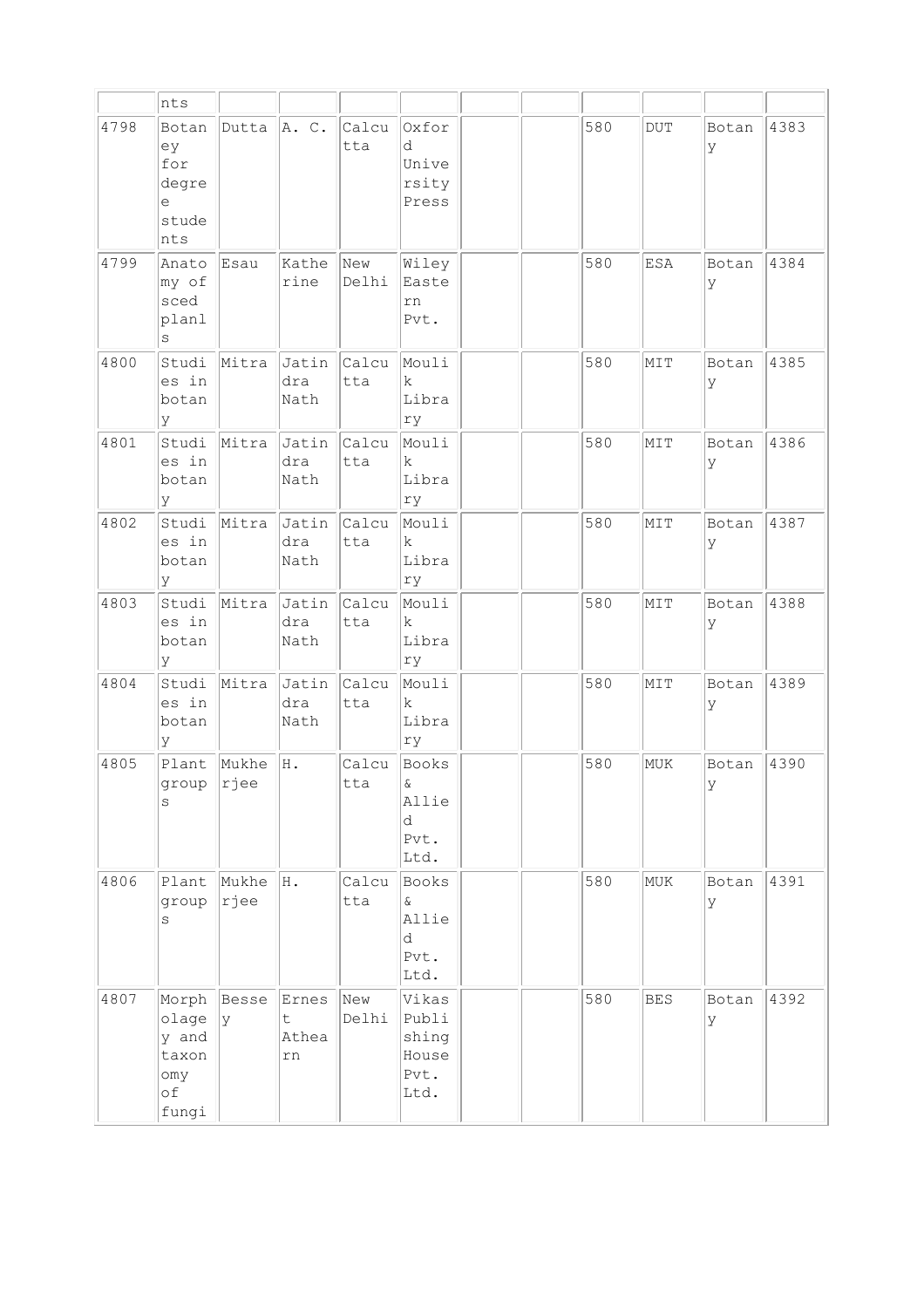| 4808 | The<br>class<br>ifica<br>tion<br>of<br>flowe<br>ring<br>plant<br>$\rm s$   | Rendl<br>$\epsilon$ | Alfre<br>d<br>Barto<br>n | New<br>Delhi  | Vikas<br>Publi<br>shing<br>House<br>Pvt.<br>Ltd.   |                                                   | 580 | $\mathop{\mathrm{REN}}$ | Botan<br>lУ | 4393       |
|------|----------------------------------------------------------------------------|---------------------|--------------------------|---------------|----------------------------------------------------|---------------------------------------------------|-----|-------------------------|-------------|------------|
| 4809 | The<br>class<br>ifica<br>tion<br>of<br>flowe<br>ring<br>plant<br>$\rm s$   | Rendl<br>$\epsilon$ | Alfre<br>d<br>Barto<br>n | New<br>Delhi  | Vikas<br>Publi<br>shing<br>House<br>Pvt.<br>Ltd.   |                                                   | 580 | <b>REN</b>              | Botan<br>У  | 4394       |
| 4810 | The<br>fungi                                                               | Mehro<br>tra        | Brahm<br>a<br>Swaru<br>p | New<br>Delhi  | Oxfor<br>d &<br>IBH<br>Pub.<br>$\mathbb{C}\circ$ . |                                                   | 580 | MEH                     | Botan<br>У  | 4395       |
| 4811 | Plant<br>disea<br>ses                                                      | Singh               | $\mathbb{R}$ . S.        | New<br>Delhi  | Oxfor<br>d &<br>IBH<br>Pub.<br>$\mathbb{C}\circ$ . |                                                   | 580 | SIN                     | Botan<br>ly | 4396       |
| 4812 | Plant<br>disea<br>ses                                                      | Singh               | $\mathbb{R}$ . S.        | New<br>Delhi  | Oxfor<br>d &<br>IBH<br>Pub.<br>Co.                 |                                                   | 580 | SIN                     | Botan<br>ΙY | 4397       |
| 4813 | An<br>intro<br>$\cdot$ to<br>the<br>algae                                  | Morri<br>$\rm s$    | Ian                      | Londo<br>n    | Hntch<br>inson                                     | 1977                                              | 590 | MOR                     | Botan<br>lУ | 4398       |
| 4815 | Biolo<br>gу<br>and<br>morph<br>ology<br>of<br>the<br>pteri<br>dophy<br>tes | Parit<br>ar         | N. S.                    | Allha<br>bad  | Centr<br>a1<br>Book<br>Agenc<br>У                  | 1977                                              | 590 | PAR                     | Botan<br>lУ | 4400       |
| 5145 | ogami<br>C<br>botan<br>У<br>(alga<br>е<br>&                                | $Crypt$ $ fungi$    | Smith                    | Gilbs<br>t M. | New<br>Delhi                                       | Tata<br>McGra<br>W<br>Hill<br>Pub.<br>Co.<br>Ltd. |     | 580                     | SMI         | Botan<br>У |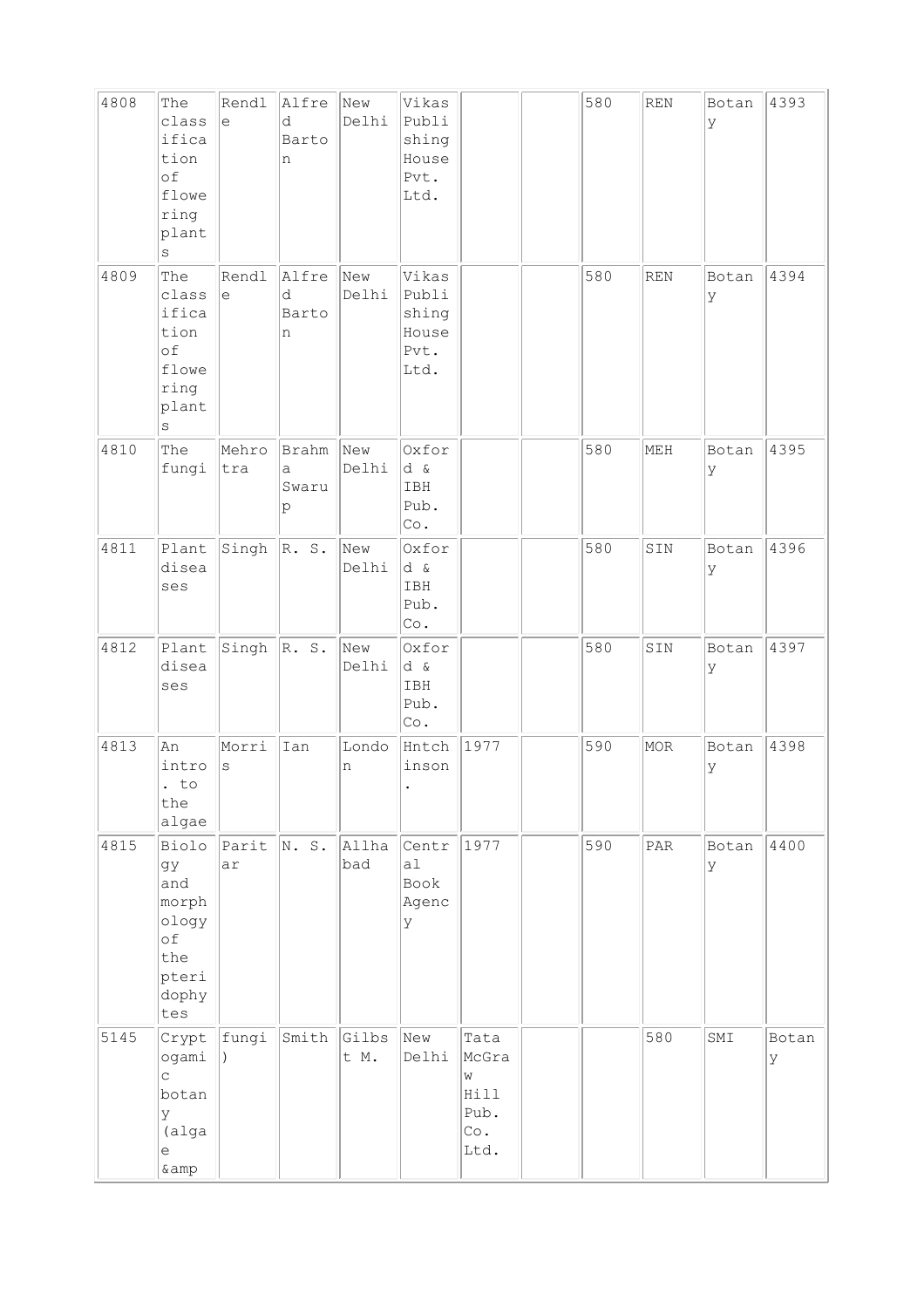| 5146 | Crypt<br>ogami<br>C<br>botan<br>У<br>(bryo<br>phyte<br>S<br>& amp                  | pteri<br>dophy<br>tes)     | Smith                     | Gilbs<br>t M. | New<br>Delhi                  | Tata<br>McGra<br>W<br>Hill<br>Pub.<br>Co.<br>Ltd. |     | 580 | SMI        | Botan<br>У |
|------|------------------------------------------------------------------------------------|----------------------------|---------------------------|---------------|-------------------------------|---------------------------------------------------|-----|-----|------------|------------|
| 5147 | Crypt<br>ogami<br>C<br>botan<br>У<br>(bryo<br>phyte<br>S<br>& amp                  | pteri<br>dophy<br>tes)     | Smith                     | Gilbs<br>t M. | New<br>Delhi                  | Tata<br>McGra<br>W<br>Hill<br>Pub.<br>Co.<br>Ltd. |     | 580 | SMI        | Botan<br>У |
| 5148 | Crypt<br>ogami<br>$\mathsf{C}$<br>botan<br>У<br>(bryo<br>phyte<br>S<br>&           | pteri<br>dophy<br>tes)     | Smith                     | Gilbs<br>t M. | New<br>Delhi                  | Tata<br>McGra<br>W<br>Hill<br>Pub.<br>Co.<br>Ltd. |     | 580 | SMI        | Botan<br>У |
| 5149 | Crypt<br>ogami<br>C.<br>botan<br>У<br>(bryo<br>phyte<br>S<br>& amp                 | pteri<br>dophy<br>tes)     | Smith                     | Gilbs<br>t M. | New<br>Delhi                  | Tata<br>McGra<br>W<br>Hill<br>Pub.<br>Co.<br>Ltd. |     | 580 | SMI        | Botan<br>У |
| 5150 | Crypt<br>ogami<br>C<br>botan<br>У<br>(bryo<br>phyte<br>S<br>&                      | $ $ pteri<br>dophy<br>tes) | Smith                     | Gilbs<br>t M. | New<br>Delhi                  | Tata<br>McGra<br>W<br>Hill<br>Pub.<br>Co.<br>Ltd. |     | 580 | SMI        | Botan<br>У |
| 5151 | A<br>popul<br>ar<br>dicti<br>onary<br>оf<br>botan<br>ical<br>names<br>and<br>terms | Zimme<br>r                 | Georg<br>e<br>Fredn<br>сk | Ludhi<br>ana  | Kalya<br>ni<br>Publi<br>shers |                                                   | 580 | ZIM | Botan<br>У | 4736       |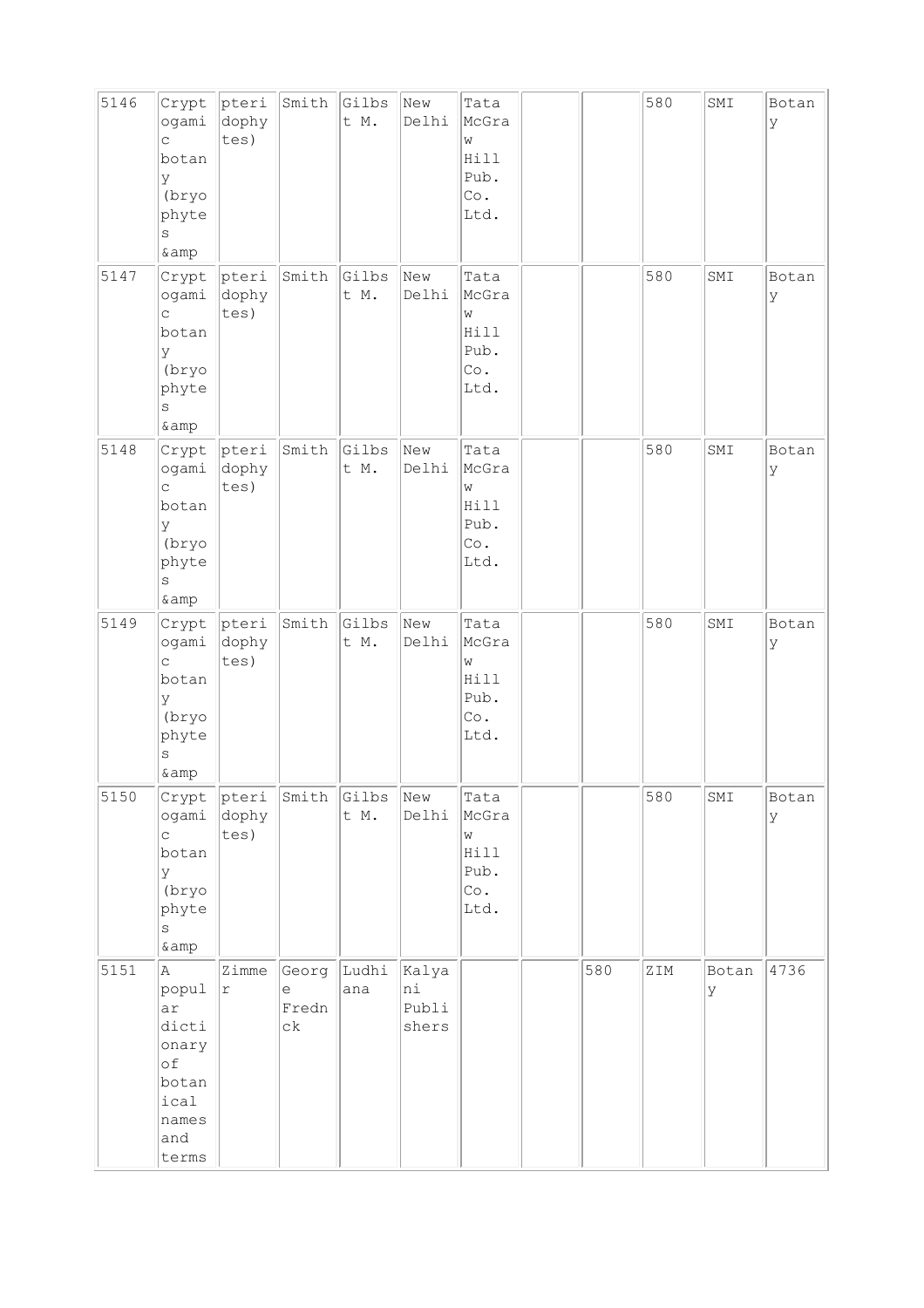| 5152 | Botan<br>У                                                                           | Yashi<br>shta  | B. R.                                | New<br>Delhi | $\texttt{S}$ .<br>Chand<br>ra &<br>Co.<br>Ltd.           |  | 580 | YAS            | Botan<br>У  | 4737 |
|------|--------------------------------------------------------------------------------------|----------------|--------------------------------------|--------------|----------------------------------------------------------|--|-----|----------------|-------------|------|
| 5153 | The<br>physi<br>ology<br>$\circ f$<br>plant<br>growt<br>h and<br>devel<br>opmen<br>t | Wilki<br>ns    | Malco<br>nl B.                       | New<br>Delhi | Tata<br>McGra<br>W<br>Hill<br>Co.                        |  | 580 | WIL            | Botan<br>У  | 4738 |
| 5154 | Pract<br>ical<br>plant<br>anato<br>my                                                | Foste<br>r     | Adnan<br>a S.                        | New<br>Delhi | Affil<br>iated<br>East-<br>West<br>Press<br>Pvt.<br>Ltd. |  | 580 | FOS            | Botan<br>lУ | 4739 |
| 5155 | Plant<br>ecolo<br>gy                                                                 | Kochh<br>ar    | P. L.                                | Ambal<br>a   | Moder<br>n<br>Pubn.                                      |  | 580 | KOC            | Botan<br>Ιy | 4740 |
| 5156 | Disea<br>ses<br>of<br>crop<br>plant<br>s in<br>india                                 | Ranga<br>swami | G.                                   | New<br>Delhi | Prent<br>$ice-H$<br>a11<br>оf<br>India<br>Pvt.<br>Ltd.   |  | 580 | <b>RAN</b>     | Botan<br>У  | 4741 |
| 5157 | Phylo<br>geny<br>and<br>form<br>in<br>the<br>plant<br>kingd<br>$\verb om $           | Dittm<br>er    | Howar<br>d J.                        | New<br>Delhi | Affil<br>iatd<br>East-<br>West<br>Press<br>Pvt.<br>Ltd.  |  | 580 | $\texttt{DIT}$ | Botan<br>ly | 4742 |
| 5158 | An<br>intro<br>d. to<br>paleo<br>botan<br>У                                          | Arnol<br>d     | Chest<br>er A.                       | New<br>Delhi | Tata<br>McGra<br>W<br>Hill<br>Pub.<br>Co.<br>Ltd.        |  | 580 | ARN            | Botan<br>lУ | 4743 |
| 5159 | A<br>text<br>book<br>botan<br>У<br>(thal<br>lophy<br>ta)                             | Saxen<br>а     | Ariun Agra<br>Kisho<br>$\mathtt{re}$ |              | Ratan<br>Praka<br>shan                                   |  |     | 580            | Botan<br>lУ | 4744 |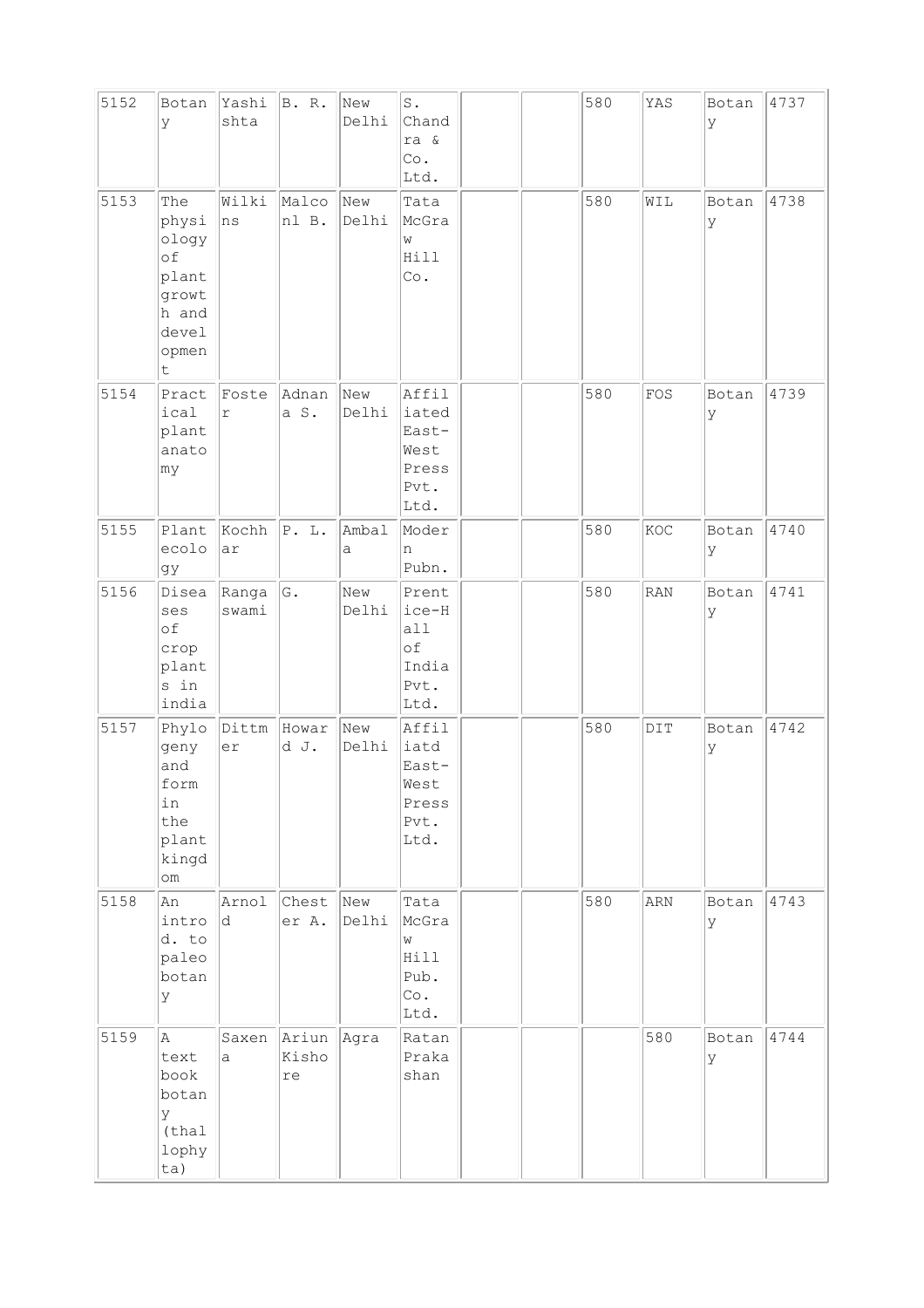| 5160 | Botan<br>y for<br>degnu<br>stude<br>nts-g<br>ymnos<br>perms                                             | Vasis<br>htha | P. C.         | New<br>Delhi | $\texttt{S}$ .<br>Chand<br>ra<br>Co.<br>Ltd.             |  | 580 | VAS | Botan<br>lУ | 4745 |
|------|---------------------------------------------------------------------------------------------------------|---------------|---------------|--------------|----------------------------------------------------------|--|-----|-----|-------------|------|
| 5161 | Botan<br>y for<br>degnu<br>stude<br>$nts -$<br>vascu<br>lar<br>crypt<br>ogams<br>(pter<br>idoph<br>yta) | Vasis<br>htha | P. C.         | New<br>Delhi | $\texttt{S}$ .<br>Chand<br>ra<br>Co.<br>Ltd.             |  | 580 | VAS | Botan<br>У  | 4746 |
| 5162 | Plant<br>physi<br>ology                                                                                 | Devli<br>In.  | Rober<br>t M. | New<br>Delhi | Affil<br>iated<br>East-<br>West<br>Press<br>Pvt.<br>Ltd. |  | 580 | DEV | Botan<br>ly | 4747 |
| 5163 | Intod<br>uctor<br>У<br>plant<br>physi<br>ology                                                          | Noggl<br>e    | G.<br>Ray     | New<br>Delhi | Prent<br>ice-H<br>a11<br>оf<br>India<br>Pvt.<br>Ltd.     |  | 580 | NOG | Botan<br>У  | 4748 |
| 5164 | The<br>biolo<br>gy of<br>the<br>fungi                                                                   | Ingol<br>d    | C. T.         | Londo<br>n   | Hntch<br>inson<br>Educa<br>tiona<br>$\mathbf{1}$<br>Ltd. |  | 580 | ING | Botan<br>У  | 4749 |
| 5165 | The<br>morph<br>ology<br>of<br>ptari<br>dophy<br>tes                                                    | Sporn<br>le   | $\ K. R.$     | New<br>Delhi | B. I.<br>Pubns                                           |  | 580 | SPO | Botan<br>lУ | 4750 |
| 5166 | The<br>morph<br>ology<br>of<br>angio<br>sperm<br>$\rm s$                                                | Sporn<br>le   | K. R.         | New<br>Delhi | B. I.<br>Pubns                                           |  | 580 | SPO | Botan<br>У  | 4751 |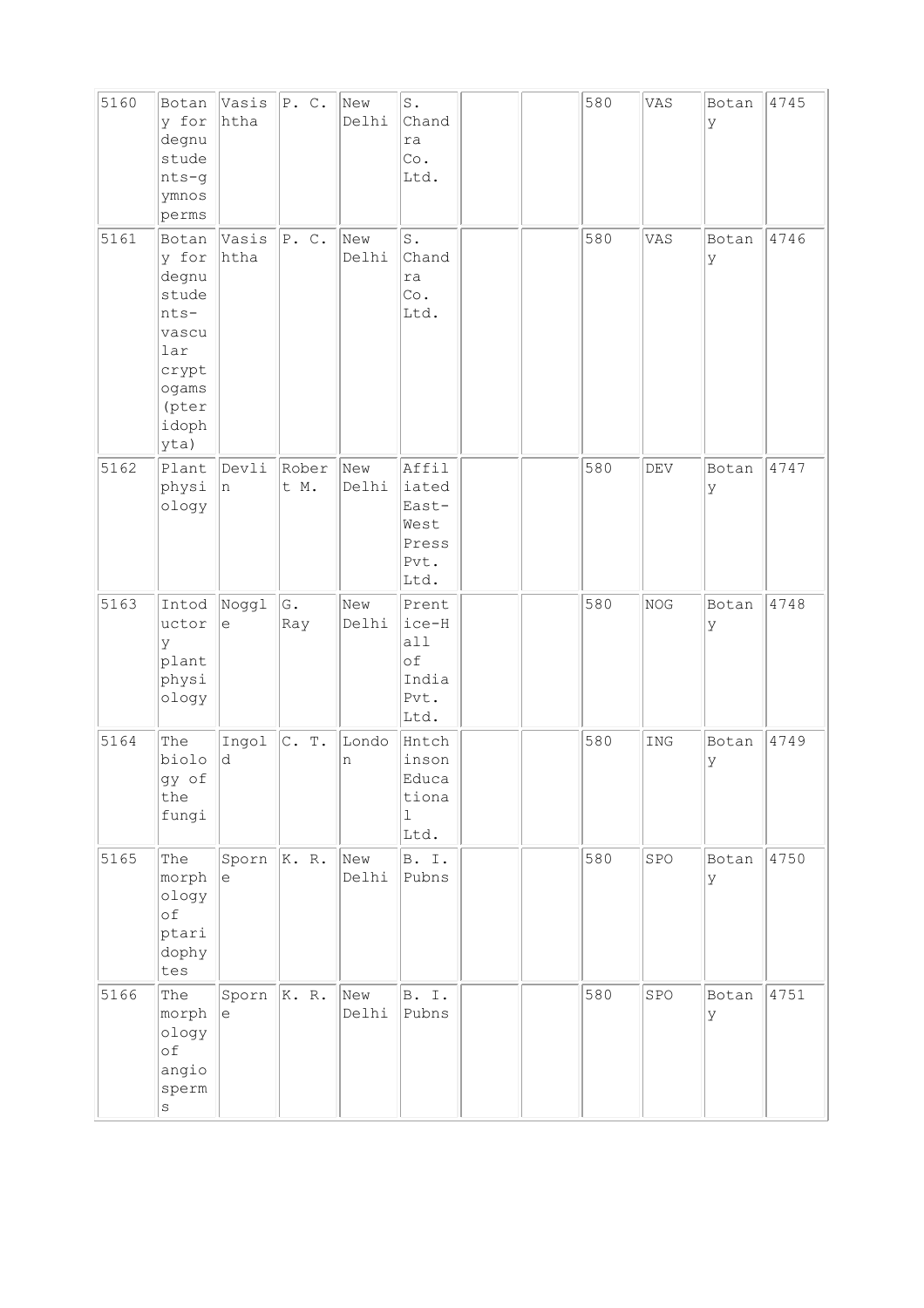| 5167 | Pholo<br>synth<br>esis                                                                    | Rabin<br>owitc<br>h  | Eugen<br>$\epsilon$ | New<br>Delhi                                                               | Wiley<br>Easte<br>rn<br>Pvt.<br>Ltd                     |                                                      |      | 580 | RAB          | Botan<br>У | 4752         |
|------|-------------------------------------------------------------------------------------------|----------------------|---------------------|----------------------------------------------------------------------------|---------------------------------------------------------|------------------------------------------------------|------|-----|--------------|------------|--------------|
| 5168 | Plant<br>class<br>ifica<br>tion                                                           | Benso<br>n           | Lyman               | New<br>Delhi                                                               | Oxfor<br>d &<br>IBH<br>Pub.<br>Co.                      |                                                      |      | 580 | <b>BEN</b>   | Botan<br>У | 4753         |
| 5169 | Plant<br>anato<br>my                                                                      | Esan                 | Kathe<br>rine       | New<br>Delhi                                                               | Wiley<br>Easte<br>rn<br>Pvt.<br>Ltd.                    |                                                      |      | 580 | <b>ESA</b>   | Botan<br>У | 4754         |
| 5170 | Plant<br>patho<br>logy                                                                    | Mehro<br>tra         | R. S.               | New<br>Delhi                                                               | Tata<br>McGra<br>w-Hil<br>1<br>Pub.<br>Co.<br>Ltd.      |                                                      |      | 580 | MEH          | Botan<br>У | 4755         |
| 5171 | Intro<br>ducti<br>on to<br>the<br>algae<br>$\ddot{\phantom{a}}$<br>strnc<br>fure<br>& amp | repro<br>ducti<br>on | Bold                | Harol<br>d C.                                                              | New<br>Delhi                                            | Pnent<br>ice-H<br>all<br>оf<br>India<br>Pvt.<br>Ltd. | 1978 |     | 590          | <b>BOL</b> | Botan<br>У   |
| 5172 | The<br>algae                                                                              | Chapm<br>au          | V. J.               | Londo<br>n                                                                 | The<br>Macmi<br>llan<br>Press<br>Ltd.                   | 1977                                                 |      | 590 | CHA          | Botan<br>У | 4757         |
| 5175 | Eleme<br>nts<br>of<br>ecolo<br>gу                                                         | Sharm<br>a           | P. D.               | Meeru<br>t                                                                 | Rasto<br>gi<br>Pubs.                                    | 1977                                                 |      | 590 | $_{\rm SHA}$ | Botan<br>У | 4760         |
| 5184 | Cytol<br>ogy                                                                              | Wilso<br>n           | G. B.               | New<br>Delhi                                                               | Affil<br>iated<br>East<br>West<br>Press<br>Pvt.<br>Ltd. | 1977                                                 |      | 590 | WIL          | Botan<br>У | 4769         |
| 5185 | Uddvi<br>d<br>bidya                                                                       | Balen<br>Nandi       | Calcu<br>tta        | Centr<br>al<br>Educa<br>tiona<br>$\mathbf{1}$<br>Enter<br>prise<br>$\rm s$ |                                                         |                                                      | 580  | BAL | Botan<br>У   | 4770       | $\mathbf{1}$ |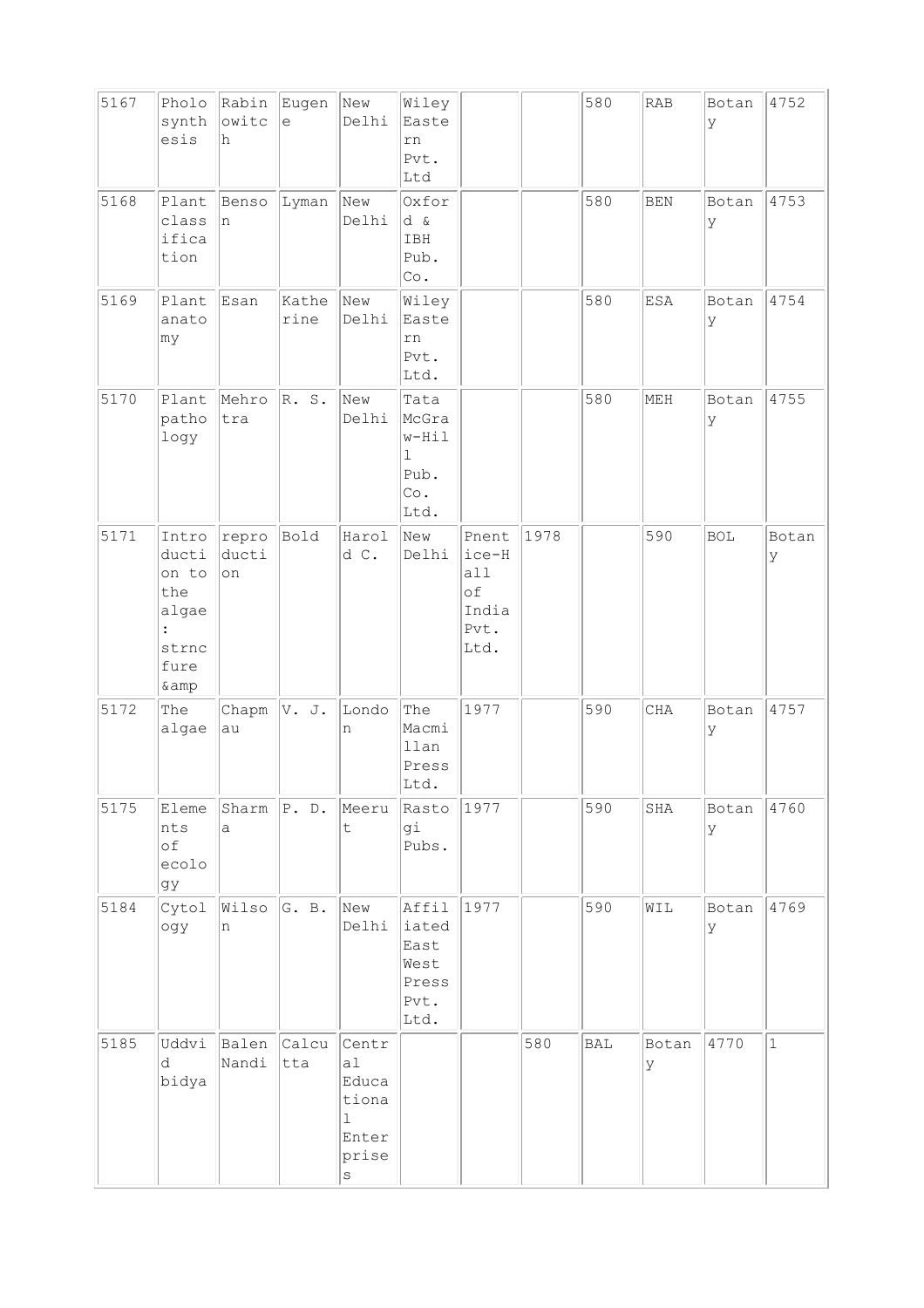| 5186 | Snata<br>k.<br>baboh<br>arik<br>uddvi<br>d<br>bidya | Srini<br>bash<br>Debna<br>th | Calcu<br>tta                | Sunis<br>chit<br>Praka<br>shani |                                          | 580 | SRI | Botan<br>У | 4771       | $\mathbf{1}$ |
|------|-----------------------------------------------------|------------------------------|-----------------------------|---------------------------------|------------------------------------------|-----|-----|------------|------------|--------------|
| 5187 | Colle<br>ge<br>botan<br>У                           | Gangn<br>lee                 | Hiren<br>dra<br>Chand<br>ra | Calcu<br>tta                    | New<br>Centr<br>a1<br>Book<br>Agenc<br>У |     | 580 | GAN        | Botan<br>У | 4772         |
| 5188 | Colle<br>ge<br>botan<br>У                           | Gangn<br>lee                 | Hiren<br>dra<br>Chand<br>ra | Calcu<br>tta                    | New<br>Centr<br>a1<br>Book<br>Agenc<br>У |     | 580 | GAN        | Botan<br>У | 4773         |
| 5189 | Colle<br>qe<br>botan<br>У                           | Gangn<br>lee                 | Hiren<br>dra<br>Chand<br>ra | Calcu<br>tta                    | New<br>Centr<br>a1<br>Book<br>Agenc<br>У |     | 580 | GAN        | Botan<br>У | 4774         |
| 5190 | Colle<br>ge<br>botan<br>У                           | Gangn<br>lee                 | Hiren<br>dra<br>Chand<br>ra | Calcu<br>tta                    | New<br>Centr<br>a1<br>Book<br>Agenc<br>У |     | 580 | GAN        | Botan<br>У | 4775         |
| 5191 | Colle<br>ge<br>botan<br>У                           | Gangn<br>lee                 | Hiren<br>dra<br>Chand<br>ra | Calcu<br>tta                    | New<br>Centr<br>al<br>Book<br>Agenc<br>У |     | 580 | GAN        | Botan<br>У | 4776         |
| 5192 | Colle<br>ge<br>botan<br>У                           | Gangn<br>lee                 | Hiren<br>dra<br>Chand<br>ra | Calcu<br>tta                    | New<br>Centr<br>a1<br>Book<br>Agenc<br>У |     | 580 | GAN        | Botan<br>У | 4777         |
| 5193 | Colle<br>qe<br>botan<br>У                           | Gangn<br>lee                 | Hiren<br>dra<br>Chand<br>ra | Calcu<br>tta                    | New<br>Centr<br>al<br>Book<br>Agenc<br>У |     | 580 | GAN        | Botan<br>У | 4778         |
| 5194 | Colle<br>ge<br>botan<br>У                           | Gangn<br>lee                 | Hiren<br>dra<br>Chand<br>ra | Calcu<br>tta                    | New<br>Centr<br>a1<br>Book<br>Agenc<br>У |     | 580 | GAN        | Botan<br>У | 4779         |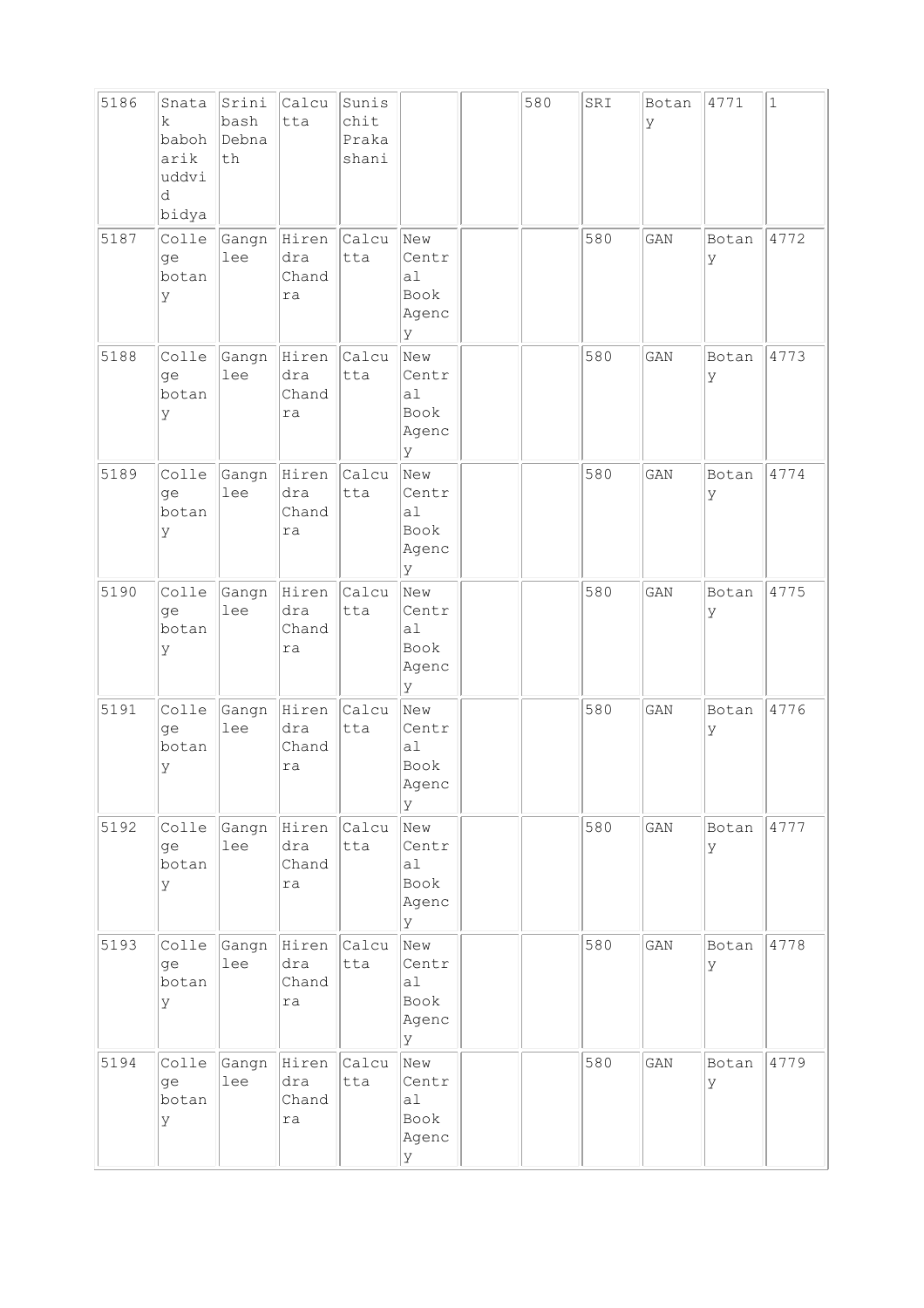| 5195 | Colle<br>qe<br>botan<br>У    | Gangn<br>lee | Hiren<br>dra<br>Chand<br>ra | Calcu<br>tta       | New<br>Centr<br>a1<br>Book<br>Agenc<br>У |  | 580 | GAN | Botan<br>У | 4780 |
|------|------------------------------|--------------|-----------------------------|--------------------|------------------------------------------|--|-----|-----|------------|------|
| 5196 | Colle<br>ge<br>botan<br>У    | Gangn<br>lee | Hiren<br>dra<br>Chand<br>ra | Calcu<br>tta       | New<br>Centr<br>al<br>Book<br>Agenc<br>Y |  | 580 | GAN | Botan<br>У | 4781 |
| 5197 | Studi<br>es in<br>botan<br>У | Mitra        | Jatin<br>dra<br>Nath        | Calcu<br>tta       | Mouli<br>k.<br>Libra<br>rу               |  | 580 | MIT | Botan<br>У | 4782 |
| 5198 | Studi<br>es in<br>botan<br>У | Mitra        | Jatin<br>dra<br>Nath        | Calcu<br>tta       | Mouli<br>k.<br>Libra<br>ry               |  | 580 | MIT | Botan<br>У | 4783 |
| 5199 | Studi<br>es in<br>botan<br>У | Mitra        | Jatin<br>dra<br>Nath        | Calcu<br>tta       | Mouli<br>k.<br>Libra<br>rу               |  | 580 | MIT | Botan<br>У | 4784 |
| 5200 | Studi<br>es in<br>botan<br>У | Mitra        | Jatin<br>dra<br>Nath        | Calcu<br>tta       | Mouli<br>k.<br>Libra<br>rу               |  | 580 | MIT | Botan<br>У | 4785 |
| 5201 | Studi<br>es in<br>botan<br>У | Mitra        | Jatin<br>dra<br>Nath        | Calcu<br>tta       | Mouli<br>k<br>Libra<br>ry                |  | 580 | MIT | Botan<br>У | 4786 |
| 5202 | Studi<br>es in<br>botan<br>У | Mitra        | Jatin<br>dra<br>Nath        | Calcu<br>tta       | Mouli<br>k<br>Libra<br>ry                |  | 580 | MIT | Botan<br>У | 4787 |
| 5203 | Studi<br>es in<br>botan<br>У | Mitra        | dra<br>Nath                 | Jatin Calcu<br>tta | Mouli<br>$\mathbf{k}$<br>Libra<br>ry     |  | 580 | MIT | Botan<br>У | 4788 |
| 5204 | Studi<br>es in<br>botan<br>У | Mitra        | Jatin<br>dra<br>Nath        | Calcu<br>tta       | Mouli<br>$\mathbf k$<br>Libra<br>ry      |  | 580 | MIT | Botan<br>У | 4789 |
| 5205 | Studi<br>es in<br>botan<br>У | Mitra        | Jatin<br>dra<br>Nath        | Calcu<br>tta       | Mouli<br> k <br>Libra<br>ry              |  | 580 | MIT | Botan<br>У | 4790 |
| 5206 | Studi<br>es in<br>botan<br>У | Mitra        | Jatin<br>dra<br>Nath        | Calcu<br>tta       | Mouli<br>$\mathbf{k}$<br>Libra<br>rу     |  | 580 | MIT | Botan<br>У | 4791 |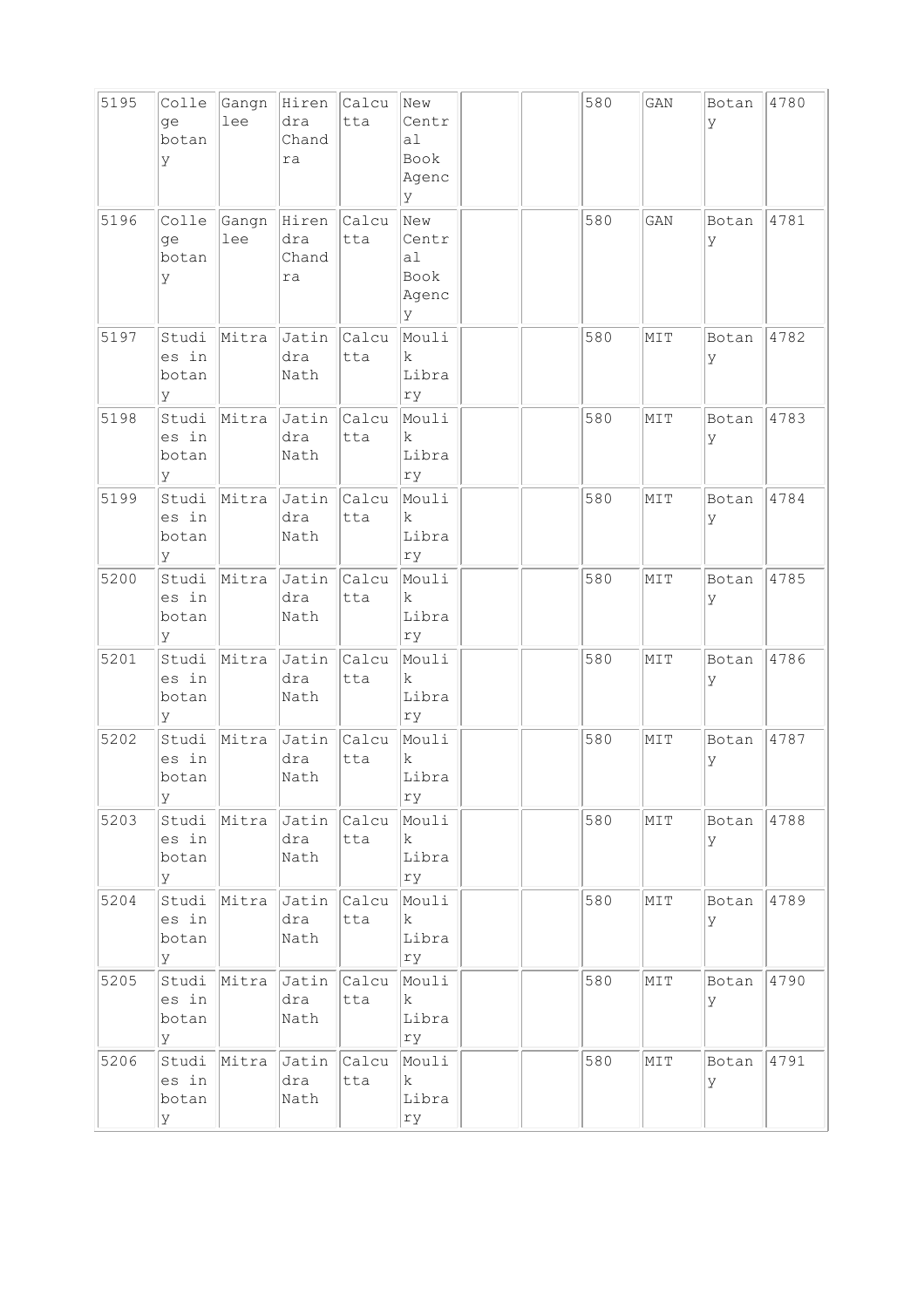| 5217 | A<br>text<br>book<br>of<br>plant<br>physi<br>ology                       | Kochh<br>ar           | $\Vert P. H.$               | New<br>Delhi | Atmar<br>am &<br>Sons.                           |               | 580 | SAR            | Botan<br>У  | 4802       |
|------|--------------------------------------------------------------------------|-----------------------|-----------------------------|--------------|--------------------------------------------------|---------------|-----|----------------|-------------|------------|
| 5218 | Plant<br>ecolo<br>gу                                                     | Shukl<br>a            | R. S.                       | New<br>Delhi | $\mathtt{S}$ .<br>Chand<br>ra &<br>Co.<br>Ltd.   |               | 580 | CHA            | Botan<br>У  | 4803       |
| 5219 | Princ<br>iples<br>and<br>proce<br>dures<br>of<br>plant<br>prote<br>ction | Chatt<br>opadh<br>yay | S. B.                       | Calcu<br>tta | Oxfor<br>d and<br>IBH<br>Publi<br>shing<br>Co.   |               | 580 | CHA            | Botan<br>У  | 4804       |
| 5220 | An<br>intro<br>d. to<br>syste<br>matic<br>botan<br>y and<br>ecolo<br>gy  | Mitra                 | J. N.                       | Calcu<br>tta | The<br>World<br>Press<br>Pvt.<br>Ltd.            |               | 580 | MIT            | Botan<br>У  | 4805       |
| 5221 | India<br>n<br>polyp<br>orace<br>ae<br>$($ on<br>tnees<br>& amp           | timbe<br>r)           | Baksh<br>$\dot{\mathtt{l}}$ | B. K.        | New<br>Delhi                                     | I.C.<br>A. R. |     | 580            | <b>BAK</b>  | Botan<br>У |
| 5222 | The<br>strnc<br>ture<br>and<br>recro<br>ducti<br>on of<br>the<br>algae   | Frits<br>ch           | F. E.                       | Calcu<br>tta | Vikas<br>Publi<br>shing<br>House<br>Pvt.<br>Ltd. |               | 580 | ${\tt FRI}$    | Botan<br>lУ | 4807       |
| 5223 | Conce<br>pts<br>of<br>appli<br>ed<br>ecolo<br>gy                         | De<br>Sauto           | Rober<br>t S.               | New<br>Delhi | Naros<br>а<br>Publi<br>shing<br>House            |               | 580 | $\mathrm{DEV}$ | Botan<br>lУ | 4808       |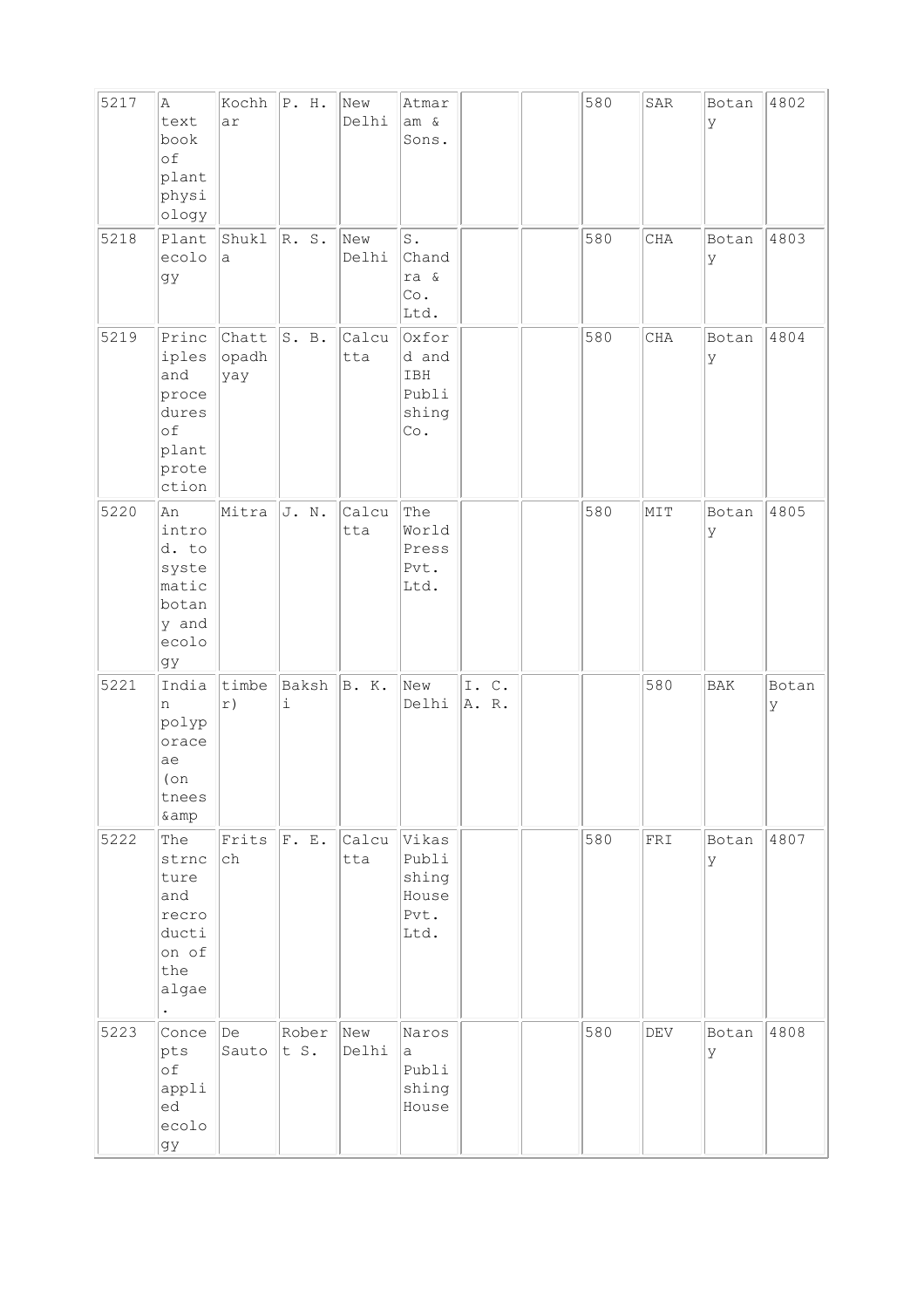| 5224 | Α<br>text<br>book<br>of<br>bolan<br>У                                                                                                                                     | Pande<br>У  | S. N.         | Calcu<br>tta       | Vikas<br>Publi<br>shing<br>House<br>Pvt.<br>Ltd.            | 580PA<br>N |              | Botan<br>У | 4809 |
|------|---------------------------------------------------------------------------------------------------------------------------------------------------------------------------|-------------|---------------|--------------------|-------------------------------------------------------------|------------|--------------|------------|------|
| 5225 | Toxic<br>and<br>hallu<br>cinog<br>enic<br>mushr<br>oom<br>poiso<br>ning<br>: a<br>hand<br>book<br>for<br>physi<br>cians<br>and<br>mushr<br>$\circ$ om<br>hunte<br>$\rm s$ | Linco<br>ff | Gary          | New<br>York        | Vas<br>Nostr<br>nnd<br>Reinh<br>old                         | 580        | $_{\rm LIN}$ | Botan<br>У | 4810 |
| 5226 | Merph<br>ology<br>of<br>vascu<br>lar<br>plant<br>$s$ :<br>lower<br>group<br>$\rm s$                                                                                       | Eames       | Arthu<br>r J. | New<br>Delhi       | Tata<br>MeGra<br>W<br>Hill<br>Publi<br>shing<br>Co.<br>Ltd. | 580        | EAM          | Botan<br>У | 4811 |
| 5227 | Ecolo<br>gy                                                                                                                                                               | Odum        | e P.          | Engen Calcu<br>tta | Oxfor<br>d &<br>IBH<br>Publi<br>shing<br>Co.                | 580        | ODU          | Botan<br>У | 4812 |
| 5228 | An<br>intro<br>d. to<br>plant<br>anato<br>my                                                                                                                              | Eames       | Arthu<br>r J. | New<br>Delhi       | Tata<br>McGra<br>W<br>Hill<br>Publi<br>shing<br>Co.<br>Ltd. | 580        | EAM          | Botan<br>У | 4813 |
| 5229 | Funda<br>menta<br>ls of<br>horti<br>cultu<br>re                                                                                                                           | Edmon<br>d. | J. B.         | New<br>Delhi       | Tata<br>McGra<br>W<br>Hill<br>Publi<br>shing<br>Co.<br>Ltd. | 580        | EDM          | Botan<br>У | 4814 |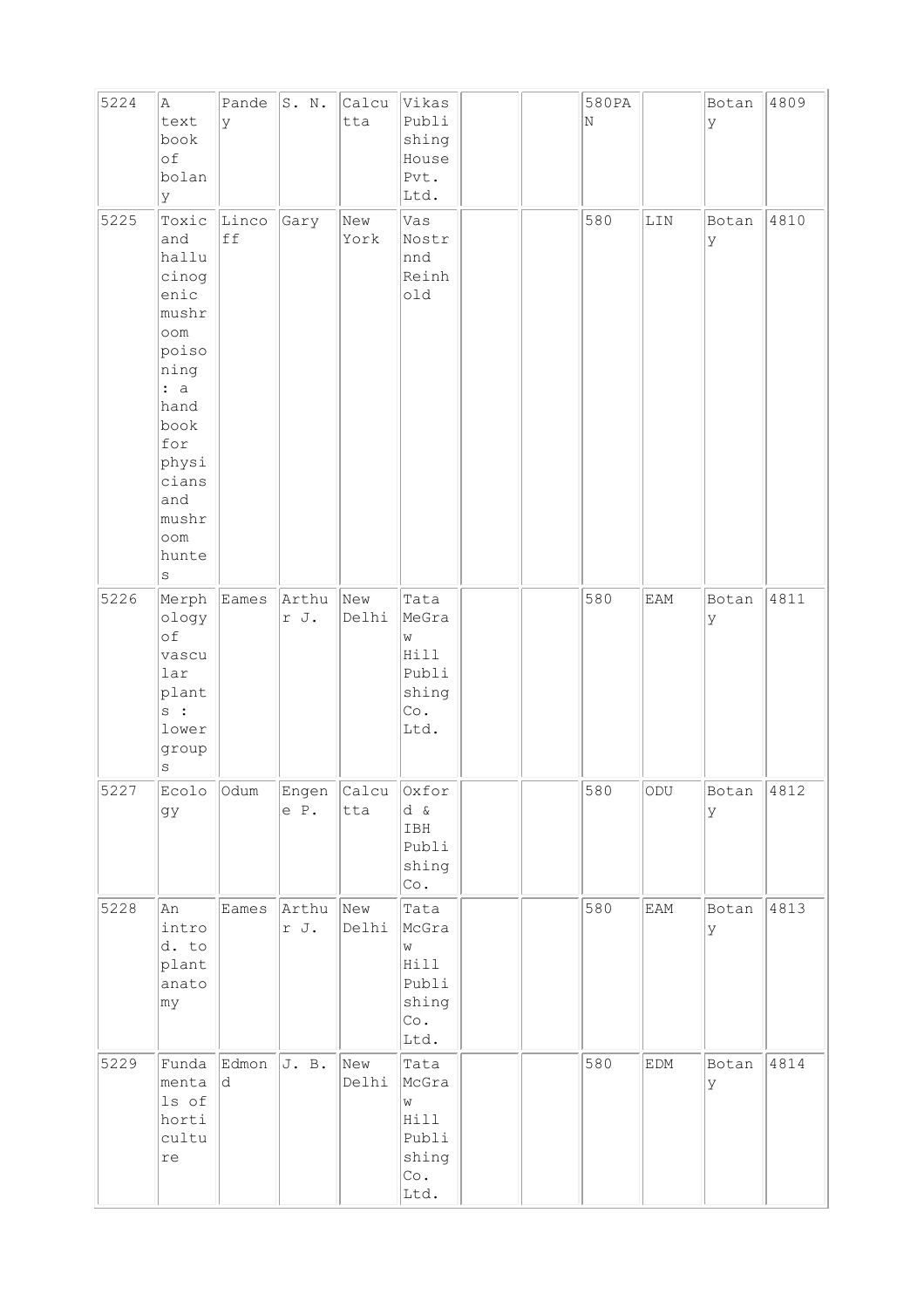| 5230 | Plant<br>anato<br>my                                        | Pande<br>У          | B. P.                      | New<br>Delhi     | $\mathtt{S}$ .<br>Chand<br>ra &<br>Co.<br>Ltd.               |      | 580 | PAN                         | Botan<br>ΙY | 4815 |
|------|-------------------------------------------------------------|---------------------|----------------------------|------------------|--------------------------------------------------------------|------|-----|-----------------------------|-------------|------|
| 5231 | Photo<br>synth<br>esis                                      | Devli<br>n          | Rober<br>t M               | New<br>Delhi     | Affil<br>iated<br>East<br>West<br>Press<br>Pvt.<br>Ltd.      |      | 580 | $\mathop{\rm DEV}\nolimits$ | Botan<br>У  | 4816 |
| 5232 | The<br>proce<br>ss of<br>evolu<br>tion                      | Ehrli<br>${\tt ch}$ | Paul<br>$\mathbb{R}$ .     | New<br>Delhi     | MeGra<br>W<br>Hill<br>Kogak<br>usha<br>Ltd.                  |      | 580 | <b>HER</b>                  | Botan<br>ly | 4817 |
| 5233 | Α<br>text<br>book<br>of<br>plant<br>psysi<br>ology          | Verma               | V.                         | New<br>Delhi     | Emkay<br>Pubn.                                               |      | 580 | <b>VER</b>                  | Botan<br>У  | 4818 |
| 5234 | The<br>bioch<br>emist<br>ry of<br>green<br>plant<br>$\rm s$ | Krogm<br>ahn        | David<br>$\mathbbmss{N}$ . | New<br>Delhi     | Prent<br>ice<br>Hall<br>оf<br>India<br>Pvt.<br>Ltd.          |      | 580 | KRO                         | Botan<br>У  | 4819 |
| 5235 | Essen<br>tials<br>of<br>biolo<br>gical<br>chemi<br>stry     | Fair1<br>ey         | James<br>L.                | Madra<br>$\rm s$ | Affia<br>liate<br>d<br>East<br>West<br>press<br>Pvt.<br>Ltd. |      | 580 | FAI                         | Botan<br>Ιy | 4820 |
| 5236 | Econo<br>mic<br>botan<br>У                                  | Pande<br>У          | B. P.                      | New<br>Delhi     | $S$ .<br>Chand<br>a &<br>Co.<br>Ltd.                         |      | 580 | $\texttt{PAN}$              | Botan<br>У  | 4821 |
| 5237 | The<br>morph<br>ology<br>оf<br>pteri<br>dophy<br>tes        | Sporn<br>e          | $\ K. R.$                  | New<br>Delhi     | B. I.<br>Publi<br>catio<br>n                                 | 1980 | 590 | SPO                         | Botan<br>lУ | 4822 |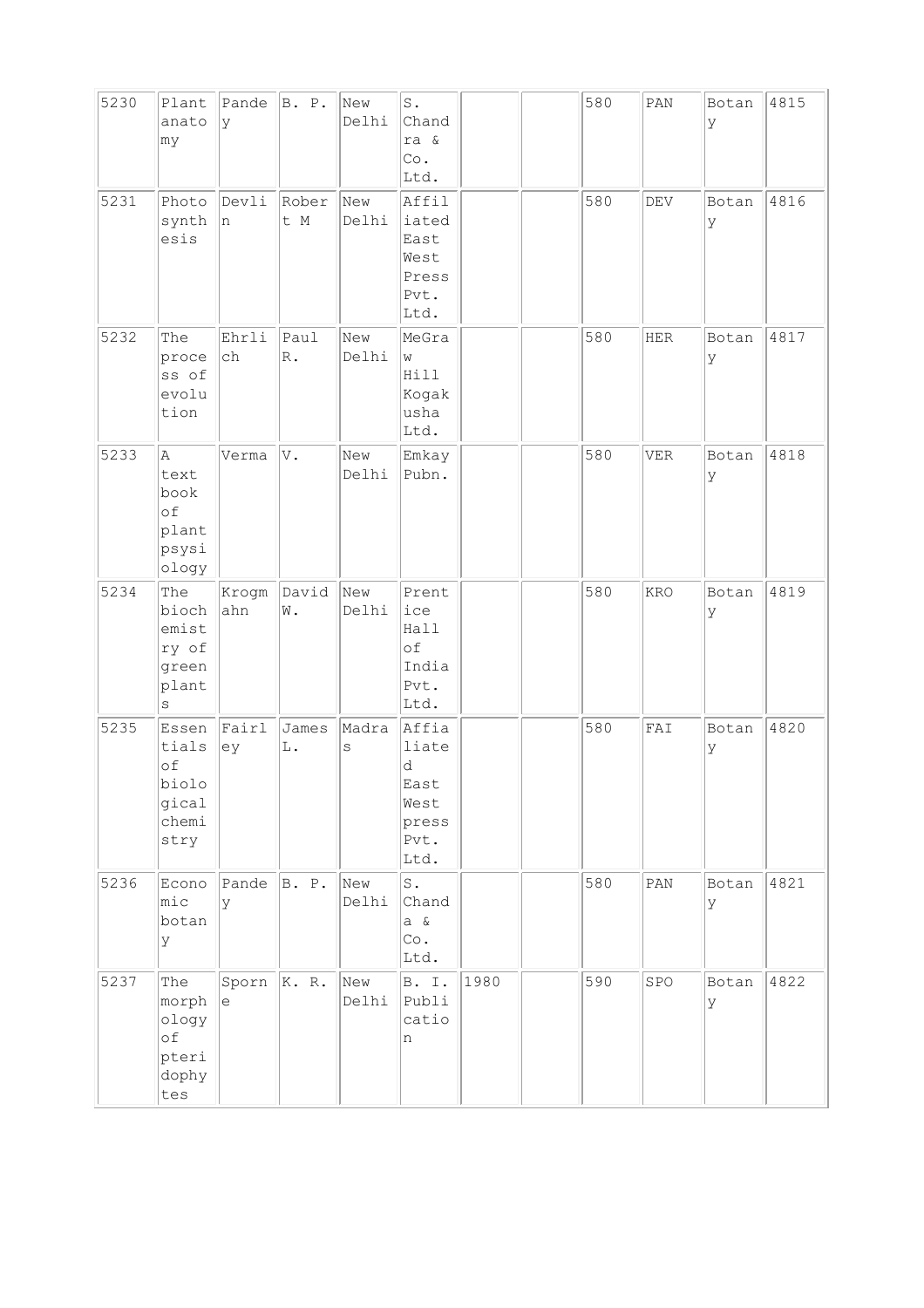| 5238 | The<br>strnc<br>tuse<br>and<br>life<br>of<br>bryop<br>hyles                                     | Watso<br>n       | E.V.                | New<br>Delhi | B. I.<br>Publi<br>catio<br>n                       | 1979 | 590 | WAT         | Botan<br>У | 4823 |
|------|-------------------------------------------------------------------------------------------------|------------------|---------------------|--------------|----------------------------------------------------|------|-----|-------------|------------|------|
| 5240 | Algae<br>: an<br>intro<br>ducti<br>on                                                           | Singh $ S. P.$   |                     | Ludhi<br>ana | Kalya<br>ni<br>Publi<br>shers                      | 1978 | 590 | SIN         | Botan<br>У | 4825 |
| 5241 | Plant<br>physi<br>ology                                                                         | Hess             | Diete<br>$\Upsilon$ | New<br>Delhi | Naros<br>a<br>Publi<br>shing                       | 1975 | 590 | HES         | Botan<br>У | 4826 |
| 5243 | Α<br>text<br>book<br>of<br>plant<br>ecolo<br>gy                                                 | Ambas<br>ht      | R. S.               | Veran<br>asi | Stude<br>nt's<br>Frien<br>d &<br>$\circ$ .         | 1978 | 590 | AMB         | Botan<br>У | 4828 |
| 5245 | An<br>intro<br>ducti<br>on to<br>taxon<br>omy<br>оf<br>angio<br>sperm<br>$\rm s$                | Shukl<br>a       | Priti               | New<br>Delhi | Vikas<br>Publi<br>shing<br>House<br>Pvt.<br>Ltd.   | 1979 | 590 | SHU         | Botan<br>У | 4830 |
| 5246 | Bneed<br>ing<br>asian<br>field<br>crops<br>(with)<br>spl.r<br>ef.<br>to<br>crops<br>оf<br>india | $ $ Pochl<br>man | John<br>Milto<br>n  |              | Oxfor<br>d &<br>IBH<br>Publi<br>shing<br>$\circ$ . | 1969 | 590 | POC         | Botan<br>У | 4831 |
| 5248 | Text<br>book<br>of<br>fungi                                                                     | Gupta $J.S.$     |                     |              | Oxfor<br>d &<br>IBH<br>Pubsh<br>ing<br>Co.         | 1981 | 590 | ${\tt GUP}$ | Botan<br>У | 4833 |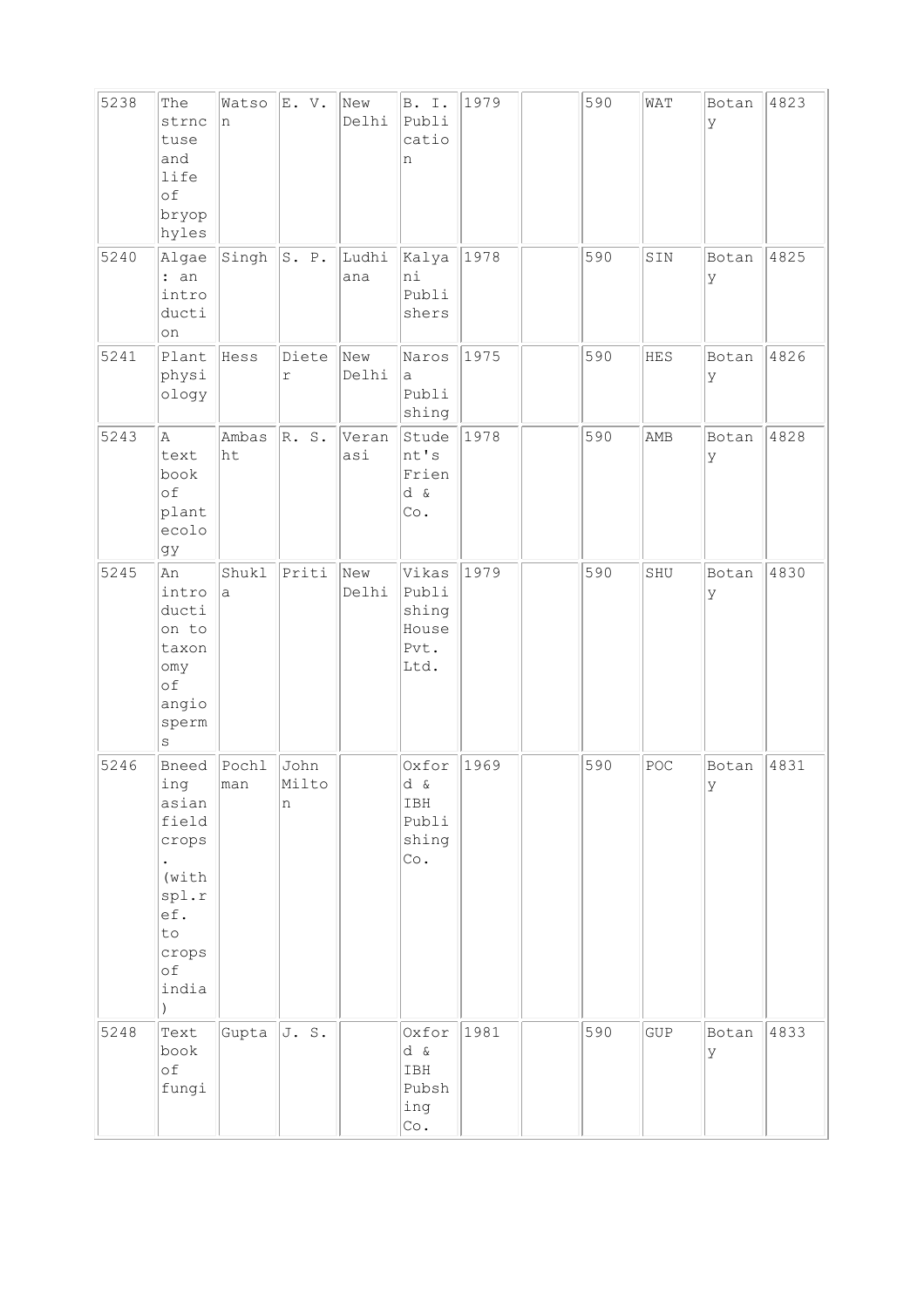| 5249 | Text<br>book<br>of<br>algae                         | $ $ Gupta $ $                                                     | J. S.                 |                                    | Oxfor<br>d &<br>IBH<br>Pubsh<br>ing<br>$\circ$ . | 1981 |     | 590        | GUP        | Botan<br>У  | 4834         |
|------|-----------------------------------------------------|-------------------------------------------------------------------|-----------------------|------------------------------------|--------------------------------------------------|------|-----|------------|------------|-------------|--------------|
| 5250 | Envio<br>ronme<br>nt<br>and<br>plant<br>ecolo<br>gy | Ether<br>ingto<br>n                                               | John<br>$\mathbb R$ . | New<br>Delhi                       | Wiley<br>Easte<br>rn<br>Ltd.                     | 1976 |     | 590        | ETH        | Botan<br>У  | 4835         |
| 5254 | Chara<br>njibi<br>banao<br>ushad<br>hi              | Shibk Calcu<br>$ $ ali<br>Bhatt<br>achar<br>ya                    | tta                   | Anand<br>$\circ$<br>Publi<br>shars |                                                  |      | 580 | BHA        | Botan<br>У | 4839        | $\mathbf{1}$ |
| 5255 | Chara<br>njibi<br>banao<br>ushad<br>hi              | Shibk Calcu<br>$\ $ ali<br>Bhatt<br>achar<br>ya                   | tta                   | Anand<br>$\circ$<br>Publi<br>shars |                                                  |      | 580 | <b>BHA</b> | Botan<br>У | 4840        | $\mathbf 1$  |
| 5256 | Chara<br>njibi<br>banao<br>ushad<br>hi              | $ \text{Shibk}  \text{Calcu} $<br>$ $ ali<br>Bhatt<br>achar<br>ya | tta                   | Anand<br>$\circ$<br>Publi<br>shars |                                                  |      | 580 | <b>BHA</b> | Botan<br>У | 4841        | $\mathbf{1}$ |
| 5257 | Chara<br>njibi<br>banao<br>ushad<br>hi              | Shibk Calcu<br>$ $ ali<br>Bhatt<br>achar<br>ya                    | tta                   | Anand<br>$\circ$<br>Publi<br>shars |                                                  |      | 580 | BHA        | Botan<br>У | 4842        | $\mathbf{1}$ |
| 5258 | Chara<br>njibi<br>banao<br>ushad<br>hi              | Shibk Calcu<br>ali<br>Bhatt<br>achar<br>ya                        | tta                   | Anand<br>$\circ$<br>Publi<br>shars |                                                  |      | 580 | <b>BHA</b> | Botan<br>У | 4843        | $\mathbf{1}$ |
| 5276 | Studi<br>es in<br>botan<br>У                        | Mitra                                                             | Debab<br>rata         | Calcu<br>tta                       | Mouli<br>k.<br>Libra<br>rу                       |      |     | 580        | MIT        | Botan<br>lУ | 4861         |
| 5277 | Studi<br>es in<br>botan<br>У                        | Mitra                                                             | Debab<br>rata         | Calcu<br>tta                       | Mouli<br>$\mathbf k$<br>Libra<br>rу              |      |     | 581        | MIT        | Botan<br>У  | 4862         |
| 5278 | Studi<br>es in<br>botan<br>У                        | Mitra                                                             | Debab<br>rata         | Calcu<br>tta                       | Mouli<br>$\mathbf{k}$<br>Libra<br>rу             |      |     | 582        | MIT        | Botan<br>ΙY | 4863         |
| 5279 | Studi<br>es in<br>botan<br>У                        | Mitra                                                             | Debab<br>rata         | Calcu<br>tta                       | Mouli<br>$\mathbf{k}$<br>Libra<br>ry             |      |     | 583        | MIT        | Botan<br>ΙY | 4864         |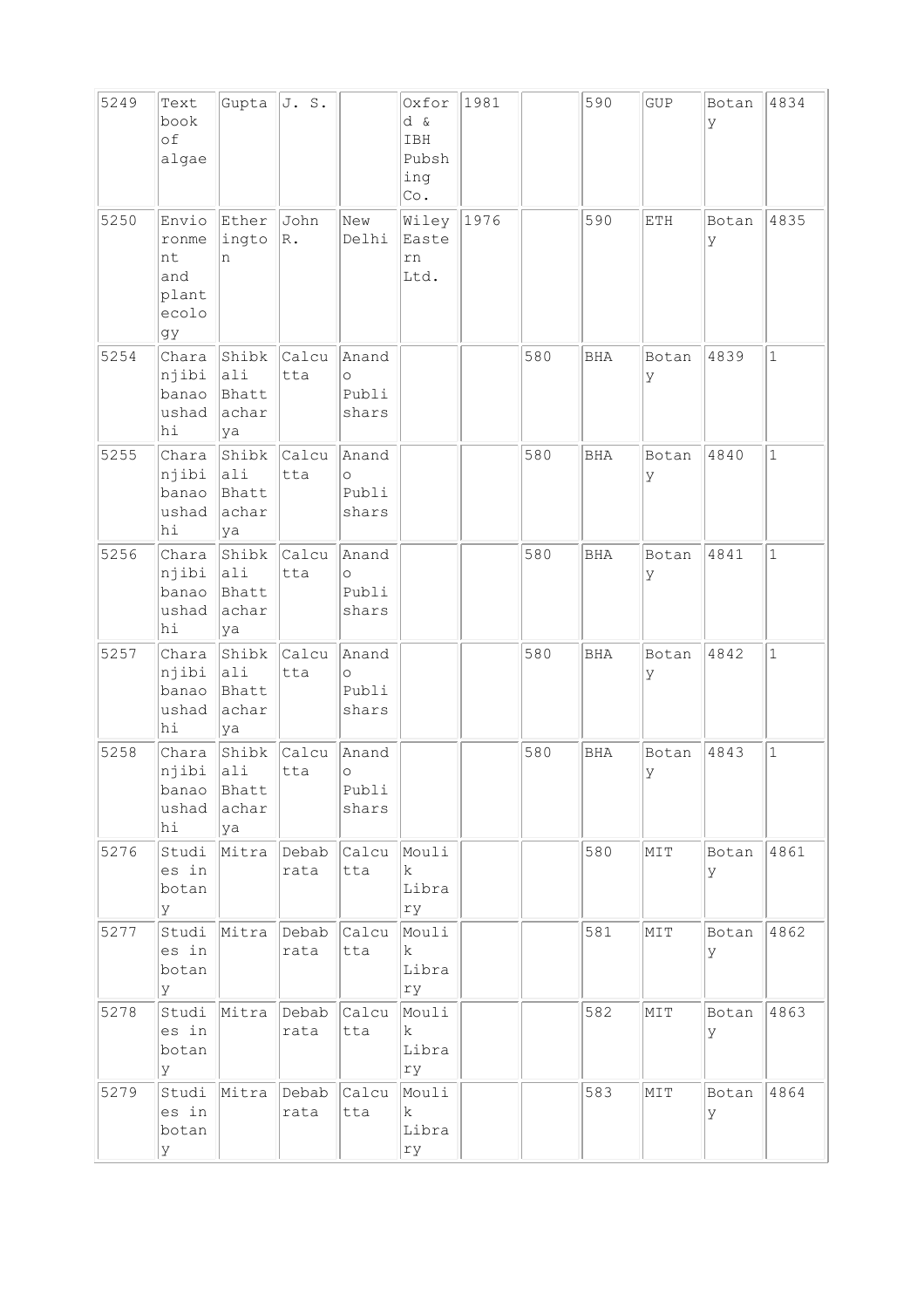| 5280 | Studi<br>es in<br>botan<br>У                                                | Mitra | Debab<br>rata             | Calcu<br>tta | Mouli<br>$\mathbf k$<br>Libra<br>ry  |  | 584 | MIT | Botan<br>У | 4865 |
|------|-----------------------------------------------------------------------------|-------|---------------------------|--------------|--------------------------------------|--|-----|-----|------------|------|
| 5281 | Studi<br>es in<br>botan<br>У                                                | Mitra | Debab<br>rata             | Calcu<br>tta | Mouli<br>k.<br>Libra<br>ry           |  | 585 | MIT | Botan<br>У | 4866 |
| 5282 | Studi<br>es in<br>botan<br>У                                                | Mitra | Debab<br>rata             | Calcu<br>tta | Mouli<br>$\mathbf{k}$<br>Libra<br>ry |  | 586 | MIT | Botan<br>У | 4867 |
| 5283 | Studi<br>es in<br>botan<br>У                                                | Mitra | Debab<br>rata             | Calcu<br>tta | Mouli<br>$\mathbf k$<br>Libra<br>rу  |  | 587 | MIT | Botan<br>У | 4868 |
| 5284 | Studi<br>es in<br>botan<br>У                                                | Mitra | Debab<br>rata             | Calcu<br>tta | Mouli<br>$\mathbf k$<br>Libra<br>ry  |  | 588 | MIT | Botan<br>У | 4869 |
| 5285 | Studi<br>es in<br>botan<br>У                                                | Mitra | Debab<br>rata             | Calcu<br>tta | Mouli<br>k.<br>Libra<br>ry           |  | 589 | MIT | Botan<br>У | 4870 |
| 5286 | Studi<br>es in<br>botan<br>У                                                | Mitra | Debab<br>rata             | Calcu<br>tta | Mouli<br>$\mathbf k$<br>Libra<br>ry  |  | 580 | MIT | Botan<br>У | 4871 |
| 5287 | Studi<br>es in<br>botan<br>У                                                | Mitra | Debab<br>rata             | Calcu<br>tta | Mouli<br>$\mathbf{k}$<br>Libra<br>rу |  | 581 | MIT | Botan<br>У | 4872 |
| 5288 | Studi<br>es in<br>botan<br>У                                                | Mitra | Debab<br>rata             | Calcu<br>tta | Mouli<br>$\mathbf k$<br>Libra<br>ry  |  | 582 | MIT | Botan<br>У | 4873 |
| 5289 | Studi<br>es in<br>botan<br>У                                                | Mitra | Debab<br>rata             | Calcu<br>tta | Mouli<br>k<br>Libra<br>ry            |  | 583 | NIT | Botan<br>У | 4874 |
| 5290 | Studi<br>es in<br>botan<br>У                                                | Mitra | Debab<br>rata             | Calcu<br>tta | Mouli<br>$\mathbf{k}$<br>Libra<br>ry |  | 584 | MIT | Botan<br>У | 4875 |
| 5291 | Crc<br>handb<br>ook<br>of<br>chemi<br>stry<br>and<br>physi<br>$\mathtt{CS}$ |       | Weast Rober Flori<br>t C. | da           | CRC<br>Press<br>Inc.                 |  | 540 | WEA | Botan<br>У | 4876 |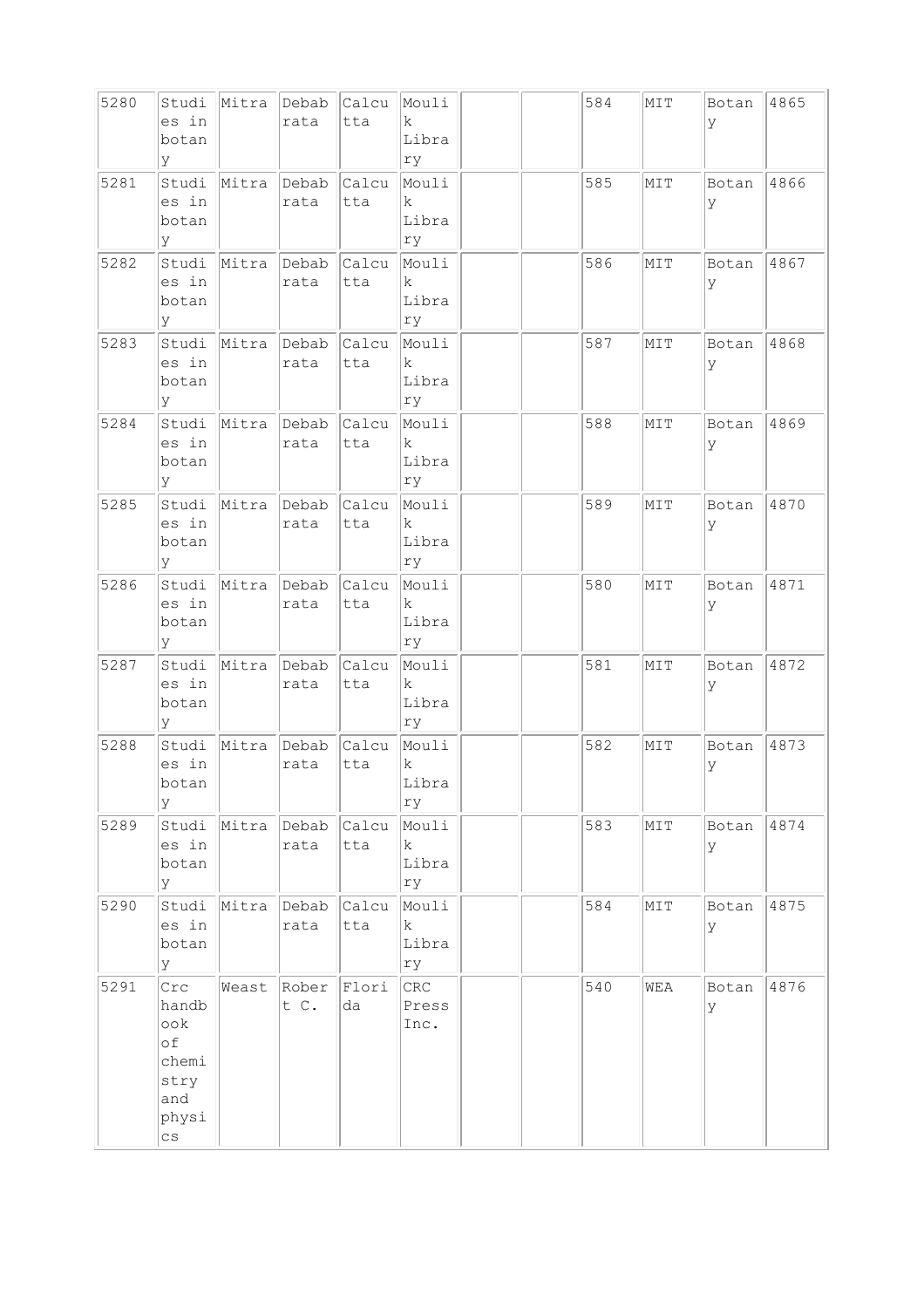| 5293 | Intro<br>ducti<br>on to<br>organ<br>i c<br>chemi<br>stry               | Strei<br>tweis<br>er | Andre<br>W            | New<br>York  | MacMi<br>llan<br>Publi<br>shing<br>Co                                          |  |     | 540         | ${\tt STR}$ | Botan<br>У |
|------|------------------------------------------------------------------------|----------------------|-----------------------|--------------|--------------------------------------------------------------------------------|--|-----|-------------|-------------|------------|
| 5294 | Under<br>stand<br>ing<br>physi<br>ca1<br>chemi<br>stry                 | Adamo<br>on          | Arthu<br>r W.         | CA           | The<br>Benja<br>min /<br>Cummi<br>ngs<br>Publi<br>shing<br>$\mathbb{C}\circ$ . |  | 540 | ADA         | Botan<br>У  | 4879       |
| 5295 | The<br>moder<br>n<br>theor<br>y of<br>molec<br>ular<br>Struc<br>ture   | Pullm<br>an          | Berna<br>rd           | Londo<br>n   | Const<br>able<br>and<br>Compa<br>ny<br>Ltd.                                    |  | 540 | ${\tt PUL}$ | Botan<br>У  | 4880       |
| 5296 | Chemi<br>stry<br>probl<br>ems :<br>and<br>how<br>to<br>solue<br>them   | Frey                 | Paul<br>$\mathbb R$ . | New<br>York  | <b>Barne</b><br>$S \delta$<br>Noble<br>Books                                   |  | 540 | FRE         | Botan<br>У  | 4881       |
| 5297 | Phsic<br>a1<br>shemi<br>stry                                           | Moore                | Walte<br>r J.         | New<br>Delhi | Orien<br>t<br>Longm<br>an<br>Ltd.                                              |  | 541 | MOO         | Botan<br>У  | 4882       |
| 5298 | Chemi<br>cal<br>kinet<br>ics                                           | Laidl<br>er          | Keith<br>J.           | New<br>Delhi | TMH<br>Publi<br>shing<br>Co.<br>Ltd.                                           |  | 540 | LAI         | Botan<br>Y  | 4883       |
| 5299 | Stere<br>$\circ$<br>chemi<br>stry<br>of<br>carbo<br>n<br>compo<br>unds | Ellel                | Ernes<br>t L.         | New<br>Delhi | TMH<br>Publi<br>shing<br>Co.<br>Ltd.                                           |  | 540 | ELL         | Botan<br>lУ | 4884       |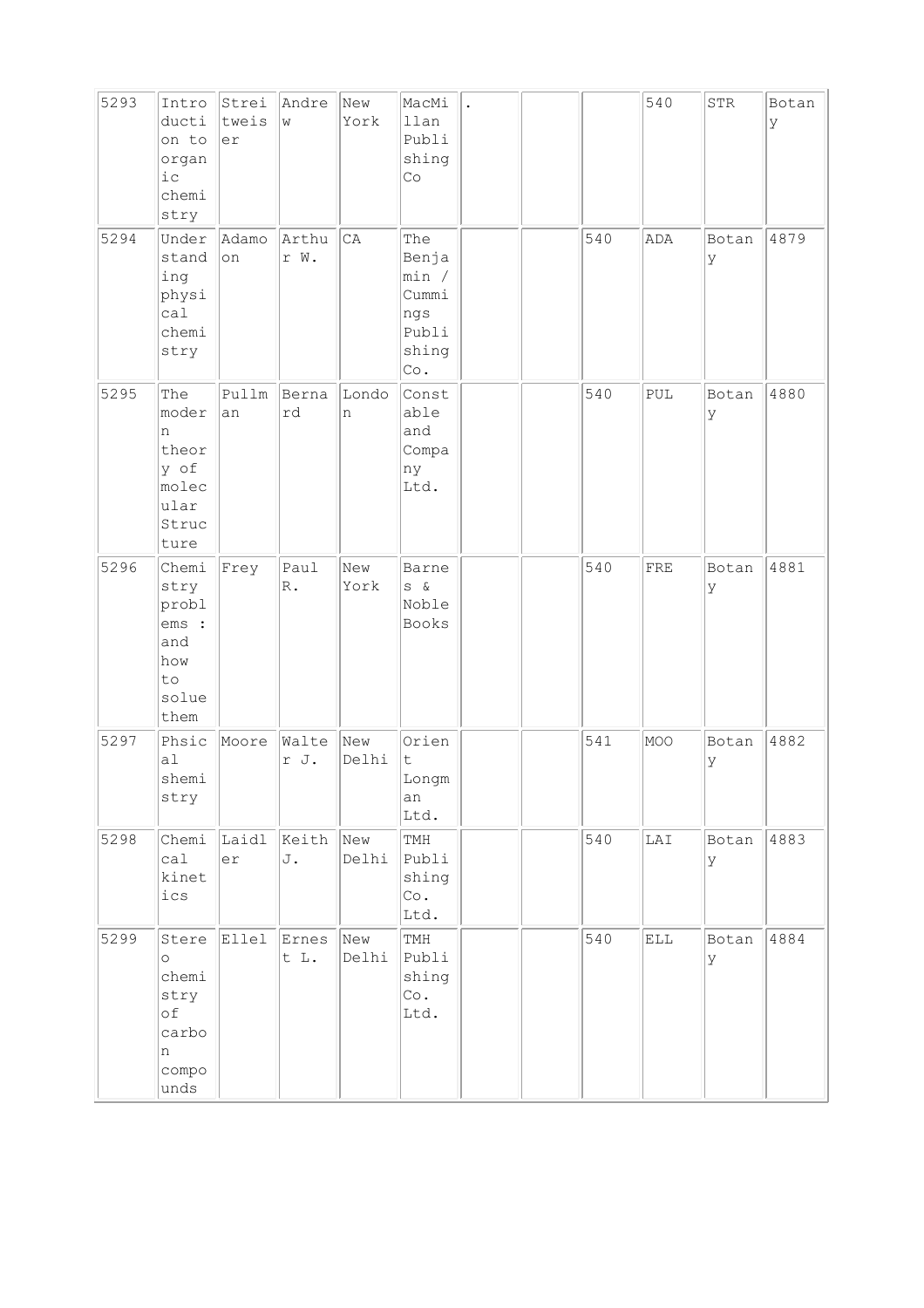| 5300 | A<br>textb<br>ook<br>of<br>physi<br>ca1<br>chemi<br>stry                                                             | Kapoo<br>$\Upsilon$ | K. L.                          | Calcu<br>tta | The<br>Macmi<br>llan<br>Co.<br>оf<br>India<br>Ltd.       |  | 540        | KAP        | Botan<br>У | 4885 |
|------|----------------------------------------------------------------------------------------------------------------------|---------------------|--------------------------------|--------------|----------------------------------------------------------|--|------------|------------|------------|------|
| 5302 | React<br>ion<br>mecha<br>nism<br>in<br>orgau<br>$i$ с<br>chemi<br>stry                                               | Mukhe<br>rji        | S. M.                          | Calcu<br>tta | The<br>Macmi<br>llan<br>$\circ$ .<br>оf<br>India<br>Ltd. |  | 540        | MUK        | Botan<br>У | 4887 |
| 5303 | Probl<br>ems<br>in<br>physi<br>ca1<br>chemi<br>stry                                                                  | Rao                 | $\mathbb T$ .<br>Navan<br>eeth | Calcu<br>tta | The<br>Macmi<br>llan<br>Co.<br>of<br>India<br>Ltd.       |  | 540        | <b>RAO</b> | Botan<br>У | 4888 |
| 5304 | Moder<br>n<br>physi<br>$\overline{c}$ s<br>and<br>quant<br>um<br>meche<br>nics                                       | Ander<br>son        | Elmer<br>${\bf E}$ .           | Calcu<br>tta | The<br>Macmi<br>llan<br>Co.<br>оf<br>India<br>Ltd.       |  | 540        | AND        | Botan<br>У | 4889 |
| 5305 | Cor<br>dinat<br>ion<br>chemi<br>stry<br>: the<br>chemi<br>s by<br>$\circ f$<br>treta<br>$\mathbf 1$<br>compl<br>exes | Basol<br>$\circ$    | Fred                           | Bomba<br>У   | India<br>Book<br>House<br>Pvt.<br>Ltd.                   |  | 540BA<br>S |            | Botan<br>У | 4890 |
| 5307 | Chemi<br>stry<br>$\ddot{\cdot}$<br>princ<br>iples<br>and<br>appli<br>catio<br>ns                                     | $\circ$             | Sienk Miche<br>11 J.           | New<br>Delhi | McGra<br>W<br>$-Hill$<br>Kogak<br>uda<br>Ltd.            |  | 540        | SIE        | Botan<br>Y | 4892 |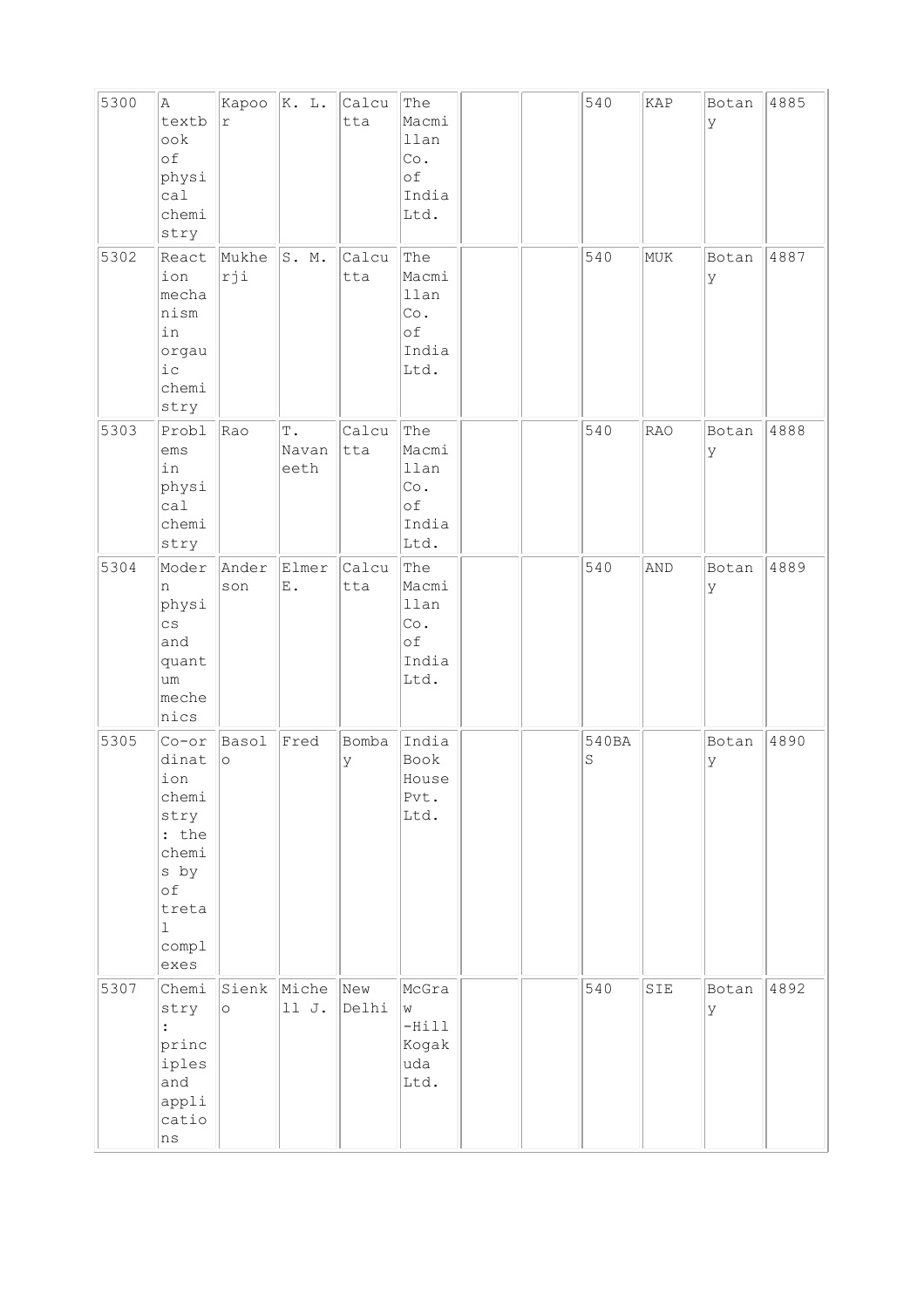| 5308 | Chemi<br>stry<br>$\ddot{\cdot}$<br>facts                                                                                                       | patte<br>rns<br>and<br>princ<br>iples | Kneen | W. R.        | Londo<br>n                                       | Addis<br>on<br>Wesle<br>y Pub<br>Ltd. |     | 540         | $\ensuremath{\mathrm{KNE}}$ | Botan<br>У |
|------|------------------------------------------------------------------------------------------------------------------------------------------------|---------------------------------------|-------|--------------|--------------------------------------------------|---------------------------------------|-----|-------------|-----------------------------|------------|
| 5312 | Chemi<br>stry<br>$\ddot{\cdot}$<br>shere<br>$\circ$<br>chemi<br>stry<br>and<br>the<br>chemi<br>stry<br>of<br>the<br>natur<br>a1<br>produ<br>ce | Frnar                                 | I.L.  | Londo<br>n   | Longm<br>an<br>Group<br>Ltd.                     |                                       | 540 | ${\rm FRN}$ | Botan<br>У                  | 4897       |
| 5313 | Probl<br>ems<br>in<br>physi<br>cal<br>chemi<br>stry                                                                                            | Sharm<br>a                            | K. K. | New<br>Delhi | Vikas<br>Publi<br>shing<br>House<br>Pvt.<br>Ltd. |                                       | 540 | SHA         | Botan<br>У                  | 4898       |
| 5314 | Probl<br>ems<br>in<br>physi<br>cal<br>chemi<br>stry                                                                                            | Sharm<br>a                            | K. K. | New<br>Delhi | Vikas<br>Publi<br>shing<br>House<br>Pvt.<br>Ltd. |                                       | 540 | SHA         | Botan<br>У                  | 4899       |
| 5315 | Probl<br>ems<br>in<br>physi<br>calal<br>chemi<br>stry                                                                                          | Sharm<br>а                            | K. K. | New<br>Delhi | Vikas<br>Publi<br>shing<br>House<br>Pvt.<br>Ltd. |                                       | 540 | SHA         | Botan<br>У                  | 4900       |
| 5317 | Α<br>text<br>book<br>of<br>chemi<br>calal<br>jechn<br>ology<br>(inor<br>ganic                                                                  | Shukl<br>$\mathsf{a}$                 | S. D. | New<br>Delhi | Vikas<br>Publi<br>shing<br>House<br>Pvt.<br>Ltd. |                                       | 540 | SHU         | Botan<br>У                  | 4902       |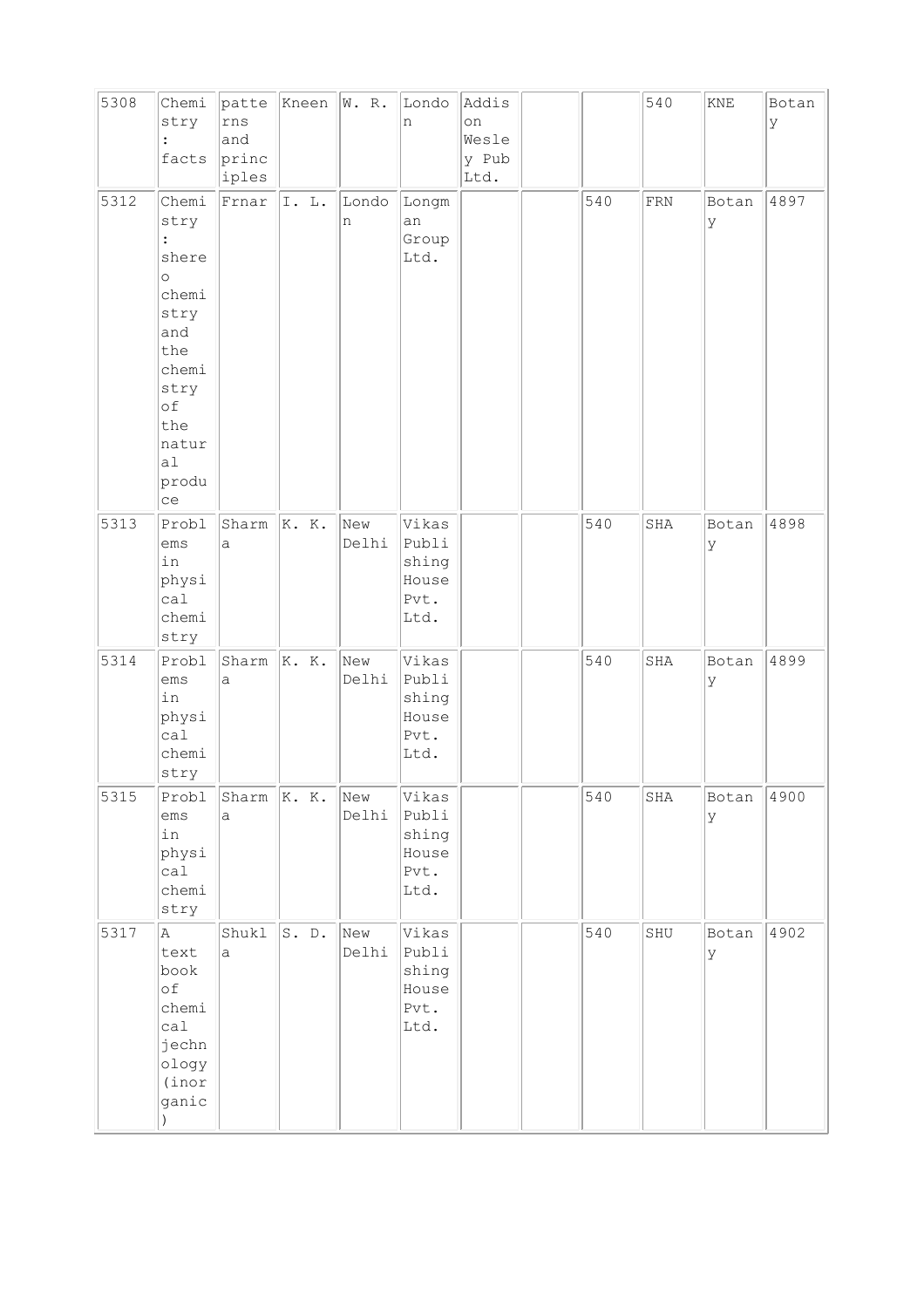| 5319 | Theor<br>etica<br>ı<br>inorg<br>anic<br>chemi<br>stry           | Day        | M.<br>Clyde       | New<br>Delhi                                         | Affil<br>iated<br>East-<br>West<br>Press<br>Pvt.<br>Ltd. |     | 540        | DAY         | Botan<br>У  | 4904         |
|------|-----------------------------------------------------------------|------------|-------------------|------------------------------------------------------|----------------------------------------------------------|-----|------------|-------------|-------------|--------------|
| 5320 | Theor<br>etica<br>$\mathbf 1$<br>inorg<br>anic<br>chemi<br>stry | Day        | M.<br>Clyde       | New<br>Delhi                                         | Affil<br>iated<br>East-<br>West<br>Press<br>Pvt.<br>Ltd. |     | 540        | <b>DAY</b>  | Botan<br>У  | 4905         |
| 5321 | Outli<br>nes<br>of<br>chemi<br>ca1<br>techn<br>ology            | Rao        | M.<br>Gopal<br>а  | New<br>Delhi                                         | Affil<br>iated<br>East-<br>West<br>Press<br>Pvt.<br>Ltd. |     | 540        | RAO         | Botan<br>lУ | 4906         |
| 5322 | Text<br>book<br>of<br>bioch<br>emist<br>ry                      | Rao        | New<br>Delhi      | Prent<br>ice<br>Hall<br>of<br>India<br>(Pvt.<br>Ltd. |                                                          | 540 | <b>RAO</b> | Botan<br>У  | 4907        | $\mathbf{1}$ |
| 5323 | Text<br>book<br>of<br>bioch<br>emist<br>ry                      | Rao        | New<br>Delhi      | Prent<br>ice<br>Hall<br>of<br>India<br>(Pvt.<br>Ltd. |                                                          | 540 | <b>RAO</b> | Botan<br>ly | 4908        | $\mathbf 1$  |
| 5325 | Physi<br>cal<br>chemi<br>stry                                   | Barro<br>W | Gordo<br>n M.     | New<br>Delhi                                         | McGra<br>W<br>Hill<br>Kogak<br>usha<br>Ltd.              |     | 540        | $\rm BAR$   | Botan<br>У  | 4910         |
| 5326 | Chemi<br>ca1<br>princ<br>iples<br>and<br>prope<br>rties         | Sienk<br>d | Miche<br>11<br>J. | New<br>Delhi                                         | McGra<br>W<br>Hill<br>Kogak<br>usha<br>Ltd.              |     | 540        | SIE         | Botan<br>У  | 4911         |
| 5327 | Intro<br>ducti<br>on to<br>molec<br>ular<br>spect<br>rosco      | Barro<br>W | Gordo<br>n M.     | New<br>Delhi                                         | McGra<br>W<br>Hill<br>Kogak<br>usha<br>Ltd.              |     | 540        | <b>BAR</b>  | Botan<br>У  | 4912         |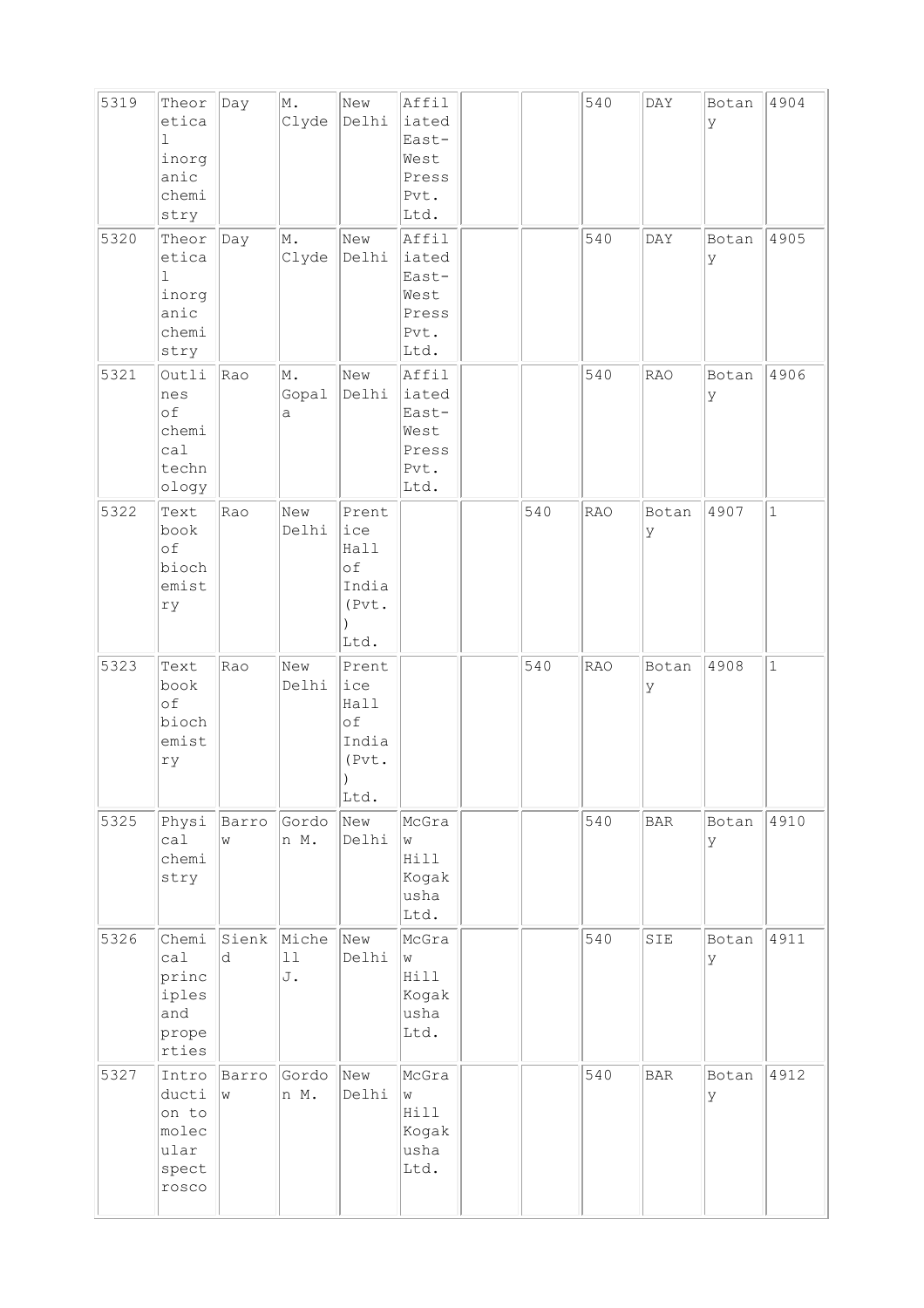|      | þу                                                        |                                                                      |               |                                                           |                                              |       |            |             |            |              |
|------|-----------------------------------------------------------|----------------------------------------------------------------------|---------------|-----------------------------------------------------------|----------------------------------------------|-------|------------|-------------|------------|--------------|
| 5329 | The<br>pengu<br>in<br>dicti<br>onary<br>of<br>biolo<br>gy | Aber<br>Cromb<br>ie                                                  | M.            | Engla<br>nd                                               | Pengu<br>in<br><b>Books</b><br>Ltd.          |       | 580        | ABE         | Botan<br>У | 4914         |
| 5330 | Text<br>book<br>of<br>bioch<br>emist<br>ry                | Rao                                                                  | Tirnp<br>athi | L. K.<br>$\delta$ S<br>Publi<br>shars                     |                                              | 580   | <b>RAO</b> | Botan<br>У  | 4915       | $\mathbf 1$  |
| 5331 | Gener<br>a1<br>and<br>appli<br>ed<br>entom<br>ology       | Littl<br>e                                                           | V. A.         | Calcu<br>tta                                              | Oxfor<br>d &<br>IBH<br>Publi<br>shing<br>Co. |       | 580        | LIT         | Botan<br>У | 4916         |
| 5332 | Sanas<br>krit<br>sahit<br>ya<br>sambh<br>er               | ed.<br>$\ddot{\phantom{1}}$ :<br>Dr.<br>Gouri<br>nath<br>Shast<br>ri | Calcu<br>tta  | Nabap<br>atra<br>Proka<br>shan                            |                                              | 891.2 | SHA        | Botan<br>У  | 4917       | $\mathbf{1}$ |
| 5333 | Sanas<br>krit<br>sahit<br>ya<br>sambh<br>er               | ed. :<br>Dr.<br>Gouri<br>nath<br>Shast<br>ri                         | Calcu<br>tta  | Nabap<br>atra<br>Proka<br>shan                            |                                              | 891.2 | SHA        | Botan<br>У  | 4918       | $\mathbf{1}$ |
| 5334 | Sanas<br>krit<br>sahit<br>yar<br>itiha<br>$\rm s$         | Dr.<br>Gouri<br>nath<br>Shast<br>ri                                  | Calcu<br>tta  | Saras<br>wat<br>Libra<br>ry                               |                                              | 891.2 | SHA        | Botan<br>У  | 4919       | $\mathbf{1}$ |
| 5335 | Dasak<br>umara<br>chari<br>tam                            | Dandi<br>а                                                           | Delhi         | Motil<br>a1<br>Banar<br>asida<br>$\mathbf{S}\,\mathbf{S}$ |                                              | 891.2 | DAN        | Botan<br>lУ | 4920       | $\mathbf{1}$ |
| 5336 | Mudra<br>raksh<br>asa                                     | Visak<br>hadat<br>ta                                                 | Delhi         | Motil<br>a1<br>Banar<br>asida<br>$_{\rm SS}$              |                                              | 891.2 | VIS        | Botan<br>У  | 4921       | $\mathbf 1$  |
| 5337 | Prabo<br>dhaca<br>ndrod<br>aya                            | Krasn<br>а<br>Misra                                                  | Delhi         | Motil<br>a1<br>Banar<br>asida<br>$\mathbb{S}\,\mathbb{S}$ |                                              | 891.2 | MIS        | Botan<br>lУ | 4922       | $\mathbf{1}$ |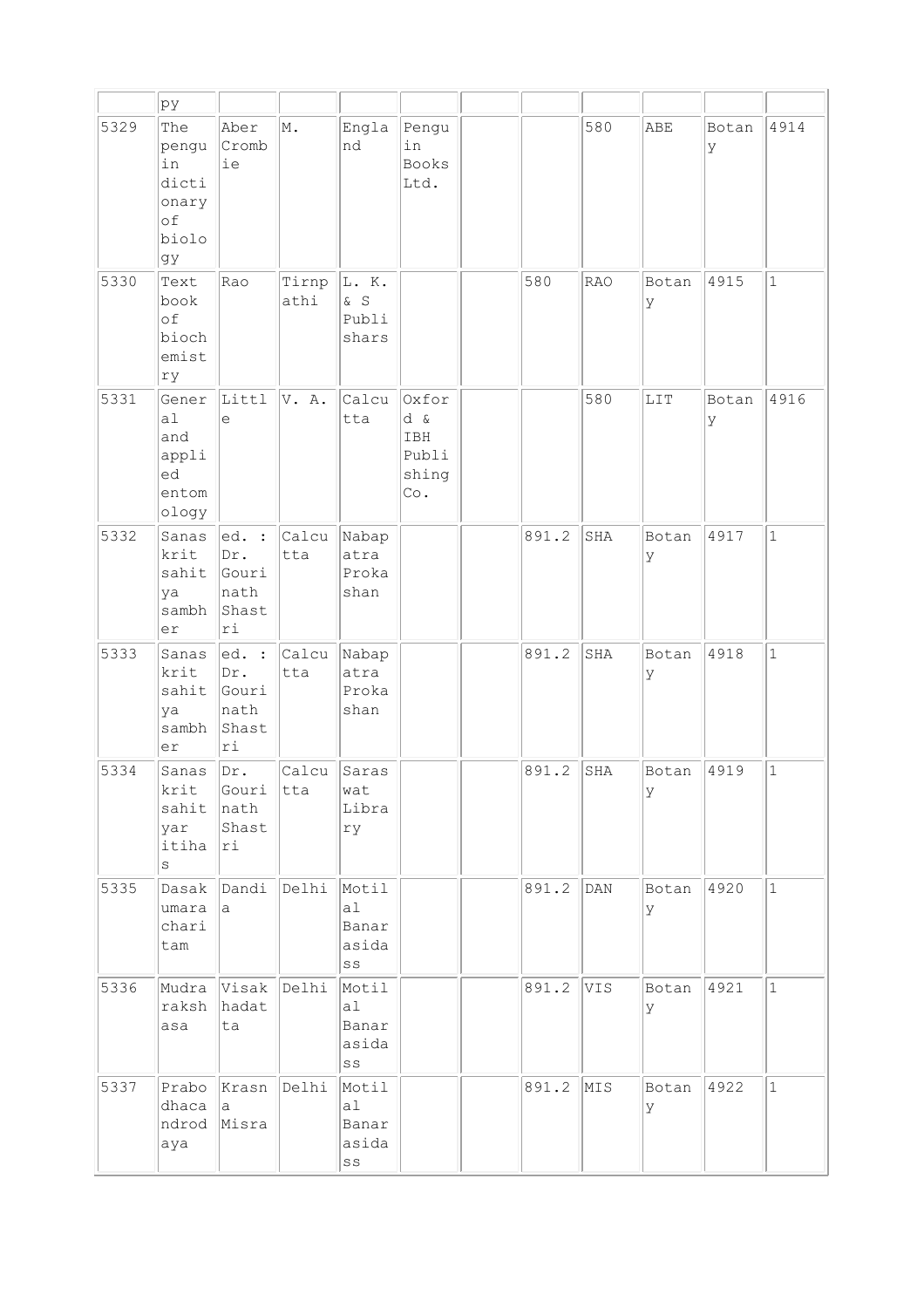| 5338 | Amark<br>osa                                 | Amara<br>simha<br>Misra                    | Patna                            | Indir<br>a<br>Praka<br>shan                     |                                                           | 891.2 | MIS   | Botan<br>У | 4923       | $\mathbf{1}$ |
|------|----------------------------------------------|--------------------------------------------|----------------------------------|-------------------------------------------------|-----------------------------------------------------------|-------|-------|------------|------------|--------------|
| 5339 | Harsa<br>chari<br>ta                         | Banab<br>hatta<br>Patha<br>ka              | Varan<br>asi                     | Chowk<br>hemba<br>Vidya<br>Bhawa<br>n           |                                                           | 891.2 | PAT   | Botan<br>У | 4924       | $\mathbf{1}$ |
| 5340 | Vedic<br>gramm<br>ar                         | Macdo<br>nell                              | A. A.                            | Varan<br>asi                                    | Bhara<br>tiya<br>Publi<br>shing<br>House                  |       | 891.2 | MAC        | Botan<br>У | 4925         |
| 5341 | The<br>panch<br>atant<br>ra                  | Ryder                                      | Arthe<br>r W<br>$(\texttt{tr.})$ | Bomba<br>У                                      | Jaico<br>Publi<br>shing<br>House                          |       | 891.2 | RYD        | Botan<br>У | 4926         |
| 5342 | righb<br>ed<br>bhasw<br>apakr<br>omani<br>ka | Sayan<br>achar<br> ya                      | Calcu<br>tta                     | Sansk<br>rit<br>Pusta<br>$\rm k$<br>Bhand<br>er |                                                           | 891.2 | SAY   | Botan<br>У | 4927       | $\mathbf{1}$ |
| 5343 | Biolo<br>gical<br>scien<br>ces               | Das<br>Debaj<br>yoti                       |                                  | Calcu<br>tta                                    | Centr<br>a1<br>Educa<br>tiona<br>ı<br>Enter<br>prise<br>S |       | 590   | DAS        | Botan<br>У | 4928         |
| 5344 | Biolo<br>gical<br>scien<br>ces               | $\vert$ Das<br>Debaj<br>yoti               |                                  | Calcu<br>tta                                    | Centr<br>a1<br>Educa<br>tiona<br>1<br>Enter<br>prise<br>S |       | 590   | DAS        | Botan<br>У | 4929         |
| 5345 | Udvit<br>bidya                               | Hem<br>Chand<br>ra<br>Mukho<br>padhy<br>ay | Calcu<br>tta                     | The<br>New<br>Book<br>Stall                     |                                                           | 580   | MUK   | Botan<br>У | 4930       | $\mathbf{1}$ |
| 5346 | Udvit<br>bidya                               | Hem<br>Chand<br>ra<br>Mukho<br>padhy<br>ау | Calcu<br>tta                     | The<br>New<br>Book<br>Stall                     |                                                           | 580   | MUK   | Botan<br>У | 4931       | $\mathbf{1}$ |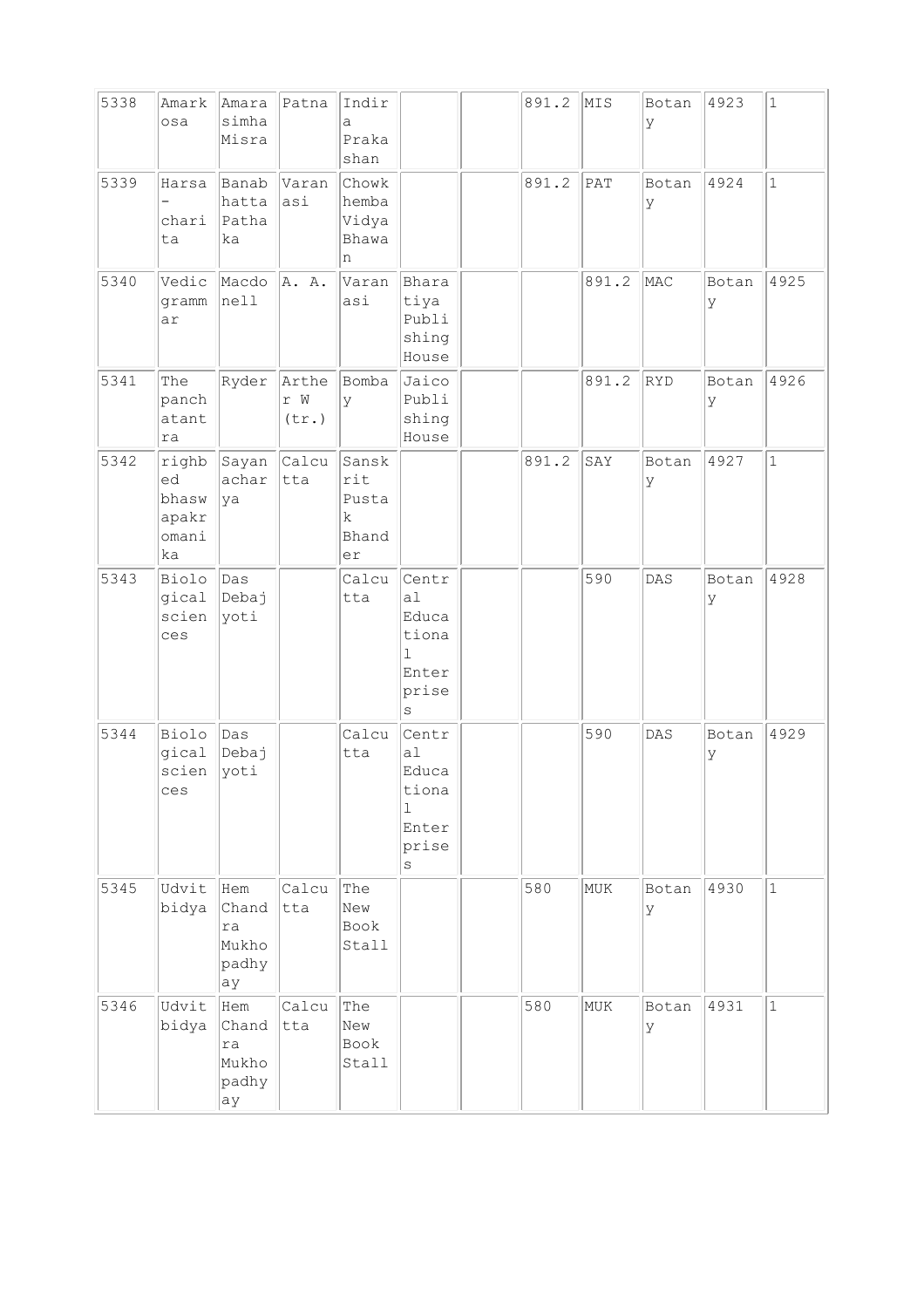| 5347 | Udvit<br>bidya                                                                  | Hem<br>Chand<br>ra<br>Mukho<br>padhy<br>ay | Calcu<br>tta  | The<br>New<br>Book<br>Stall |                                             | 580 | MUK | Botan<br>У                | 4932       | $\mathbf{1}$ |
|------|---------------------------------------------------------------------------------|--------------------------------------------|---------------|-----------------------------|---------------------------------------------|-----|-----|---------------------------|------------|--------------|
| 5348 | A<br>text<br>book<br>of<br>cytol<br>ogy<br>genet<br>ics<br>and<br>evolu<br>tion | Gupta                                      | P. K.         | Meeru<br>t                  | Rasto<br>gi<br>Publi<br>catio<br>ns         |     | 590 | <b>GUP</b>                | Botan<br>У | 4933         |
| 5349 | Intro<br>ducti<br>on to<br>polit<br>ics                                         | Pickl<br>es                                | Droth<br>y M. | New<br>York                 | Methn<br>eu &<br>Co.                        |     | 320 | $\ensuremath{\text{PIC}}$ | Botan<br>У | 4934         |
| 5350 | The<br>panch<br>ayat<br>admin<br>istra<br>tion<br>in<br>west<br>benga<br>ı      | Mukho<br>padhy<br>ay                       | Ashok<br>Kr.  | Calcu<br>tta                | The<br>World<br>Press<br>Pvt.<br>Ltd.       |     | 320 | MUK                       | Botan<br>У | 4935         |
| 5351 | Recen<br>t<br>trend<br>s in<br>india<br>n<br>natio<br>nnali<br>$\texttt{sm}$    | Desai                                      | A. R.         | Bomba<br>У                  | Popul<br>ar<br>Praks<br>han<br>Pvt.<br>Ltd. |     | 320 | <b>DES</b>                | Botan<br>У | 4936         |
| 5352 | Recen<br>t.<br>trend<br>s in<br>india<br>n<br>natio<br>nnali<br>$\texttt{sm}$   | Desai $ A. R.$                             |               | Bomba<br>У                  | Popul<br>ar<br>Praks<br>han<br>Pvt.<br>Ltd. |     | 320 | $\mathtt{DES}$            | Botan<br>У | 4937         |
| 5353 | Socia<br>1<br>backg<br>round<br>of<br>india<br>n<br>natio                       | Desai                                      | A. R.         | Bomba<br>У                  | Popul<br>ar<br>Praks<br>han<br>Pvt.<br>Ltd. |     | 320 | DES                       | Botan<br>У | 4938         |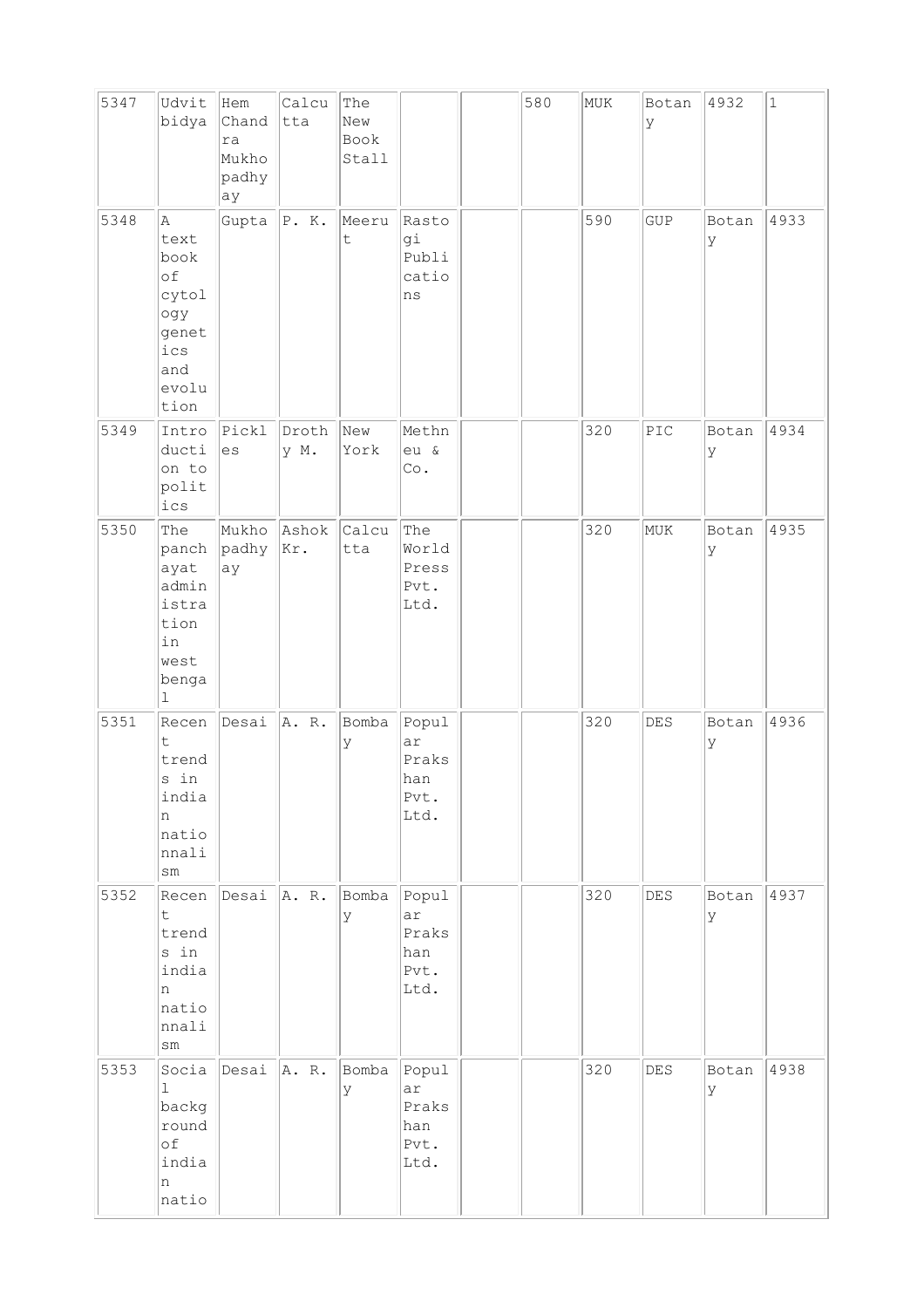|      | nalis<br>m                                                                              |                                         |                    |                             |                                                       |                                                      |     |     |             |             |              |
|------|-----------------------------------------------------------------------------------------|-----------------------------------------|--------------------|-----------------------------|-------------------------------------------------------|------------------------------------------------------|-----|-----|-------------|-------------|--------------|
| 5354 | Socia<br>$\mathbf{1}$<br>backg<br>round<br>of<br>india<br>n<br>natio<br>nalis<br>m      | Desai                                   | A. R.              | Bomba<br>У                  | Popul<br>ar<br>Praks<br>han<br>Pvt.<br>Ltd.           |                                                      |     | 320 | DES         | Botan<br>ly | 4939         |
| 5355 | Adhun<br>ik<br>risht<br>robig<br>yanr<br>bhumi<br>ka<br>(Hons<br>-stan<br>dard)         | Nirma<br>$\mathbf{1}$<br>kanti<br>Ghosh | Calcu Rabin<br>tta | dra<br>Libra<br>ry          |                                                       |                                                      | 320 | NIR | Botan<br>ΙY | 4940        | $\vert$ 1    |
| 5356 | Adhun<br>ik<br>risht<br>robig<br>yanr<br>bhumi<br>ka<br>(Hons<br>-stan<br>dard)         | Nirma<br>$\mathbf 1$<br>kanti<br>Ghosh  | Calcu<br>tta       | Rabin<br>dra<br>Libra<br>ry |                                                       |                                                      | 320 | NIR | Botan<br>ΙY | 4941        | $\mathbf{1}$ |
| 5357 | Ecoho<br>gy :<br>with<br>speci<br>a1<br>refre<br>nce<br>to<br>anima<br>$\mathbf 1$<br>& | man                                     | Kende<br>igh       | s.<br>Charl<br>es           | New<br>Delhi                                          | Prent<br>ice-H<br>all<br>of<br>India<br>Pvt.<br>Ltd. |     |     | 590         | KEN         | Botan<br>У   |
| 5358 | Conce<br>pts<br>of<br>ecolo<br>gу                                                       | Kormo<br>ndy                            | Edwad<br>J.        | New<br>Delhi                | Prent<br> ice-H<br>all<br>of<br>India<br>Pvt.<br>Ltd. |                                                      |     | 590 | KOR         | Botan<br>lУ | 4943         |
| 5359 | An<br>intro<br>ducti<br>on to<br>embry<br>ology                                         | Balin<br>sky                            | B. I.              | New<br>York                 | <b>CBS</b><br>Colle<br>ge<br>Publi<br>shing           |                                                      |     | 590 | BAL         | Botan<br>У  | 4944         |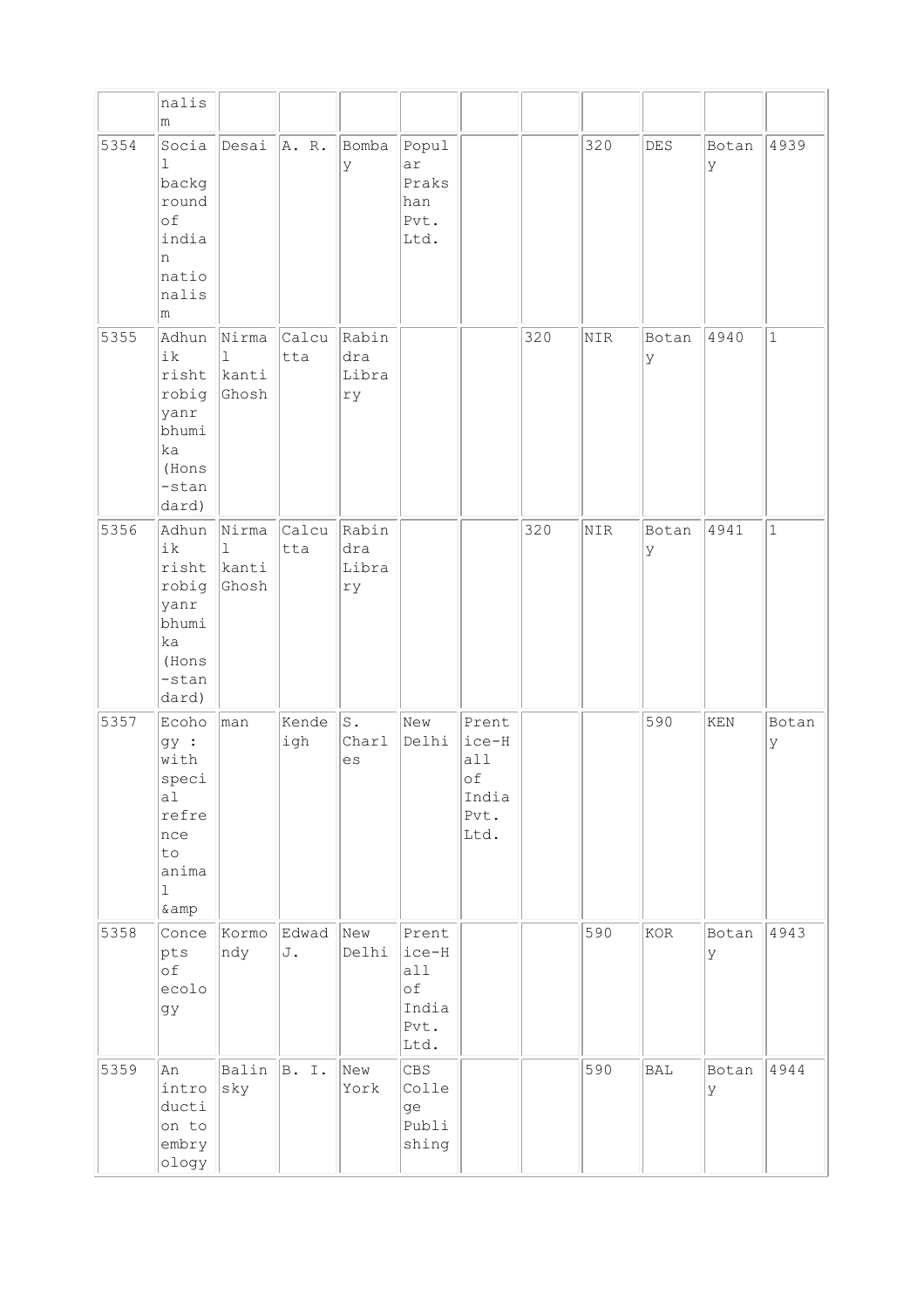| 5360 | A<br>text<br>book<br>of<br>anima<br>1<br>husba<br>ndary                | Baner<br>jee                            | G. C.                     | Calcu<br>tta                               | Oxfor<br>d IBH<br>Publi<br>shing<br>Co. |            | 590 | <b>BAN</b> | Botan<br>У | 4945         |
|------|------------------------------------------------------------------------|-----------------------------------------|---------------------------|--------------------------------------------|-----------------------------------------|------------|-----|------------|------------|--------------|
| 5361 | An<br>intro<br>ducti<br>on to<br>pilos<br>ophic<br>a1<br>analy<br>sis  | Hospe<br>rs                             | John                      | Calcu<br>tta                               | Allie<br>d<br>Publi<br>shers            |            | 100 | HOS        | Botan<br>У | 4946         |
| 5362 | Tarka<br>sangr<br>aha :<br>Adhya<br>pana<br>sahit                      | Shrim<br>adann<br>an<br>Bhatt<br>a      | Calcu<br>tta              | Sansk<br>rita<br>Pusta<br>k<br>Bhand<br>ar |                                         | 100        | BHA | Botan<br>У | 4947       | $\mathbf{1}$ |
| 5363 | Pasch<br>atya<br>darsh<br>an o<br>yukti<br>bigya<br>n                  | rasad<br>Das                            | Ramap <i>Calcu</i><br>tta | Moder<br>n<br>Book<br>Agenc<br>У           |                                         | 150        | DAS | Botan<br>У | 4948       | $\mathbf{1}$ |
| 5364 | Pasch<br>atya<br>darsh<br>an o<br>yukti<br>bigya<br>n                  | Ramap<br>rasad<br>Das                   | Calcu<br>tta              | Moder<br>n<br>Book<br>Agenc<br>У           |                                         | 150        | DAS | Botan<br>У | 4949       | $\mathbf{1}$ |
| 5365 | Pasch<br>atya<br>darsh<br>an o<br>yukti<br>bigya<br>n                  | Ramap Calcu<br>rasad tta<br>$\vert$ Das |                           | Moder<br>n<br>Book<br>Agenc<br>У           |                                         | 150        | DAS | Botan<br>У | 4950       | $\mathbf 1$  |
| 5366 | Bangl<br>а<br>kabye iram<br>r rup<br>$\circ$<br>riti                   | Dr.<br>Kshud<br>Das                     | Calcu<br>tta              | Orien<br>t<br>Book<br>Co.                  |                                         | 891.4<br>4 | DAS | Botan<br>У | 4951       | $\mathbf{1}$ |
| 5367 | Samaj<br>$\ddot{\phantom{a}}$<br>praga<br>ti :<br>rabin<br>drana<br>th | Dr.<br>Kshud<br>liram<br>Das            | Calcu<br> tta             | U. N.<br>Dhar<br>$\delta$<br>Sons          |                                         | 891.4<br>4 | DAS | Botan<br>У | 4952       | $\mathbf{1}$ |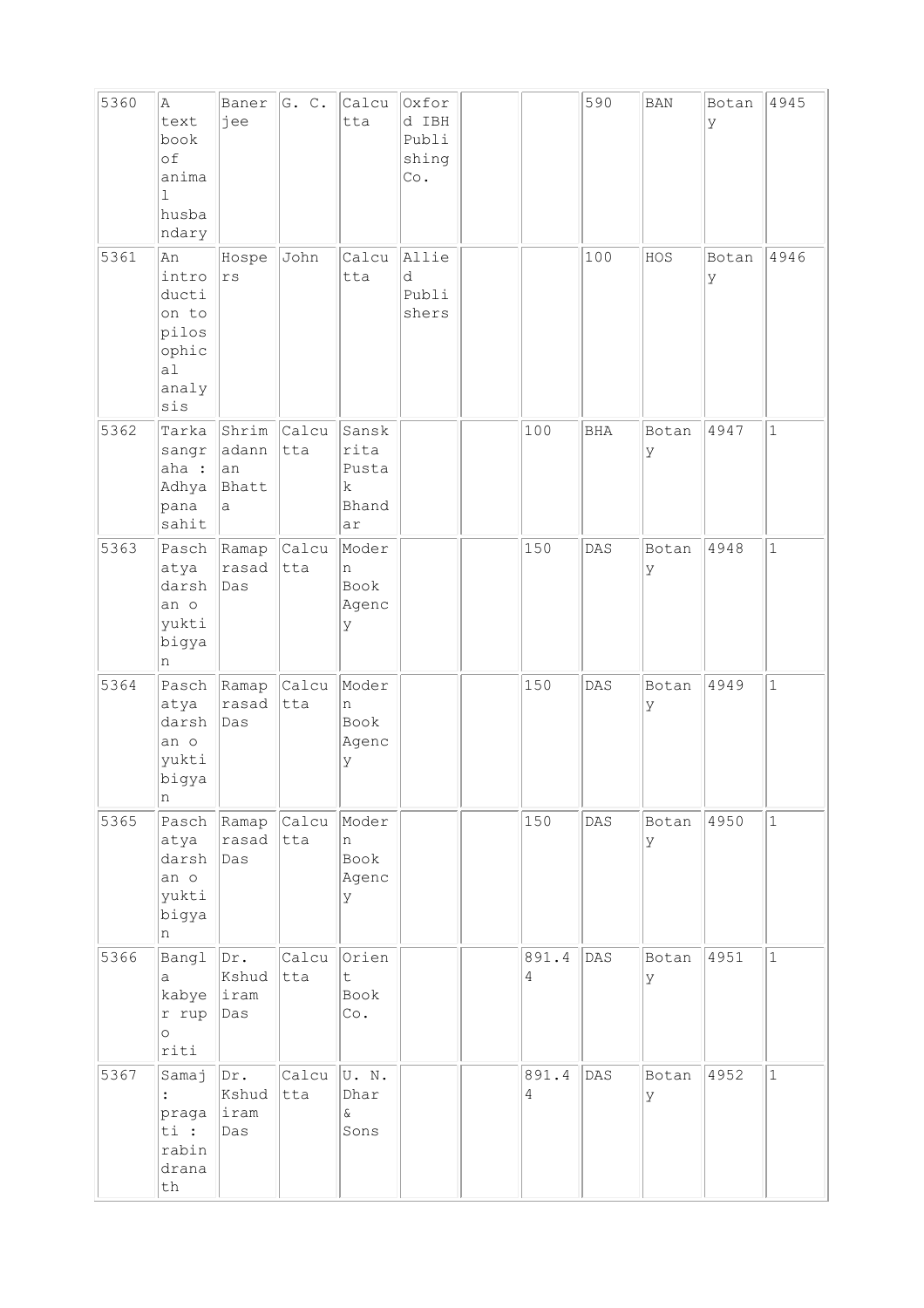| 5368 | Chand<br>idas<br>$\circ$<br>vidya<br>pati                                              | Sanka<br>ri<br>Prasa<br>ld.<br>Basu           | Calcu<br>tta  | Bookl<br>and<br>Pvt.<br>Ltd.                                           |  | 891.4<br>4              | <b>BAS</b> | Botan<br>У  | 4953 | $1\,$        |
|------|----------------------------------------------------------------------------------------|-----------------------------------------------|---------------|------------------------------------------------------------------------|--|-------------------------|------------|-------------|------|--------------|
| 5369 | Madya<br>yuger<br>kobi<br>$\circ$<br>kabyo<br>baish<br>nab<br>kabi<br>$\circ$<br>kabyo | Sanka<br> r1<br>Prasa<br>d<br>Basu            | Calcu<br>tta  | Gener<br>a1<br>Print<br>ers &<br>Publi<br>shers<br>${\bf P}$ .<br>Ltd. |  | 891.4<br>4              | <b>BAS</b> | Botan<br>У  | 4954 | $\mathbf 1$  |
| 5370 | Shrir<br>adhar<br>krama<br>bikas<br>h:<br>darsh<br>ane o<br>sahit<br>ye                | Shash<br>i<br>Bhush<br> an<br>Dasgu<br> pta   | Calcu<br>tta  | A.<br>Mukhe<br>rjee<br>$\&$ Co.                                        |  | 891.4<br>4              | DAS        | Botan<br>У  | 4955 | $\mathbf{1}$ |
| 5371 | Bhara<br>ter<br>shakt<br>isadh<br>ana o<br>shakt<br>a<br>sahit<br>ya                   | Shash<br>i<br>Bhush<br>an<br>Dasgu<br> pta    | Calcu<br>tta  | Sahit<br>ya<br>Samsa<br>d                                              |  | 891.4<br>4              | DAS        | Botan<br>У  | 4956 | $\mathbf{1}$ |
| 5372 | ye<br>samaj<br>chata<br>na                                                             | Sarat Saroj Calcu<br>sahit Mohan tta<br>Mitra |               | Grant<br>halay<br>$\mbox{a}$<br>Pvt.<br>Ltd.                           |  | 891.4<br>$\overline{4}$ | MIT        | Botan<br>ΙY | 4957 | $\mathbf{1}$ |
| 5373 | Sukan<br>ter<br>jiban<br>$\circ$<br>kabyo                                              | Saroj<br>Mohan<br>Mitra                       | Calcu<br> tta | Grant<br>halay<br>$\mathsf{a}$<br>Pvt.<br>Ltd.                         |  | 891.4<br>$\overline{4}$ | MIT        | Botan<br>У  | 4958 | $\mathbf{1}$ |
| 5376 | Banki<br>m<br>chand<br>rer<br>trage<br>di<br>cheta<br>na                               | Jiban<br>Kumar<br>Mukho<br>padhy<br> ay       | Calcu<br>tta  | Shahi<br>tyash<br>ri                                                   |  | 891.4<br>$\overline{4}$ | MUK        | Botan<br>У  | 4961 | $\mathbf{1}$ |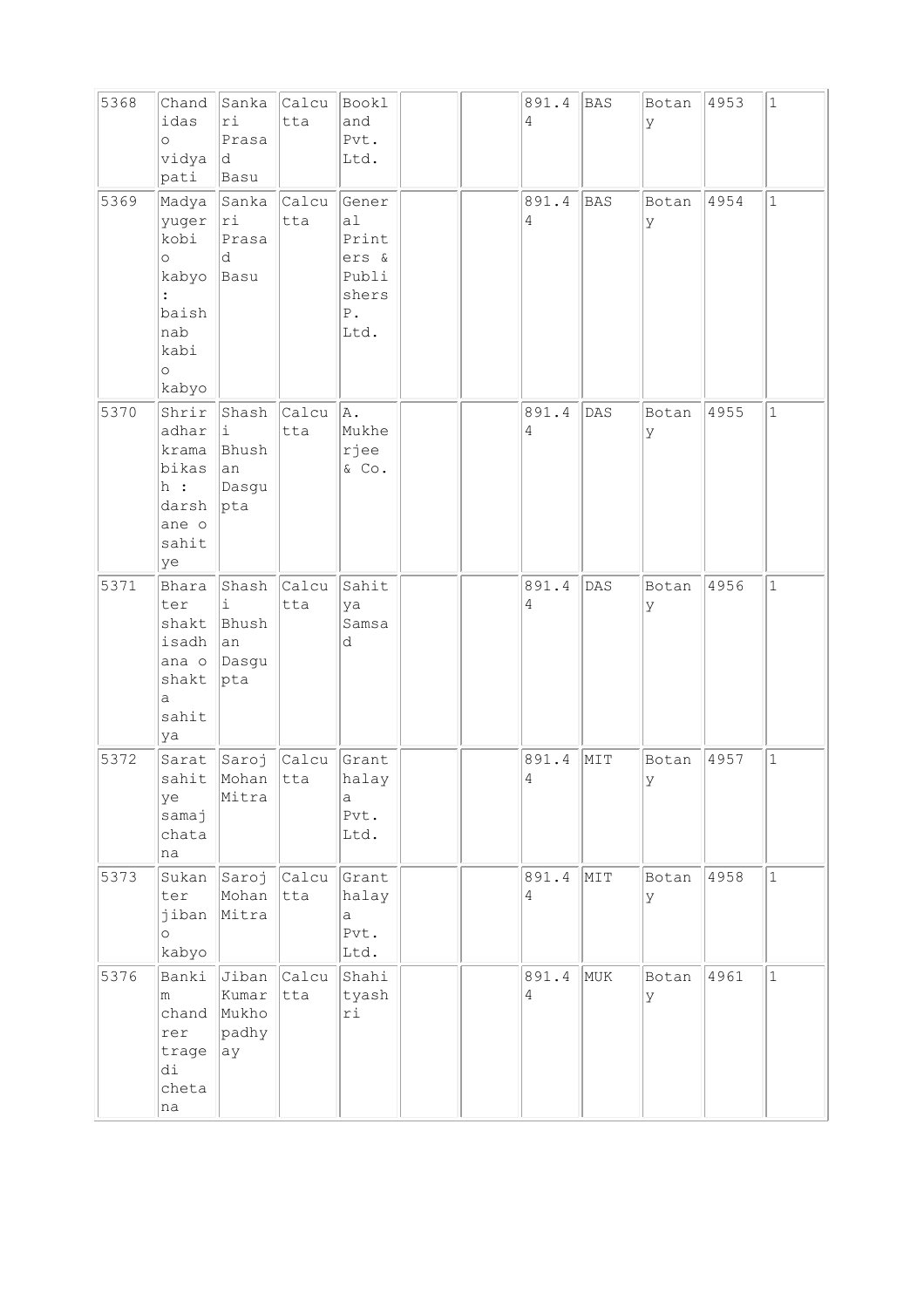| 5377 | Kritt<br>ibasi<br>ramay<br>an :<br>uttar<br>akand<br>а                          | Janar<br>ddan<br>Chakr<br>abart<br> y        | Calcu<br>tta                                                | Bhara<br>t<br>Agenc<br>У    |                                      |              | 891.4<br>$\overline{4}$ | CHA | Botan<br>У     | 4962        | $1\,$        |
|------|---------------------------------------------------------------------------------|----------------------------------------------|-------------------------------------------------------------|-----------------------------|--------------------------------------|--------------|-------------------------|-----|----------------|-------------|--------------|
| 5380 | Nucle<br>ar<br>physi<br>$\mathbb{C}\, \mathbb{S}$                               | n                                            | Kapla Irvin<br>g                                            | Bomba<br>У                  | India<br>Book<br>House               |              |                         | 540 | <b>KAP</b>     | Botan<br>У  | 4965         |
| 5381 | Chemi<br>ca1<br>therm<br>odyna<br>mics                                          | Klotz                                        | Irvin<br>g M.                                               | Londo<br>n                  | The<br>Benja<br>min/C<br>ummin<br>gs |              |                         | 540 | KLO            | Botan<br>ly | 4966         |
| 5382 | Organ<br>i c<br>chemi<br>stry<br>: the<br>funda<br>menta<br>1<br>princ<br>iples | Finar                                        | I. L.                                                       |                             | ${\tt E.L.B}$<br>.S.                 |              |                         | 540 | ${\tt FIN}$    | Botan<br>У  | 4967         |
| 5383 | Rabin<br>draka<br>bya<br>pasch<br>imalo<br>ke                                   | Kalis<br>adhan<br>Mukho<br>padhy<br>ay       | Calcu<br>tta                                                | Lekho<br>k<br>Samab<br>esh  |                                      |              | 891.4<br>4              | MUK | Botan<br>У     | 4968        | $\mathbf{1}$ |
| 5384 | Chira<br>yat<br>engra<br>gi<br>kobit<br>a                                       | Kalis Calcu<br>adhan<br>Mukho<br>padhy<br>ay | tta                                                         | Suksa<br>ri<br>Proka<br>sak |                                      |              | 891.4<br>4              | MUK | Botan<br>У     | 4969        | $\mathbf{1}$ |
| 5385 | The<br>pengu<br>in<br>dicti<br>onery<br>of<br>physi<br>$\mathtt{CS}$            | Pitt                                         | Valer<br>ie H.                                              | Engla<br>nd                 | Pengu<br>in<br><b>Books</b><br>Ltd.  |              |                         | 530 | $\texttt{PIT}$ | Botan<br>ΙY | 4970         |
| 5386 | Elect<br>ricit<br>У                                                             | magne<br>tism<br>& amp                       | atomi<br>$\mathtt{C}$<br>physi<br>$\mathbb{C}\, \mathbb{S}$ | Fewke<br>$\rm s$            | J. H.                                | Calcu<br>tta | 0. U.<br>${\tt P}$ .    |     |                | 530         | ${\tt FEW}$  |
| 5387 | Pader<br>thabi<br>dya                                                           | Alok<br>Chakr<br>obart<br>Y                  | Calcu<br>tta                                                | The<br>New<br>Book<br>Stall |                                      |              | 530                     | CHA | Botan<br>У     | 4972        | $\mathbf{1}$ |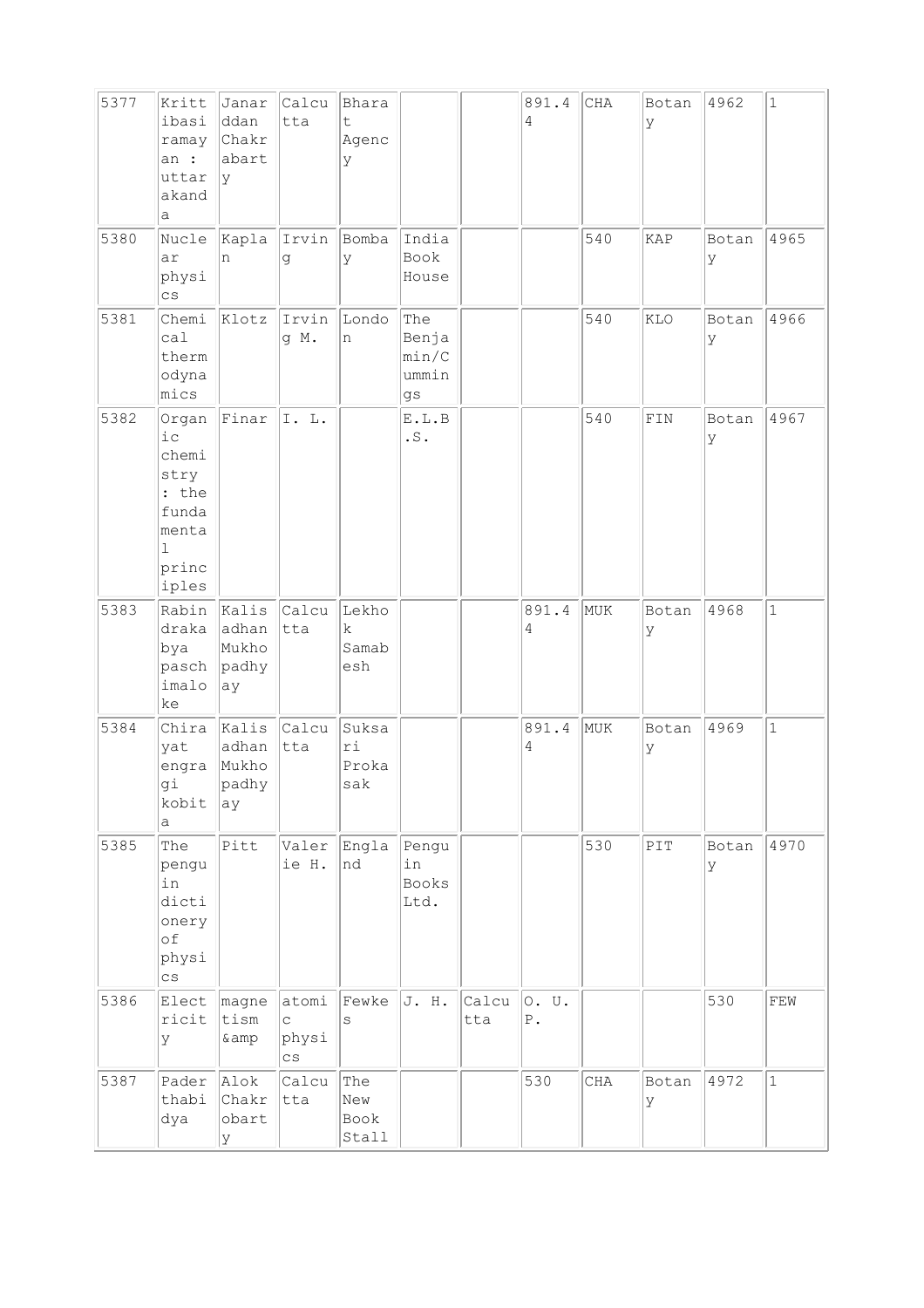| 5388 | Pader<br>thabi<br>dya                                                                                    | Alok<br>Chakr<br>obart<br>У          | Calcu<br>$ $ tta              | The<br>New<br>Book<br>Stall           |                                                                      | 530 | $\rm CHA$ | Botan<br>У                         | 4973       | $\vert$ 1    |
|------|----------------------------------------------------------------------------------------------------------|--------------------------------------|-------------------------------|---------------------------------------|----------------------------------------------------------------------|-----|-----------|------------------------------------|------------|--------------|
| 5389 | Pader<br>thabi<br>gyan                                                                                   | Chitt<br>aranj<br>an<br>Dasgu<br>pta | Calcu<br>tta                  | Book<br>Syndi<br>cate<br>Pvt.<br>Ltd. |                                                                      | 530 | DAS       | Botan<br>У                         | 4974       | $\mathbf{1}$ |
| 5390 | Pader<br>thabi<br>gyan                                                                                   | Chitt<br>aranj<br>an<br>Dasgu<br>pta | Calcu<br>tta                  | Book<br>Syndi<br>cate<br>Pvt.<br>Ltd. |                                                                      | 531 | DAS       | Botan<br>У                         | 4975       | $\mathbf{1}$ |
| 5391 | A<br>treat<br>ise<br>on<br>numer<br>ical<br>analy<br>sis<br>for<br>sciet<br>ists<br>and<br>engin<br>eess | Sen                                  | Bhibh<br>uti<br>Bhush<br>an   | Calcu<br>tta                          | Dasgu<br>pta &<br>Co.                                                |     | 510       | ${\tt SEN}$                        | Botan<br>У | 4976         |
| 5392 | Linea<br>r<br>progr<br>ammin<br>g and<br>theor<br>y of<br>games                                          | Karak                                | P. M.                         | Calcu<br>tta                          | Lucky<br>Publi<br>shing                                              |     | 519       | <b>KAR</b>                         | Botan<br>У | 4977         |
| 5393 | Vecto<br>r<br>analy<br>sis                                                                               | Ghosh                                | $\mathsf{Ram}$<br>Krish<br>na | Calcu<br>tta                          | Centr<br>al<br>Educa<br>tiona<br>$\mathbf{1}$<br>Enter<br>prise<br>S |     | 515       | GHO                                | Botan<br>У | 4978         |
| 5394 | The<br>theor<br>y of<br>funct<br>ions                                                                    | Titch<br>marsh                       | E. C.                         | Calcu<br>tta                          | Oxfor<br>d<br>Unive<br>rsity<br>Press                                |     | 510       | $\mathbb{T} \mathbb{T} \mathbb{T}$ | Botan<br>У | 4979         |
| 5395 | Princ<br>iples<br>of<br>math.<br>analy<br>$\sin s$                                                       | Rudin                                | Walte<br>$\,$ $\,$ $\,$       | New<br>Delhi                          | McGra<br>W<br>Hill<br>Kogak<br>usha                                  |     | 510       | ${\rm RUD}$                        | Botan<br>У | 4980         |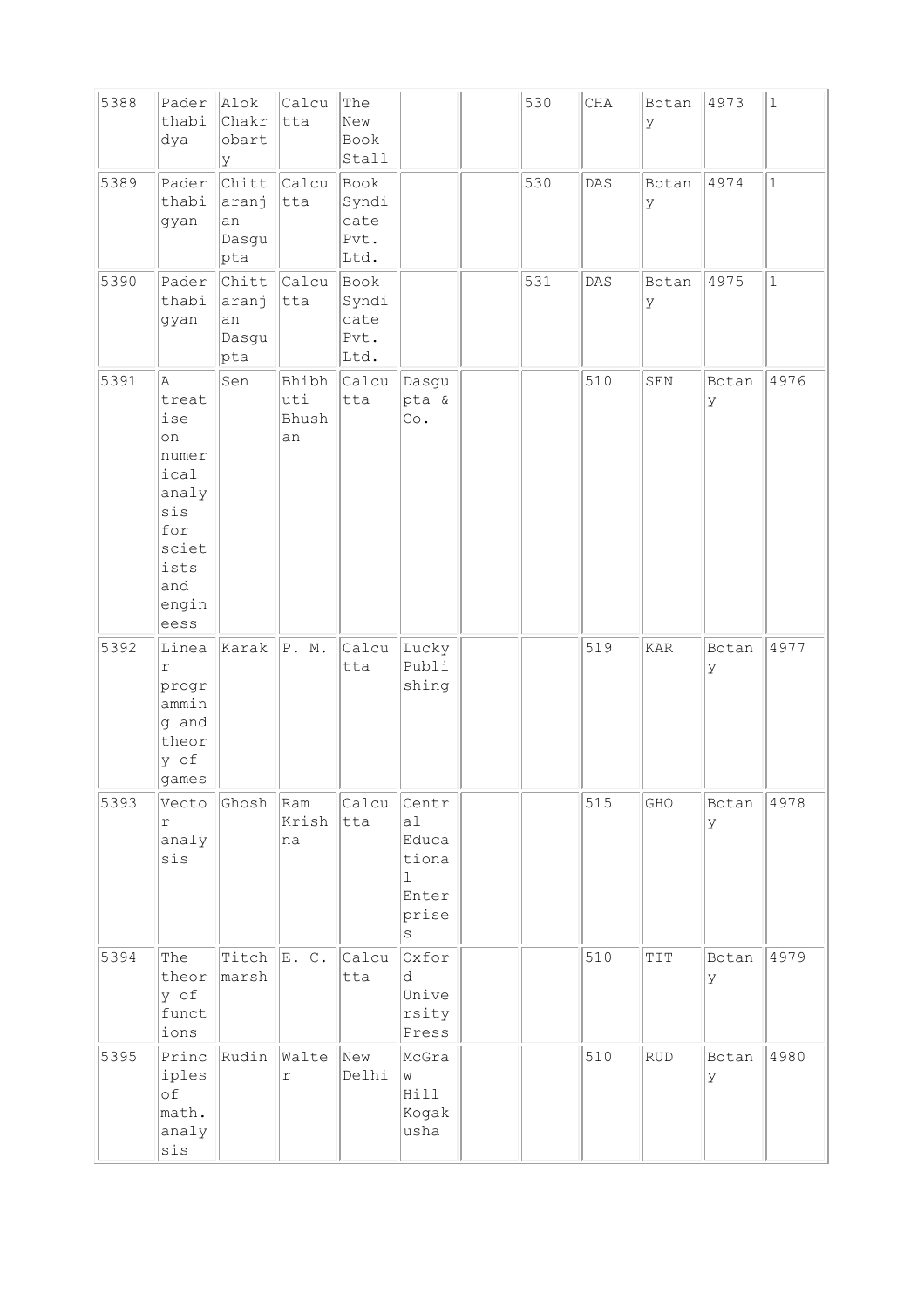| 5396 | Mathe<br>matic<br>a1<br>analy<br>sis                      | Apost<br>$\circ 1$                  | Tom.<br>M.   | Londo<br>n                             | Addis<br>on<br>Wesle<br>У<br>Publi<br>shing<br>Co. |     | 510 | APO         | Botan<br>У | 4981         |
|------|-----------------------------------------------------------|-------------------------------------|--------------|----------------------------------------|----------------------------------------------------|-----|-----|-------------|------------|--------------|
| 5397 | Α<br>text<br>book<br>of<br>analy<br>tical<br>dynam<br>ics | Chaki                               | M. C.        | Calcu<br>tta                           | Joydu<br>rga<br>Libra<br>ry                        |     | 510 | CHA         | Botan<br>У | 4982         |
| 5398 | Vecto<br>$\Upsilon$<br>analy<br>sis                       | Chakr<br>abort<br>lУ                | J. G.        | Calcu<br>tta                           | Mouli<br>$\mathbf{k}$<br>Libra<br>ry               |     | 510 | CHA         | Botan<br>У | 4983         |
| 5399 | Α<br>text<br>book<br>of<br>analy<br>tic<br>geome<br>try   | Chaki                               | M.C.         | Calcu<br>tta                           | Calcu<br>tta<br>Publi<br>shors                     |     | 510 | CHA         | Botan<br>У | 4984         |
| 5400 | Vecto<br>r<br>analy<br>sis                                | Chakr<br>abort<br>lУ                | J. G.        | Calcu<br>tta                           | Mouli<br>$\mathbf k$<br>Libra<br>rу                |     | 510 | CHA         | Botan<br>У | 4985         |
| 5401 | Analy<br>tical<br>dynam<br>ics                            | Das                                 | B. C.        | Calcu<br>tta                           | U.N.<br>Dhar<br>$\delta$<br>Sons.                  |     | 510 | DAS         | Botan<br>У | 4986         |
| 5402 | Rasht<br>robig<br>yan                                     | Dr.<br>Snhom<br>ay<br>Chakl<br>adar | Calcu<br>tta | Nabob<br>harat<br>i<br>Proka<br>shoni  |                                                    | 320 | CHA | Botan<br>У  | 4987       | 1            |
| 5403 | Rasht<br>robig<br>yan                                     | Dr.<br>Snhom<br>ау<br>Chakl<br>adar | Calcu<br>tta | Nabob<br>harat<br>i<br>Proka<br>shoni  |                                                    | 320 | CHA | Botan<br>lУ | 4988       | $\mathbf 1$  |
| 5404 | Rasht<br>robig<br>yan                                     | Dr.<br>Snhom<br>ay<br>Chakl<br>adar | Calcu<br>tta | Nabob<br>harat<br>i.<br>Proka<br>shoni |                                                    | 320 | CHA | Botan<br>ΙY | 4989       | $\mathbf 1$  |
| 5405 | Rasht<br>robig<br>yan                                     | Dr.<br>Snhom<br>ау<br>Chakl<br>adar | Calcu<br>tta | Nabob<br>harat<br>i<br>Proka<br>shoni  |                                                    | 320 | CHA | Botan<br>ΙY | 4990       | $\mathbf{1}$ |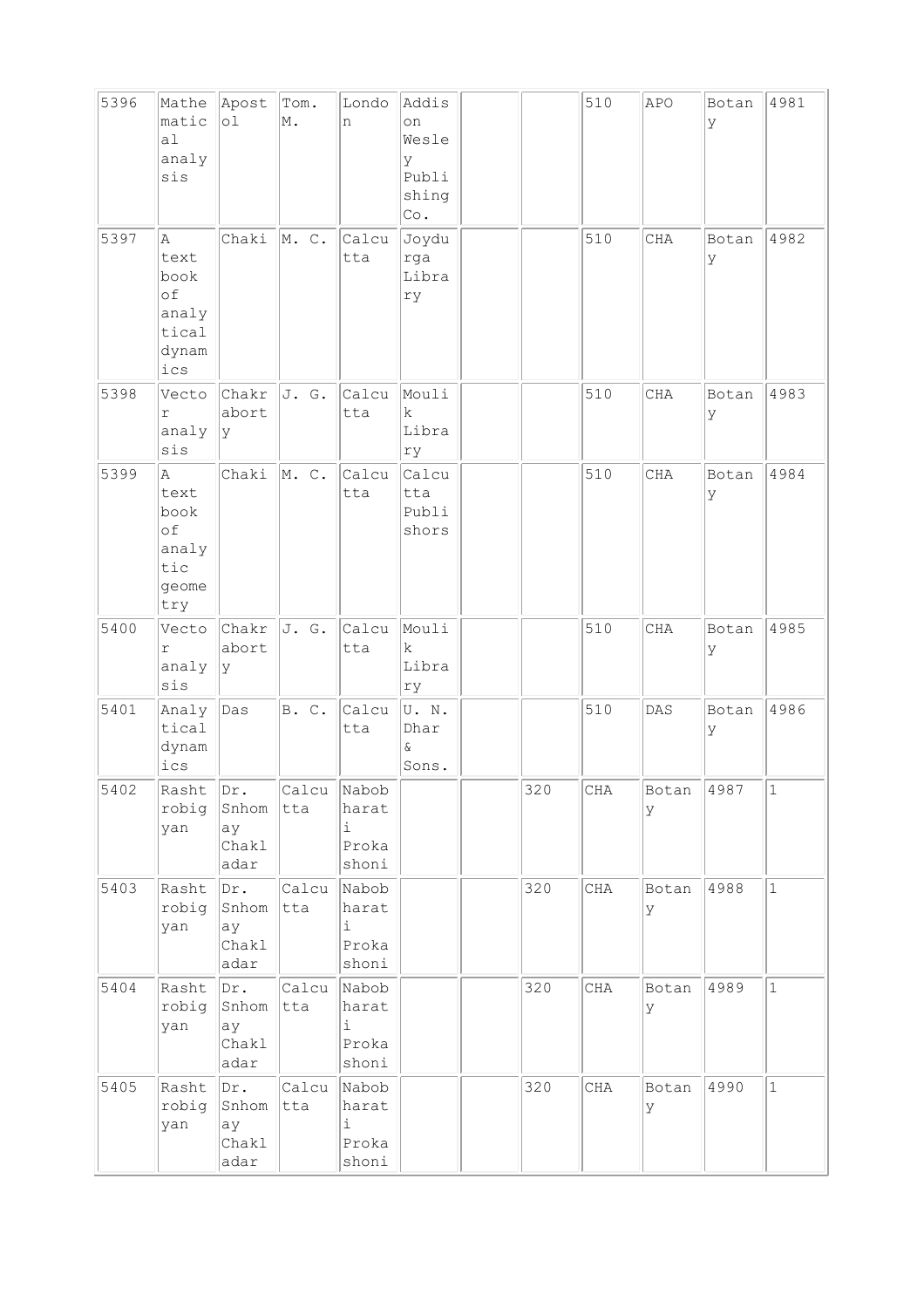| 5406 | $U.$ :<br>M. :<br>rasht<br>robig<br>yan                                                | Shach<br>indra<br>nath<br>Bhatt<br>achar<br>ya | $ $ Calcu<br>tta   | Bhara<br>tbani<br>Proka<br>shoni |                                                  | 320 | BHA | Botan<br>У | 4991        | $\mathbf 1$  |
|------|----------------------------------------------------------------------------------------|------------------------------------------------|--------------------|----------------------------------|--------------------------------------------------|-----|-----|------------|-------------|--------------|
| 5407 | U. :<br>M. :<br>rasht<br>robig<br>yan                                                  | Shach<br>indra<br>nath<br>Bhatt<br>achar<br>ya | Calcu<br>tta       | Bhara<br>tbani<br>Proka<br>shoni |                                                  | 320 | BHA | Botan<br>У | 4992        | $\mathbf{1}$ |
| 5408 | $U.$ :<br>M. :<br>rasht<br>robig<br>yan                                                | indra<br>nath<br>Bhatt<br>achar<br>ya          | Shach Calcu<br>tta | Bhara<br>tbani<br>Proka<br>shoni |                                                  | 320 | BHA | Botan<br>У | 4993        | $\mathbf{1}$ |
| 5409 | U. :<br>Μ.<br>rasht<br>robig<br>yan                                                    | Shach<br>indra<br>nath<br>Bhatt<br>achar<br>ya | Calcu<br>tta       | Bhara<br>tbani<br>Proka<br>shoni |                                                  | 320 | BHA | Botan<br>У | 4994        | $\mathbf{1}$ |
| 5410 | Hard<br>times                                                                          | Charl<br>es<br>Dicke<br>ns                     | Calcu<br>tta       | Rupa<br>$\&$ Co.                 |                                                  | 820 | DIC | Botan<br>У | 4995        | $\mathbf{1}$ |
| 5411 | <b>Black</b><br>house                                                                  | Charl<br>es<br>Dicke<br>ns                     |                    | Pengu<br>in<br>Books             |                                                  | 820 | DIC | Botan<br>У | 4996        | $\mathbf{1}$ |
| 5412 | Essay<br>s of<br>elia                                                                  | Lamb                                           | charl<br>es        |                                  | The<br>Mac<br>Milli<br>ons<br>Co.<br>оf<br>India |     | 820 | LAM        | Botan<br>У  | 4997         |
| 5413 | Tess<br>of<br>the<br>d'urb<br>erinl<br>les                                             | Hardy Thoma                                    | S                  |                                  | Bauto<br>m<br><b>Books</b><br>Inc.               |     | 820 | HAR        | Botan<br>lУ | 4998         |
| 5414 | The<br>conci<br>se<br>oxfor<br>d<br>dicti<br>onery<br>оf<br>curre<br>nt<br>engli<br>sh | Sykes $J. B.$                                  |                    | Calcu<br>tta                     | O. U.<br>${\mathbb P}$ .                         |     | 540 | SYK        | Botan<br>У  | 4999         |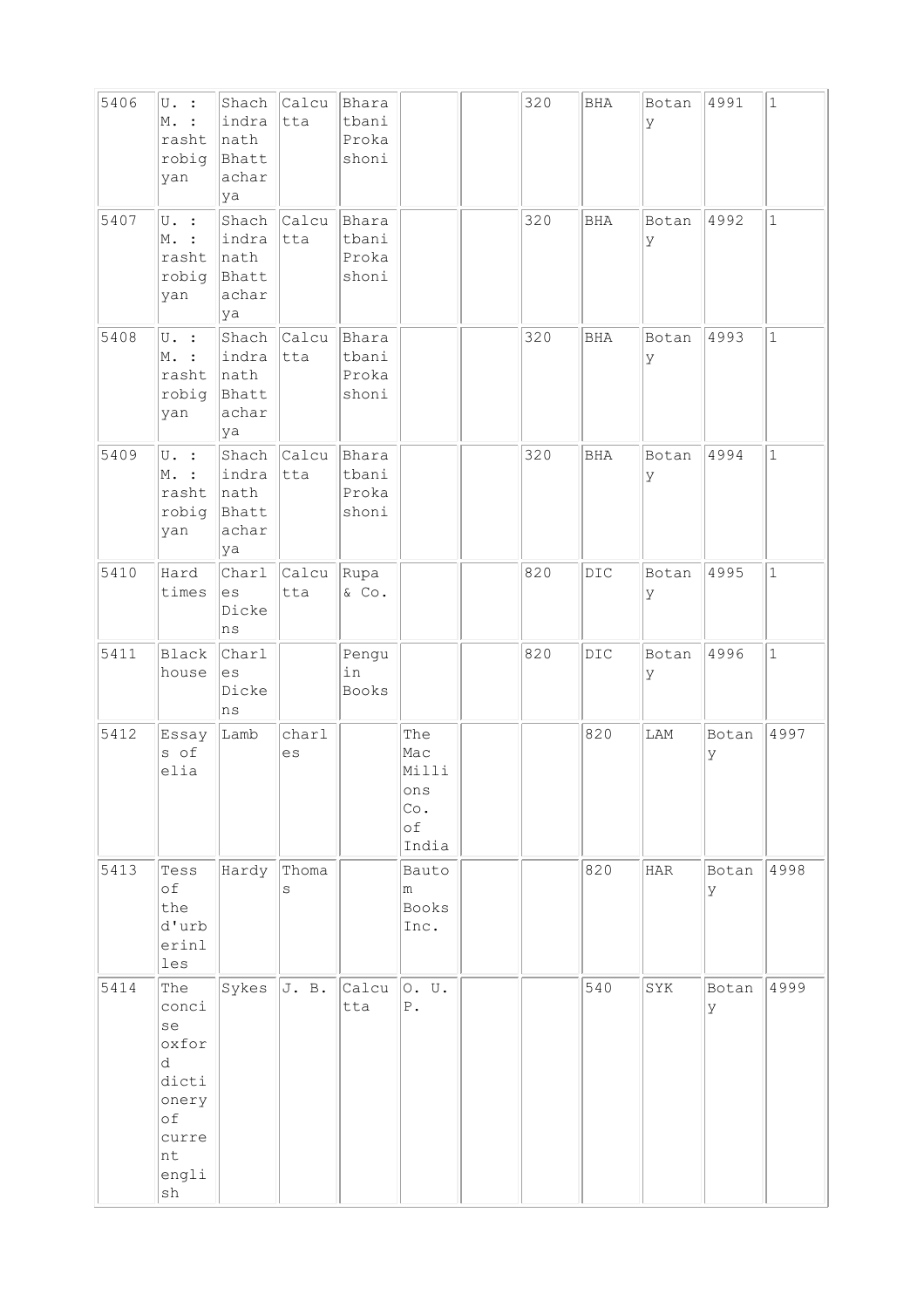| 5415 | Sansk<br>rit<br>sahit<br>ya<br>sambh<br>ar                                                            | Gouri<br>nath<br>Sasht<br>ri | Calcu<br>tta       | Nabop<br>atra<br>Proka<br>shan |                                                  |                               | 891.2 | SAS | Botan<br>У | 5000       | $1\,$      |
|------|-------------------------------------------------------------------------------------------------------|------------------------------|--------------------|--------------------------------|--------------------------------------------------|-------------------------------|-------|-----|------------|------------|------------|
| 5469 | Text<br>book<br>of<br>plant<br>physi<br>ology                                                         | Malik                        | C. P.              | New<br>Delhi                   | Kalya<br>hi<br>Publi<br>shers                    |                               |       | 580 | MAL        | Botan<br>У | 5054       |
| 5470 | Physi<br>ology<br>of<br>fungi                                                                         | Bilgr<br>ami                 | K. S.              | New<br>Delhi                   | Vikas<br>Publi<br>sing<br>House<br>(Pvt.<br>Ltd. |                               |       | 580 | <b>BIL</b> | Botan<br>У | 5055       |
| 5471 | The<br>morph<br>ology<br>of<br>ptsud<br>ophyt<br>es :<br>the<br>strac<br>ture<br>of<br>ferns<br>& amp | allie<br> d<br>plant<br>S    | Sporn<br>e         | K. R.                          | Calcu<br>tta                                     | B. I.<br>Publi<br>catio<br>ns |       |     | 580        | SPO        | Botan<br>У |
| 5472 | A<br>handb<br>ook<br>of<br>syste<br>matic<br>botan<br>lУ                                              | Datta                        | Subha<br>sh<br>Ch. | Allah<br>abad                  | Centr<br>a <sub>1</sub><br>Book<br>Depot         |                               |       | 580 | DAT        | Botan<br>У | 5057       |
| 5473 | Eleme<br>nts<br>оf<br>cytol<br>ogy                                                                    | Cohn                         | Norma<br>n S.      | Delhi                          | Freem<br>an<br>Book<br>Co.                       |                               |       | 580 | COH        | Botan<br>У | 5058       |
| 5474 | The<br>bioch<br>emist<br>ry of<br>green<br>plant<br>$\rm s$                                           | Krogm<br>ann                 | David<br>W.        | New<br>Delhi                   | Freem<br>an<br>Book<br>Co.                       |                               |       | 580 | KRO        | Botan<br>У | 5059       |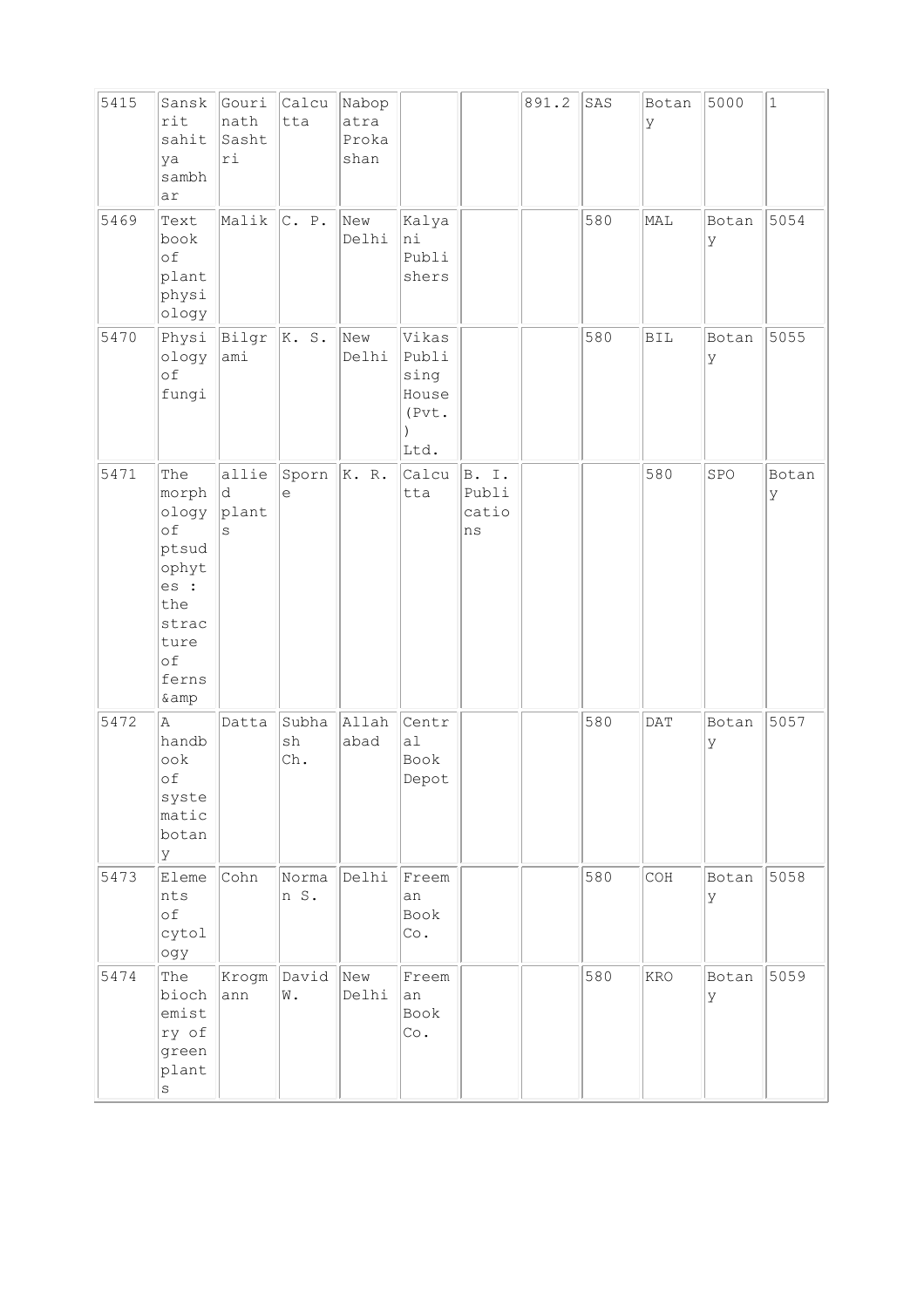| 5475 | Α<br>text<br>book<br>of<br>pract<br>ical<br>botan<br>У        | Bendr<br>$\epsilon$ | Ashok                       | Meeru<br>$\mathsf t$                      | Rasto<br>gi<br>Publi<br>catio<br>ns      |     | 581.0<br>724 | <b>BEN</b>                  | Botan<br>У | 5060         |
|------|---------------------------------------------------------------|---------------------|-----------------------------|-------------------------------------------|------------------------------------------|-----|--------------|-----------------------------|------------|--------------|
| 5476 | la.<br>text<br>book<br>of<br>pract<br>ical<br>botan<br>У      | Bendr<br>е          | Ashok                       | Meeru<br>t                                | Rasto<br>gi<br>Publi<br>catio<br>ns      |     | 581.0<br>724 | <b>BEN</b>                  | Botan<br>У | 5061         |
| 5477 | The<br>agric<br>alesi<br>n<br>moder<br>n<br>taxan<br>omy      | Singe<br>$\Upsilon$ | Rolf                        |                                           | A. R.<br>Gautl<br>er<br>Verla<br>g       |     | 580          | SIN                         | Botan<br>У | 5062         |
| 5478 | An<br>intro<br>d. to<br>embry<br>ophyt<br>a:<br>bryop<br>hyta | Parih<br>ar         | N.S.                        | Allah<br>abad                             | Centr<br>a1<br>Book<br>Depor<br>t        |     | 580          | $\ensuremath{\mathsf{PAR}}$ | Botan<br>У | 5063         |
| 5479 | Colle<br>ge<br>botan<br>У                                     | Gangu<br>lee        | Hiren<br>dra<br>Chand<br>ra | Calcu<br>tta                              | New<br>Centr<br>a1<br>Book<br>Agenc<br>У |     | 580          | GAN                         | Botan<br>У | 5064         |
| 5480 | Udvit<br>bidya                                                | Bolen<br>Nandi      | Calcu<br>tta                | New<br>Centr<br>a1<br>Book<br>Agenc<br>У  |                                          | 580 | NAN          | Botan<br>lУ                 | 5065       | $\mathbf 1$  |
| 5481 | Udvit<br>bidya                                                | Bolen<br>Nandi      | Calcu<br>tta                | New<br>Centr<br>a1<br>Book<br>Agenc<br>lУ |                                          | 580 | NAN          | Botan<br>У                  | 5066       | $\mathbf{1}$ |
| 5482 | Udvit<br>bidya                                                | Bolen<br>Nandi      | Calcu<br>tta                | New<br>Centr<br>a1<br>Book<br>Agenc<br>У  |                                          | 580 | NAN          | Botan<br>У                  | 5067       | $\mathbf{1}$ |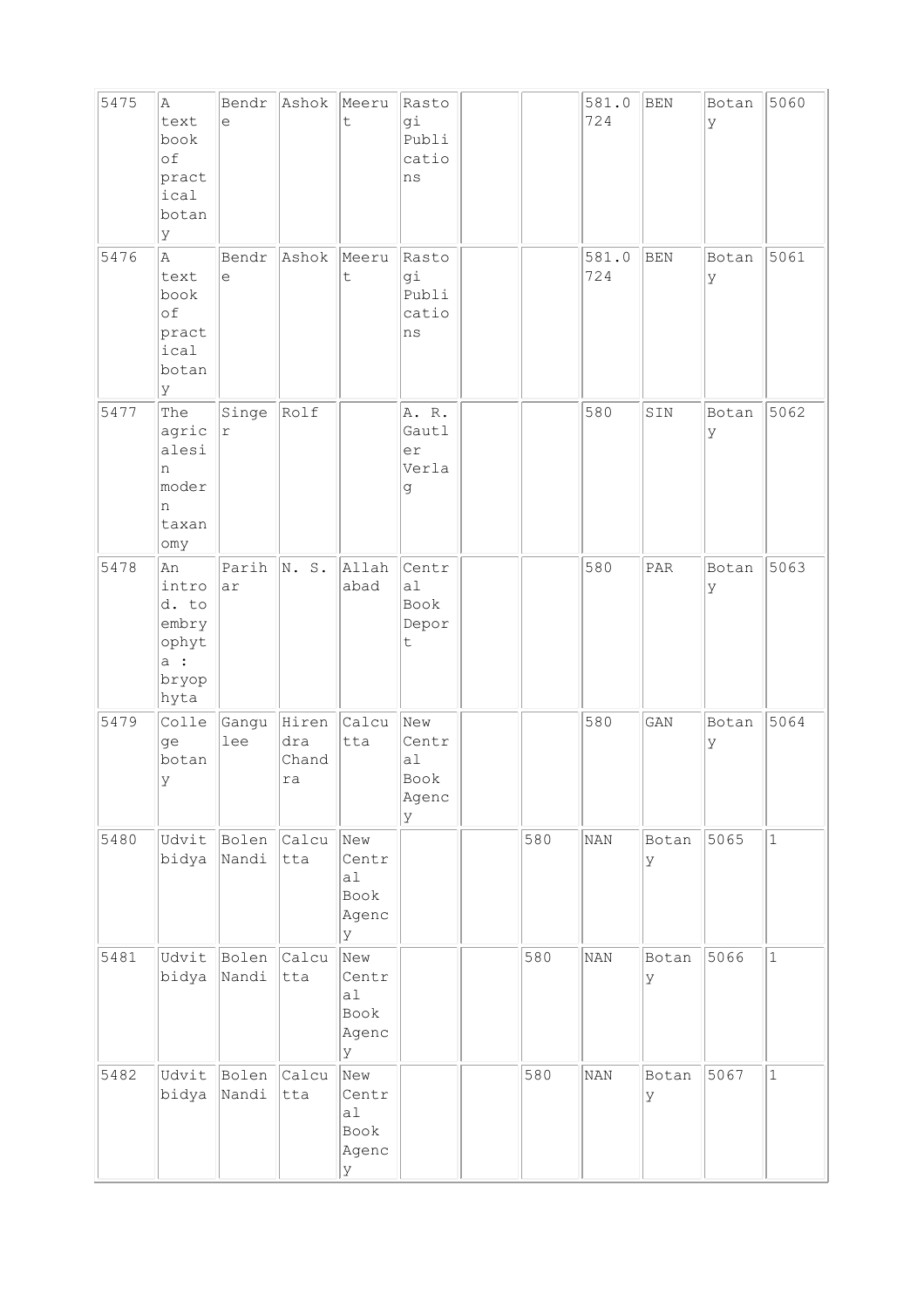| 5483 | Udvit<br>bidya                                                                                                                               | Bolen<br>Nandi                                      | Calcu<br>tta  | New<br>Centr<br>a1<br>Book<br>Agenc<br>У |                                                                 | 580 | <b>NAN</b> | Botan<br>У  | 5068        | $\mathbf 1$  |
|------|----------------------------------------------------------------------------------------------------------------------------------------------|-----------------------------------------------------|---------------|------------------------------------------|-----------------------------------------------------------------|-----|------------|-------------|-------------|--------------|
| 5484 | Udvit<br>bidya                                                                                                                               | Hemen<br>dra<br>Chand<br>ra<br>Mukha<br>padhy<br>ay | Calcu<br>tta  | The<br>New<br>Book<br>Stall              |                                                                 | 580 | MUK        | Botan<br>ly | 5069        | $\mathbf{1}$ |
| 5485 | Udvit<br>bidya                                                                                                                               | Hemen<br>dra<br>Chand<br>ra<br>Mukha<br>padhy<br>ay | Calcu<br>tta  | The<br>New<br>Book<br>Stall              |                                                                 | 589 | MUK        | Botan<br>lУ | 5070        | $1\,$        |
| 5486 | Udvit<br>bidya                                                                                                                               | Hemen<br>dra<br>Chand<br>ra<br>Mukha<br>padhy<br>ay | Calcu<br>tta  | The<br>New<br>Book<br>Stall              |                                                                 | 580 | MUK        | Botan<br>У  | 5071        | $\mathbf{1}$ |
| 5487 | Flora<br>simle<br>nsis<br>: a<br>hand<br>book<br>of<br>the<br>flowe<br>ring<br>plant<br>s of<br>simla<br>and<br>the<br>neigh<br>bourh<br>ood | Colle<br>$\sf t$                                    | Sir<br>Henry  | Dehra<br>Dun                             | Bisle<br>n<br>Singh<br>$\delta$<br>Mahen<br>dra<br>Pal<br>Singh |     | 580        | COL         | Botan<br>У  | 5072         |
| 5488 | Essen<br>tials<br>of<br>paleo<br>botan<br>Y                                                                                                  | Shukl<br>a                                          | A. C.         | New<br>Delhi                             | Vikas<br>Publi<br>shing<br>House<br>Pvt.<br>Ltd.                |     | 580        | SHU         | Botan<br>lУ | 5073         |
| 5489 | An<br>intro<br>d.to<br>plant<br>anato<br> my                                                                                                 | Eames                                               | Arthu<br>r J. | New<br>Delhi                             | Tata<br>Mc<br>Graw<br>Hill<br>Publi<br>shing<br>Co.             |     | 580        | <b>EAM</b>  | Botan<br>ly | 5074         |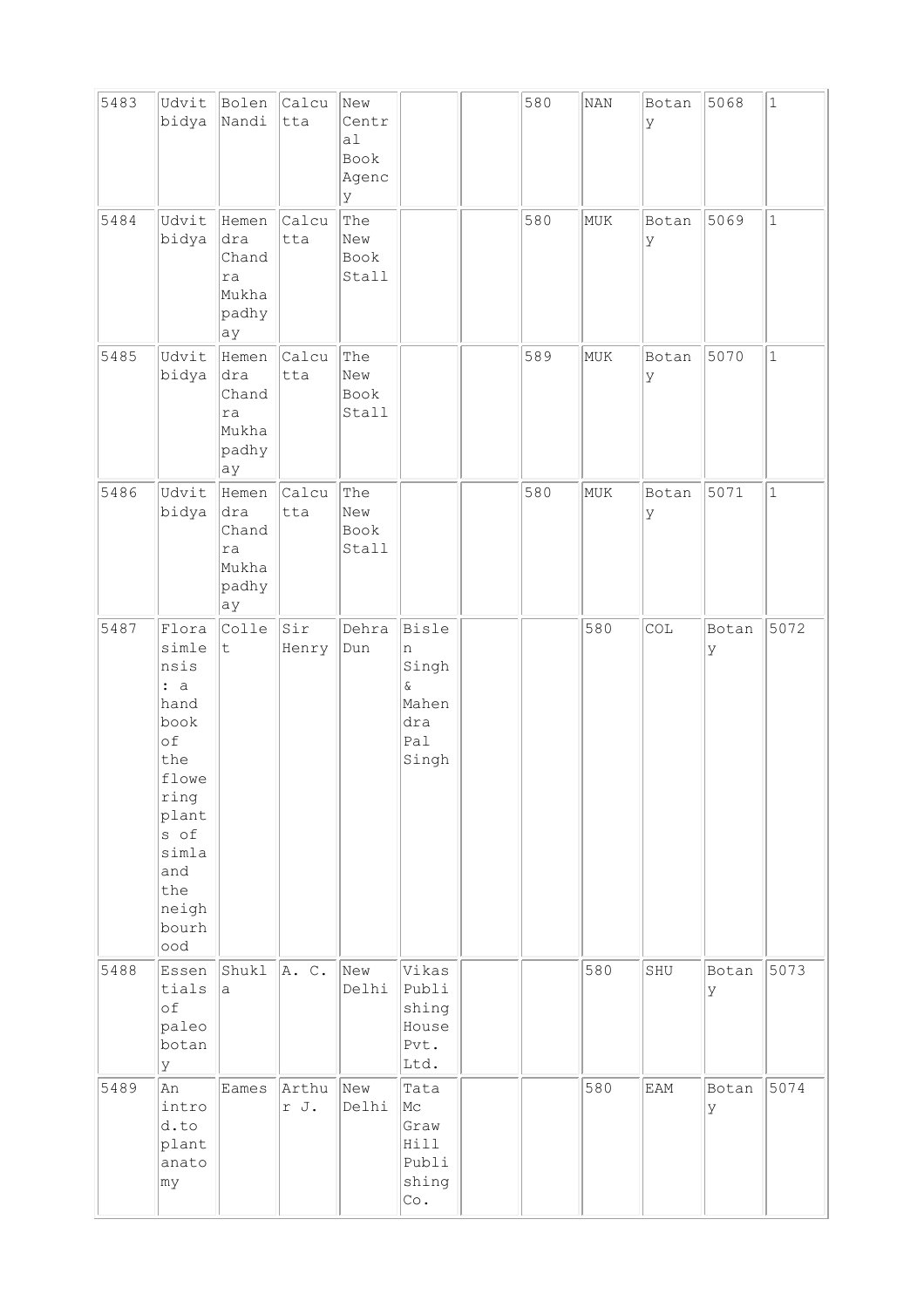|      |                                                                                            |                              |                       |                                      | Ltd.                                                     |     |     |            |             |              |
|------|--------------------------------------------------------------------------------------------|------------------------------|-----------------------|--------------------------------------|----------------------------------------------------------|-----|-----|------------|-------------|--------------|
| 5499 | Outli<br>nes<br>of<br>chemi<br>ca1<br>techn<br>ology                                       | Drycl<br>en                  | Charl<br>es E.        | New<br>Delhi                         | Affil<br>iated<br>East-<br>West<br>Press<br>Pvt.<br>Ltd. |     | 661 | <b>DRY</b> | Botan<br>У  | 5084         |
| 5500 | Outli<br>nes<br>of<br>chemi<br>ca1<br>techn<br>ology                                       | Drycl<br>en                  | <b>Char1</b><br>es E. | New<br>Delhi                         | Affil<br>iated<br>East-<br>West<br>Press<br>Pvt.<br>Ltd. |     | 661 | <b>DRY</b> | Botan<br>ly | 5085         |
| 5512 | Gloss<br>ary<br>of<br>india<br>n<br>medic<br>inal<br>plant<br>S<br>(with<br>suppl<br>ement | Chopr<br>a                   | R. N.                 | New<br>Delhi                         | C. S.<br>I.R.                                            |     | 580 | CHO        | Botan<br>У  | 5097         |
| 5513 | Funda<br>menta<br>ls of<br>micro<br>biolo<br>gy                                            | Marti<br>In<br>Erobi<br>sher | Londo<br>n            | W. B.<br>Saund<br>er's<br>Co.        |                                                          | 580 | MAR | Botan<br>У | 5098        | $\mathbf{1}$ |
| 5515 | Udvit<br>bigya<br>n                                                                        | Debob<br>$ $ rota<br>Mitra   | Calcu<br>tta          | Mouli<br>$\mathbf k$<br>Libra<br>ry  |                                                          | 581 | MIT | Botan<br>У | 5100        | $\mathbf{1}$ |
| 5516 | Udvit<br>bigya<br>n                                                                        | Debob<br> rota<br>Mitra      | Calcu<br>tta          | Mouli<br>$\rm k$<br>Libra<br>ry      |                                                          | 581 | NIT | Botan<br>У | 5101        | $\mathbf{1}$ |
| 5517 | Udvit<br>bigya<br>n                                                                        | Debob<br> rota<br>Mitra      | Calcu<br>tta          | Mouli<br>$\mathbf k$<br>Libra<br>rу  |                                                          | 581 | MIT | Botan<br>У | 5102        | $\vert$ 1    |
| 5518 | Udvit<br>bigya<br>n                                                                        | Debob<br> rota<br>Mitra      | calcu<br>tta          | Mouli<br>$\mathbf{k}$<br>Libra<br>ry |                                                          | 581 | MIT | Botan<br>У | 5103        | $\mathbf{1}$ |
| 5519 | Udvit<br>bigya<br>n                                                                        | Debob<br>rota<br>Mitra       | Calcu<br>tta          | Mouli<br>$\mathbf k$<br>Libra<br>ry  |                                                          | 581 | MIT | Botan<br>У | 5104        | $\mathbf 1$  |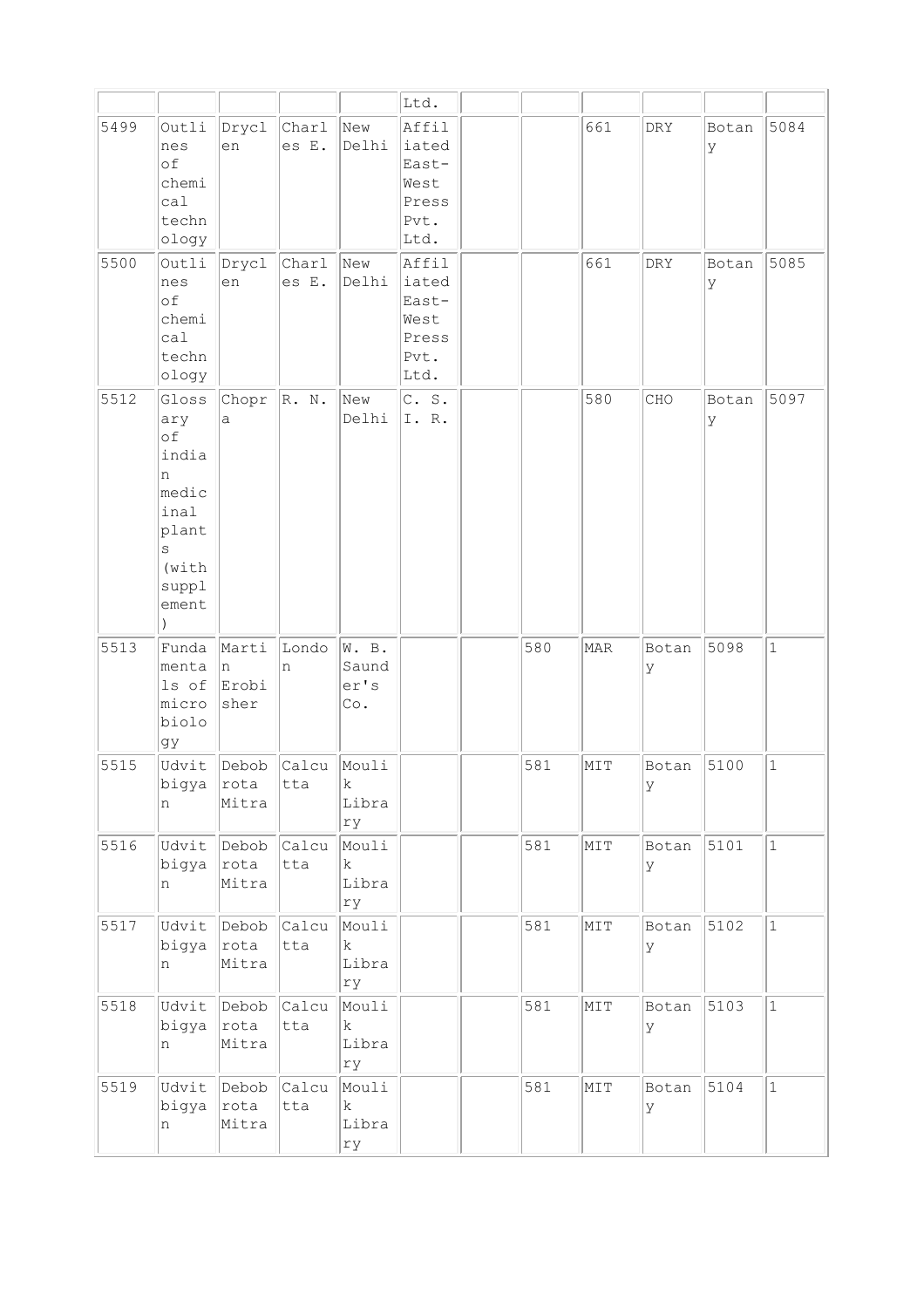| 5520 | Udvit<br>bigya<br>n                                                              | Debob<br> rota<br>Mitra | Calcu<br>tta          | Mouli<br>$\mathbf k$<br>Libra<br>ry |                                              |                                   | 581  | MIT | Botan<br>У | 5105       | $\mathbf{1}$ |
|------|----------------------------------------------------------------------------------|-------------------------|-----------------------|-------------------------------------|----------------------------------------------|-----------------------------------|------|-----|------------|------------|--------------|
| 5521 | Udvit<br>bigya<br>n                                                              | Debob<br> rota<br>Mitra | Calcu<br>tta          | Mouli<br>$\rm k$<br>Libra<br>ry     |                                              |                                   | 581  | NIT | Botan<br>У | 5106       | $\mathbf{1}$ |
| 5946 | Plant<br>anato<br>my                                                             | Fahn                    | A                     | Engla<br>nd                         | Pragm<br>an<br>Press<br>Ltd.                 | 1982                              |      |     | 581        | Botan<br>У | 5531         |
| 5948 | Exper<br>iment<br>a1<br>embri<br>ology<br>of<br>vascu<br>lar<br>plant<br>$\rm s$ | Johri                   | B. M.                 | New<br>Delhi                        | Noros<br>a<br>Publo<br>ishin<br>g<br>House   | 1982                              |      | 581 | JOH        | Botan<br>У | 5533         |
| 5949 | Miner<br>a1<br>nutri<br>tion<br>of<br>plant<br>$\rm s$                           | Trnog                   | Emil                  | New<br>Delhi                        | Oxfor<br>d &<br>IBH<br>Publi<br>shing<br>Co. | 1973                              |      | 581 | TRN        | Botan<br>У | 5534         |
| 5950 | Cytog<br>eneti<br>cs of<br>Crop<br>Plant<br>$\rm s$                              | Swami<br>natha<br>In.   | Gupta                 | New<br>Delhi                        | Macmi<br>llan<br>India<br>Ltd.               | 1983                              |      | 574 | SWA        | Botan<br>У | 5535         |
| 5951 | Breed<br>ing :<br>Princ<br>iples<br>and<br>Metho<br>$\mathrm{d}\mathbf{s}$       |                         | Plant Singh B. D. New | Delhi                               | Kalyn  <br>i.<br>Publi<br>shers              | 1984                              |      | 581 | SIN        | Botan<br>У | 5536         |
| 5952 | Intro<br>ducto<br>ry<br>micol<br>ogy                                             | Alexo<br>ponlo<br>S     | Const<br>anlin<br>е   | IJ.                                 | New<br>Delhi                                 | Wille<br>У<br>Easte<br>rn<br>Ltd. | 1983 |     | 570        | ALE        | Botan<br>У   |
| 5953 | Intro<br>ducto<br>ry<br>Micro<br>biolo<br>gy                                     | Epste Emawn<br>in       | el                    | New<br>Delhi                        | Wille<br>У<br>Easte<br>rn<br>Ltd.            | 1978                              |      | 581 | EPS        | Botan<br>У | 5538         |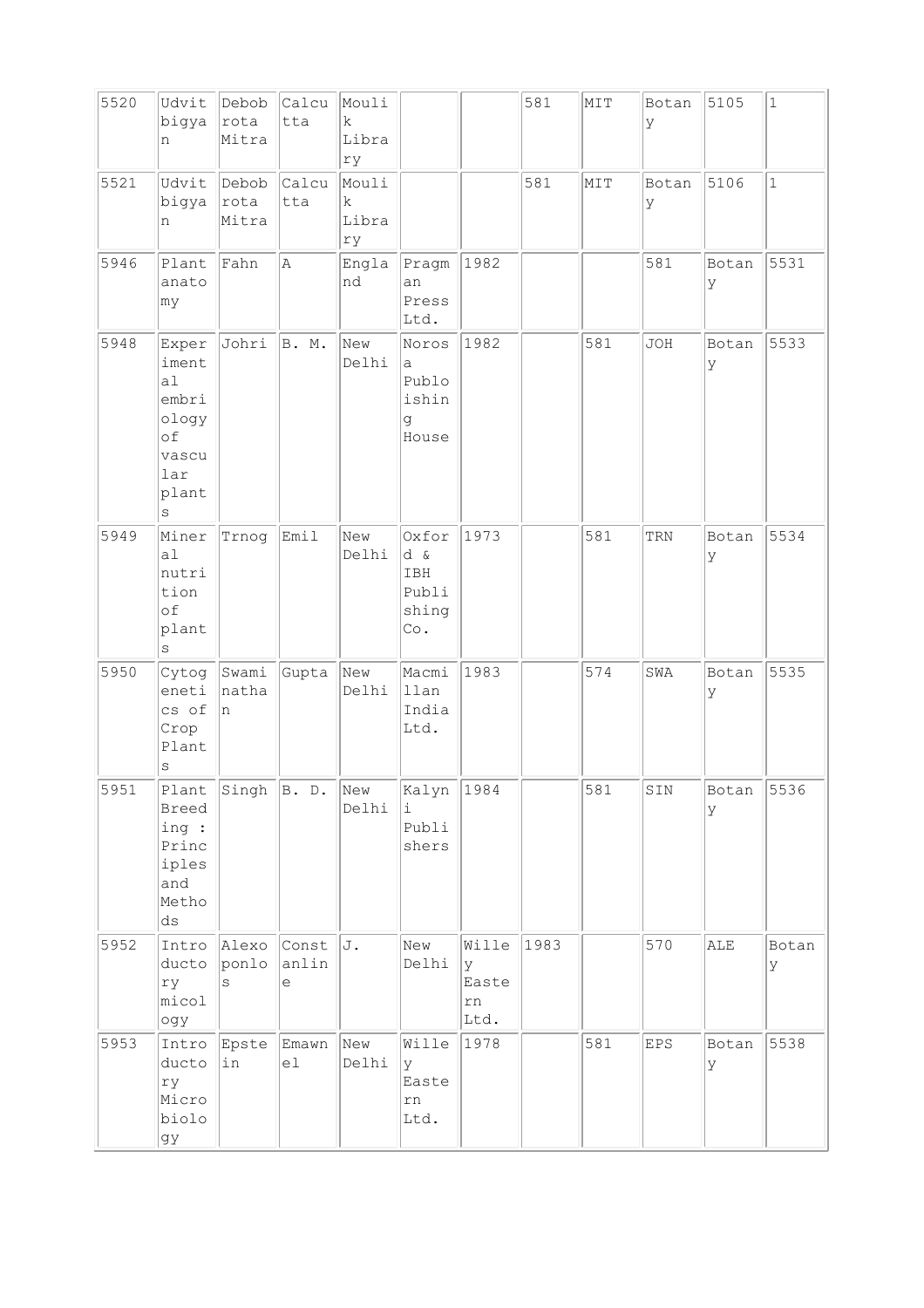| 5955 | Medic<br>inal<br>Plant<br>$\rm s$                                            | Jain                                              | S. K.         | New<br>Delhi               | Natio<br>nal<br>Book<br>Trust                | India | 1979 |     | 581         | JAI         | Botan<br>lУ  |
|------|------------------------------------------------------------------------------|---------------------------------------------------|---------------|----------------------------|----------------------------------------------|-------|------|-----|-------------|-------------|--------------|
| 5957 | An<br>Intro<br>ducti<br>on to<br>Virus<br>es                                 | Biswa<br>S                                        | S. B.         | New<br>Delhi               | Vani<br>Educa<br>tiona<br>1<br><b>Books</b>  | 1984  |      | 576 | <b>BIS</b>  | Botan<br>y  | 5542         |
| 5958 | An<br>Intro<br>ducti<br>on to<br>Plant<br>Taxon<br>omy                       | Jeffe<br>У                                        | $\mathbb C$ . | Calcu<br>tta               | Allie<br>d<br>Publi<br>shers<br>Pvt.<br>Ltd. | 1982  |      | 581 | <b>JEF</b>  | Botan<br>Ιy | 5543         |
| 5959 | Bioch<br>emist<br>ry<br>and<br>Physi<br>ology<br>of<br>Plant<br>Hormo<br>nes | Moore                                             | Thoma<br>s C. | New<br>Delhi               | Naros<br>a<br>Publi<br>shing<br>House        | 1979  |      | 540 | MOO         | Botan<br>У  | 5544         |
| 5960 | Colle<br>qe<br>botan<br>У                                                    | Gangu<br>lee                                      | H. C.         | Calcu<br>tta               | New<br>Centr<br>a1<br>Book<br>Agenc<br>lУ    |       |      | 581 | GAN         | Botan<br>У  | 5545         |
| 5961 | Colle<br>ge<br>botan<br>У                                                    | Gangu<br>lee                                      | H. C.         | Calcu<br>tta               | New<br>Centr<br>a1<br>Book<br>Agenc<br>У     |       |      | 581 | GAN         | Botan<br>Ιy | 5546         |
| 6468 | Udvid<br>bidya                                                               | Debob<br>rota<br>Mitra<br>$\circ$<br>Anyan<br>nya | Calcu<br>tta  | Moull<br>ik<br>Libra<br>ry |                                              |       | 581  | MIT | Botan<br>Ιy | 6053        | $\vert$ 1    |
| 6469 | Udvid<br>bidya                                                               | Debob<br>rota<br>Mitra<br>$\circ$<br>Anyan<br>nya | Calcu<br>tta  | Moull<br>ik<br>Libra<br>rу |                                              |       | 581  | MIT | Botan<br>ly | 6054        | $\mathbf{1}$ |
| 6470 | Udvid<br>bidya                                                               | Debob<br>rota<br>Mitra<br>$\circ$<br>Anyan<br>nya | Calcu<br>tta  | Moull<br>ik<br>Libra<br>rу |                                              |       | 581  | MIT | Botan<br>ly | 6055        | $\vert$ 1    |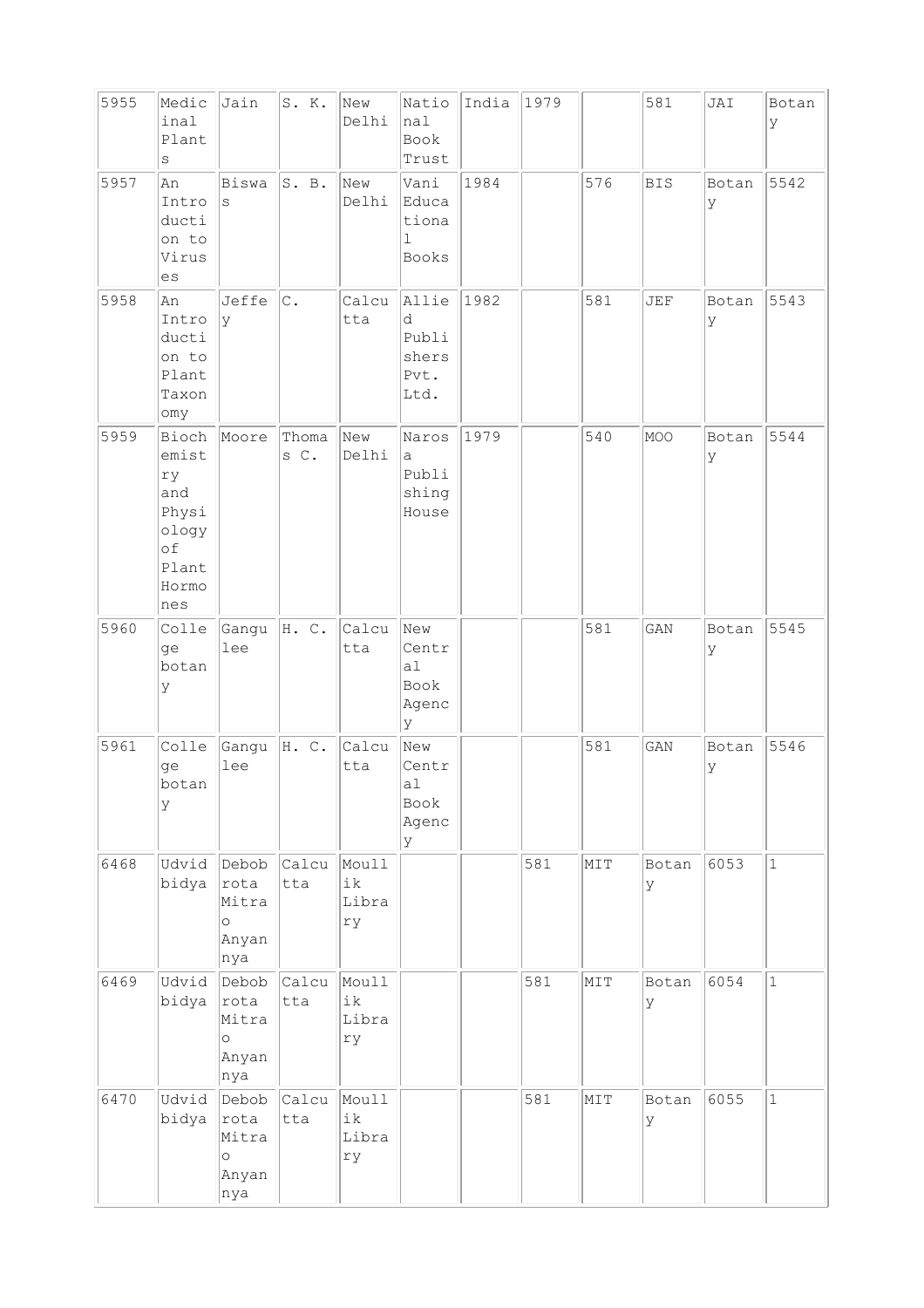| 6471 | Udvid<br>bidya                                  | Debob<br>rota<br>Mitra<br>$\circ$<br>Anyan<br>nya | Calcu<br>tta | Moull<br>ik<br>Libra<br>ry      |                                             | 581          | MIT          | Botan<br>У | 6056        | $\mathbf 1$  |
|------|-------------------------------------------------|---------------------------------------------------|--------------|---------------------------------|---------------------------------------------|--------------|--------------|------------|-------------|--------------|
| 6472 | Pract<br>ical<br>botan<br>У                     | Bendr<br>$\circ$                                  | Ashok        | Meeru<br>t                      | Rasto<br>gi<br>Publi<br>catio<br>ns         |              | 581.0<br>724 | <b>BEN</b> | Botan<br>У  | 6057         |
| 6473 | Pract<br>ical<br>botan<br>У                     | Bendr<br>$\circ$                                  | Ashok        | Meeru<br>t                      | Rasto<br>gi<br>Publi<br>catio<br>ns         |              | 581.0<br>724 | <b>BEN</b> | Botan<br>У  | 6058         |
| 6474 | Pract<br>ical<br>botan<br>У                     | Bendr<br>$\circ$                                  | Ashok        | Meeru<br>t                      | Rasto<br>gi<br>Publi<br>catio<br>ns         |              | 581.0<br>724 | <b>BEN</b> | Botan<br>У  | 6059         |
| 6475 | Pract<br>ical<br>botan<br>У                     | Bendr<br>$\circ$                                  | Ashok        | Meeru<br>t                      | Rasto<br>gi<br>Publi<br>catio<br>ns         |              | 581.0<br>724 | BEN        | Botan<br>У  | 6060         |
| 6476 | Snata<br>k.<br>byabo<br>harik<br>udvid<br>bidya | Nibas<br>Debna<br>th                              | Calcu<br>tta | Sunis<br>chit<br>Proka<br>shani |                                             | 581.0<br>724 | DEB          | Botan<br>У | 6061        | $\mathbf{1}$ |
| 6477 | Snata<br>k<br>byabo<br>harık<br>udvid<br>bidya  | Nibas<br>Debna<br>$\operatorname{\mathsf{th}}$    | Calcu<br>tta | Sunis<br>chit<br>Proka<br>shani |                                             | 581.0<br>724 | DEB          | Botan<br>У | 6062        | $\mathbf{1}$ |
| 6699 | Plant<br>anato<br>my                            | Pande<br>Ιy                                       | B. P.        | New<br>Delhi                    | $S$ .<br>Chand<br>&.<br>Compa<br>ny<br>Ltd. |              | 581          | PAN        | Botan<br>lУ | 6284         |
| 6700 | Plant<br>anato<br>my                            | Pande<br>У                                        | B. P.        | New<br>Delhi                    | S.<br>Chand<br>&.<br>Compa<br>ny<br>Ltd.    |              | 581          | PAN        | Botan<br>У  | 6285         |
| 6701 | Baboh<br>arik<br>udive<br>dbidy<br>a            | Sri.<br>Nibas<br>Debna<br>th                      | Calcu<br>tta | Sinis<br>chit<br>Praka<br>shani |                                             | 581.0<br>724 | DEB          | Botan<br>У | 6286        | $\mathbf{1}$ |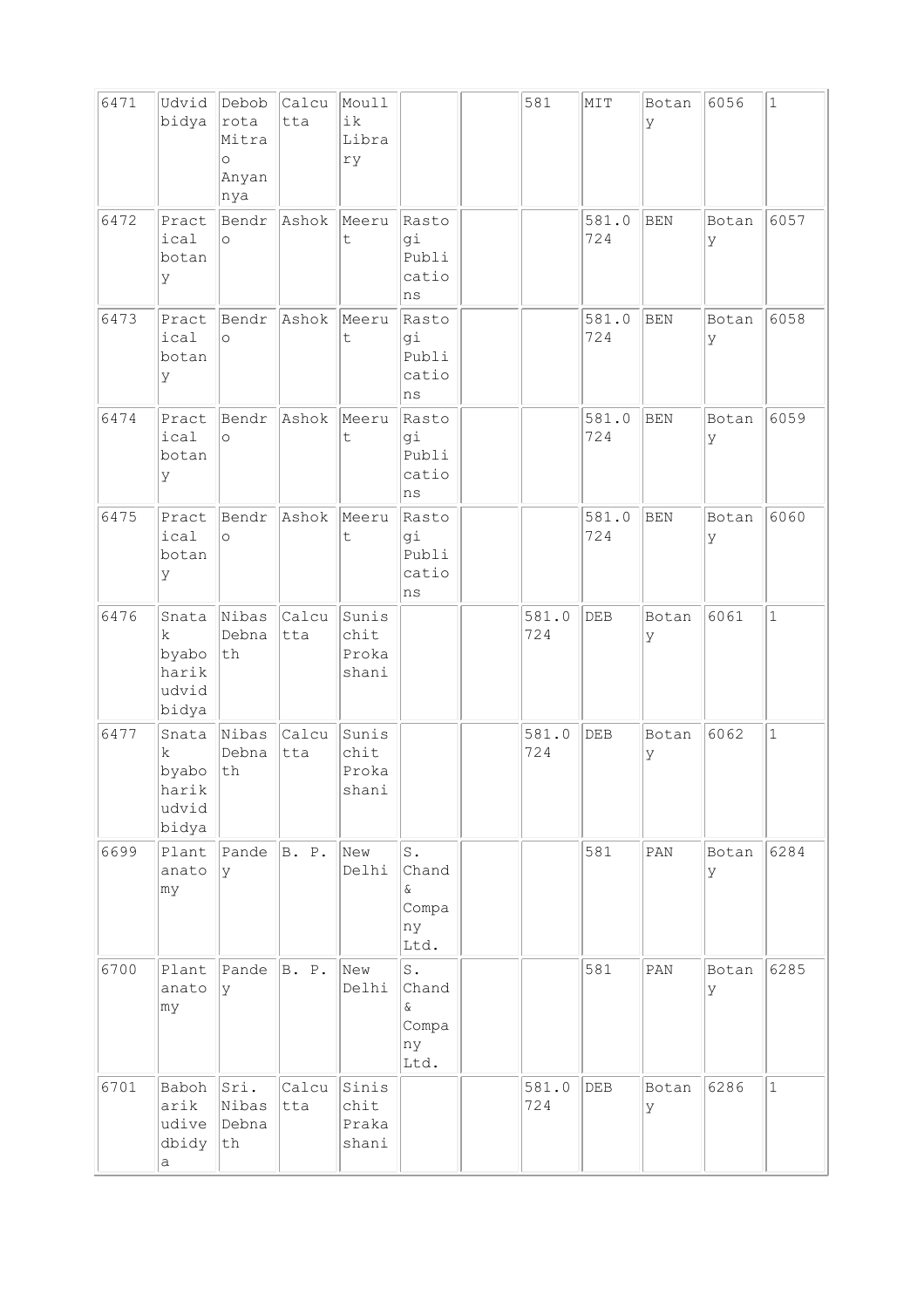| 6702 | Baboh<br>arik<br>udive<br>dbidy<br>а | Sri.<br>Nibas<br>Debna<br>th | Calcu<br> tta                  | Sinis<br>chit<br>Praka<br>shani     |                                          | 581.0<br>724 | DEB | Botan<br>У | 6287         | $\mathbf{1}$ |
|------|--------------------------------------|------------------------------|--------------------------------|-------------------------------------|------------------------------------------|--------------|-----|------------|--------------|--------------|
| 6703 | Baboh<br>arik<br>udive<br>dbidy<br>а | Sri.<br>Nibas<br>Debna<br>th | Calcu<br>tta                   | Sinis<br>chit<br>Praka<br>shani     |                                          | 581.0<br>724 | DEB | Botan<br>У | 6288         | $\mathbf{1}$ |
| 6704 | Baboh<br>arik<br>udive<br>dbidy<br>а | Sri.<br>Nibas<br>Debna<br>th | Calcu<br>tta                   | Sinis<br>chit<br>Praka<br>shani     |                                          | 581.0<br>724 | DEB | Botan<br>У | 6289         | $\mathbf 1$  |
| 6705 | Baboh<br>arik<br>udive<br>dbidy<br>а | Sri.<br>Nibas<br>Debna<br>th | Calcu<br>tta                   | Sinis<br>chit<br>Praka<br>shani     |                                          | 581.0<br>724 | DEB | Botan<br>У | 6290         | $\mathbf{1}$ |
| 6706 | Colle<br>ge<br>botan<br>У            | Mukhe<br>rjee                | Sushi<br>$\mathbf{1}$<br>Kumar | Calcu<br>tta                        | New<br>Centr<br>a1<br>Book<br>Agenc<br>У |              | 581 | <b>MUK</b> | Botan<br>ΙY  | 6291         |
| 6707 | Colle<br>ge<br>botan<br>У            | Mukhe<br>rjee                | Sushi<br>1<br>Kumar            | Calcu<br>tta                        | New<br>Centr<br>al<br>Book<br>Agenc<br>У |              | 581 | MUK        | Botan<br>ly. | 6292         |
| 6708 | Udvid<br>bigya<br>n                  | Debab<br>roto<br>Mitra       | Calcu<br>tta                   | Mouli<br>k<br>Libra<br>ry           |                                          | 581          | MIT | Botan<br>У | 6293         | $\mathbf{1}$ |
| 6709 | Udvid<br>bigya<br>n                  | Debab<br>roto<br>Mitra       | Calcu<br>tta                   | Mouli<br>$\mathbf k$<br>Libra<br>ry |                                          | 581          | MIT | Botan<br>У | 6294         | $1\,$        |
| 6710 | Udvid<br>bigya<br>n                  | Debab<br>roto<br>Mitra       | Calcu<br>tta                   | Mouli<br>$\mathbf k$<br>Libra<br>rу |                                          | 581          | MIT | Botan<br>У | 6295         | $\mathbf{1}$ |
| 6711 | Udvid<br>bigya<br>n                  | Debab<br>roto<br>Mitra       | Calcu<br>tta                   | Mouli<br>k<br>Libra<br>ry           |                                          | 581          | MIT | Botan<br>У | 6296         | $\mathbf{1}$ |
| 6712 | Udvid<br>bigya                       | Debab<br>roto                | Calcu<br>tta                   | Mouli<br>$\mathbf k$                |                                          | 581          | NIT | Botan<br>У | 6297         | $\mathbf{1}$ |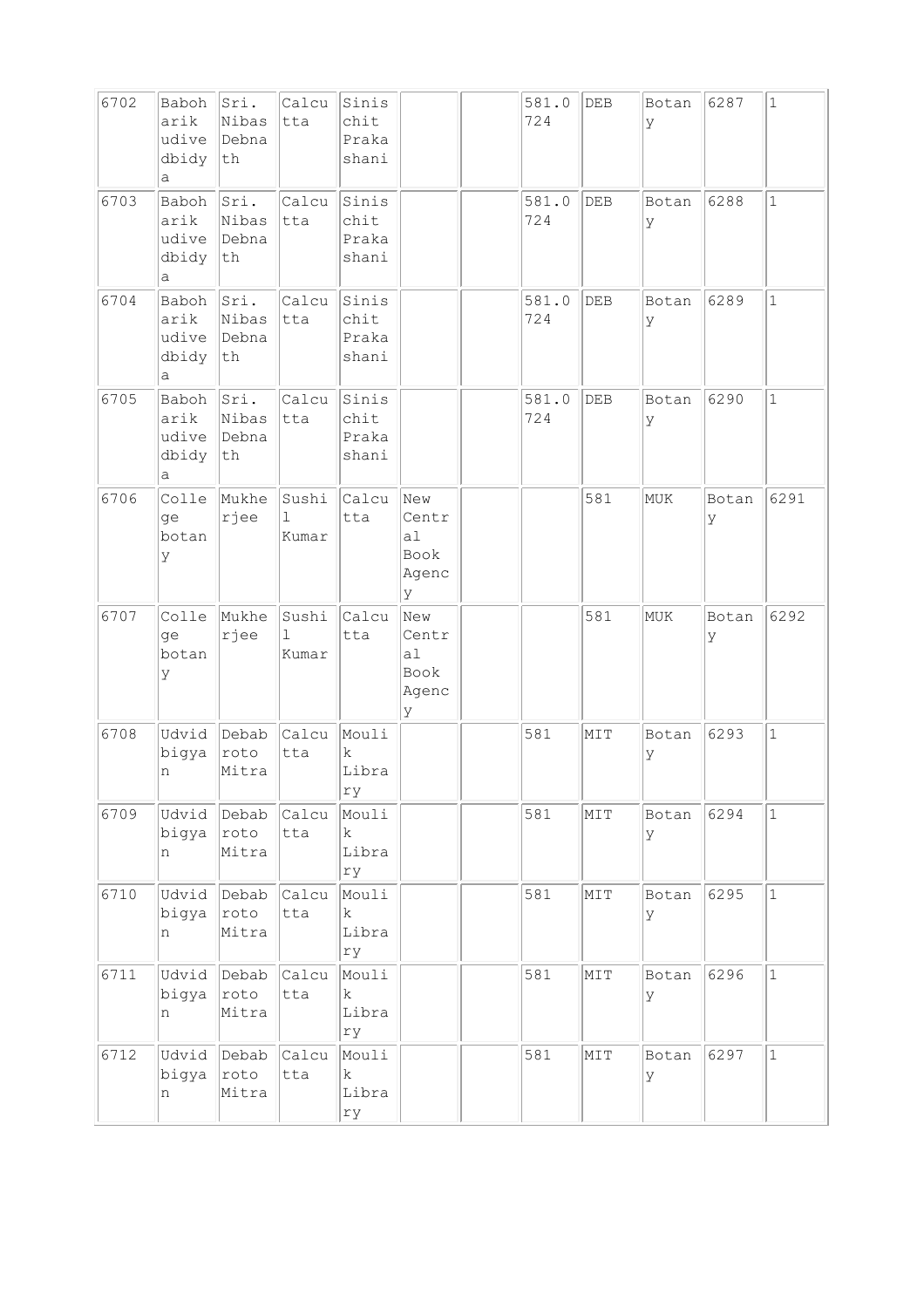| 6910 | Uchch<br>amadh<br>yamik<br>jib<br>bigya<br>n                                         | Bhupe<br>ndra<br>Nath<br>Sanya<br>$\perp$ | Calcu<br>tta | Orien<br>tal<br>Book<br>Compa<br>ny        |  | 570 | SAN        | Botan<br>Ιy | 6495 | $\mathbf 1$  |
|------|--------------------------------------------------------------------------------------|-------------------------------------------|--------------|--------------------------------------------|--|-----|------------|-------------|------|--------------|
| 6939 | A<br>moder<br>n<br>guide<br>to<br>degre<br>е<br>botan<br>lУ                          | gen.<br>Roy                               | Calcu<br>tta | The<br>Moder<br>n<br>Publi<br>shing<br>Co. |  | 581 | <b>ROY</b> | Botan<br>ly | 6524 | $\mathbf{1}$ |
| 6940 | A<br>moder<br>n<br>guide<br>to<br>degre<br>e<br>botan<br>Y                           | gen.<br>Roy                               | Calcu<br>tta | The<br>Moder<br>n<br>Publi<br>shing<br>Co. |  | 581 | ROY        | Botan<br>lУ | 6525 | $\mathbf 1$  |
| 6941 | A<br>moder<br>n<br>guide<br>to<br>degre<br>е<br>botan<br>lУ                          | gen.<br>Roy                               | Calcu<br>tta | The<br>Moder<br>n<br>Publi<br>shing<br>Co. |  | 581 | ROY        | Botan<br>У  | 6526 | $\mathbf{1}$ |
| 6942 | A<br>moder<br>n<br>guide<br>to<br>degre<br>e<br>botan<br>Y                           | gen.<br>Roy                               | Calcu<br>tta | The<br>Moder<br>n<br>Publi<br>shing<br>Co. |  | 581 | <b>ROY</b> | Botan<br>ly | 6527 | $\mathbf{1}$ |
| 6943 | A<br>moder<br>n<br>guide<br>to<br>degre<br>e<br>botan<br>Y                           | gen.<br>Roy                               | Calcu<br>tta | The<br>Moder<br>n<br>Publi<br>shing<br>Co. |  | 581 | ROY        | Botan<br>lУ | 6528 | $\mathbf{1}$ |
| 6944 | A.<br>moder<br>n<br>guide<br>to<br>degre<br>$\mathrel{\mathop{\mathrm{e}}\nolimits}$ | gen.<br>Roy                               | Calcu<br>tta | The<br>Moder<br>n<br>Publi<br>shing<br>Co. |  | 581 | ROY        | Botan<br>lУ | 6529 | $\mathbf{1}$ |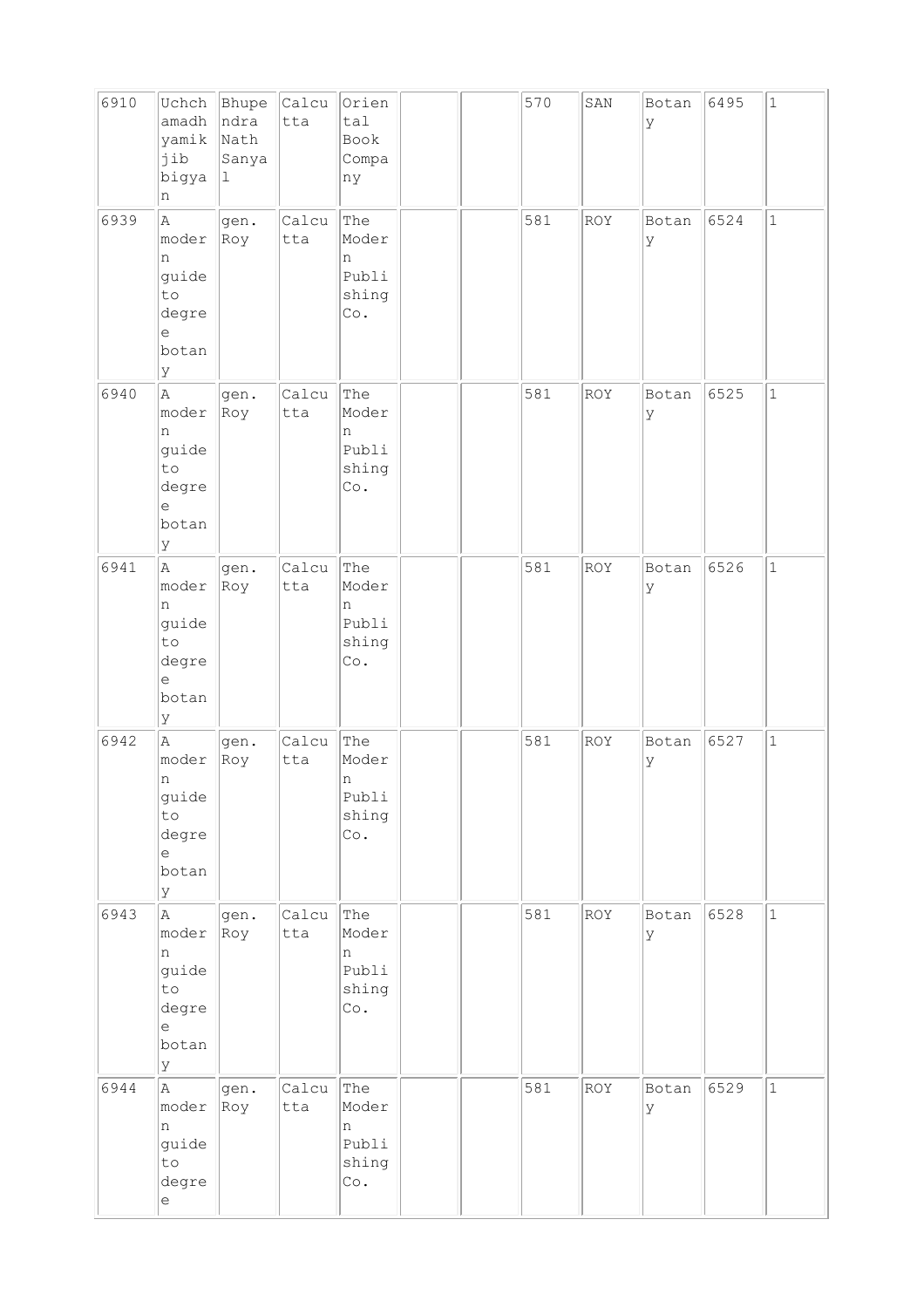|      | botan<br>У                                                                     |                               |                   |                                            |  |     |            |            |      |              |
|------|--------------------------------------------------------------------------------|-------------------------------|-------------------|--------------------------------------------|--|-----|------------|------------|------|--------------|
| 6945 | A<br>moder<br>n<br>guide<br>to<br>degre<br>е<br>botan<br>У                     | gen.<br>Roy                   | Calcu<br>tta      | The<br>Moder<br>n<br>Publi<br>shing<br>Co. |  | 581 | <b>ROY</b> | Botan<br>У | 6530 | $\mathbf{1}$ |
| 6946 | $\mathbb{A}$<br>moder<br>n<br>guide<br>to<br>degre<br>$\epsilon$<br>botan<br>У | gen.<br>Roy                   | Calcu<br>tta      | The<br>Moder<br>n<br>Publi<br>shing<br>Co. |  | 581 | <b>ROY</b> | Botan<br>У | 6531 | $\mathbf{1}$ |
| 6947 | A<br>moder<br>n<br>guide<br>to<br>degre<br>е<br>botan<br>У                     | gen.<br>Roy                   | Calcu<br>tta      | The<br>Moder<br>n<br>Publi<br>shing<br>Co. |  | 581 | ROY        | Botan<br>У | 6532 | $\mathbf{1}$ |
| 6948 | A<br>moder<br>n<br>guide<br>to<br>degre<br>e<br>botan<br>У                     | gen.<br>Roy                   | Calcu<br>tta      | The<br>Moder<br>n<br>Publi<br>shing<br>Co. |  | 581 | <b>ROY</b> | Botan<br>У | 6533 | $\mathbf{1}$ |
| 7293 | Udbhi<br>dbidy<br>a                                                            | Debab<br>rata<br>Mitra        | Kolka Mouli<br>ta | $\mathbf{k}$<br>Libra<br>ry                |  | 581 | MIT        | Botan<br>У | 6878 | $\mathbf{1}$ |
| 7294 | Udbhi<br>dbidy<br>a                                                            | Debab<br> rata<br>Mitra       | Kolka<br>ta       | Mouli<br>$\mathbf k$<br>Libra<br>rу        |  | 581 | NIT        | Botan<br>У | 6879 | $1\,$        |
| 7295 | Udbhi<br>dbidy<br>a                                                            | Debab<br> rata<br>Mitra       | Kolka<br>ta       | Mouli<br>$\mathbf k$<br>Libra<br>ry        |  | 581 | MIT        | Botan<br>У | 6880 | $1\,$        |
| 7296 | dbidy<br>a                                                                     | Udbhi Debab<br> rata<br>Mitra | Kolka<br>ta       | Mouli<br>k<br>Libra<br>ry                  |  | 581 | NIT        | Botan<br>У | 6881 | $\mathbf{1}$ |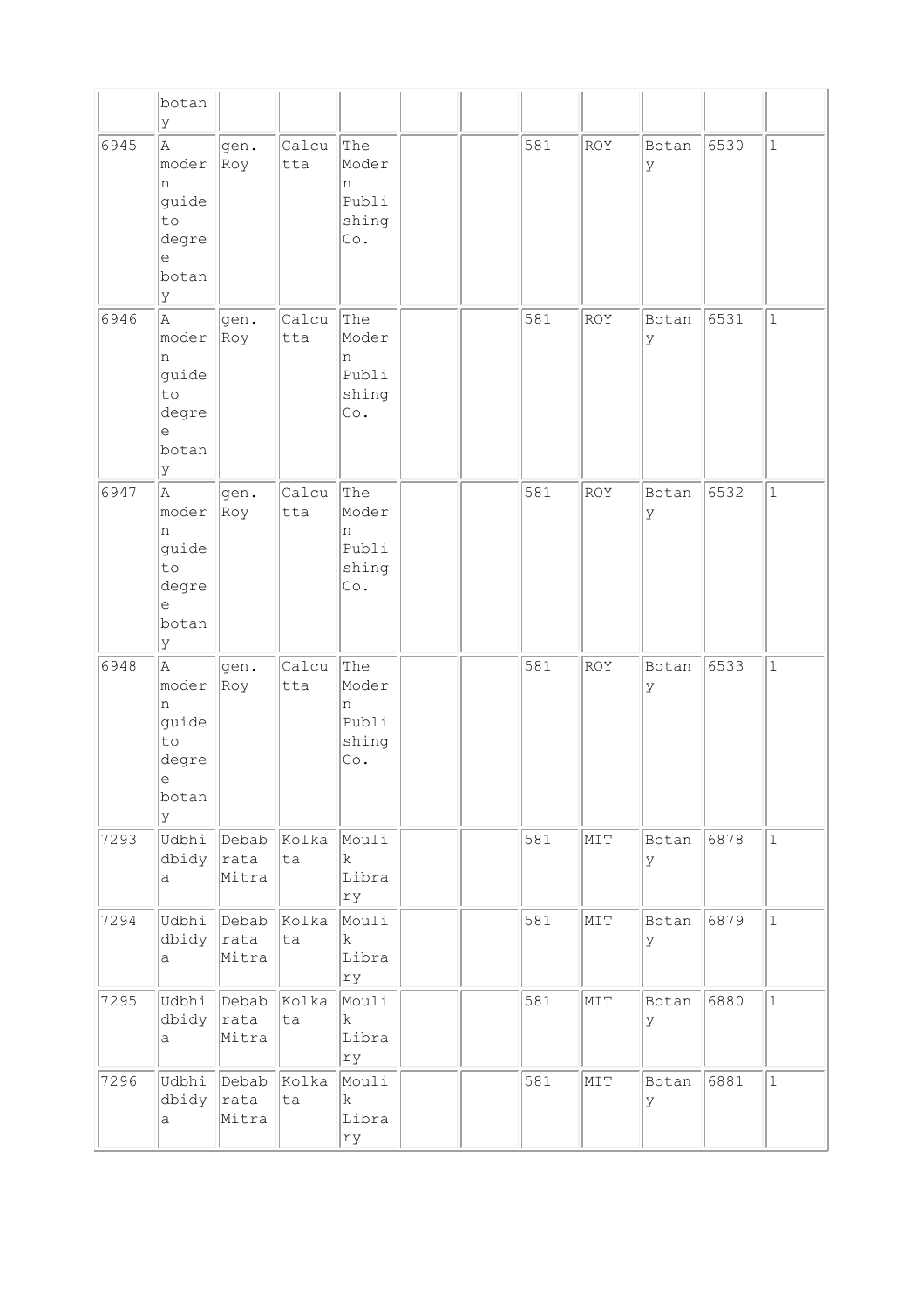| 7297 | Udbhi<br>dbidy<br>a                             | Debab<br> rata<br>Mitra | Kolka<br>ta   | Mouli<br>$\mathbf k$<br>Libra<br>ry |                                                     | 581 | NIT | Botan<br>У   | 6882       | $\mathbf{1}$ |
|------|-------------------------------------------------|-------------------------|---------------|-------------------------------------|-----------------------------------------------------|-----|-----|--------------|------------|--------------|
| 7298 | Udbhi<br>dbidy<br>a                             | Debab<br>rata<br>Mitra  | Kolka<br>ta   | Mouli<br>$\mathbf k$<br>Libra<br>ry |                                                     | 581 | MIT | Botan<br>У   | 6883       | $\mathbf{1}$ |
| 7299 | Udbhi<br>dbidy<br>a                             | Debab<br>rata<br>Mitra  | Kolka<br>ta   | Mouli<br>$\mathbf k$<br>Libra<br>ry |                                                     | 581 | MIT | Botan<br>У   | 6884       | $\mathbf{1}$ |
| 7300 | Udbhi<br>dbidy<br>a                             | Debab<br>rata<br>Mitra  | Kolka<br>ta   | Mouli<br>$\mathbf k$<br>Libra<br>ry |                                                     | 581 | NIT | Botan<br>У   | 6885       | $\mathbf 1$  |
| 7301 | Udbhi<br>dbidy<br>a                             | Debab<br>rata<br>Mitra  | Kolka<br>ta   | Mouli<br>$\rm k$<br>Libra<br>ry     |                                                     | 581 | NIT | Botan<br>У   | 6886       | $\mathbf{1}$ |
| 7302 | Udbhi<br>dbidy<br>a                             | Debab<br>rata<br>Mitra  | Kolka<br>ta   | Mouli<br>k<br>Libra<br>ry           |                                                     |     | 581 | Botan<br>У   | 6887       | $\mathbf{1}$ |
| 7303 | Udbhi<br>dbidy<br>a                             | Debab<br> rata<br>Mitra | Kolka<br>ta   | Mouli<br>$\mathbf k$<br>Libra<br>ry |                                                     | 581 | MIT | Botan<br>У   | 6888       | $\mathbf{1}$ |
| 7390 | Α<br>text<br>book<br>of<br>plant<br>ecolo<br>gy | Ambas<br>ht             | R. S.         | Varan<br>asi                        | Stude<br>nts<br>Frien<br>$ds$ &<br>Co.              |     | 577 | AMB          | Botan<br>У | 6975         |
| 7392 | Benga<br>ı<br>paint<br>S                        | Prain                   | David         | Dehra<br>Dun                        | Bishe<br>n<br>Singh<br>Mahen<br>dra<br>Pal<br>Singh |     | 581 | $\mbox{PRA}$ | Botan<br>У | 6977         |
| 7393 | Benga<br>ı<br>paint<br>$\rm s$                  | Prain                   | David         | Dehra<br>Dun                        | Bishe<br>n<br>Singh<br>Mahen<br>dra<br>Pal<br>Singh |     | 581 | PRA          | Botan<br>У | 6978         |
| 7394 | Plant<br>anato<br>my                            | Esan                    | Kathe<br>rine | Calcu<br>tta                        | Wille<br>У<br>Easte<br>rn<br>Limit<br>ed            |     | 580 | ESA          | Botan<br>У | 6979         |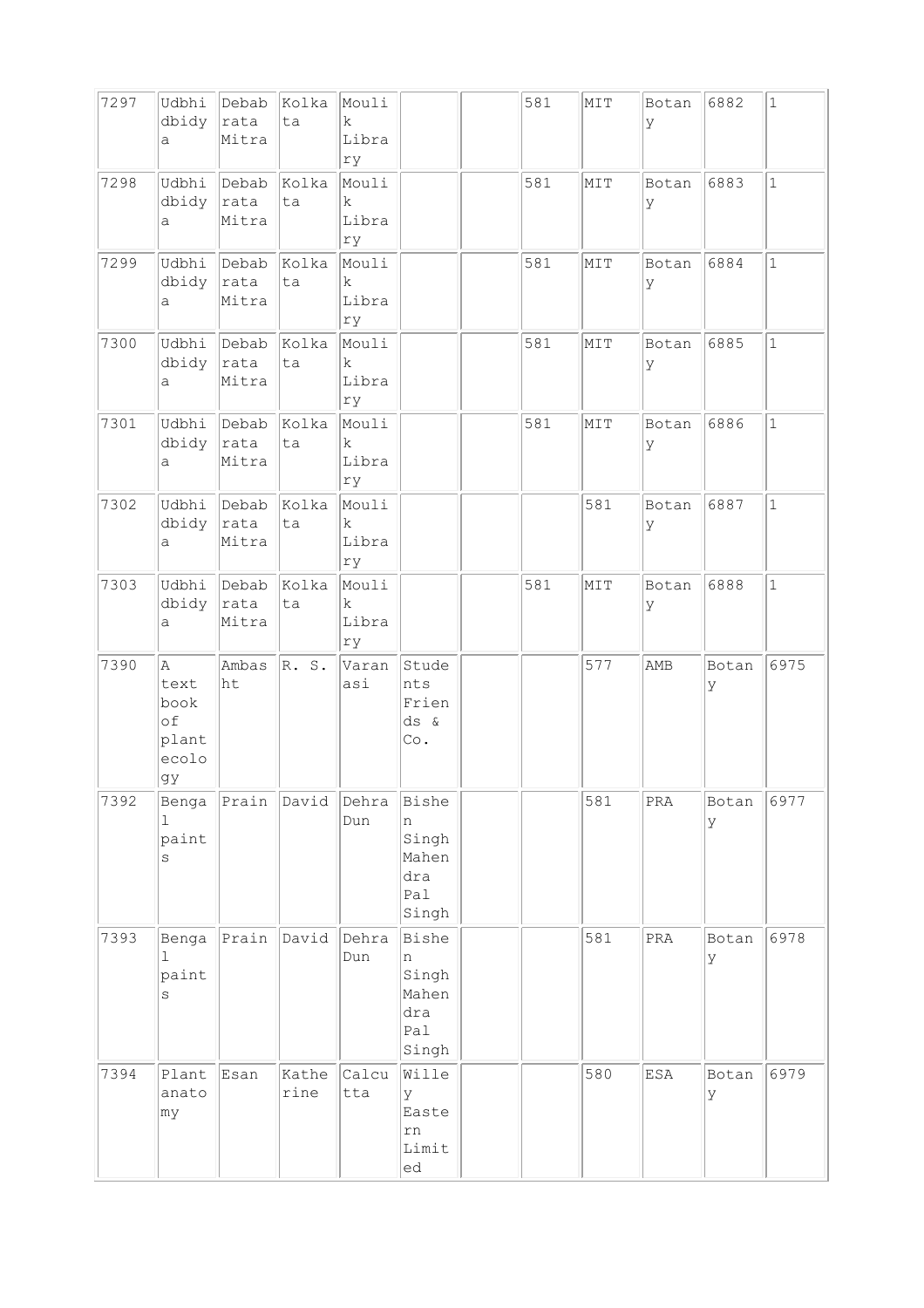| 7395 | The<br>embri<br>ology<br>of<br>angio<br>sperm<br>$\rm s$ | Bhojw<br>ani                           | s. s.         | New<br>Delhi                    | Vani<br>Educa<br>tiona<br>$\mathbf{1}$<br><b>Books</b> |                                          | 580   | <b>BHO</b> | Botan<br>lУ | 6980        |
|------|----------------------------------------------------------|----------------------------------------|---------------|---------------------------------|--------------------------------------------------------|------------------------------------------|-------|------------|-------------|-------------|
| 7396 | Α<br>text<br>book<br>of<br>econa<br>mic<br>botan<br>lУ   | Varma                                  | V.            | Delhi                           | Emkay<br>Publi<br>catio<br>ns                          |                                          | 580   | <b>VAR</b> | Botan<br>ly | 6981        |
| 7397 | Botan<br>У                                               | (bryo<br>phyta                         | Vashi<br>shta | B. R.                           | New<br>Delhi                                           | $\texttt{S}$ .<br>Chand<br>& Co.<br>Ltd. |       | 581        | VAS         | Botan<br>У  |
| 7781 | Α<br>Text<br>Book<br>$\circ f$<br>Plant<br>Ecolo<br>gу   | Ambas<br>ht                            | R. S.         | Baran<br>asi                    | Stude<br>nt's<br>Fricu<br>ds<br>Co.                    | 1986                                     | 581.7 | AMB        | Botan<br>Ιy | 7366        |
| 7782 | Taxon<br>oomy<br>of<br>Angio<br>sperm<br>$\rm s$         | $\sqrt{\texttt{Naik}}$                 | V. P.         | New<br>Delhi                    | Tata<br>McGra<br>W<br>Hill<br>Pub.<br>Co.<br>Ltd.      | 1984                                     | 580   | NAI        | Botan<br>У  | 7367        |
| 7783 | Text<br>Book<br>of<br>Algae                              | Sharm<br>a                             | O. P.         | New<br>Delhi                    | Tata<br>McGra<br>W<br>Hill<br>Pub.<br>Co.<br>Ltd.      | 1986                                     | 579.8 | SHA        | Botan<br>lУ | 7368        |
| 7785 | Udvit<br>shren<br>ibiny<br>as<br>bigya<br>n              | Nirma<br>lendu<br>Mukho<br>padhy<br>ay | Calcu<br>tta  | W. B.<br>State<br>Book<br>Board |                                                        |                                          | 581   | Botan<br>У | 7370        | $\mathbf 1$ |
| 7786 | A<br>text<br>book<br>of<br>plant<br>physi<br>ology       | Verma                                  | V.            | Delhi                           | Emkay<br>Publi<br>catio<br>$\rm ns$                    |                                          | 571.2 | VER        | Botan<br>ΙY | 7371        |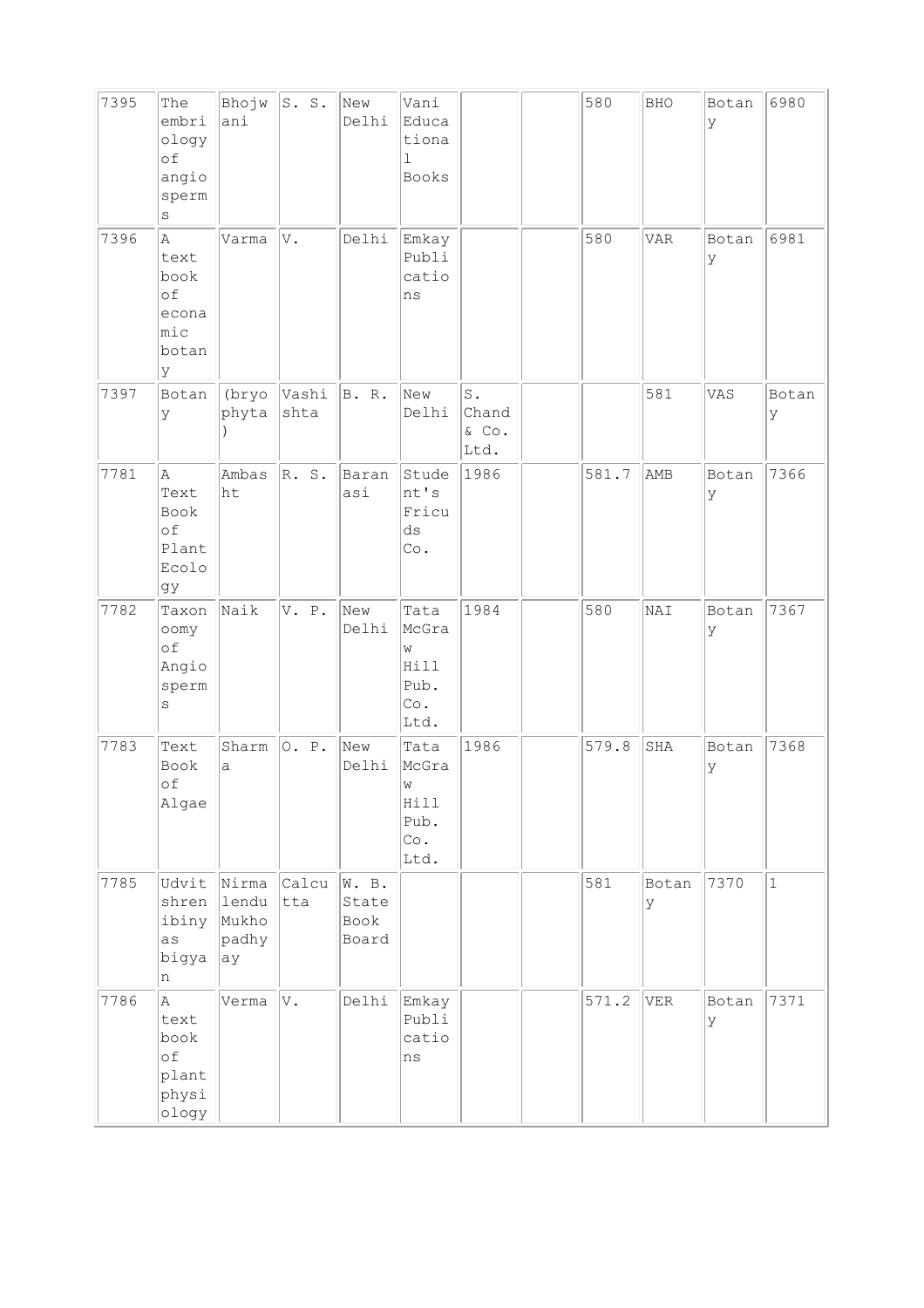| 7787<br>7788   | An<br>intro<br>d. to<br>syste<br>matic<br>botan<br>y and<br>ecolo<br>gy<br>An<br>Intro | Mitra<br>Rashi<br>d   | J.N.<br>A.    | Calcu<br>tta<br>Delhi   | The<br>World<br>Press<br>Pvt.<br>Ltd.<br>Vikas<br>Publi | 1984                       |     | 581<br>587 | MIT<br><b>RAS</b> | Botan<br>У<br>Botan<br>У | 7372<br>7373 |
|----------------|----------------------------------------------------------------------------------------|-----------------------|---------------|-------------------------|---------------------------------------------------------|----------------------------|-----|------------|-------------------|--------------------------|--------------|
|                | ducti<br>on to<br>Pteri<br>dophy<br>ta                                                 |                       |               |                         | shing<br>House<br>Pvt.<br>Ltd.                          |                            |     |            |                   |                          |              |
| 7790           | Botan<br>У                                                                             | (alga<br>e)           | Vashi<br>stha | B. R.                   | Calcu<br>tta                                            | $S$ .<br>Chand<br>$\&$ Co. |     |            | 581               | VAS                      | Botan<br>У   |
| 7791           | An<br>intro<br>d. to<br>the<br>embry<br>ology<br>of<br>angio<br>sperm<br>$\rm s$       | Mahes<br>wari         | ${\tt P}$ .   |                         | Tata<br>McGra<br>W<br>Hill<br>Co.<br>Ltd.               |                            |     | 580        | MAH               | Botan<br>У               | 7376         |
| 7792           | Udvit<br>bidya                                                                         | Akram<br> u1<br>Hwak  | Calcu<br>tta  | N. C.<br>Publi<br>shers |                                                         |                            | 581 | AKR        | Botan<br>У        | 7377                     | $\mathbf{1}$ |
| 7793           | Udvit<br>bidya                                                                         | Akram<br>ul<br>Hwak   | Calcu<br>tta  | N. C.<br>Publi<br>shers |                                                         |                            | 581 | AKR        | Botan<br>y        | 7378                     | $\mathbf{1}$ |
| $\boxed{7794}$ | Udvit<br>bidya                                                                         | Akram<br>ul<br>Hwak   | Calcu<br>tta  | N. C.<br>Publi<br>shers |                                                         |                            | 581 | AKR        | Botan<br>У        | 7379                     | $\vert$ 1    |
| 7795           | Udvit<br>bidya                                                                         | Akram<br> u1 <br>Hwak | Calcu<br>tta  | N. C.<br>Publi<br>shers |                                                         |                            | 581 | AKR        | Botan<br>У        | 7380                     | $\mathbf{1}$ |
| 7796           | Udvit<br>bidya                                                                         | Akram<br>u1<br>Hwak   | Calcu<br>tta  | N. C.<br>Publi<br>shers |                                                         |                            | 581 | AKR        | Botan<br>У        | 7381                     | $\mathbf{1}$ |
| 7797           | Udvit<br>bidya                                                                         | Akram<br>u1<br>Hwak   | Calcu<br>tta  | N. C.<br>Publi<br>shers |                                                         |                            | 581 | AKR        | Botan<br>У        | 7382                     | $\mathbf{1}$ |
| 7798           | Udvit<br>bidya                                                                         | Akram<br> u1 <br>Hwak | Calcu<br>tta  | N. C.<br>Publi<br>shers |                                                         |                            | 581 | AKR        | Botan<br>У        | 7383                     | $\mathbf{1}$ |
| 7799           | Udvit<br>bidya                                                                         | Akram<br> u1<br>Hwak  | Calcu<br>tta  | N. C.<br>Publi<br>shers |                                                         |                            | 581 | AKR        | Botan<br>У        | 7384                     | $\mathbf{1}$ |
| 7800           | Udvit<br>bidya                                                                         | Akram<br>u1<br>Hwak   | Calcu<br>tta  | N. C.<br>Publi<br>shers |                                                         |                            | 581 | AKR        | Botan<br>У        | 7385                     | $\mathbf 1$  |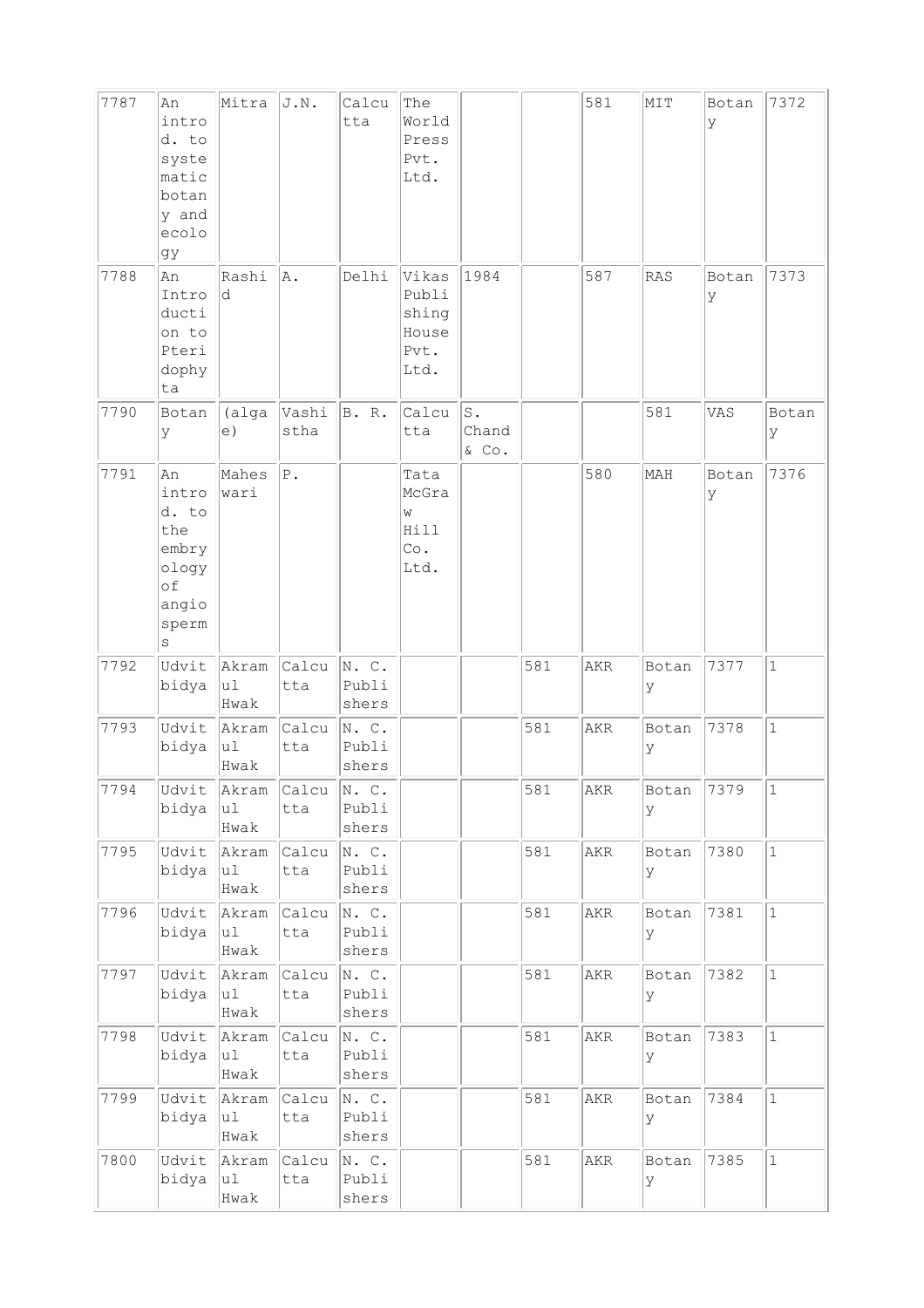| 7801 | Udvit<br>bidya           | Akram<br> u1<br>Hwak   | Calcu<br>tta      | N. C.<br>Publi<br>shers             |                                              | 581 | AKR | Botan<br>У | 7386       | $1\,$        |
|------|--------------------------|------------------------|-------------------|-------------------------------------|----------------------------------------------|-----|-----|------------|------------|--------------|
| 7830 | Udbhi<br>d<br>bigya<br>n | Debab<br>rata<br>Mitra | Kolka<br>ta       | Mouli<br>$\mathbf k$<br>Libra<br>ry |                                              | 581 | MIT | Botan<br>У | 7415       | $\mathbf{1}$ |
| 7831 | Udbhi<br>d<br>bigya<br>n | Debab<br>rata<br>Mitra | Kolka<br>ta       | Mouli<br>$\mathbf k$<br>Libra<br>ry |                                              | 581 | MIT | Botan<br>У | 7416       | $\mathbf{1}$ |
| 7832 | Udbhi<br>d<br>bigya<br>n | Debab<br>rata<br>Mitra | Kolka<br>ta       | Mouli<br>k<br>Libra<br>ry           |                                              | 581 | MIT | Botan<br>У | 7417       | $\mathbf{1}$ |
| 7833 | Udbhi<br>d<br>bigya<br>n | Debab<br>rata<br>Mitra | Kolka<br>ta       | Mouli<br>$\rm k$<br>Libra<br>ry     |                                              | 581 | NIT | Botan<br>У | 7418       | $\mathbf{1}$ |
| 7834 | Udbhi<br>d<br>bigya<br>n | Debab<br>rata<br>Mitra | Kolka<br>ta       | Mouli<br>k<br>Libra<br>ry           |                                              | 581 | MIT | Botan<br>У | 7419       | $\mathbf{1}$ |
| 7835 | Udbhi<br>d<br>bigya<br>n | Debab<br>rata<br>Mitra | Kolka<br>ta       | Mouli<br>k<br>Libra<br>ry           |                                              | 581 | MIT | Botan<br>У | 7420       | $\mathbf{1}$ |
| 7836 | Udbhi<br>d<br>bigya<br>n | Debab<br>rata<br>Mitra | Kolka<br>ta       | Mouli<br>k<br>Libra<br>ry           |                                              | 581 | NIT | Botan<br>У | 7421       | $\mathbf{1}$ |
| 7837 | Udbhi<br>d<br>bigya<br>n | Debab<br>rata<br>Mitra | kolka<br>ta       | Mouli<br>k<br>Libra<br> ry          |                                              | 581 | MIT | Botan<br>y | 7422       | $\mathbf{1}$ |
| 7838 | Udbhi<br>d<br>bigya<br>n | rata<br>Mitra          | Debab Kolka<br>ta | Mouli<br>k<br>Libra<br>rу           |                                              | 581 | MIT | Botan<br>У | 7423       | $\mathbf{1}$ |
| 7839 | Udbhi<br>d<br>bigya<br>n | Debab<br>rata<br>Mitra | Kolka<br>ta       | Mouli<br>$\mathbf k$<br>Libra<br>rу |                                              | 581 | MIT | Botan<br>У | 7424       | $\mathbf{1}$ |
| 7840 | group                    | Plant Mukhe<br> rjee   | H.                | Kolka<br>ta                         | New<br>Centr<br>al<br>Book<br>Agenc<br>У     |     | 581 | MIT        | Botan<br>У | 7425         |
| 8182 | Plant<br>anato<br>my     | Chand<br>urkar         | P. J.             | Calcu<br>tta                        | Oxfor<br>d &<br>IBH<br>Publi<br>shing<br>Co. |     | 580 | $\rm CHA$  | Botan<br>У | 7767         |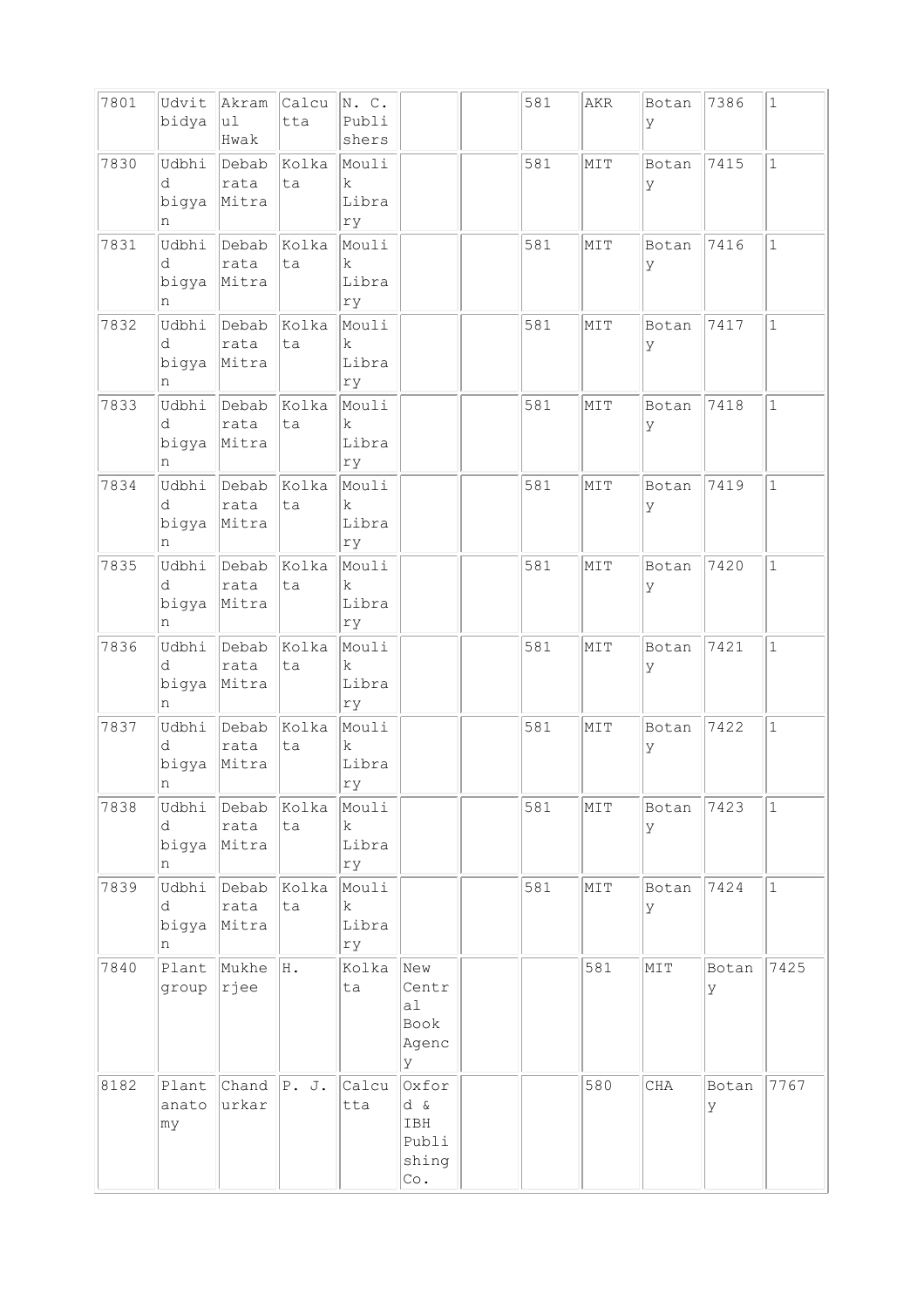| 8529 | Plant<br>growt<br>h<br>& amp                             | devel<br>opmen<br>t.                | Leopo<br>$1d$   | A.<br>Carl                      | New<br>Delhi                                         | TMH<br>Publi<br>shing<br>Co.<br>Ltd. |     |                         |            | 581         | Botan<br>У  |
|------|----------------------------------------------------------|-------------------------------------|-----------------|---------------------------------|------------------------------------------------------|--------------------------------------|-----|-------------------------|------------|-------------|-------------|
| 8530 | An<br>intro<br>d. to<br>plant<br>anato<br> my            | Eames                               | Arthu<br>r J.   | New<br>Delhi                    | TMH<br>Publi<br>shing<br>Co.<br>Ltd.                 |                                      |     | 581                     | <b>EAM</b> | Botan<br>Ιy | 8115        |
| 8531 | Plant<br>syste<br>matic<br>S                             | Jones                               | Samwe<br>$l$ B. | Londo<br>n                      | McGra<br>$W -$<br>Hill<br>Book<br>Co.                |                                      |     | 581                     | <b>JON</b> | Botan<br>Ιy | 8116        |
| 8723 | T.b.<br>of<br>plant<br>physi<br>ology                    | Malik                               | C. P.           | New<br>Delhi                    | Kalay<br>ani<br>Publi<br>shers                       |                                      |     | 571.2                   | MAL        | Botan<br>У  | 8308        |
| 8724 | Disea<br>ses<br>of<br>crop<br>plant<br>s in<br>india     | Ranga<br>swami                      | c.              | New<br>Delhi                    | Prent<br>ive-H<br>all<br>оf<br>India<br>Pvt.<br>Ltd. |                                      |     | 571.9<br>$\overline{2}$ | RAN        | Botan<br>Ιy | 8309        |
| 8725 | The<br>embry<br>ology<br>of<br>angio<br>sperm<br>$\rm s$ | Bhojw<br>ani                        | S. S.           | New<br>Delhi                    | Vikas<br>Publi<br>shing<br>House<br>Pvt.<br>Ltd.     |                                      |     | 580                     | <b>BHO</b> | Botan<br>lУ | 8310        |
| 8726 | Pract<br>ical<br>plant<br>physi<br>ology                 | Singh                               | Amer            | New<br>Delhi                    | Kalya<br>ni<br>Publi<br>shers                        |                                      |     | 571.2                   | SIN        | Botan<br>ΙY | 8311        |
| 8727 | Uccho<br>madhu<br>mik<br>jiban<br>bigya<br>n             | Rabin<br>dra<br>Naray<br>an<br>Paul | Calcu<br>tta    | Publi<br>shing<br>Sindi<br>kate |                                                      |                                      | 570 | PAU                     | Botan<br>У | 8312        | $\vert$ 1   |
| 8728 | Uccho<br>madhu<br>mik<br>jiban<br>bigya<br>n             | Rabin<br>dra<br>Naray<br>an<br>Paul | Calcu<br>tta    | Publi<br>shing<br>Sindi<br>kate |                                                      |                                      | 570 | PAU                     | Botan<br>У | 8313        | $\mathbf 1$ |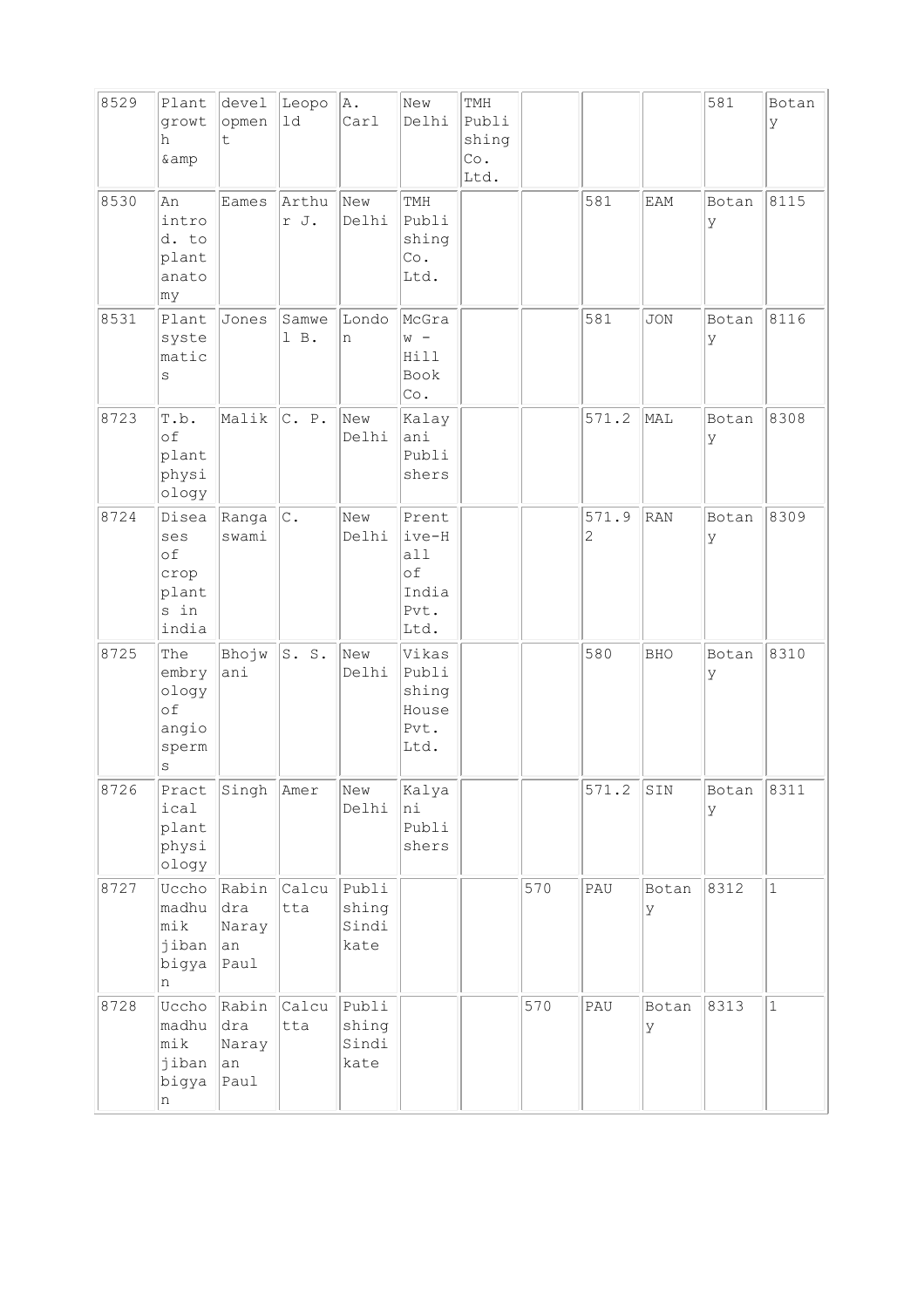| 8729 | Found<br>ation<br>s of<br>anato<br>my<br>and<br>physi<br>ology | Ross                                                   | U.K.           | Churc<br>hill<br>Livin<br>gslon<br>e |                                      |                      | 571 | <b>ROS</b> | Botan<br>У | 8314       | $1\,$        |
|------|----------------------------------------------------------------|--------------------------------------------------------|----------------|--------------------------------------|--------------------------------------|----------------------|-----|------------|------------|------------|--------------|
| 8730 | Adv.<br>plant<br>physi<br>ology                                | Wilki<br>ns                                            | Malco<br>lm B. | U.K.                                 | Churc<br>hill<br>Livin<br>gslon<br>е |                      |     | 571.2      | WIL        | Botan<br>У | 8315         |
| 8731 | Cell<br>& amp                                                  | molec<br>ular<br>biolo<br>gу                           | Rober<br>tis   | E.<br>$D$ .<br>P. De                 | Hongk<br>ong                         | Info-<br>Med<br>Ltd. |     |            | 571.6      | ROB        | Botan<br>У   |
| 8732 | Snata<br>k<br>baboh<br>arik<br>udivi<br>dbidy<br>а             | Sri.<br>Nibas<br>Debna<br>th                           | Calcu<br>tta   | Sanis<br>chit<br>Praka<br>shani      |                                      |                      | 581 | DEB        | Botan<br>У | 8317       | $\mathbf{1}$ |
| 8733 | Snata<br>$\rm k$<br>baboh<br>arik<br>udivi<br>dbidy<br>а       | Sri.<br>Nibas<br>Debna<br>$\operatorname{\mathsf{th}}$ | Calcu<br>tta   | Sanis<br>chit<br>Praka<br>shani      |                                      |                      | 581 | DEB        | Botan<br>У | 8318       | $\mathbf{1}$ |
| 8734 | Snata<br>k<br>baboh<br>arik<br>udivi<br>dbidy<br>a             | Sri.<br>Nibas<br>Debna<br>th                           | Calcu<br>tta   | Sanis<br>chit<br>Praka<br>shani      |                                      |                      | 581 | DEB        | Botan<br>У | 8319       | $\mathbf{1}$ |
| 8735 | Snata<br>k<br>baboh<br>arik<br>udivi<br>dbidy<br>а             | Sri.<br>Nibas<br>Debna<br>th                           | Calcu<br>tta   | Sanis<br>chit<br>Praka<br>shani      |                                      |                      | 581 | DEB        | Botan<br>У | 8320       | $1\,$        |
| 8736 | Snata<br>$\mathbf k$<br>baboh<br>arik<br>udivi<br>dbidy<br>a   | Sri.<br>Nibas<br>Debna<br>th                           | Calcu<br>tta   | Sanis<br>chit<br>Praka<br>shani      |                                      |                      | 581 | DEB        | Botan<br>У | 8321       | $\mathbf{1}$ |
| 9281 | Udvid Ajit<br>bidya                                            | Kumar<br>Gango<br>padhy<br>$\rm{a}$                    | Calcu<br>tta   | Bhara<br>ti<br>Book<br>Stall         |                                      |                      | 581 | GAN        | Botan<br>У | 8866       | $\mathbf 1$  |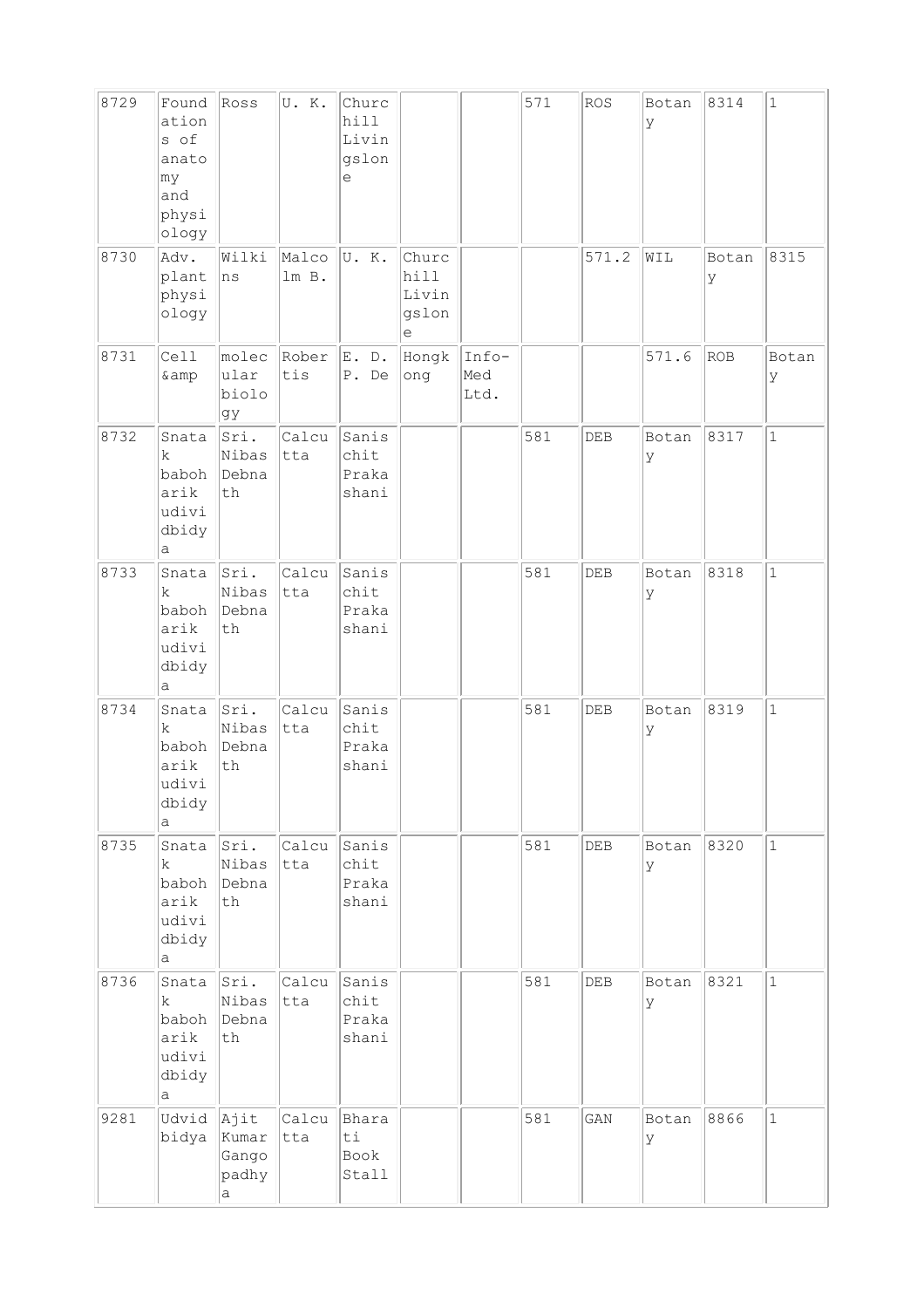| 9282 | Udvid<br>bidya      | Ajit<br>Kumar<br>Gango<br>padhy<br>а | Calcu<br>tta       | Bhara<br>ti<br>Book<br>Stall |                           | 581 | GAN | Botan<br>У | 8867        | $1\,$        |
|------|---------------------|--------------------------------------|--------------------|------------------------------|---------------------------|-----|-----|------------|-------------|--------------|
| 9283 | Udvid<br>bidya      | Ajit<br>Kumar<br>Gango<br>padhy<br>а | Calcu<br>tta       | Bhara<br>ti<br>Book<br>Stall |                           | 581 | GAN | Botan<br>У | 8868        | $\mathbf{1}$ |
| 9284 | Udvid<br>bidya      | Ajit<br>Kumar<br>Gango<br>padhy<br>а | Calcu<br>tta       | Bhara<br>ti<br>Book<br>Stall |                           | 581 | GAN | Botan<br>У | 8869        | $\mathbf{1}$ |
| 9285 | Udvid<br>bidya      | Ajit<br>Kumar<br>Gango<br>padhy<br>а | Calcu<br>tta       | Bhara<br>ti<br>Book<br>Stall |                           | 581 | GAN | Botan<br>У | 8870        | $\mathbf{1}$ |
| 9286 | Udvid<br>bidya      | Ajit<br>Kumar<br>Gango<br>padhy<br>а | Calcu<br>tta       | Bhara<br>ti<br>Book<br>Stall |                           | 581 | GAN | Botan<br>У | 8871        | $\mathbf{1}$ |
| 9287 | Udvid<br>bidya      | Ajit<br>Kumar<br>Gango<br>padhy<br>а | Calcu<br>tta       | Bhara<br>ti<br>Book<br>Stall |                           | 581 | GAN | Botan<br>У | 8872        | $\mathbf{1}$ |
| 9288 | Udvid<br>bidya      | Ajit<br>Kumar<br>Gango<br>padhy<br>a | Calcu<br>tta       | Bhara<br>ti<br>Book<br>Stall |                           | 581 | GAN | Botan<br>У | 8873        | $\mathbf{1}$ |
| 9289 | Udvid<br>bidya      | Ajit<br>Kumar<br>Gango<br>padhy<br>а | Calcu<br>tta       | Bhara<br>ti<br>Book<br>Stall |                           | 581 | GAN | Botan<br>У | 8874        | $\mathbf 1$  |
| 9290 | Udvid<br>bidya      | Ajit<br>Kumar<br>Gango<br>padhy<br>а | Calcu Bhara<br>tta | ti<br>Book<br>Stall          |                           | 581 | GAN | Botan<br>У | 8875        | $\mathbf 1$  |
| 9816 | Udvit<br>bigya<br>n | Mitra                                |                    | Calcu<br>tta                 | Mouli<br>k<br>Libra<br>ry |     | 581 | MIT        | Botan<br>ΙY | 9401         |
| 9817 | Udvit<br>bigya<br>n | Mitra                                |                    | Calcu<br>tta                 | Mouli<br>k<br>Libra<br>rу |     | 581 | MIt        | Botan<br>ΙY | 9402         |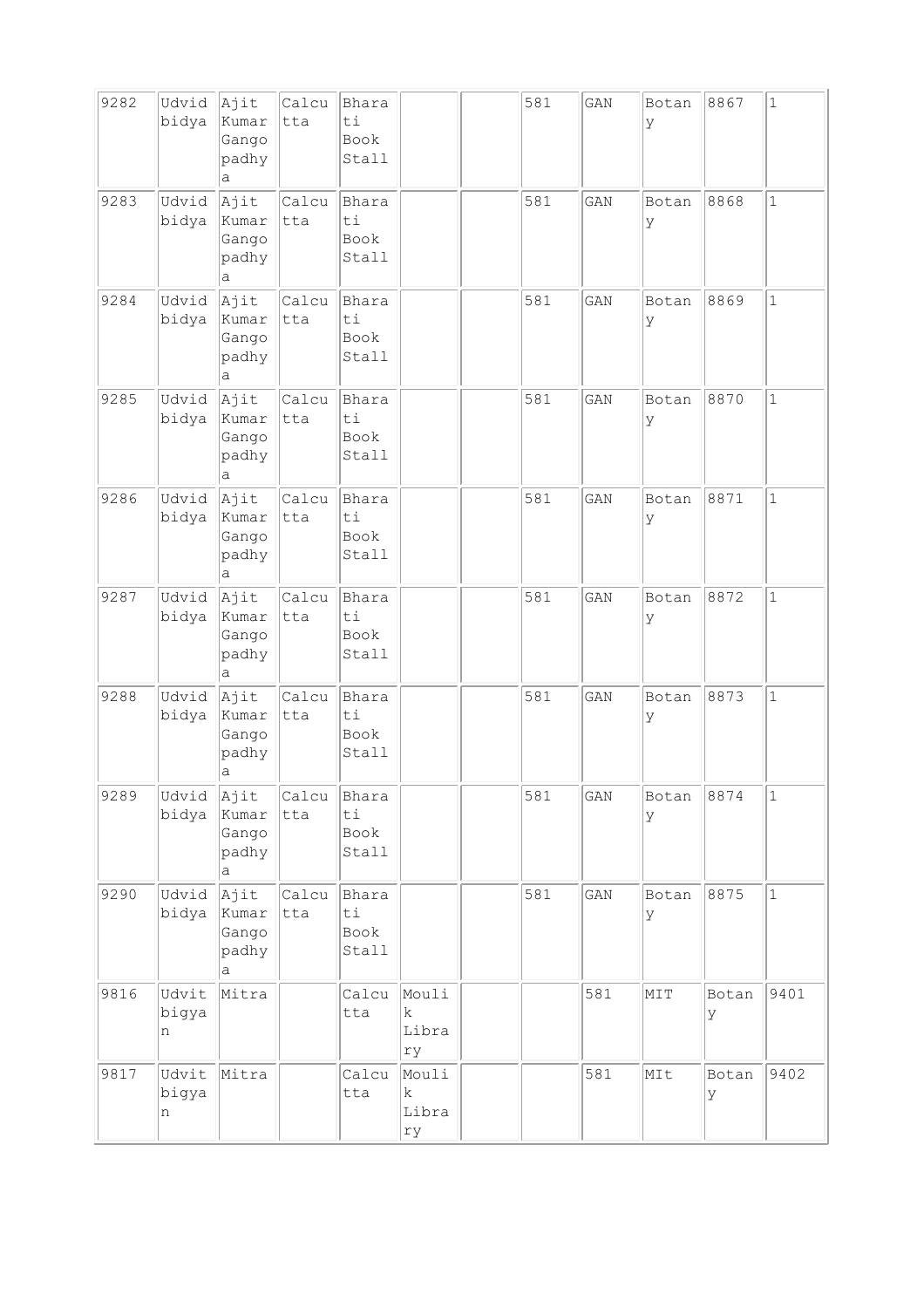| 9818  | Snata<br>k<br>udvit<br>bidya                                | Rabin<br>drana<br> rayan<br>Paul      | Calcu<br>tta        | Publi<br>shing<br>Syndi<br>cate              |                                     |                               | 581 | PAU          | Botan<br>У | 9403       | $\mathbf{1}$ |
|-------|-------------------------------------------------------------|---------------------------------------|---------------------|----------------------------------------------|-------------------------------------|-------------------------------|-----|--------------|------------|------------|--------------|
| 9819  | Snata<br>k<br>udvit<br>bidya                                | Rabin<br>drana<br>rayan<br>$ $ Pall   | Calcu<br>tta        | Publi<br>shing<br>Syndi<br>cate              |                                     |                               | 581 | PAU          | Botan<br>У | 9404       | $\mathbf{1}$ |
| 9820  | Udvit<br>bidya                                              | Ajit<br>Kumar<br>Gango<br>padhy<br>ay | Calcu<br>tta        | Bhara<br>ti<br>Book<br>Stall                 |                                     |                               | 581 | GAN          | Botan<br>У | 9405       | $\mathbf{1}$ |
| 9821  | Udvit<br>bidya                                              | Ajit<br>Kumar<br>Gango<br>padhy<br>ay | Calcu<br>tta        | Bhara<br>ti<br>Book<br>Stall                 |                                     |                               | 581 | GAN          | Botan<br>У | 9406       | $\mathbf{1}$ |
| 9822  | $U$ :<br>ma :<br>jiban<br>bigya<br>n                        | Maity                                 | Calcu<br>tta        | Centr<br>a1<br>Publi<br>shing<br>Conce<br>rn |                                     |                               | 570 | MAI          | Botan<br>У | 9407       | $\mathbf{1}$ |
| 9823  | Gener<br>a <sub>1</sub><br>botan<br>y :<br>an<br>intro<br>d | to<br>plant<br>physi<br>ology         | Gangu<br>1y         | A. K.                                        | Delhi                               | Emkay<br>Publi<br>catio<br>ns |     |              | STR        |            | Botan<br>У   |
| 9824  | Α<br>text<br>book<br>of<br>pract<br>ical<br>botan<br>У      | Bendr<br>е                            | Ashok               | Meeru<br>t                                   | Rasto<br>gi<br>Publi<br>catio<br>ns |                               |     | 581.0<br>724 | <b>BEN</b> | Botan<br>У | 9409         |
| 10104 | Udvid Ajit<br>bidya Kumar                                   | Gango<br>padhy<br>ay                  | Calcu Bhara<br> tta | ti<br>Bk.<br>Stall                           |                                     |                               | 581 | GAN          | Botan<br>У | 9689       | $\mathbf{1}$ |
| 10340 | A. t.<br>b. of<br>pract<br>ical<br>botan<br>У               | е                                     | Bendr Ashok         | Meeru<br>t.                                  | Rasto<br>gi<br>Publi<br>catio<br>ns |                               |     | 581.0<br>724 | BEN        | Botan<br>У | 9925         |
| 10341 | A.<br>text<br>book<br>оf<br>pract<br>ical<br>botan          | Bendr<br>е                            | Ashok               | Meeru<br>$\mathsf t$                         | Rasto<br>gi<br>Publi<br>catio<br>ns |                               |     | 581.0<br>724 | <b>BEN</b> | Botan<br>У | 9926         |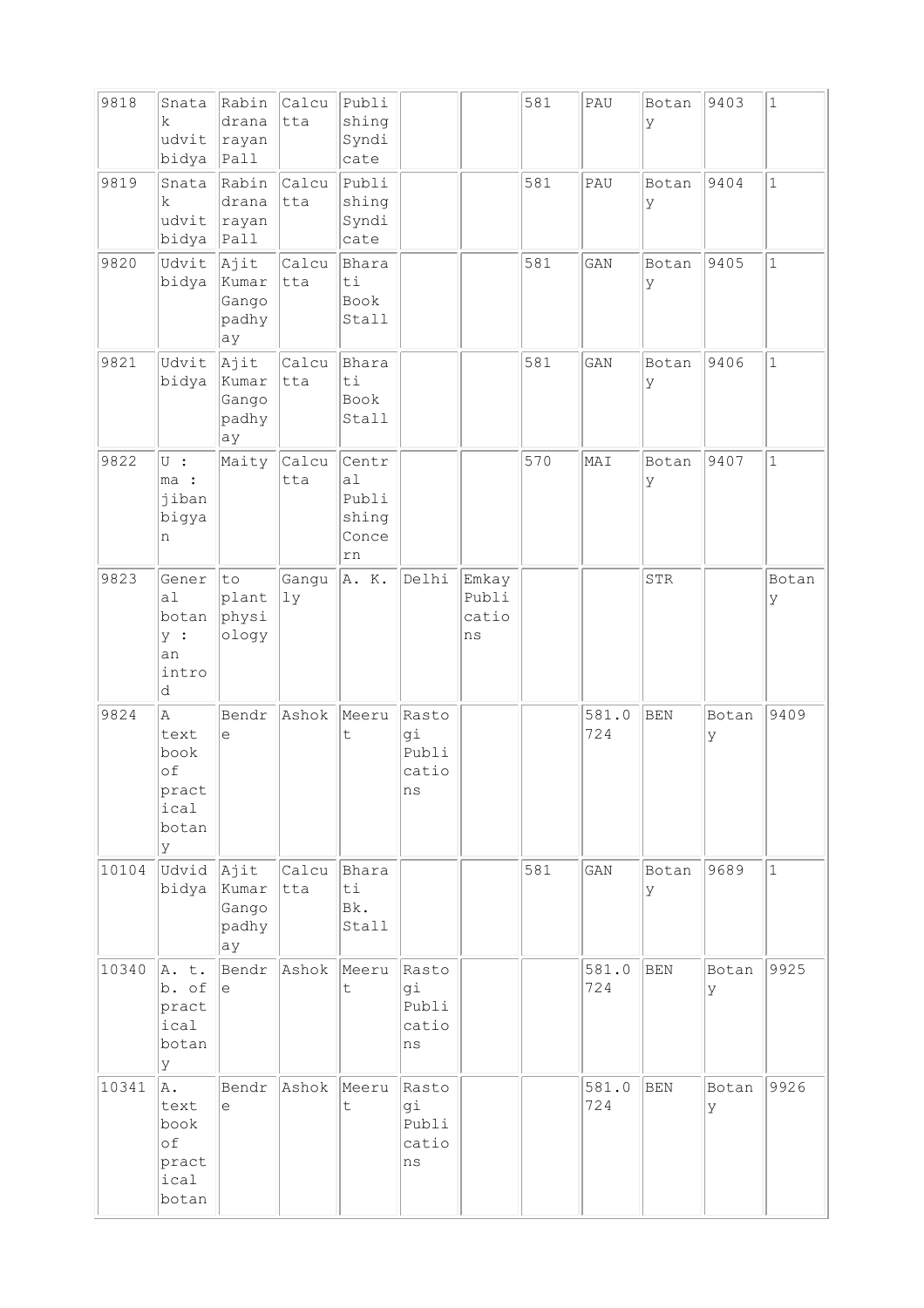|       | У                                                                                               |                                                    |              |               |  |     |     |            |      |              |
|-------|-------------------------------------------------------------------------------------------------|----------------------------------------------------|--------------|---------------|--|-----|-----|------------|------|--------------|
| 10342 | Udvid<br>bidya<br>(Snat<br>ak<br>patha<br>krome<br>r<br>sahay<br>ak<br>grant<br>ha)             | Subha<br> sh<br>Chand<br> ra<br>Santr<br>la.       | Calcu<br>tta | Ratna<br>bali |  | 581 | SAN | Botan<br>У | 9927 | $\mathbf{1}$ |
| 10343 | Udvid<br>bidya<br>(Snat<br>ak<br>patha<br>krome<br>r<br>sahay<br>ak<br>grant<br>ha)             | Subha<br>$\vert$ sh<br>Chand<br>ra<br>Santr<br>la. | Calcu<br>tta | Ratna<br>bali |  | 581 | SAN | Botan<br>У | 9928 | $\mathbf{1}$ |
| 10344 | Udvid Subha<br>$big$ $ sh$<br>(Snat<br>ak<br>patha<br>krome<br>r<br>sahay<br>ak<br>grant<br>ha) | Chand<br> ra<br>Santr<br>la.                       | Calcu<br>tta | Ratna<br>bali |  | 581 | SAN | Botan<br>У | 9929 | $\mathbf{1}$ |
| 10345 | Udvid<br>bidya<br>(Snat<br>ak<br>patha<br>krome<br>$\Upsilon$<br>sahay<br>ak<br>grant<br>ha)    | Subha<br>sh<br>Chand<br>ra<br>Santr<br>la.         | Calcu<br>tta | Ratna<br>bali |  | 581 | SAN | Botan<br>У | 9930 | $\mathbf{1}$ |
| 10346 | $bidya$ sh<br>(Snat<br>ak<br>patha<br>krome<br>$\Upsilon$<br>sahay<br>ak<br>grant<br>ha)        | Udvid Subha Calcu<br>Chand<br>ra<br>Santr<br>la.   | tta          | Ratna<br>bali |  |     | 581 | Botan<br>У | 9931 | $\mathbf{1}$ |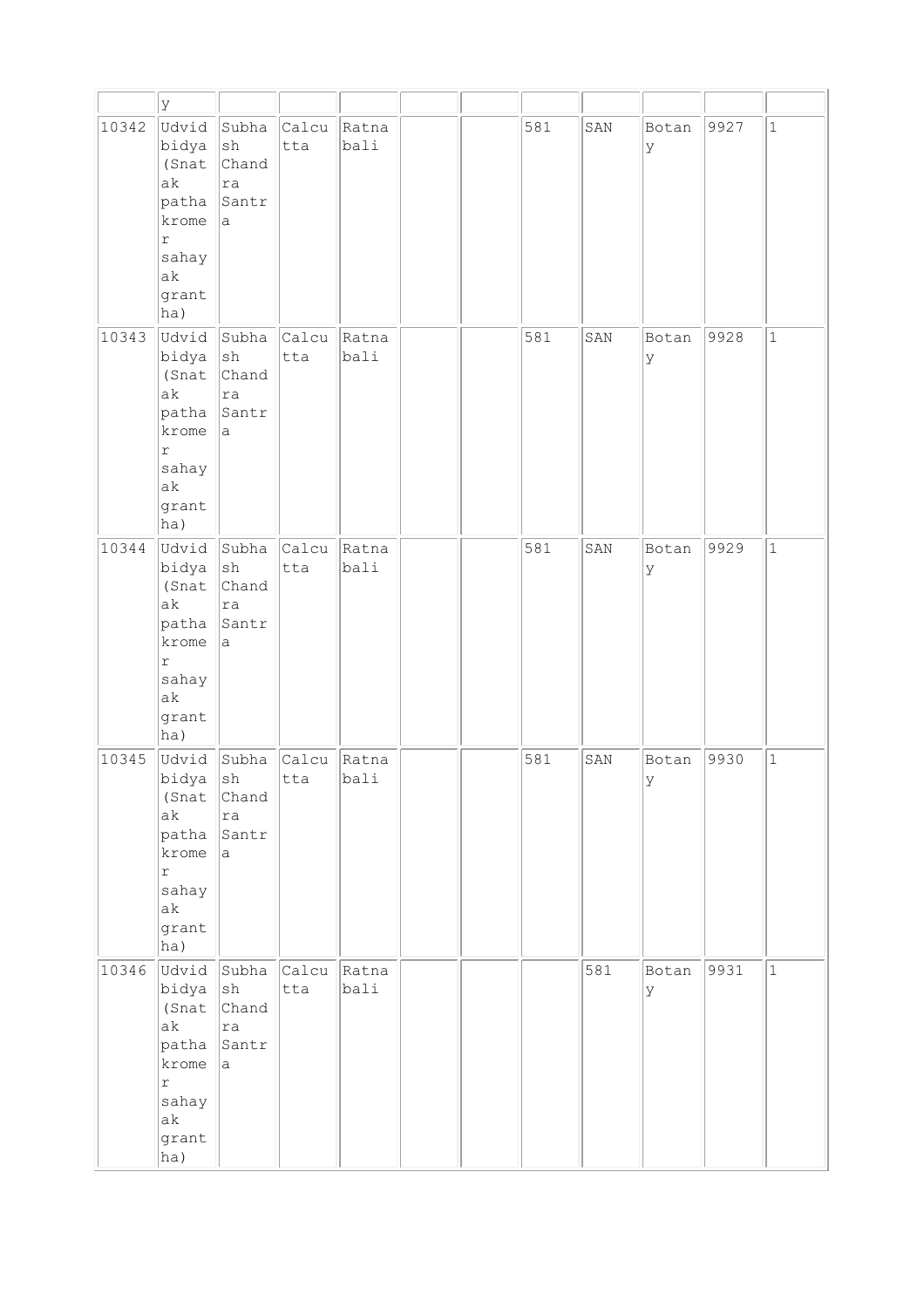| 10347 | Byabo<br>harik<br>udvid<br>bidya              | Panch<br>anan<br>Maji  | Calcu<br>tta       | Rita<br>Book<br>Agenc<br>У  |                                | 581.0<br>724 | MAJ | Botan<br>У | 9932       | $\mathbf{1}$ |
|-------|-----------------------------------------------|------------------------|--------------------|-----------------------------|--------------------------------|--------------|-----|------------|------------|--------------|
| 10348 | Byabo<br>harik<br>udvid<br>bidya              | Panch<br>lanan<br>Maji | Calcu<br>tta       | Rita<br>Book<br>Agenc<br>У  |                                | 581.0<br>724 | MAJ | Botan<br>У | 9933       | $\mathbf{1}$ |
| 10349 | Byabo<br>harik<br>udvid<br>bidya              | Panch<br>anan<br>Maji  | Calcu<br>tta       | Rita<br>Book<br>Agenc<br>y  |                                | 581<br>0724  | MAJ | Botan<br>У | 9934       | $\mathbf{1}$ |
| 10350 | Byabo<br>harik<br>udvid<br>bidya              | Panch<br>anan<br>Maji  | Calcu<br>tta       | Rita<br>Book<br>Agenc<br>У  |                                | 581.0<br>724 | MAJ | Botan<br>У | 9935       | $\mathbf{1}$ |
| 10351 | Byabo<br>harik<br>udvid<br>bidya              | Panch<br>anan<br>Maji  | Calcu<br>tta       | Rita<br>Book<br>Agenc<br>У  |                                | 581.0<br>724 | MAJ | Botan<br>У | 9936       | $\mathbf{1}$ |
| 10352 | Byabo<br>harik<br>udvid<br>bidya              | Panch<br>anan<br>Maji  | Calcu<br>tta       | Rita<br>Book<br>Agenc<br>lУ |                                | 581.0<br>724 | MAJ | Botan<br>У | 9937       | $\mathbf{1}$ |
| 10353 | Byabo<br>harik<br>udvid<br>bidya              | Panch<br>anan<br>Maji  | Calcu<br>tta       | Rita<br>Book<br>Agenc<br>lУ |                                | 581.0<br>724 | MAJ | Botan<br>У | 9938       | $\mathbf{1}$ |
| 10961 | Moder<br>n<br>colle<br>ge<br>botan<br>У       | Nath                   | Ravin<br>dra       | Kolka<br>ta                 | Kalya<br>ni<br>Publi<br>shers  |              | 580 | <b>NAT</b> | Botan<br>У | 10546        |
| 10962 | Moder Nath<br>n<br>colle<br>ge<br>botan<br>У  |                        | Ravin Kolka<br>dra | ta                          | Kalya<br>ni<br>Publi<br>shers  |              | 580 | NAT        | Botan<br>У | 10547        |
| 10963 | Plant<br>breed<br>ing                         | Singh $ B. D.$         |                    | Kolka<br>ta                 | Kalya<br>hi<br>Publi<br>shers  |              | 580 | SIN        | Botan<br>У | 10548        |
| 10964 | Taxon<br>omy<br>оf<br>angio<br>sperm<br>S     | Naik                   | V. N.              | New<br>Delhi                | TMH<br>Editi<br>on             |              | 580 | NAI        | Botan<br>У | 10549        |
| 10965 | The<br>morph<br>ology<br>of<br>gymno<br>sperm | Sporn<br>e             | K. R.              | Kolka<br>ta                 | B. I.<br>Pubn.<br>Pvt.<br>Ltd. |              | 580 | SPO        | Botan<br>У | 10550        |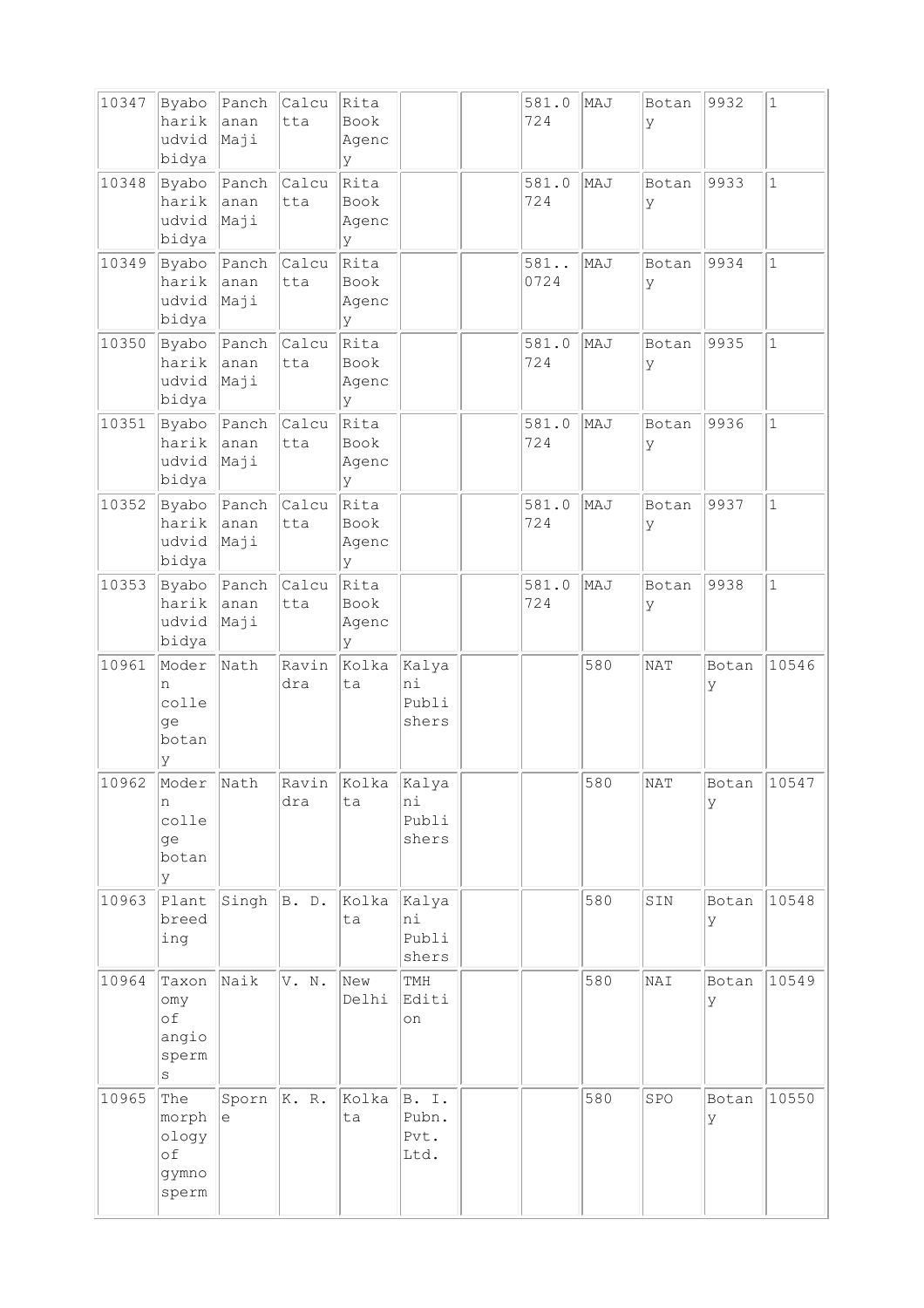|       | $\mathtt{s}$                                           |                                    |                   |                                 |                                                  |     |                             |             |             |             |
|-------|--------------------------------------------------------|------------------------------------|-------------------|---------------------------------|--------------------------------------------------|-----|-----------------------------|-------------|-------------|-------------|
| 10966 | The<br>morph<br>ology<br>of<br>angio<br>sperm<br>S     | Sporn<br>e                         | K. R.             | Kolka<br>ta                     | B. I.<br>Pubn.<br>Pvt.<br>Ltd.                   |     | 580                         | SPO         | Botan<br>y  | 10551       |
| 10967 | Envir<br>onmen<br>tal<br>biolo<br>gy                   | Verma                              | P. S.             | Kolka<br>ta                     | s.<br>Chand<br>& Co.<br>Ltd.                     |     | 580                         | <b>VER</b>  | Botan<br>Ιy | 10552       |
| 10968 | Moder<br>n<br>colle<br>ge<br>botan<br>У                | Nath                               | Ravin<br>dra      | Kolka<br>ta                     | Kalya<br>ni<br>Publi<br>shers                    |     | 580                         | <b>NAT</b>  | Botan<br>ly | 10553       |
| 10969 | Intro<br>ducto<br>ry<br>mycol<br>ogy                   | Alexo<br>poula<br>S                | C. J.             | New<br>York                     | John<br>Wille<br>y &<br>Sons.                    |     | 580                         | ALE         | Botan<br>У  | 10554       |
| 10970 | A<br>text<br>book<br>of<br>botan<br>У                  | Pande<br>У                         | S. N.             | New<br>Delhi                    | Vikas<br>Publi<br>shing<br>House<br>Pvt.<br>Ltd. |     | 580                         | PAN         | Botan<br>У  | 10555       |
| 10971 | A<br>text<br>book<br>of<br>pract<br>ical<br>botan<br>У | Bendr<br>е                         | Ashok             | Meeru<br>t                      | Rasto<br>gi<br>Publi<br>catio<br>ns              |     | 580                         | <b>BEN</b>  | Botan<br>У  | 10556       |
| 10972 | A<br>text<br>book<br>оf<br>pract<br>ical<br>botan<br>У | Bendr<br>е                         | Ashok             | Meeru<br>t                      | Rasto<br>gi<br>Publi<br>catio<br>ns              |     | 580                         | BEN         | Botan<br>У  | 10557       |
| 10973 | Snata<br>k.<br>udbhi<br>dbidy<br>a                     | Rabin<br>dra<br>Naray<br>an<br>Pal | Kolka<br>ta       | Publi<br>shing<br>Syndi<br>cate |                                                  | 580 | $\mathsf{PAL}$              | Botan<br>lУ | 10558       | $ 1\rangle$ |
| 10974 | Snata<br>k<br>udbhi<br>dbidy<br>а                      | Rabin<br>dra<br>Naray<br>an<br>Pal | Kolka Publi<br>ta | shing<br>Syndi<br>cate          |                                                  | 580 | $\ensuremath{\mathsf{PAL}}$ | Botan<br>У  | 10559       | $ 1\rangle$ |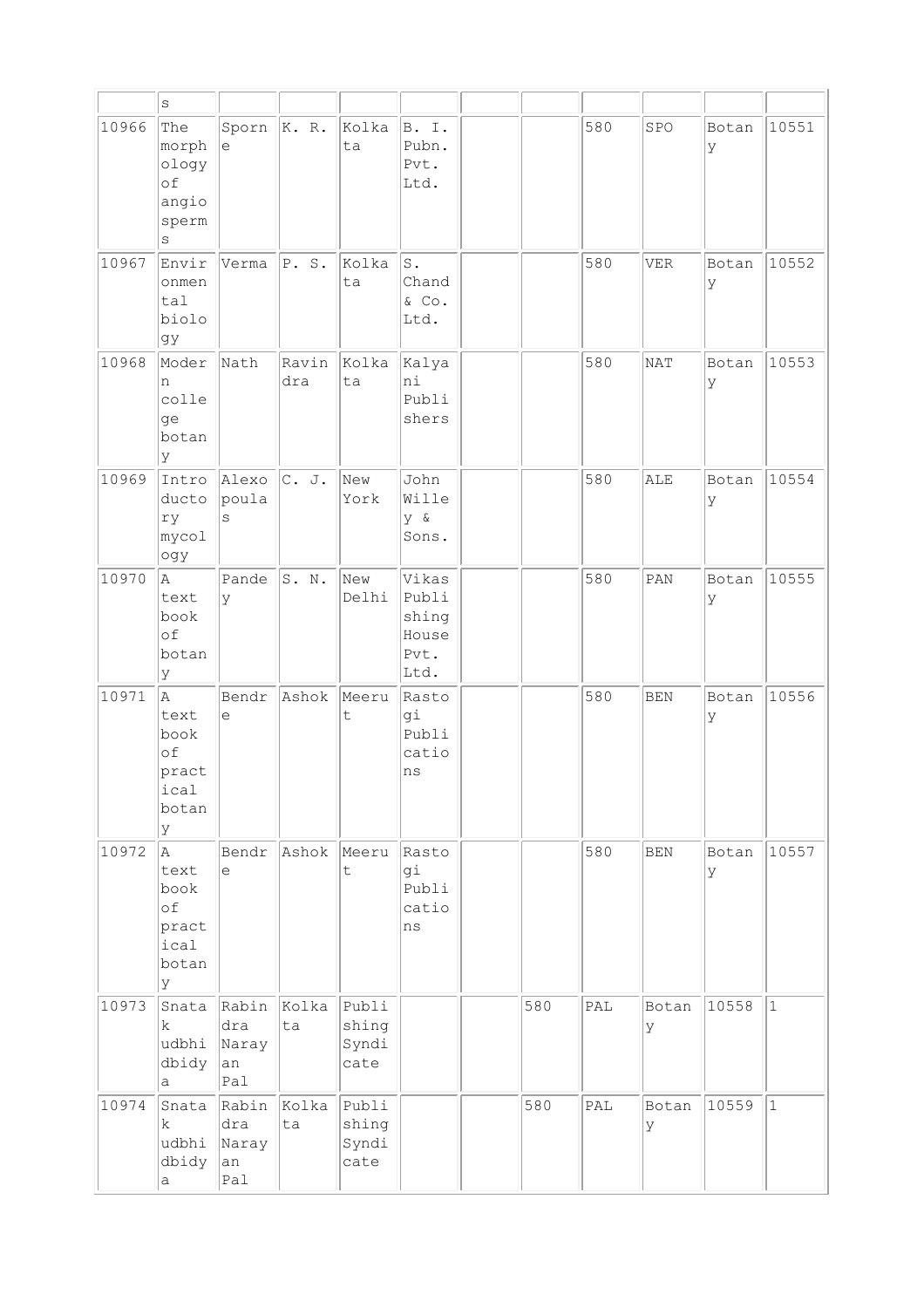| 10975 | Snata<br>k.<br>udbhi<br>dbidy<br>а            | Rabin<br>dra<br>Naray<br>an<br>Pal | Kolka<br>ta   | Publi<br>shing<br>Syndi<br>cate |                                                                      |                       | 580 | PAL                         | Botan<br>У | 10560        | $\mathbf{1}$ |
|-------|-----------------------------------------------|------------------------------------|---------------|---------------------------------|----------------------------------------------------------------------|-----------------------|-----|-----------------------------|------------|--------------|--------------|
| 10976 | Snata<br>k.<br>udbhi<br>dbidy<br>а            | Rabin<br>dra<br>Naray<br>an<br>Pal | Kolka<br>ta   | Publi<br>shing<br>Syndi<br>cate |                                                                      |                       | 580 | $\ensuremath{\mathsf{PAL}}$ | Botan<br>У | 10561        | $1\,$        |
| 11344 | Funda<br>menta<br>ls of<br>ecolo<br>gy        | Dash                               | M. C.         | New<br>Delhi                    | Tata<br>McGra<br>W<br>Hill                                           | 1994                  |     | 590                         | DAS        | Botan<br>У   | 10929        |
| 11360 | Funda<br>menta<br>ls of<br>ecolo<br>gy        | Dash                               | M. C.         | New<br>York                     | Tata<br>McGra<br>W<br>Hill                                           |                       |     | 580                         | DAS        | Botan<br>У   | 10945        |
| 11361 | Pract<br>ical<br>Botan<br>У                   | Bendr<br>e                         | A. K.         | Meeru<br>t                      | Rasto<br>gi<br>Pub.                                                  |                       |     | 580                         | <b>BEN</b> | Botan<br>У   | 10946        |
| 11362 | Pract<br>ical<br>Botan<br>У                   | Bendr<br>е                         | A. K.         | Meeru<br>t                      | Rasto<br>gi<br>Pub.                                                  |                       |     | 580                         | <b>BEN</b> | Botan<br>У   | 10947        |
| 11363 | Plant<br>taxon<br>omy                         | Sharm<br>а                         | O. P.         | New<br>York                     | Tata<br>McGra<br>W<br>Hill                                           |                       |     | 580                         | SHA        | Botan<br>У   | 10948        |
| 11364 | Biolo<br>gy of<br>flowe<br>ring<br>plant<br>S | Skene                              | Macgr<br>egor | Delhi                           | Low<br>Price<br>Publi<br>catio<br>ns                                 |                       |     | 580                         | <b>SKE</b> | Botan<br>У   | 10949        |
| 11365 | Fungi<br>bacte<br>ria<br>& amp                | virus<br>es                        | Dube          | H. C.                           | New<br>Delhi                                                         | Vikas<br>Pub<br>House |     |                             | 580        | $_{\rm DUB}$ | Botan<br>У   |
| 11366 | Text<br>book<br>of<br>pteri<br>dophy<br>ta    | Sharm<br>a                         | O. P.         | New<br>Delhi                    | Macmi<br>llan                                                        |                       |     | 580                         | SHA        | Botan<br>У   | 10951        |
| 11367 | Studi<br>es in<br>botan<br>У                  | Mitra                              | J. N.         | Calcu<br>tta                    | Mouli<br>k<br>Libra<br>ry<br>$18 - BS$<br>$\cdot$ C $\cdot$<br>Dest. |                       |     | 580                         | MIT        | Botan<br>У   | 10952        |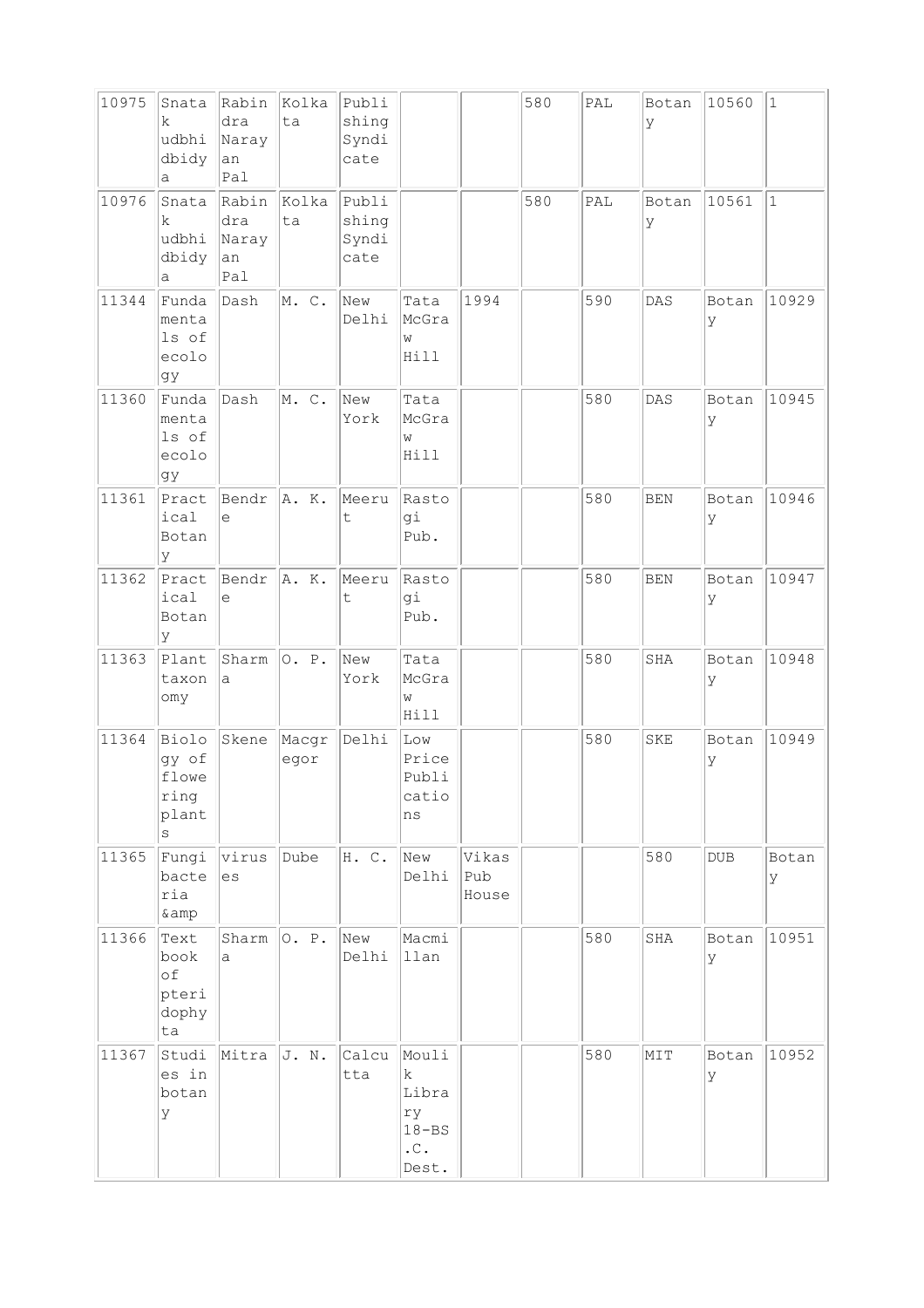| 11368<br>12234 | Studi<br>es in<br>botan<br>У<br>Gymno<br>sperm<br>S         | Mitra<br>Bhatn<br>agar                        | J. N.<br>S. P. | Calcu<br>tta<br>New<br>Delhi        | Mouli<br>k.<br>Libra<br>ry<br>$18 - BS$<br>$\cdot$ C .<br>Dest.<br>New<br>Age<br>Inter<br>natio | 1996                        |      | 580<br>590 | MIT<br><b>BHA</b> | Botan<br>У<br>Botan<br>У | 10953<br>12719 |
|----------------|-------------------------------------------------------------|-----------------------------------------------|----------------|-------------------------------------|-------------------------------------------------------------------------------------------------|-----------------------------|------|------------|-------------------|--------------------------|----------------|
|                |                                                             |                                               |                |                                     | nal<br>Ltd.                                                                                     |                             |      |            |                   |                          |                |
| 12235          | Bio-c<br>hem<br>& amp                                       | physi<br>ology<br>of<br>plant<br>hormo<br>nes | Moore          | Thoma<br>s C.                       | New<br>Delhi                                                                                    | Naros<br>a<br>Pub.<br>House | 1994 |            | 580               | MOO                      | Botan<br>У     |
| 12236          | Plant<br>physi<br>ology                                     | Pande<br>У                                    | S. N.          | New<br>Delhi                        | Vikas<br>Pub.<br>House                                                                          |                             |      | 580        | PAN               | Botan<br>У               | 12721          |
| 12237          | Botan<br>У                                                  | Panig<br>rahi                                 | Ashok          | New<br>Delhi                        | Wishw<br>а<br>Ptrak<br>asan                                                                     |                             |      | 580        | PAN               | Botan<br>У               | 12722          |
| 12238          | Adv.<br>in<br>cell<br>and<br>chrom<br>osome<br>resea<br>rch | Sharm<br>a<br>Arun<br>Kumar                   | New<br>Delhi   | Oxfor<br>d &<br>IBH.<br>Pub.<br>Co. | 1989                                                                                            |                             | 590  | SHA        | Botan<br>У        | 12723                    | $\mathbf{1}$   |
| 12404          | Snata<br>k.<br>byaba<br>harik<br>udvid<br>bidya             | Debna<br>th                                   | Sreen<br>ibas  | Kolka<br>ta                         | Sunis<br>chit<br>Praka<br>shani                                                                 |                             |      | 580        | DEB               | Botan<br>У               | 12889          |
| 12405          | Snata<br>k.<br>byaba<br>harik<br>udvid<br>bidya             | Debna<br>th                                   | Sreen<br>ibas  | Kolka<br>ta                         | Sunis<br>chit<br>Praka<br>shani                                                                 |                             |      | 580        | ${\rm DEB}$       | Botan<br>lУ              | 12890          |
| 12406          | Udvid<br>bigya<br>n                                         | Mitra                                         | Debob<br>rata  | Kolka<br>ta                         | Mouli<br>k<br>Libra<br>ry                                                                       |                             |      | 580        | MIT               | Botan<br>У               | 12891          |
| 12407          | Udvid<br>bigya<br>n                                         | Mitra                                         | Debob<br>rata  | Kolka<br>ta                         | Mouli<br>$\mathbf k$<br>Libra<br>rу                                                             |                             |      | 580        | MIT               | Botan<br>ly              | 12892          |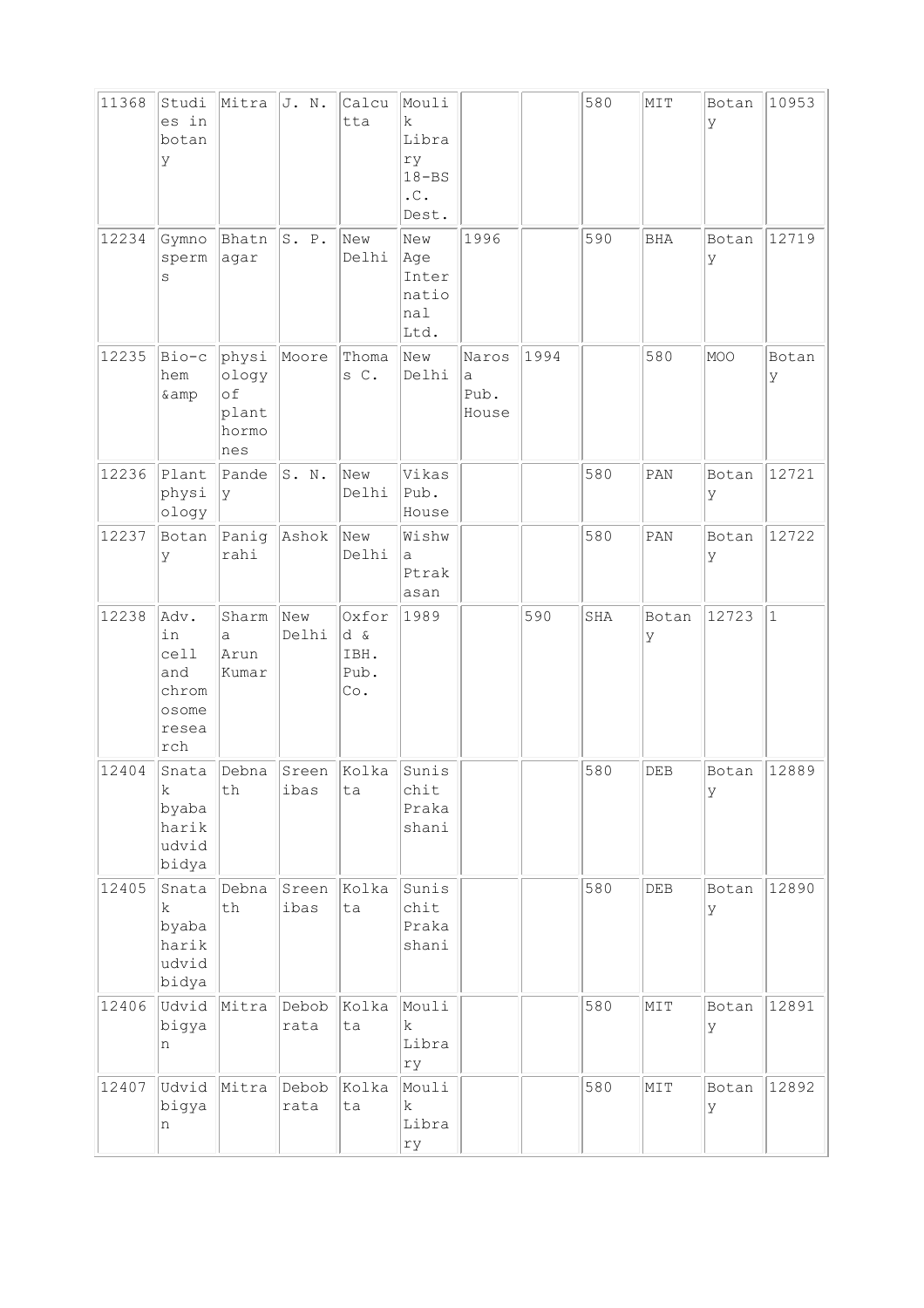| 12408 | A.                                                             | Bilgr                                                                                    | K. S.                   | New                  | Vikas                                |                      | 580 | <b>BIL</b>                  | Botan       | 12893       |
|-------|----------------------------------------------------------------|------------------------------------------------------------------------------------------|-------------------------|----------------------|--------------------------------------|----------------------|-----|-----------------------------|-------------|-------------|
|       | text<br>book<br>of<br>moder<br>n<br>plant<br>patho<br>logy     | ami                                                                                      |                         | Delhi                |                                      |                      |     |                             | ly          |             |
| 12409 | Snata<br>k.<br>udvid<br>bidya                                  | Paul                                                                                     | Rabin<br>drana<br>rayan | Calcu<br>tta         | Publi<br>shing<br>Syndi<br>cate      |                      | 580 | PAU                         | Botan<br>У  | 12894       |
| 12410 | Snata<br>$\mathbf k$<br>udvid<br>bidya                         | Paul                                                                                     | Rabin<br>drana<br>rayan | Calcu<br>tta         | Publi<br>shing<br>Sindi<br>cate      |                      | 580 | PAU                         | Botan<br>ly | 12895       |
| 12411 | A<br>text<br>book<br>of<br>pract<br>ical<br>botan<br>У         | Bendr<br>e                                                                               | Ashok                   | Meeru<br>t           | Rasto<br>gi<br>Publi<br>catio<br>ns  |                      | 580 | <b>BEN</b>                  | Botan<br>ly | 12896       |
| 12412 | la.<br>text<br>book<br>of<br>pract<br>ical<br>botan<br>lУ      | Bendr<br>e                                                                               | Ashok                   | Meeru<br>$\mathsf t$ | Rasto<br>gi<br>Publi<br>catio<br>ns  |                      | 580 | <b>BEN</b>                  | Botan<br>У  | 12897       |
| 12723 | Econo<br>$ $ mic<br>botan<br>У                                 | Pande<br>У                                                                               | B. P.                   | New<br>Delhi         | ${\tt S}$ .<br>Chand<br>& Co.        |                      | 580 | PAN                         | Botan<br>Ιy | 13208       |
| 12724 | Plant<br>anato<br> my                                          | $\vert$ Pande $\vert$ B. P.<br>l y                                                       |                         | New<br>Delhi         | s.<br>Chand<br>$\&$ Co.              |                      | 580 | $\ensuremath{\mathrm{PAN}}$ | Botan<br>lУ | 13209       |
| 12725 | Plant<br>ecolo<br>gy                                           | Shukl<br>a                                                                               | R. S.                   | New<br>Delhi         | S.<br>Chand<br>$\&$ Co.              |                      | 580 | SHU                         | Botan<br>lУ | 13210       |
| 12726 | Cytog<br>eneti<br>$\mathtt{CS}$                                | $ $ evolu<br>$\begin{vmatrix} \text{tion} \end{vmatrix}$<br>and<br>piant<br>breed<br>ing | Shukl<br>a              | R. S.                | New<br>Delhi                         | S.<br>Chand<br>& Co. |     | 580                         | SHU         | Botan<br>lУ |
| 13148 | Beaut<br>iful<br>trees<br>and<br>shrub<br>s of<br>calcu<br>tta | Chakr $\ R. K.$<br>avert<br>У                                                            |                         |                      | Botan<br>У<br>Surve<br>y of<br>india |                      | 580 | CHA                         | Botan<br>У  | 13634       |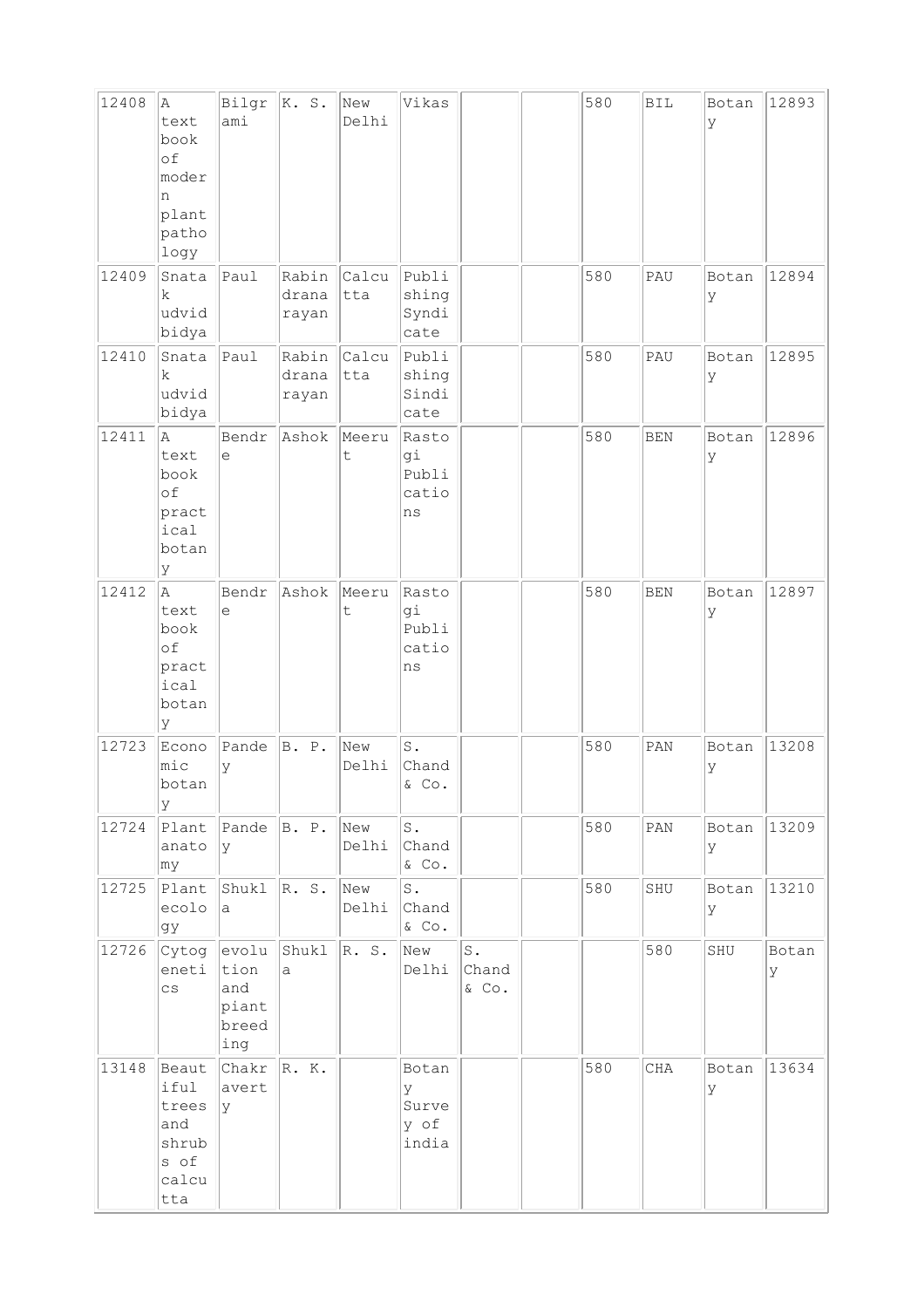| 13150 | High<br>attit<br>ude<br>flowe<br>ring<br>plant<br>s of<br>west<br>himal<br>aya | Rau               | M. A.                                                                                                                  | Howra<br>h   | Botan<br>ical<br>Surve<br>y of<br>india |      |               | 580  | RAU            | Botan<br>У | 13636 |
|-------|--------------------------------------------------------------------------------|-------------------|------------------------------------------------------------------------------------------------------------------------|--------------|-----------------------------------------|------|---------------|------|----------------|------------|-------|
| 13151 | Orchi<br>ds of<br>nilgi<br>ris                                                 | Josep<br>lh.      | J.                                                                                                                     | Howra<br>h   | Botan<br>ical<br>Surve<br>y of<br>india |      |               | 580  | <b>JOS</b>     | Botan<br>У | 13637 |
| 13152 | Econo<br>mic<br>plant<br>s of<br>india                                         | Nayar             | M. P.                                                                                                                  | Howra<br>h   | Botan<br>ical<br>Surve<br>y of<br>india |      |               | 580  | NAY            | Botan<br>У | 13638 |
| 13153 | Econo<br>mic<br>plant<br>s of<br>india                                         | Nayar             | M. P.                                                                                                                  | Howra<br>h   | Botan<br>ical<br>Surve<br>y of<br>india |      |               | 580  | NAY            | Botan<br>У | 13639 |
| 13154 | Insec<br>tivor<br>ous<br>plant<br>s of<br>khasi<br>an<br>jayan<br>tiael<br>r   | Josep<br>h.       | J.                                                                                                                     | Howra<br>h   | Botan<br>ical<br>Surve<br>y of<br>india |      |               | 580  | <b>JOS</b>     | Botan<br>У | 13640 |
| 13160 | eneti<br>$\mathtt{CS}$                                                         | breed<br>ing<br>& | $\left \mathtt{Gytog}\right \left \mathtt{plant}\right \left \mathtt{evolu}\right \left \mathtt{Sinha}\right $<br>tion |              | U.                                      |      | Vikas<br>Pub. | 1997 |                | 590        | SIN   |
| 13162 | Plant<br>physi<br>ology                                                        | Pande<br> y       | S. N.                                                                                                                  |              | Vikas<br>Pub.                           | 1997 |               | 590  | $\texttt{PAN}$ | Botan<br>У | 13648 |
| 13163 | Gymno<br>sperm<br>$\rm s$                                                      | Bhatn<br>agar     | S. P.                                                                                                                  | New<br>Delhi | New<br>Age<br>Inter<br>natio<br>$ $ nal | 1997 |               | 590  | BHA            | Botan<br>У | 13649 |
| 13340 | Key<br>works<br>to<br>the<br>taxon<br>omy<br>оf<br>flowe<br>ring<br>plant      | Nayar             | M. P.                                                                                                                  | Howra<br>h   | Botan<br>ical<br>Surve<br>y of<br>India |      |               | 580  | NAY            | Botan<br>У | 13826 |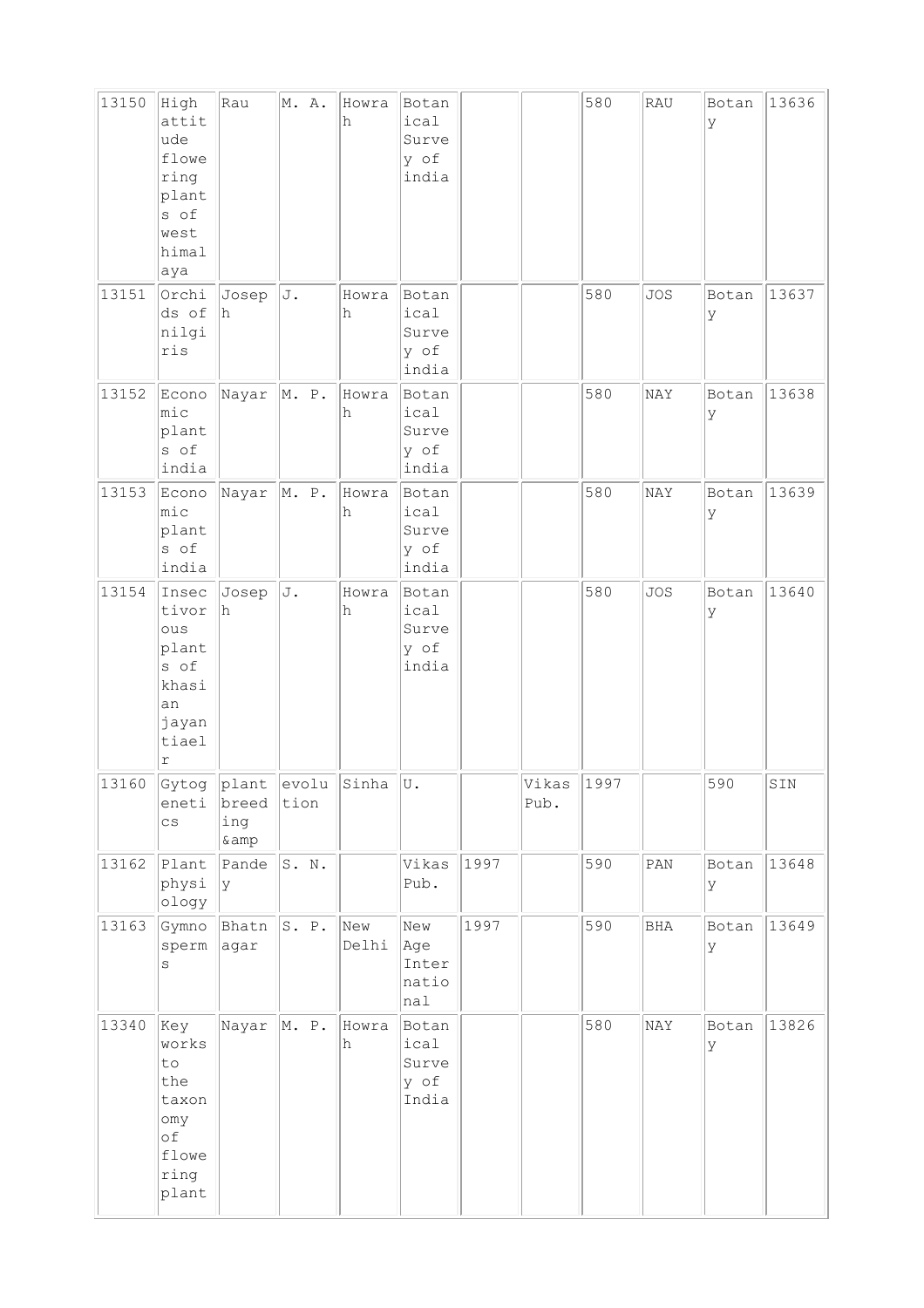|       | s of<br>india                                                                              |                       |       |            |                                         |  |     |     |            |       |
|-------|--------------------------------------------------------------------------------------------|-----------------------|-------|------------|-----------------------------------------|--|-----|-----|------------|-------|
| 13341 | Key<br>works<br>to<br>the<br>taxon<br>omy<br>of<br>flowe<br>ring<br>plant<br>s of<br>india | Nayar $\ $ M. P.      |       | Howra<br>h | Botan<br>ical<br>Surve<br>y of<br>India |  | 580 | NAY | Botan<br>У | 13827 |
| 13342 | key<br>works<br>to<br>the<br>taxon<br>omy<br>оf<br>flowe<br>ring<br>plant<br>s of<br>india | Nayar $\ $ M. P.      |       | Howra<br>h | Botan<br>ical<br>Surve<br>y of<br>India |  | 580 | NAY | Botan<br>У | 13828 |
| 13343 | key<br>works<br>to<br>the<br>taxon<br>omy<br>of<br>flowe<br>ring<br>plant<br>s of<br>india | $\ $ Nayar $\ $ M. P. |       | Howra<br>h | Botan<br>ical<br>Surve<br>y of<br>India |  | 580 | NAY | Botan<br>У | 13829 |
| 13344 | Key<br>works<br>to<br>the<br>taxon<br>omy<br>оf<br>flowe<br>ring<br>plant<br>s of<br>india | Nayar $\ $ M. P.      |       | Howra<br>h | Botan<br>ical<br>Surve<br>y of<br>India |  | 580 | NAY | Botan<br>У | 13830 |
| 13345 | An<br>asses<br>sment<br>of<br>threa<br>tened<br>plant<br>s of                              | Jain                  | S. K. | Howra<br>h | Botan<br>ical<br>Surve<br>y of<br>India |  | 580 | JAI | Botan<br>У | 13831 |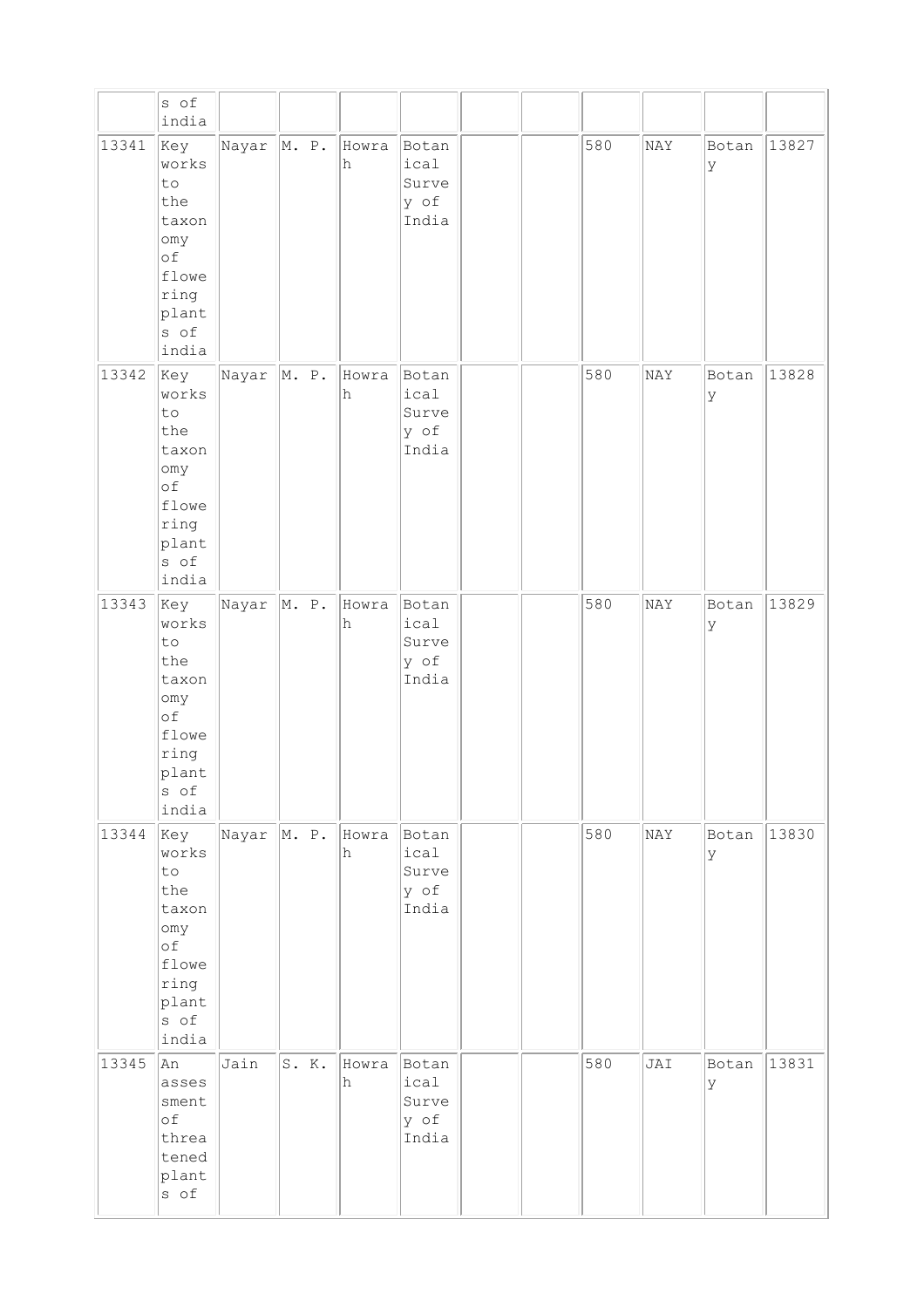|       | india                                                                                                      |                               |                       |            |                                         |            |                                         |     |            |             |            |
|-------|------------------------------------------------------------------------------------------------------------|-------------------------------|-----------------------|------------|-----------------------------------------|------------|-----------------------------------------|-----|------------|-------------|------------|
| 13346 | la.<br>censu<br>s of<br>the<br>india<br>n<br>pteri<br>dophy<br>tes                                         | Dixit                         | R. D.                 | Howra<br>h | Botan<br>ical<br>Surve<br>y of<br>India |            |                                         | 580 | <b>DIX</b> | Botan<br>lУ | 13832      |
| 13347 | A<br>direc<br>tory<br>of<br>botan<br>$i$ c<br>garde<br>ns<br>and<br>parks<br>in<br>india                   | Chakr<br>avert<br> y          | R. K.                 | Howra<br>h | Botan<br>ical<br>Surve<br>y of<br>India |            |                                         | 580 | CHA        | Botan<br>lУ | 13833      |
| 13348 | la.<br>dicti<br>onary<br>of<br>the<br>pteri<br>dophy<br>tes<br>of<br>india                                 | Dixit                         | R. D.                 | Howra<br>h | Botan<br>ical<br>Surve<br>y of<br>India |            |                                         | 580 | DIX        | Botan<br>ly | 13834      |
| 13349 | Botan<br>ical<br>Surve<br>y of<br>India<br>: an<br>accou<br>nt of<br>its<br>estab<br>lishm<br>$_{\rm ent}$ | level<br>opmen<br> t<br>& amp | activ<br><i>ities</i> | Basak      | R. K.                                   | Howra<br>h | Botan<br>ical<br>Surve<br>y of<br>India |     |            | 580         | <b>BAS</b> |
| 13350 | A<br>manua<br>1 for<br>harba<br>rium<br>colle<br>ction<br>$\rm s$                                          | Rao                           | R. R.                 | Howra<br>h | Botan<br>ical<br>Surve<br>y of<br>India |            |                                         | 580 | <b>RAO</b> | Botan<br>Y  | 13836      |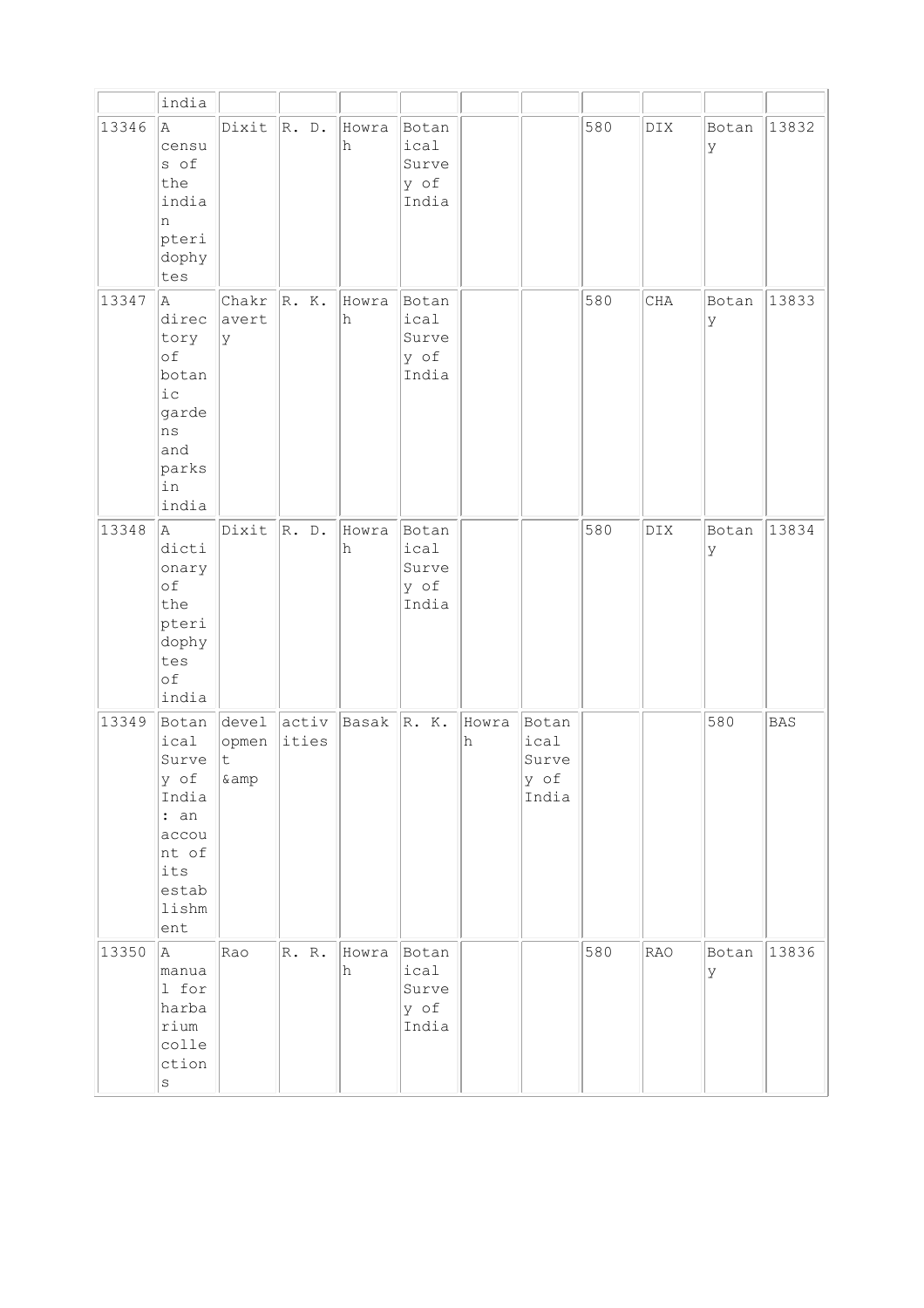| 13351 | Focou<br>s on<br>colle<br>ge<br>pract<br>ical<br>botan<br>Ŀ.    | Panch<br>anan<br>Mazi | Calcu<br>tta | Rita<br>Book<br>Agenc<br>У |                                                 |      | 580 | MAZ         | Botan<br>У | 13837      | $\vert$ 1 |
|-------|-----------------------------------------------------------------|-----------------------|--------------|----------------------------|-------------------------------------------------|------|-----|-------------|------------|------------|-----------|
| 13655 | Benga<br>ı<br>plant<br>$\rm s$                                  | Prain                 | David        | Debra<br>-dun              | B.<br>Singh<br>& M.<br>${\mathbb P}$ .<br>Singh |      |     | 580         | PRA        | Botan<br>У | 14141     |
| 13656 | Benga<br>1<br>plant<br>S<br>(1set                               | $ $ Prain             | David        | Derad<br>un                | B.<br>Singh<br>$\&\,$ M .<br>Ρ.<br>Singh        |      |     | 580         | PRA        | Botan<br>У | 14142     |
| 13945 | Moder<br>n<br>appro<br>ach<br>to<br>pract<br>ical<br>botan<br>Y | Santr<br>a            | S. C.        | Kolka<br>ta                | Ratna<br>bali                                   |      |     | 580         | SAN        | Botan<br>У | 14431     |
| 13946 | Moder<br>n<br>appro<br>ach<br>to<br>pract<br>ical<br>botan<br>У | Santr<br>a            | S.C.         | Kolka<br>ta                | Ratna<br>bali                                   |      |     | 580         | SAN        | Botan<br>У | 14432     |
| 14186 | Insta<br>nt<br>notes<br>in<br>ecolo<br>gy                       | Macke<br>nzie         | A.           | New<br>Delhi               | Viva<br>Books                                   | 1999 |     | 333.7<br>07 | MAC        | Botan<br>У | 14672     |
| 14213 | Studi<br>es in<br>botan<br>Y                                    | Guha                  | Jibes        | Calcu<br>tta               | Mouli<br>k<br>Libra<br>ry                       |      |     | 580         | GUH        | Botan<br>У | 14699     |
| 14214 | Studi<br>es in<br>botan<br>У                                    | Guha                  | Jibes        | Calcu<br>tta               | Mouli<br> k <br>Libra<br>ry                     |      |     | 580         | GUH        | Botan<br>У | 14700     |
| 14215 | Studi<br>es in<br>botan<br>У                                    | Guha                  | Jibes        | Calcu<br>tta               | Mouli<br>$\mathbf{k}$<br>Libra<br>ry            |      |     | 580         | GUH        | Botan<br>У | 14701     |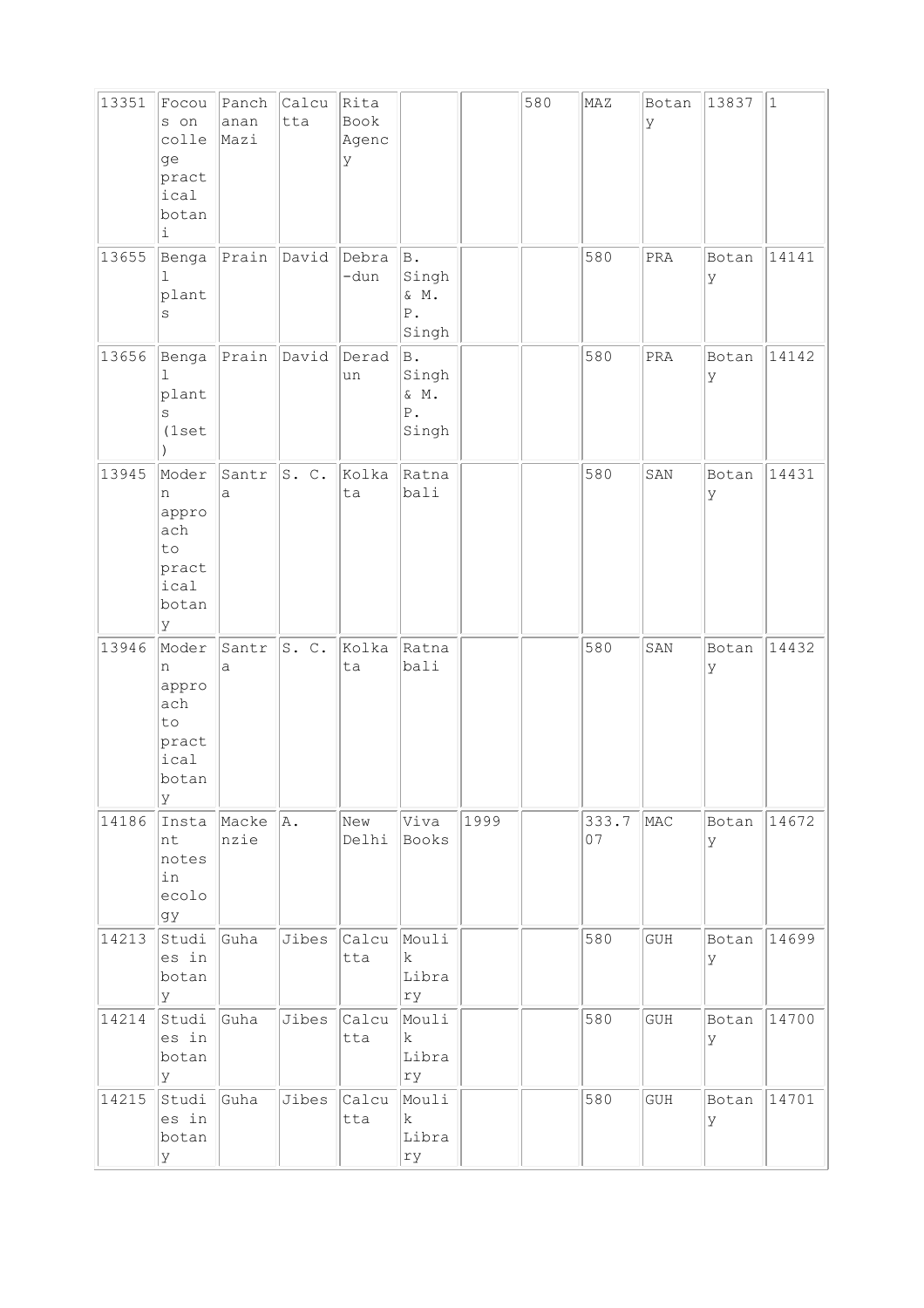| 14216 | The<br>ethno<br>botan<br>y of<br>caste<br>rn<br>ghats<br>in<br>andhr<br>a<br>prade<br>sh | india                  | Rama<br>Rao | $\mathbbm{N}$ .                                              | Kolka<br>ta                             | Botan<br>ical<br>Surve<br>y of<br>India |     |     | 580        | RAM         | Botan<br>У |
|-------|------------------------------------------------------------------------------------------|------------------------|-------------|--------------------------------------------------------------|-----------------------------------------|-----------------------------------------|-----|-----|------------|-------------|------------|
| 14217 | A<br>manua<br>1 for<br>herba<br>rium<br>colle<br>ction<br>S                              | Rao                    | R. R.       | Kolka<br>ta                                                  | Botan<br>ical<br>Surve<br>y of<br>India |                                         |     | 580 | <b>RAO</b> | Botan<br>У  | 14703      |
| 14218 | Beaut<br>iful<br>trees<br>and<br>shrul<br>s of<br>calcu<br>tta                           | Chakr<br>avert<br>У    | R. K.       | Howra<br>h                                                   | Botan<br>ical<br>Surve<br>y of<br>India |                                         |     | 580 | CHA        | Botan<br>У  | 14704      |
| 14219 | Econo<br>mic<br>plant<br>s of<br>india                                                   | Nayar                  | M. P.       | Kolka<br>ta                                                  | Botan<br>ical<br>Surve<br>y of<br>India |                                         |     | 580 | NAY        | Botan<br>У  | 14705      |
| 14220 | Econo<br>mic<br>plant<br>s of<br>india                                                   | Nayar                  | M. P.       | Kolka<br>ta                                                  | Botan<br>ical<br>Surve<br>y of<br>India |                                         |     | 580 | NAY        | Botan<br>У  | 14706      |
| 14221 | Conce<br>pt of<br>ecolo<br>gy (<br>envir<br>onmen<br>tal<br>biolo<br>gy)                 | Verma                  | P.S.        | New<br>Delhi                                                 | $S$ .<br>Chand<br>$\&$ Co.              |                                         |     | 580 | <b>VER</b> | Botan<br>lУ | 14707      |
| 14222 | Phali<br>to<br>udvid<br>bigya<br>n                                                       | Sudar<br>shan<br>leaul | Kolka<br>ta | Progr<br>ashiv<br>$\mathrel{\text{e}}$<br>Book<br>Foura<br>m |                                         |                                         | 580 | PAU | Botan<br>У | 14708       | $\vert$ 1  |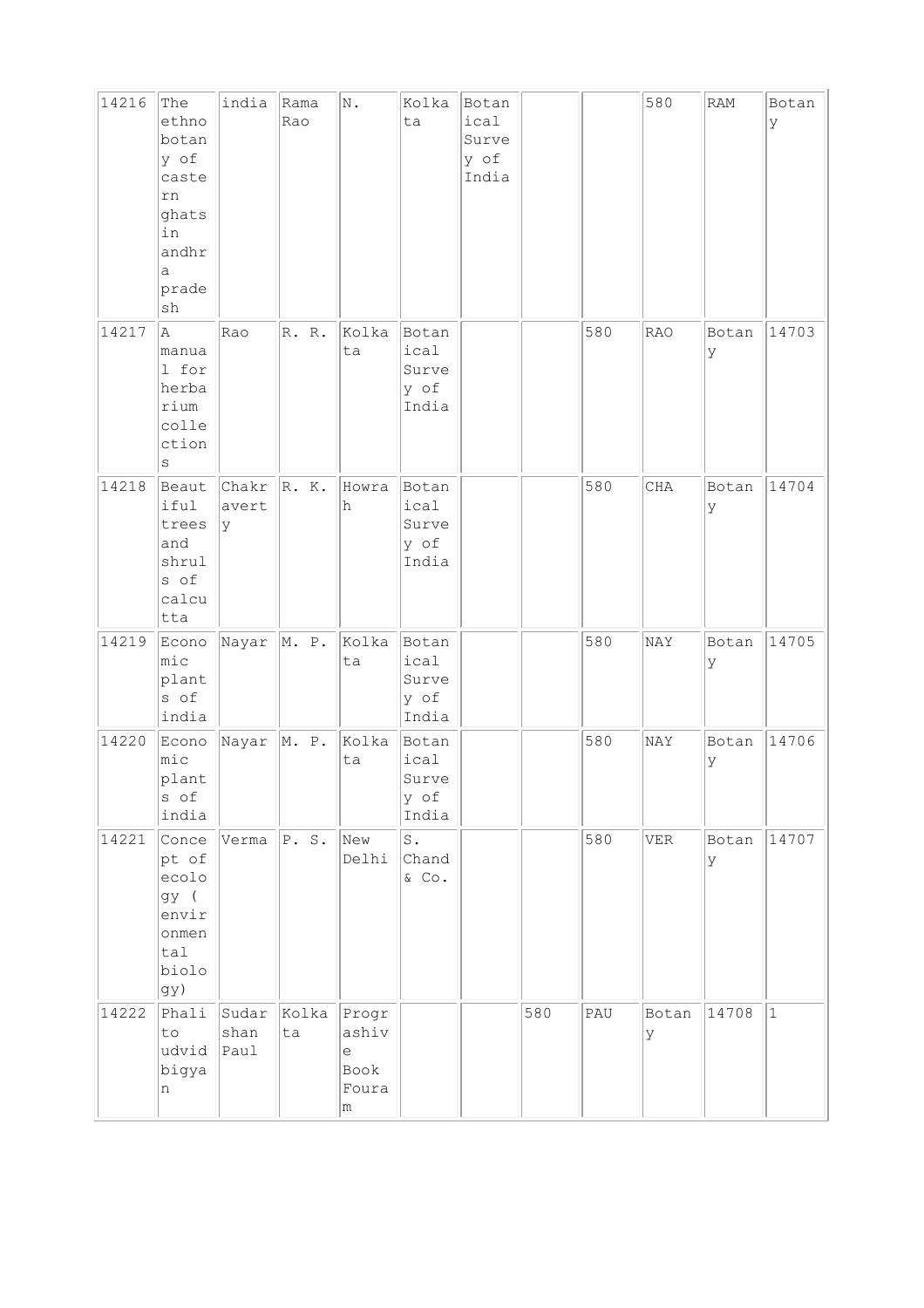| 14223 | Phali<br>to<br>udvid<br>bigya<br>n | Sudar<br>shan<br>Paul                                   | Kolka<br>ta | Progr<br>ashiv<br>e<br>Book<br>Foura<br>m |  | 580 | PAU | Botan<br>У  | 14709 | $\mathbf{1}$ |
|-------|------------------------------------|---------------------------------------------------------|-------------|-------------------------------------------|--|-----|-----|-------------|-------|--------------|
| 14224 | Phali<br>to<br>udvid<br>bigya<br>n | Sudar<br>shan<br>Paul                                   | Kolka<br>ta | Progr<br>ashiv<br>e<br>Book<br>Foura<br>m |  | 580 | PAU | Botan<br>У  | 14710 | $\mathbf{1}$ |
| 14225 | Phali<br>to<br>udvid<br>bigya<br>n | Sudar<br>shan<br>Paul                                   | Kolka<br>ta | Progr<br>ashiv<br>e<br>Book<br>Foura<br>m |  | 580 | PAU | Botan<br>У  | 14711 | $\mathbf{1}$ |
| 14226 | Udvid<br>bigya<br>n                | Sahal<br>$\mathtt{i}\mathtt{l}$<br>Kr.<br>Choud<br>hury | Kolka<br>ta | Mouli<br>k<br>Libra<br>ry                 |  | 580 | CHO | Botan<br>У  | 14712 | $\mathbf{1}$ |
| 14227 | Udvid<br>bigya<br>n                | Sahal<br>i1<br>Kr.<br>Choud<br>hury                     | Kolka<br>ta | Mouli<br>k<br>Libra<br>ry                 |  | 580 | CHO | Botan<br>У  | 14713 | $\mathbf{1}$ |
| 14228 | Udvid<br>bigya<br>n                | Sahal<br>$\pm 1$<br>Kr.<br>Choud<br>hury                | Kolka<br>ta | Mouli<br>k.<br>Libra<br>ry                |  | 580 | CHO | Botan<br>У  | 14714 | $\mathbf{1}$ |
| 14229 | Udvid<br>bigya<br>n                | Sahal<br>$\mathtt{il}$<br>Kr.<br>Choud<br>hury          | Kolka<br>ta | Mouli<br>$\rm k$<br>Libra<br>ry           |  | 580 | CHO | Botan<br>У  | 14715 | $\mathbf 1$  |
| 14230 | Udvid<br>bigya<br>n                | Sahal<br>il.<br>Kr.<br>Choud<br>hury                    | kolka<br>ta | Mouli<br>$\mathbf{k}$<br>Libra<br>ry      |  | 580 | CHO | Botan<br>Ιy | 14716 | $\vert$ 1    |
| 14231 | Udvid<br>bigya<br>n                | Sahal<br> il<br>Kr.<br>Choud<br>hury                    | Kolka<br>ta | Mouli<br>k.<br>Libra<br>ry                |  | 580 | CHO | Botan<br>lУ | 14717 | $\mathbf{1}$ |
| 14232 | Udvid<br>bigya<br>n                | Sahal<br> i1<br>Kr.<br>Choud<br>hury                    | Kolka<br>ta | Mouli<br>k<br>Libra<br>ry                 |  | 580 | CHO | Botan<br>Ιy | 14718 | $\mathbf{1}$ |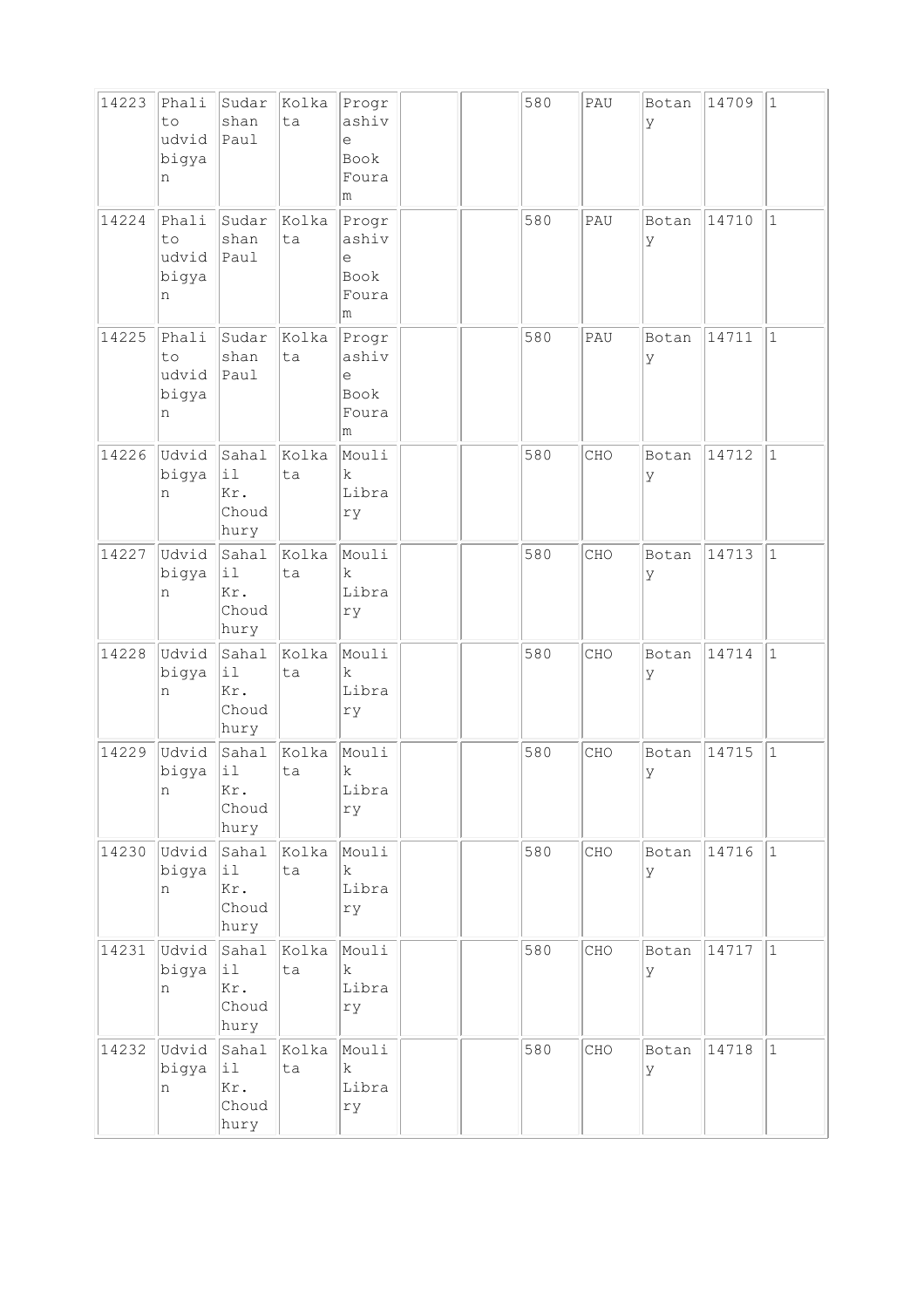| 14836 | Botan<br>y for<br>degre<br>е<br>stude<br>nts               | Vasis $ P.C. $<br>hta        |              | New<br>Delhi                | $\texttt{S}$ .<br>Chand<br>$\&$ Co. |     | 580 | VAS          | Botan<br>У | 15322        |
|-------|------------------------------------------------------------|------------------------------|--------------|-----------------------------|-------------------------------------|-----|-----|--------------|------------|--------------|
| 14837 | A<br>textb<br>ook<br>of<br>biote<br>chnol<br>ogy           | Dubey                        | R. C.        | New<br>Delhi                | $\mathbbm{S}$ .<br>Chand<br>& Co.   |     | 580 | $_{\rm DUB}$ | Botan<br>У | 15323        |
| 14838 | Econo<br>$ $ mic<br>botan<br>У                             | Pande<br>У                   | B. P.        | New<br>Delhi                | $\texttt{S}$ .<br>Chand<br>& Co.    |     | 580 | PAN          | Botan<br>У | 15324        |
| 14839 | Focus<br>on<br>colle<br>ge<br>pract<br>ical<br>botan<br>lУ | Panch<br>anan<br>Majhi       | Calcu<br>tta | Rita<br>Book<br>Agenc<br>У  |                                     | 580 | MAJ | Botan<br>У   | 15325      | $\mathbf{1}$ |
| 14840 | Focus<br>on<br>colle<br>ge<br>pract<br>ical<br>botan<br>У  | Panch<br>anan<br>Majhi       | Calcu<br>tta | Rita<br>Book<br>Agenc<br>У  |                                     | 580 | MAJ | Botan<br>У   | 15326      | $\mathbf{1}$ |
| 14841 | Focus<br>on<br>ge<br>pract<br>ical<br>botan<br>y           | Panch<br>anan<br>colle Majhi | Calcu<br>tta | Rita<br>Book<br>Agenc<br>Y  |                                     | 580 | MAJ | Botan<br>ΙY  | 15327      | $\mathbf{1}$ |
| 14842 | Focus<br>on<br>colle<br>ge<br>pract<br>ical<br>botan<br>lУ | Panch<br>anan<br>Majhi       | Calcu<br>tta | Rita<br>Book<br>Agenc<br>lУ |                                     | 580 | MAJ | Botan<br>У   | 15328      | $\mathbf{1}$ |
| 14843 | Focus<br>on<br>colle<br>ge<br>pract<br>ical<br>botan<br>У  | Panch<br>anan<br>Majhi       | Calcu<br>tta | Rita<br>Book<br>Agenc<br>У  |                                     | 580 | MAJ | Botan<br>У   | 15329      | $\vert$ 1    |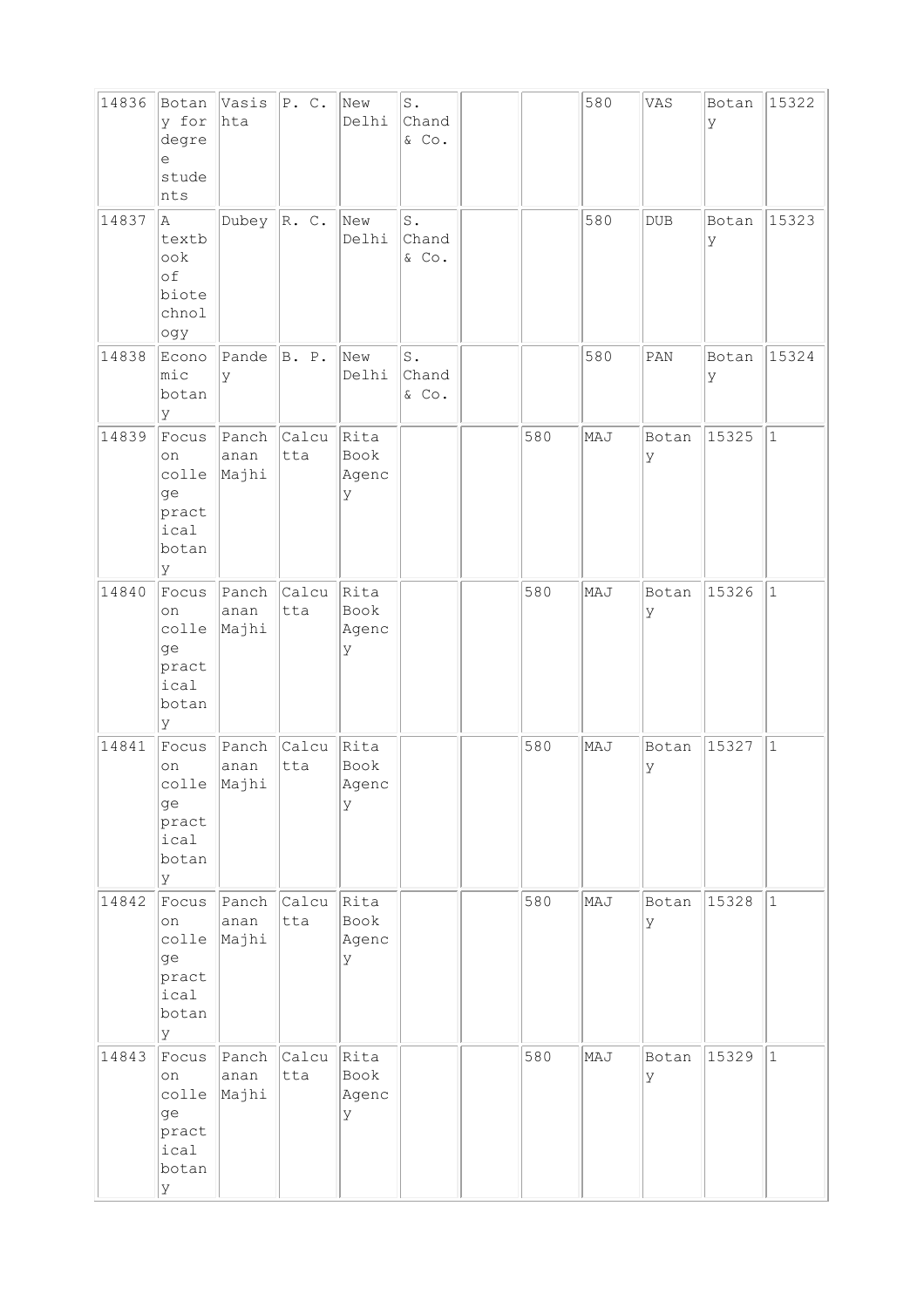| 14844 | Focus<br>on<br>colle<br>ge<br>pract<br>ical<br>botan<br>lУ | Maji                  | Panch<br>anan | Kolka<br>ta                                                                           | Rita<br>Book<br>Agenc<br>У           |     | 580 | MAJ         | Botan<br>У | 15330     |
|-------|------------------------------------------------------------|-----------------------|---------------|---------------------------------------------------------------------------------------|--------------------------------------|-----|-----|-------------|------------|-----------|
| 14845 | Focus<br>on<br>colle<br>ge<br>pract<br>ical<br>botan<br>lУ | Maji                  | Panch<br>anan | Kolka<br>ta                                                                           | Rita<br>Book<br>Agenc<br>У           |     | 580 | MAJ         | Botan<br>У | 15331     |
| 14846 | Studi<br>es in<br>botan<br>lУ                              | Guha                  | Jibes         | Kolka<br>ta                                                                           | Mouli<br>$\mathbf{k}$<br>Libra<br>ry |     | 580 | <b>GUH</b>  | Botan<br>У | 15332     |
| 14847 | Studi<br>es in<br>botan<br>lУ                              | Guha                  | Jibes         | Kolka<br>ta                                                                           | Mouli<br>k<br>Libra<br>ry            |     | 580 | GUH         | Botan<br>У | 15333     |
| 14848 | $ $ Falit<br>а<br>udvit<br>gyan                            | Sudar<br>shan<br>Paul | Kolka<br>ta   | $ $ Pragr<br>essiv<br>$\in$<br>Book<br>Centr<br>е                                     |                                      | 580 | PAU | Botan<br>Ιy | 15334      | $\vert$ 1 |
| 14849 | Falit<br>а<br>udvit<br>gyan                                | Sudar<br>shan<br>Paul | Kolka<br>ta   | Pragr<br>essiv<br>$\epsilon$<br>Book<br>Centr<br> e                                   |                                      | 580 | PAU | Botan<br>У  | 15335      | $\vert$ 1 |
| 14850 | Falit<br>а<br>udvit<br>gyan                                | Sudar<br>shan<br>Paul | Kolka<br>ta   | Pragr<br>essiv<br>$\mathop{\mathrm{e}}$<br>Book<br>Centr<br>$\mathop{\rm e}\nolimits$ |                                      | 580 | PAU | Botan<br>Ιy | 15336      | 1         |
| 14851 | Falit<br>а<br>udvit<br>gyan                                | Sudar<br>shan<br>Paul | Kolka<br>ta   | Pragr<br>essiv<br>е<br>Book<br>Centr<br>е                                             |                                      | 580 | PAU | Botan<br>lУ | 15337      | 1         |
| 14852 | Falit<br>a<br>udvit<br>gyan                                | Sudar<br>shan<br>Paul | Kolka<br>ta   | Pragr<br>essiv<br>$\epsilon$<br>Book<br>Centr<br>$\in$                                |                                      | 580 | PAU | Botan<br>ΙY | 15338      | $\vert$ 1 |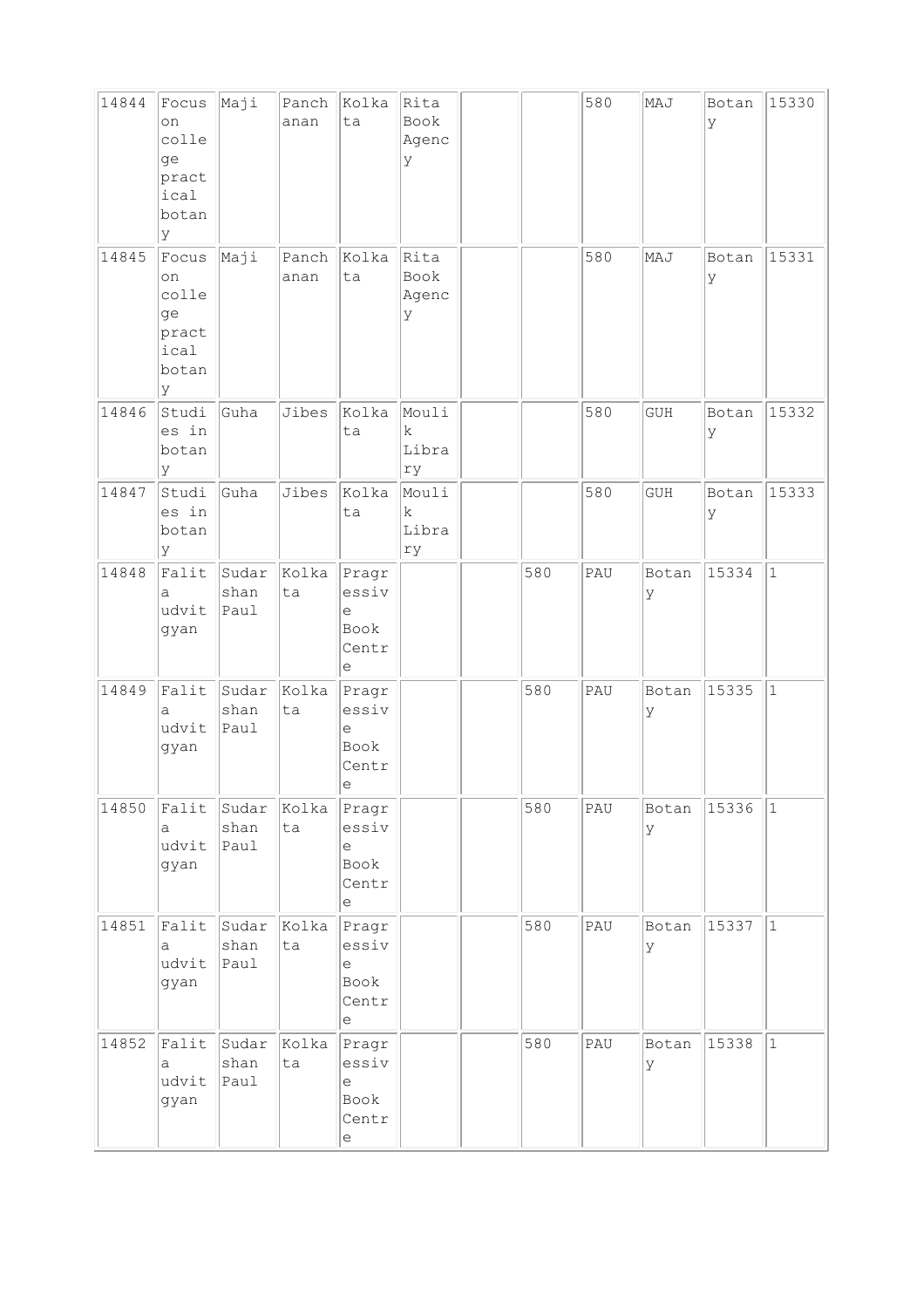| 14853 | Udvit<br>bigya<br>n                                      | Salil<br>kumar<br>Choud<br>hury | Kolka<br>ta                | Mouli<br>$\mathbf k$<br>Libra<br>ry |                                       | 580 | CHO | Botan<br>ΙY | 15339       | $\vert$ 1    |
|-------|----------------------------------------------------------|---------------------------------|----------------------------|-------------------------------------|---------------------------------------|-----|-----|-------------|-------------|--------------|
| 14854 | Udvit<br>bigya<br>n                                      | Salil<br>Kumar<br>Choud<br>hury | Kolka<br>ta                | Mouli<br>k<br>Libra<br>ry           |                                       | 580 | CHO | Botan<br>Ιy | 15340       | $\mathbf{1}$ |
| 14855 | Udvit<br>bigya<br>n                                      | Salil<br>Kumar<br>Choud<br>hury | Kolka<br>ta                | Mouli<br>$\rm k$<br>Libra<br>ry     |                                       | 580 | CHO | Botan<br>У  | 15341       | $\vert$ 1    |
| 14856 | Plant<br>ecolo<br>gy<br>and<br>socia<br>ı<br>scien<br>ce | Shukl<br>a                      | R. S.                      | New<br>Delhi                        | $\texttt{S}$ .<br>Chand<br>& Co.      |     | 580 | SHU         | Botan<br>ly | 15342        |
| 15106 | Syste<br>matic<br>Botan<br>У                             | Datta                           | Subha<br>sh<br>Chand<br>ra | New<br>Delhi                        | New<br>Age<br>Inter<br>natio<br>nal   |     | 580 | <b>DUT</b>  | Botan<br>У  | 15591        |
| 15107 | Plant<br>taxon<br>omy                                    | Sharm<br>a                      | 0. P.                      | New<br>Delhi                        | Tata<br>McGra<br>w-Hil<br>$\mathbf 1$ |     | 580 | <b>SHA</b>  | Botan<br>У  | 15592        |
| 15109 | Studi<br>es in<br>botan<br>У                             | Guha                            | Jibes                      | Kolka<br>ta                         | Mouli<br>k<br>Libra<br>ry             |     | 580 | <b>GUH</b>  | Botan<br>У  | 15594        |
| 15110 | Studi<br>es ın<br>botan<br>У                             | Guha                            | Jibes                      | Kolka<br>ta                         | Mouli<br>k.<br>Libra<br>ry            |     | 580 | <b>GUH</b>  | Botan<br>У  | 15595        |
| 15111 | Studi<br>es in<br>botan<br>У                             | Guha                            | Jibes                      | Kolka<br>ta                         | Mouli<br>$\mathbf k$<br>Libra<br>rу   |     | 580 | GUH         | Botan<br>lУ | 15596        |
| 15112 | Udbhi<br>d<br>bigya<br>n                                 | Salil<br>Kumar<br>Choud<br>hury | Kolka<br>ta                | Mouli<br>k<br>Libra<br>ry           |                                       | 580 | CHO | Botan<br>У  | 15597       | $\mathbf{1}$ |
| 15113 | Udbhi<br>d<br>bigya<br>n                                 | Salil<br>Kumar<br>Choud<br>hury | Kolka<br>ta                | Mouli<br>$\mathbf k$<br>Libra<br>rу |                                       | 580 | CHO | Botan<br>lУ | 15598       | $ 1\rangle$  |
| 15114 | Udbhi<br>d<br>bigya<br>n                                 | Salil<br>Kumar<br>Choud<br>hury | Kolka<br>ta                | Mouli<br>k<br>Libra<br>rу           |                                       | 580 | CHO | Botan<br>lУ | 15599       | $ 1\rangle$  |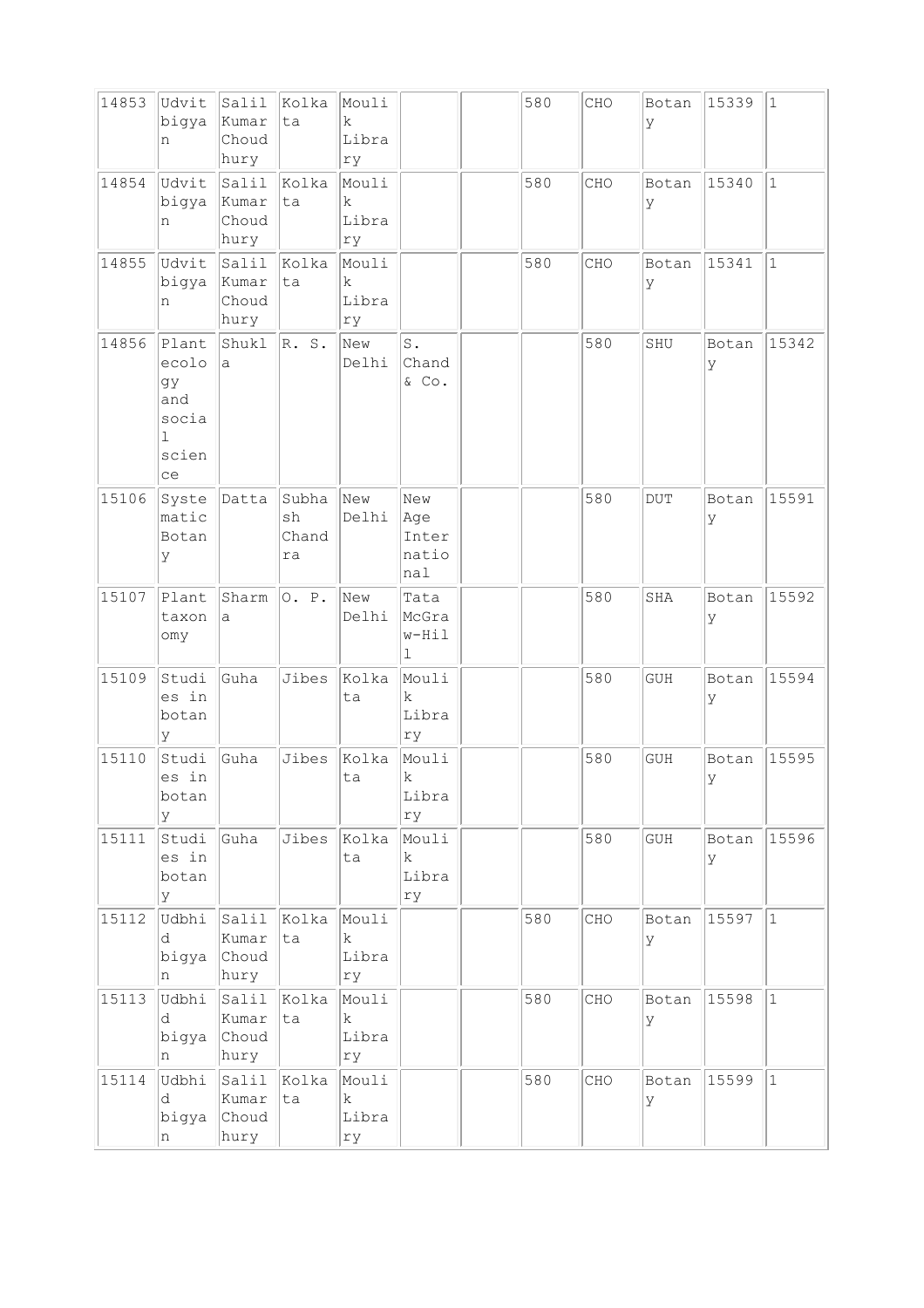| 15341 | Studi<br>es in<br>botan<br>У                              | Mitra         | Jatin<br>dra<br>nath | Kolka<br>ta | Mouli<br>$\mathbf k$<br>Libra<br>ry |  | 580 | MTT | Botan<br>У  | 15826          |
|-------|-----------------------------------------------------------|---------------|----------------------|-------------|-------------------------------------|--|-----|-----|-------------|----------------|
| 15342 | Studi<br>es in<br>botan<br>У                              | Mitra         | Debab<br>rata        | Kolka<br>ta | Mouli<br>$\mathbf k$<br>Libra<br>ry |  | 580 | MIT | Botan<br>У  | 15827          |
| 15343 | Udvid<br>bigya<br>n                                       | Debab<br>rata | Mitra                | Kolka<br>ta | Mouli<br>k.<br>Libra<br>ry          |  | 580 | MIT | Botan<br>lУ | 15828          |
| 15344 | Udvid<br>bigya<br>n                                       | Debab<br>rata | Mitra                | Kolka<br>ta | Mouli<br>k<br>Libra<br>ry           |  | 580 | MIT | Botan<br>У  | 15829          |
| 15345 | Udvid<br>bigya<br>n                                       | Debab<br>rata | Mitra                | Kolka<br>ta | Mouli<br>$\mathbf k$<br>Libra<br>ry |  | 580 | MIT | Botan<br>У  | 15830          |
| 15346 | Udvid<br>bigya<br>n                                       | Debab<br>rata | Mitra                | Kolka<br>ta | Mouli<br>k<br>Libra<br>ry           |  | 580 | MIT | Botan<br>У  | 15831          |
| 15347 | Focus<br>on<br>colle<br>ge<br>pract<br>ical<br>botan<br>У | Maji          | Panch<br>anan        | Kolka<br>ta | Rita<br>Book<br>Agenc<br>У          |  | 580 | MAJ | Botan<br>У  | 15832          |
| 15348 | Focus<br>on<br>colle<br>ge<br>pract<br>ical<br>botan<br>У | Panch<br>anan | maji                 | Kolka<br>ta | Rita<br>Book<br>Agenc<br>У          |  | 580 | MAJ | Botan<br>ΙY | 15833<br>19761 |
| 15349 | Focus<br>on<br>colle<br>ge<br>pract<br>ical<br>botan<br>У | Panch<br>anan | maji                 | Kolka<br>ta | Rita<br>Book<br>Agenc<br>У          |  | 580 | MAJ | Botan<br>У  | 15834          |
| 15791 | Studi<br>es in<br>botan<br>У                              | Mitra         | Jatin<br>dra<br>Nath | Kolka<br>ta | Mouli<br>k<br>Libra<br>ry           |  | 580 | MIT | Botan<br>ΙY | 16276          |
| 15792 | Studi<br>es in<br>botan<br>У                              | Mitra         | Jatin<br>dra<br>Nath | Kolka<br>ta | Mouli<br>k<br>Libra<br>ry           |  | 580 | MTT | Botan<br>lУ | 16277          |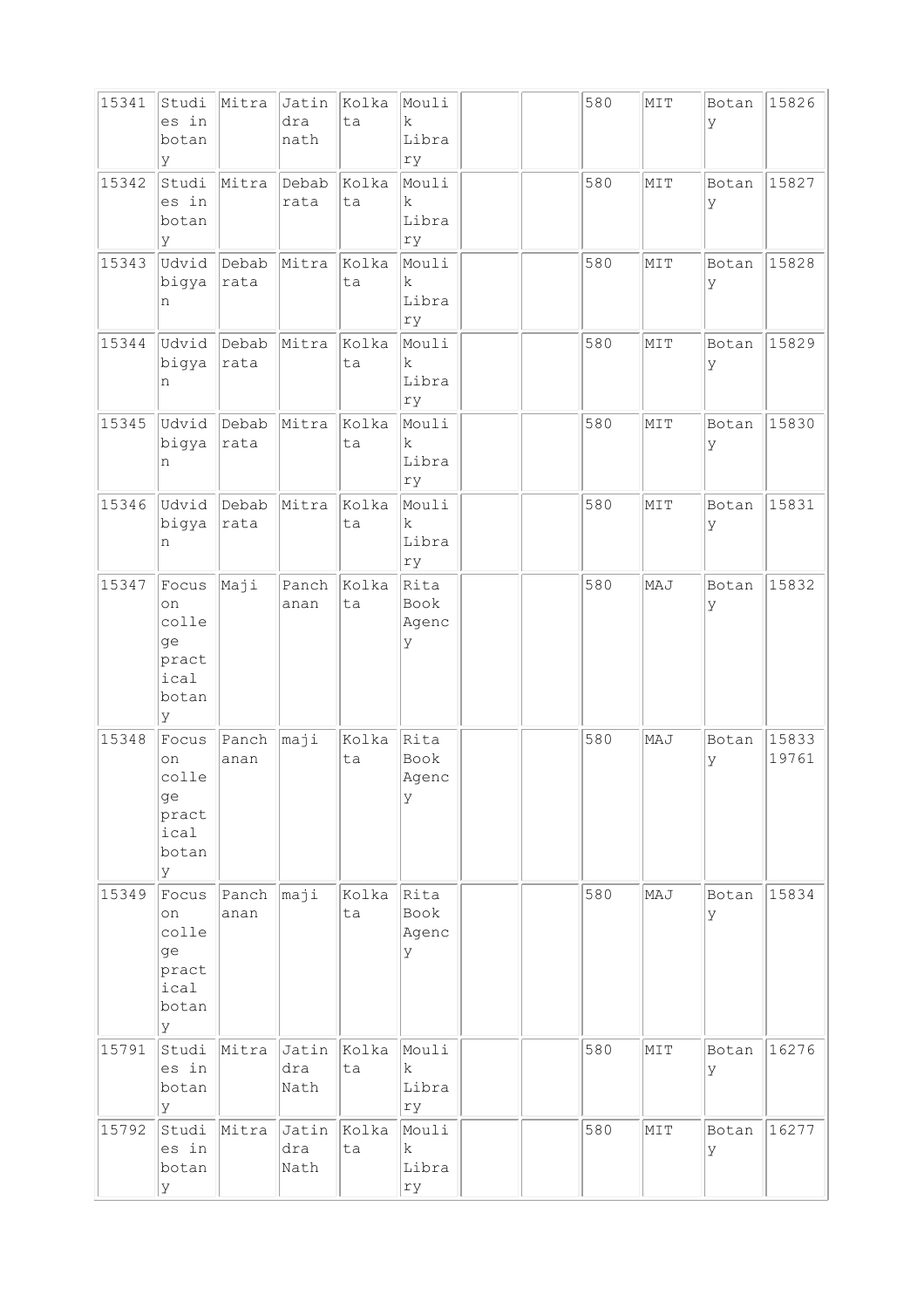| 15793 | Studi<br>es in<br>botan<br>У                               | Mitra                  | dra<br>Nath          | Jatin  Kolka<br>ta                       | Mouli<br>$\mathbf k$<br>Libra<br>rу |     | 580 | MIT        | Botan<br>ΙY | 16278       |
|-------|------------------------------------------------------------|------------------------|----------------------|------------------------------------------|-------------------------------------|-----|-----|------------|-------------|-------------|
| 15794 | Studi<br>es in<br>botan<br>Y                               | Mitra                  | Jatin<br>dra<br>Nath | Kolka<br>ta                              | Mouli<br>k<br>Libra<br>rу           |     | 580 | MIT        | Botan<br>lУ | 16279       |
| 15795 | Focus<br>on<br>colle<br>ge<br>pract<br>ical<br>botan<br>У  | Maji                   | Panch<br>anan        | Kolka<br>ta                              | Rita<br>Book<br>Agenc<br>У          |     | 580 | MAJ        | Botan<br>lУ | 16280       |
| 15796 | Focus<br>on<br>colle<br>ge<br>pract<br>ical<br>botan<br>lУ | Maji                   | Panch<br>anan        | Kolka<br>ta                              | Rita<br>Book<br>Agenc<br>У          |     | 580 | MAJ        | Botan<br>У  | 16281       |
| 15797 | Focus<br>on<br>colle<br>ge<br>pract<br>ical<br>botan<br>lУ | Maji                   | Panch<br>anan        | Kolka<br>ta                              | Rita<br>Book<br>Agenc<br>У          |     | 580 | MAJ        | Botan<br>У  | 16282       |
| 15798 | Focus<br>on<br>colle<br>ge<br>pract<br>ical<br>botan<br>lУ | Maji                   | Panch<br>anan        | Kolka<br>ta                              | Rita<br>Book<br>Agenc<br>У          |     | 580 | MAJ        | Botan<br>Ιy | 16283       |
| 15799 | Udvid<br>bigya<br>n                                        | Debob<br>rota<br>Mitra | Kolka<br>ta          | Mouli<br>$\rm k$<br>Libra<br>ry          |                                     | 580 | MIT | Botan<br>У | 16284       | $\vert$ 1   |
| 15800 | Udvid<br>bigya<br>n                                        | Debob<br>rota<br>Mitra | Kolka<br>ta          | Mouli<br>$\mathbf k$<br>Libra<br>ry      |                                     | 580 | MIT | Botan<br>У | 16285       | $ 1\rangle$ |
| 15801 | Falit<br>a<br>udvid<br>bigya<br>n                          | Sudar<br>shan<br>Paul  | Kolka<br>ta          | Pragr<br>essiv<br>$\in$<br>Book<br>Foram |                                     | 580 | PAU | Botan<br>У | 16286       | $ 1\rangle$ |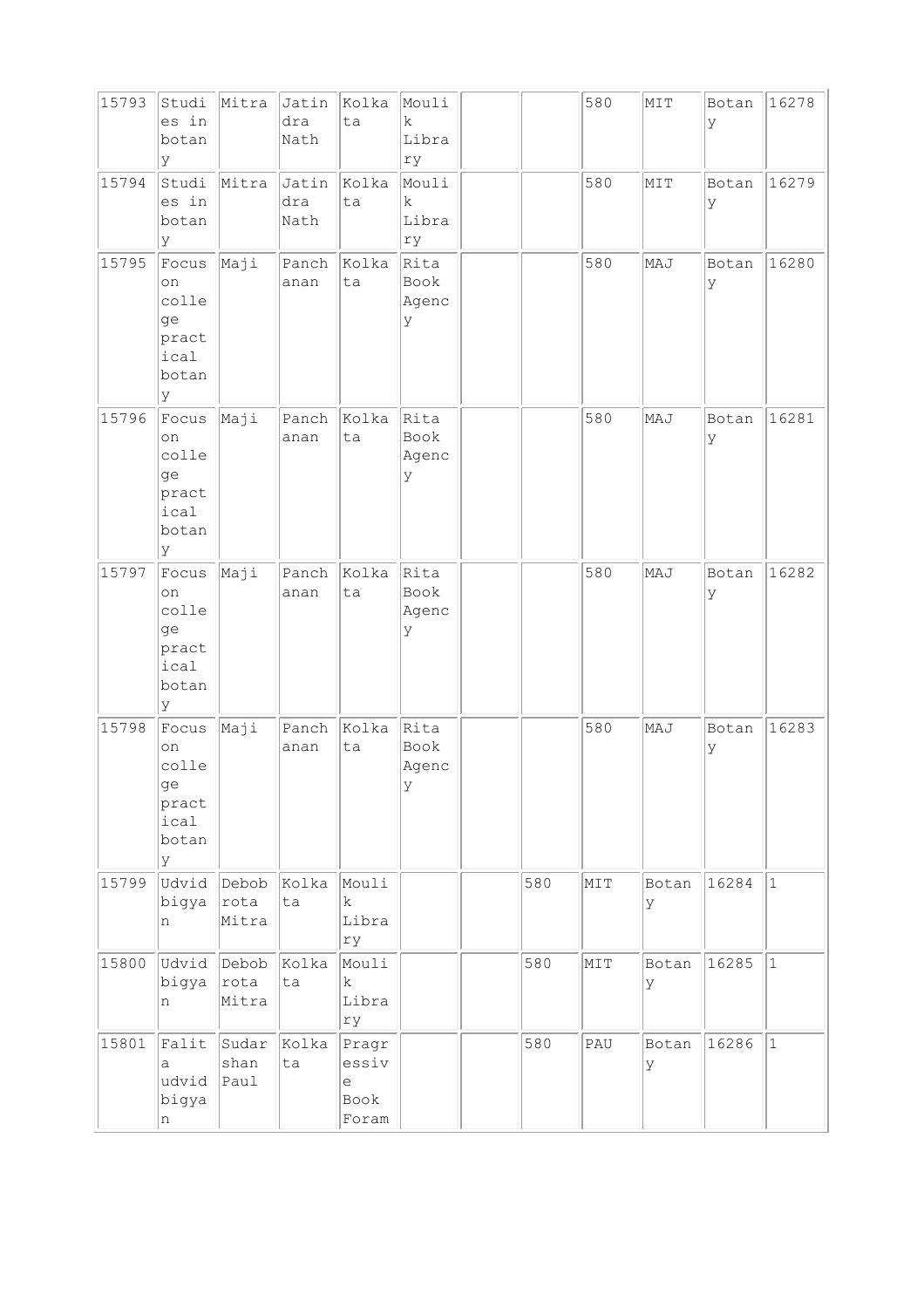| 15802 | Falit<br>a<br>udvid<br>bigya<br>n                          | Sudar<br>shan<br>Paul | Kolka<br>ta   | Pragr<br>essiv<br>$\in$<br>Book<br>Foram |                                                                      |      | 580 | PAU | Botan<br>У | 16287       | $ 1\rangle$ |
|-------|------------------------------------------------------------|-----------------------|---------------|------------------------------------------|----------------------------------------------------------------------|------|-----|-----|------------|-------------|-------------|
| 15803 | Focus<br>on<br>colle<br>ge<br>pract<br>ical<br>botan<br>Y  | Panch<br>anan<br>Maji | Kolka<br>ta   | Rita<br>Book<br>Agenc<br>У               |                                                                      |      | 580 | MAJ | Botan<br>У | 16288       | $\vert$ 1   |
| 15804 | Focus<br>on<br>colle<br>ge<br>pract<br>ical<br>botan<br>lУ | Panch<br>anan<br>Maji | Kolka<br>ta   | Rita<br>Book<br>Agenc<br>У               |                                                                      |      | 580 | MAJ | Botan<br>У | 16289       | $\vert$ 1   |
| 15805 | Focus<br>on<br>colle<br>ge<br>pract<br>ical<br>botan<br>lУ | Panch<br>anan<br>Maji | Kolka<br>ta   | Rita<br>Book<br>Agenc<br>У               |                                                                      |      | 580 | MAJ | Botan<br>У | 16290       | $\vert$ 1   |
| 16305 | Medic<br>inal<br>plant<br>biote<br>chnol<br>ogy            | Veere<br>sham         | Ciddi         | New<br>Delhi                             | CBS<br>Publi<br>shers<br>$\delta$<br>Distr<br>ibuto<br>$\mathtt{rs}$ | 2004 |     | 590 | VEE        | Botan<br>ΙY | 16790       |
| 16306 | Focus<br>on<br>colle<br>ge<br>pract<br>ical<br>botan<br>lУ | Mazi                  | Panch<br>anan | Kolka<br>ta                              | Rita<br>Book<br>Agenc<br>У                                           | 2000 |     | 590 | MAZ        | Botan<br>lУ | 16791       |
| 16307 | Focus<br>on<br>colle<br>ge<br>pract<br>ical<br>botan<br>У  | Mazi                  | Panch<br>anan | Kolka<br>ta                              | Rita<br>Book<br>Agenc<br>У                                           | 2000 |     | 590 | MAZ        | Botan<br>lУ | 16792       |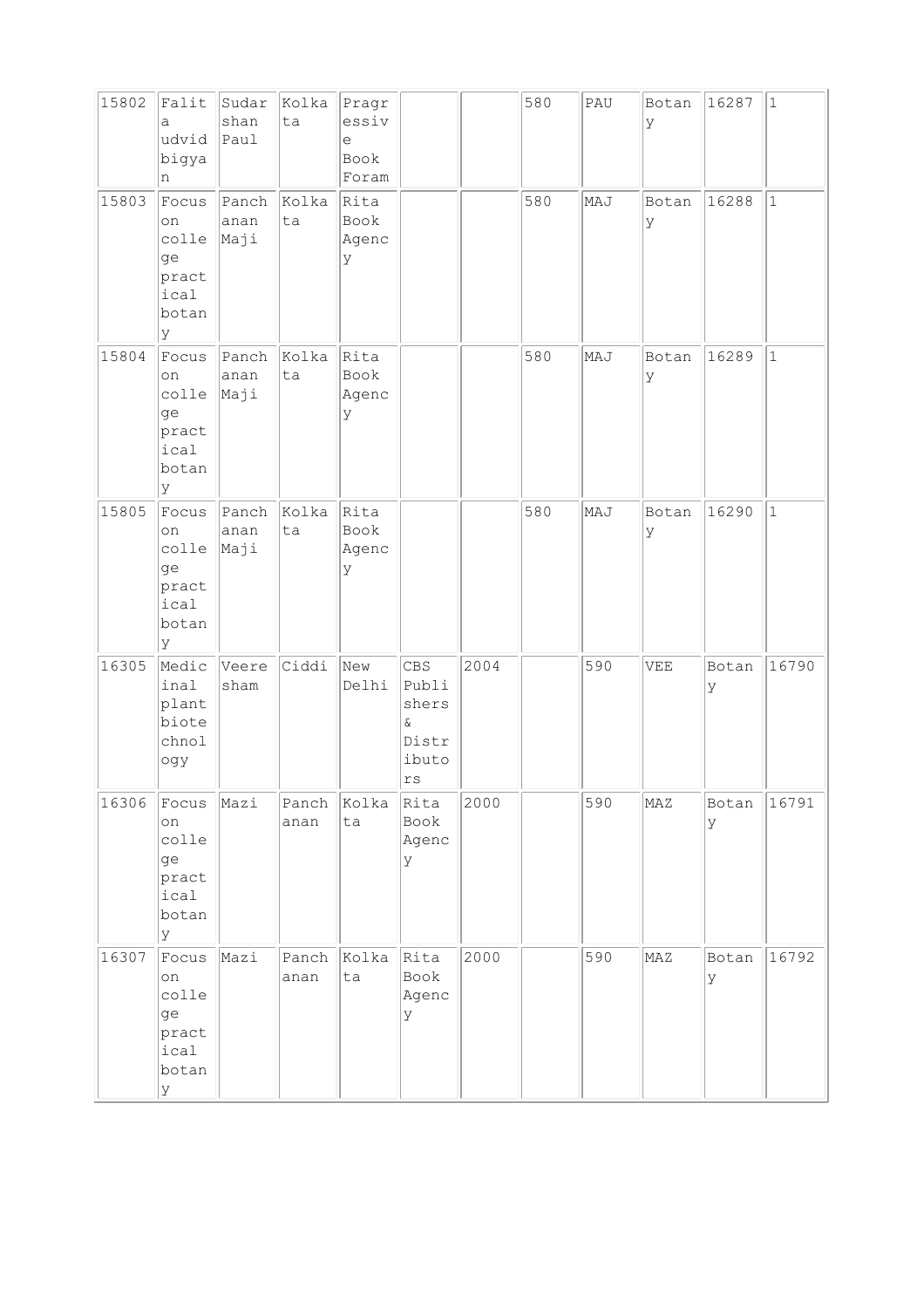| 16308 | Focus<br>on<br>colle<br>ge<br>pract<br>ical<br>botan<br>У                                                                                                 | Mazi                  | Panch<br>anan | Kolka<br>ta                                                                 | Rita<br>Book<br>Agenc<br>У            | 2000 |     | 590                         | MAZ                         | Botan<br>lУ | 16793       |
|-------|-----------------------------------------------------------------------------------------------------------------------------------------------------------|-----------------------|---------------|-----------------------------------------------------------------------------|---------------------------------------|------|-----|-----------------------------|-----------------------------|-------------|-------------|
| 16309 | Conci<br>se<br>flowe<br>rs of<br>the<br>himal<br>aya                                                                                                      | Polun<br>in           | Oleg          | New<br>York                                                                 | Oxfor<br>d<br>Unive<br>rsity<br>Press | 2001 |     | 590                         | POL                         | Botan<br>У  | 16794       |
| 16311 | Biofe<br>rtili<br>zers<br>for<br>susta<br>inabl<br>$\mathrel{\mathop{\mathrm{e}}\nolimits}$<br>agric<br>ultur<br>$\mathrel{\mathop{\mathrm{e}}\nolimits}$ | Sharm<br>a            | Arun<br>K     | India                                                                       | Agrob<br>ios                          |      |     | 580                         | SHA                         | Botan<br>lУ | 16796       |
| 16312 | Mushr<br>oom<br>growi<br>ng                                                                                                                               | Dey                   | S. C          | India                                                                       | Agrob<br>ios                          |      |     | 580                         | DEY                         | Botan<br>У  | 16797       |
| 16313 | Bonsa<br>i a<br>art<br>of<br>minat<br>ure<br>plant<br>cultu<br>re                                                                                         | Dey                   | S.C           | India                                                                       | Agrob<br>ios                          |      |     | 580                         | $\mathop{\rm DEY}\nolimits$ | Botan<br>У  | 16798       |
| 16712 | Falit<br>a<br>udbhi<br>dbijn<br>an                                                                                                                        | Sudar<br>shan<br>Pal  | Kolka<br>ta   | Progr<br>essiv<br>$\mathrel{\mathop{\mathrm{e}}\nolimits}$<br>Book<br>Forum |                                       |      | 581 | $\mathtt{PAL}$              | Botan<br>У                  | 17218       | $ 1\rangle$ |
| 16713 | Falit<br>a<br>udbhi<br>dbijn<br>an                                                                                                                        | Sudar<br>shan<br> Pa1 | Kolka<br>ta   | Progr<br>essiv<br>$\mathrel{\mathop{\mathrm{e}}\nolimits}$<br>Book<br>Forum |                                       |      | 581 | $\ensuremath{\mathsf{PAL}}$ | Botan<br>У                  | 17219       | $\vert$ 1   |
| 16714 | Falit<br>a<br>udbhi<br>dbijn<br>an                                                                                                                        | Sudar<br>shan<br>Pal  | Kolka<br>ta   | Progr<br>essiv<br>$\epsilon$<br>Book<br>Forum                               |                                       |      | 581 | $\mathtt{PAL}$              | Botan<br>У                  | 17220       | $ 1\rangle$ |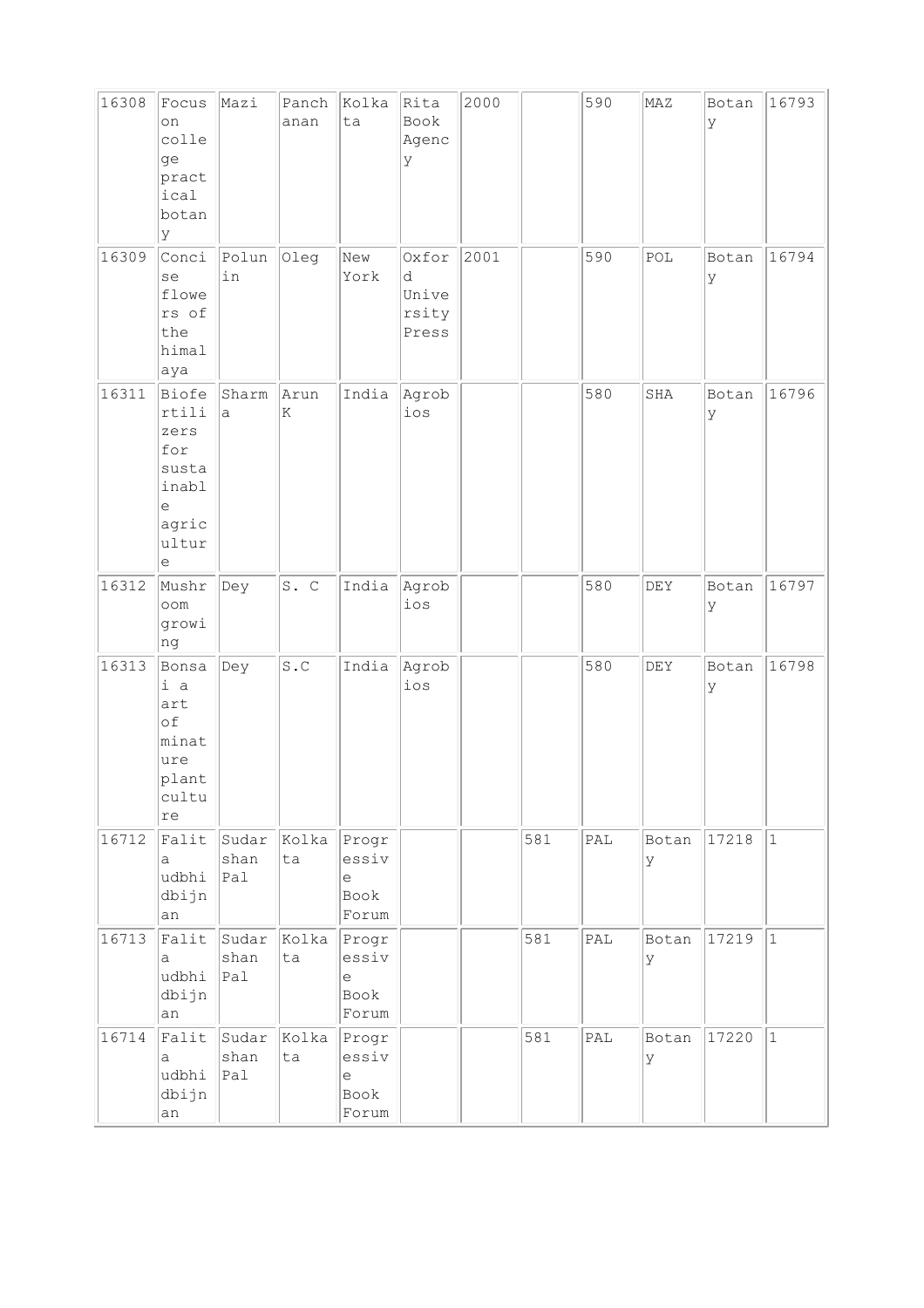| 16715 | Falit<br>a<br>udbhi<br>dbijn<br>an                                   | Sudar<br>shan<br>Pal            | Kolka<br>ta | Progr<br>essiv<br>$\in$<br>Book<br>Forum |  | 581          | $\ensuremath{\mathsf{PAL}}$ | Botan<br>У  | 17221 | $\vert$ 1   |
|-------|----------------------------------------------------------------------|---------------------------------|-------------|------------------------------------------|--|--------------|-----------------------------|-------------|-------|-------------|
| 16716 | Falit<br>а<br>udbhi<br>dbijn<br>an                                   | Sudar<br>shan<br>Pal            | Kolka<br>ta | Progr<br>essiv<br>е<br>Book<br>Forum     |  | 581          | PAL                         | Botan<br>Ιy | 17222 | $ 1\rangle$ |
| 16717 | Udbhi<br>dbijn<br>an                                                 | Salil<br>Kumar<br>Chowd<br>hury | Kolka<br>ta | Mouli<br>$\mathbf k$<br>Libra<br>rу      |  | 581          | CHO                         | Botan<br>ΙY | 17223 | $\vert$ 1   |
| 16718 | Udbhi<br>dbijn<br>an                                                 | Salil<br>Kumar<br>Chowd<br>hury | Kolka<br>ta | Mouli<br>k<br>Libra<br>ry                |  | 581          | CHO                         | Botan<br>У  | 17224 | $\vert$ 1   |
| 16719 | Udbhi<br>dbijn<br>an                                                 | Salil<br>Kumar<br>Chowd<br>hury | Kolka<br>ta | Mouli<br>$\mathbf k$<br>Libra<br>ry      |  | 581          | CHO                         | Botan<br>У  | 17225 | $\vert$ 1   |
| 16720 | Focus<br>on<br>colle<br>ge<br>pract<br>ical<br>botan<br><sup>y</sup> | Panch<br>anan<br>Maji           | Kolka<br>ta | Rita<br>Book<br>Agenc<br>У               |  | 581.0<br>724 | MAJ                         | Botan<br>У  | 17226 | $\vert$ 1   |
| 16721 | Focus<br>on<br>colle<br>ge<br>pract<br>ıcal<br>botan<br>Y            | Panch<br>anan<br>Maji           | Kolka<br>ta | Rita<br>Book<br>Agenc<br>У               |  | 581.0<br>724 | MAJ                         | Botan<br>У  | 17227 | $\vert$ 1   |
| 16722 | Focus<br>on<br>colle<br>ge<br>pract<br>ical<br>botan<br>У            | Panch<br>anan<br>Maji           | Kolka<br>ta | Rita<br>Book<br>Agenc<br>У               |  | 581.0<br>724 | MAJ                         | Botan<br>У  | 17228 | $ 1\rangle$ |
| 16723 | Udbhi<br>dbijn<br>an                                                 | Debab<br>rata<br>Mitra          | Kolka<br>ta | Mouli<br>k<br>Libra<br>ry                |  | 581          | MIT                         | Botan<br>У  | 17229 | $ 1\rangle$ |
| 16724 | Udbhi<br>dbijn<br>an                                                 | Debab<br>rata<br>Mitra          | Kolka<br>ta | Mouli<br>k<br>Libra<br>rу                |  | 581          | MIT                         | Botan<br>ΙY | 17230 | $ 1\rangle$ |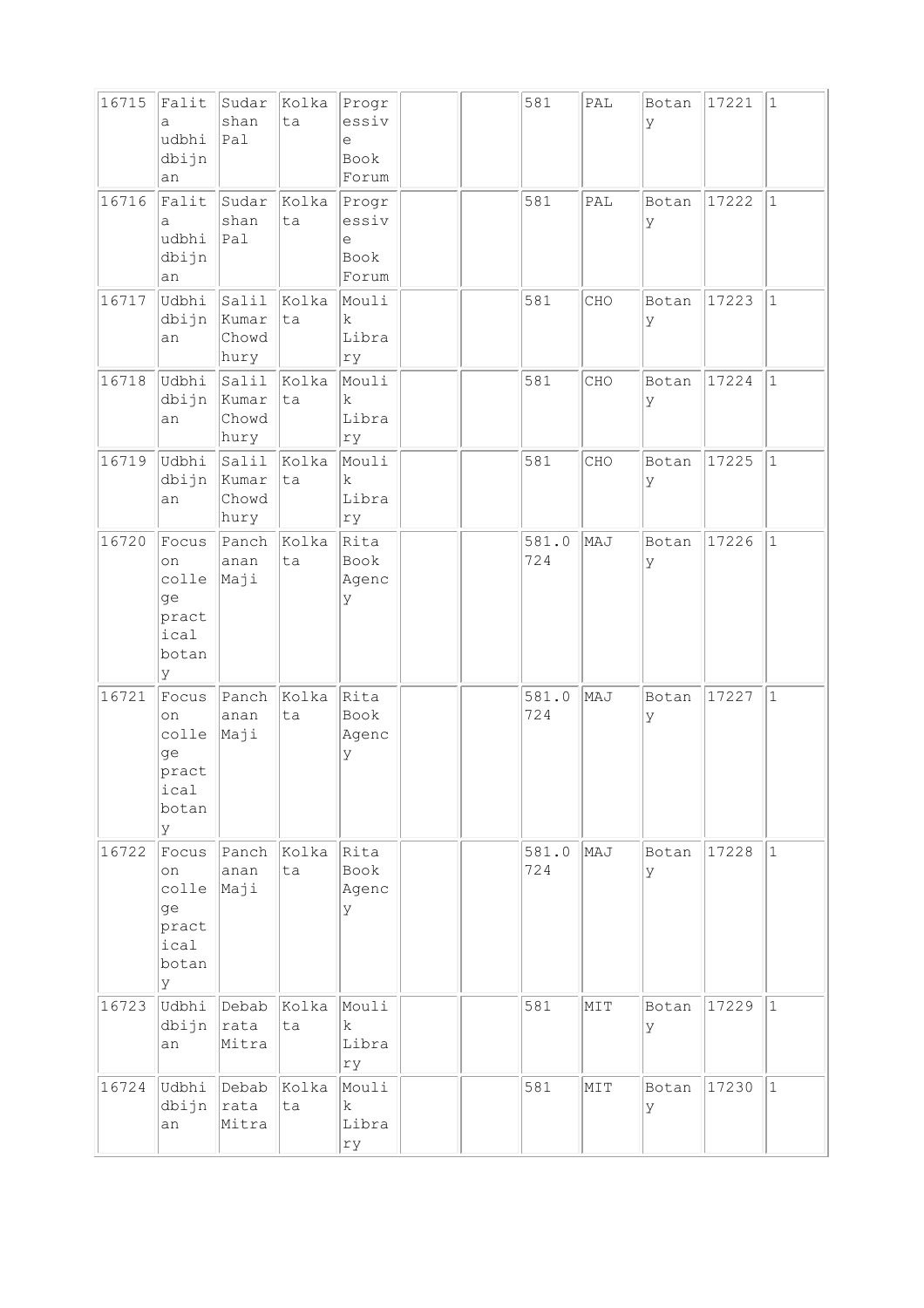| 16725 | Udbhi<br>dbijn<br>an                                       | Debab<br> rata<br>Mitra | Kolka<br>ta          | Mouli<br>$\rm k$<br>Libra<br>ry     |                                     | 581          | NIT          | Botan<br>У | 17231      | $\vert$ 1    |
|-------|------------------------------------------------------------|-------------------------|----------------------|-------------------------------------|-------------------------------------|--------------|--------------|------------|------------|--------------|
| 16726 | Udbhi<br>dbijn<br>an                                       | Debab<br>rata<br>Mitra  | Kolka<br>ta          | Mouli<br>$\mathbf k$<br>Libra<br>ry |                                     | 581          | MIT          | Botan<br>У | 17232      | $\mathbf{1}$ |
| 16727 | Studi<br>es in<br>botan<br>Y                               | Mitra                   | Jatin<br>dra<br>Nath | Kolka<br>ta                         | Mouli<br>$\mathbf k$<br>Libra<br>ry |              | 581          | MIT        | Botan<br>У | 17233        |
| 16728 | Studi<br>es in<br>botan<br>lУ                              | Mitra                   | Jatin<br>dra<br>Nath | Kolka<br>ta                         | Mouli<br>k<br>Libra<br>ry           |              | 581          | MIT        | Botan<br>У | 17234        |
| 16729 | Focus<br>on<br>colle<br>ge<br>pract<br>ical<br>botan<br>У  | Panch<br>anan<br>Maji   | Kolka<br>ta          | Rita<br>Book<br>Agenc<br>У          |                                     | 581.0<br>724 | MAJ          | Botan<br>У | 17235      | $\mathbf{1}$ |
| 16730 | Focus<br>on<br>colle<br>ge<br>pract<br>ical<br>botan<br>lУ | Panch<br>anan<br>Maji   | Kolka<br>ta          | Rita<br>Book<br>Agenc<br>У          |                                     | 581.0<br>724 | MAJ          | Botan<br>У | 17236      | $\mathbf 1$  |
| 16731 | Focus<br>on<br>colle<br>ge<br>pract<br>ical<br>botan<br>lУ | Panch<br>anan<br>Maji   | Kolka<br>ta          | Rita<br>Book<br>Agenc<br>У          |                                     | 581.0<br>724 | MAJ          | Botan<br>У | 17237      | $\mathbf 1$  |
| 16732 | Focus<br>on<br>colle<br>ge<br>pract<br>ical<br>botan<br>lУ | Maji                    | Panch<br>anan        | Kolka<br>ta                         | Rita<br>Book<br>Agenc<br>У          |              | 581.0<br>724 | MAJ        | Botan<br>У | 17238        |
| 17681 | Focus<br>on<br>colle<br>ge<br>pract<br>ical<br>botan<br>Y  | MAji                    | Panch<br>anan        | Kolka<br>ta                         | Rita<br>Book                        |              | 581          | MAJ        | botan<br>У | 18345        |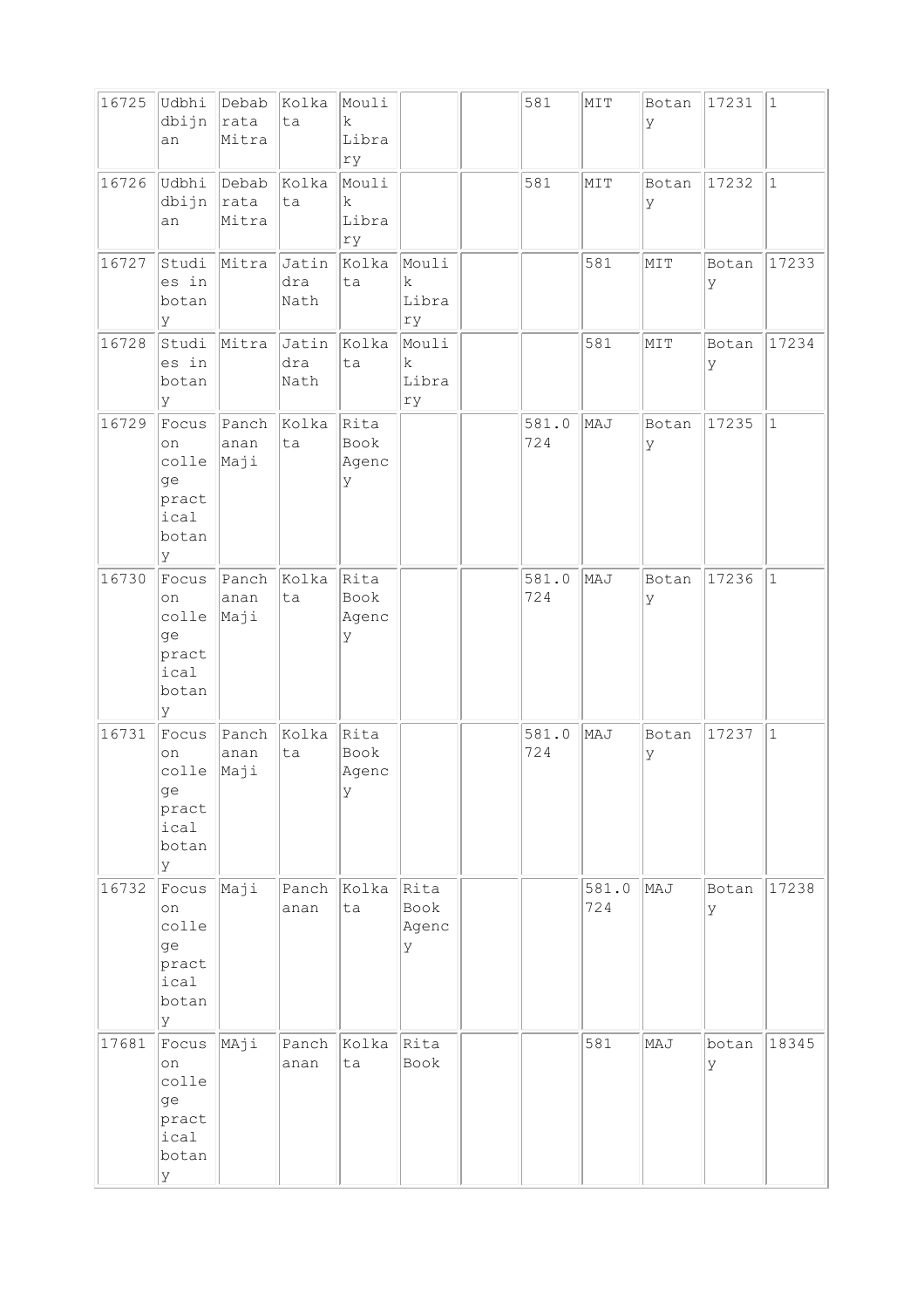| 17682 | Focus<br>on<br>colle<br>ge<br>pract<br>ical<br>botan<br>Y      | MAji | Panch<br>anan | Kolka<br>ta | Rita<br>Book | 2004 | 581 | MAJ | botan<br>У | 18346 |
|-------|----------------------------------------------------------------|------|---------------|-------------|--------------|------|-----|-----|------------|-------|
| 17683 | Focus<br>on<br>colle<br>ge<br>pract<br>ical<br>botan<br>Y      | MAji | Panch<br>anan | Kolka<br>ta | Rita<br>Book |      | 581 | MAJ | botan<br>У | 18347 |
| 17684 | Focus<br>on<br>colle<br>ge<br>pract<br>ical<br>botan<br>Y      | MAji | Panch<br>anan | Kolka<br>ta | Rita<br>Book |      | 581 | MAJ | botan<br>У | 18348 |
| 17685 | Focus<br>on<br>colle<br>ge<br>pract<br>ical<br>botan<br>Y      | MAji | Panch<br>anan | Kolka<br>ta | Rita<br>Book |      | 581 | MAJ | botan<br>У | 18349 |
| 17686 | $ $ Focus<br>on<br>colle<br>ge<br>pract<br>ical<br>botan<br>lУ | MAji | Panch<br>anan | Kolka<br>ta | Rita<br>Book |      | 581 | MAJ | botan<br>У | 18350 |
| 17688 | Focus<br>on<br>colle<br>ge<br>pract<br>ical<br>botan<br>Y      | MAji | Panch<br>anan | Kolka<br>ta | Rita<br>Book |      | 581 | MAJ | botan<br>У | 18351 |
| 17689 | Focus<br>on<br>colle<br>ge<br>pract<br>ical<br>botan<br>Y      | MAji | Panch<br>anan | Kolka<br>ta | Rita<br>Book |      | 581 | MAJ | botan<br>У | 18352 |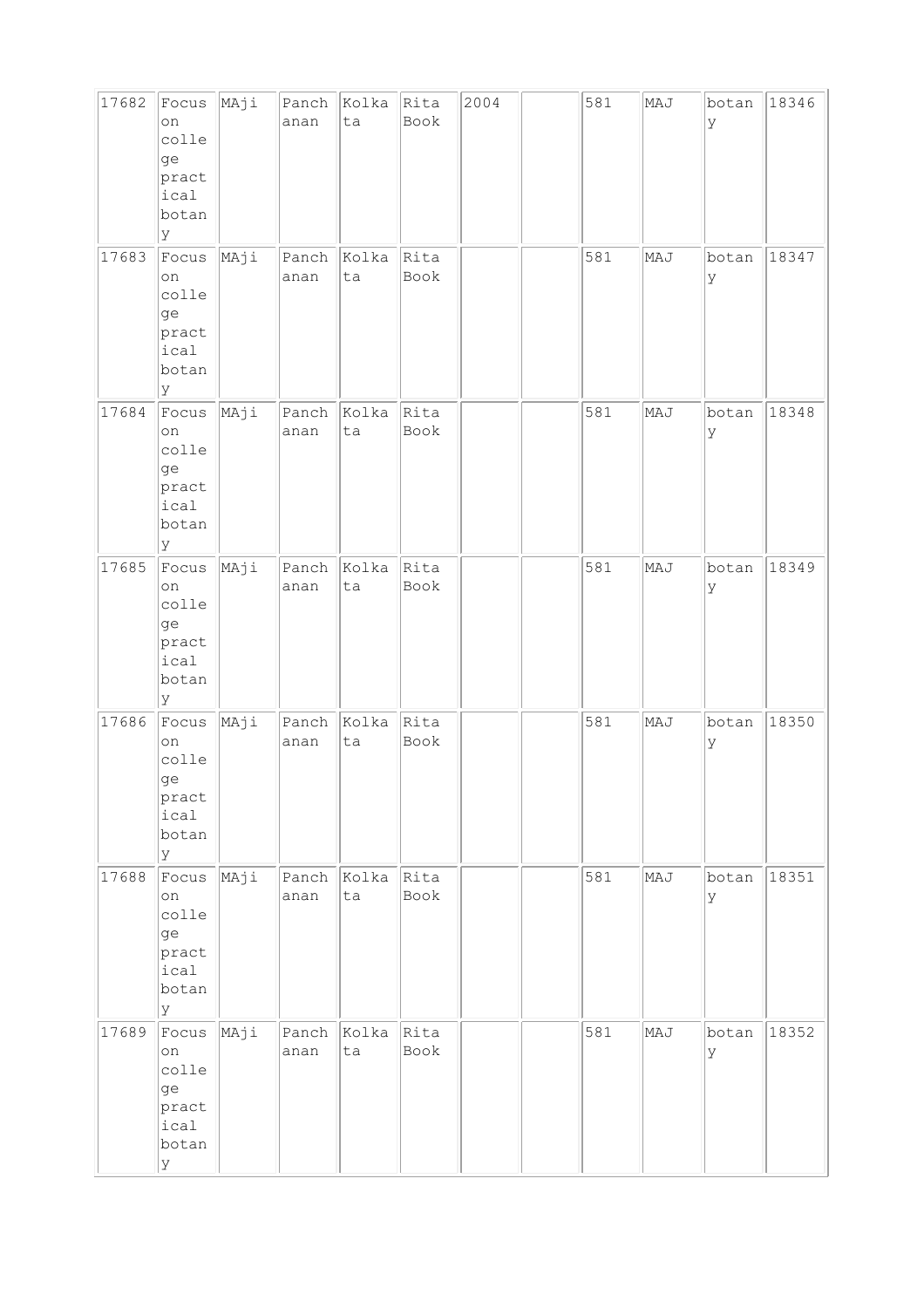| 17690 | Focus<br>on<br>colle<br>ge<br>pract<br>ical<br>botan<br>Y  | MAji | Panch<br>anan | Kolka<br>ta | Rita<br>Book |  | 581 | MAJ | botan<br>У | 18353 |
|-------|------------------------------------------------------------|------|---------------|-------------|--------------|--|-----|-----|------------|-------|
| 17691 | Focus<br>on<br>colle<br>ge<br>pract<br>ical<br>botan<br>Y  | MAji | Panch<br>anan | Kolka<br>ta | Rita<br>Book |  | 581 | MAJ | botan<br>У | 18354 |
| 17692 | Focus<br>on<br>colle<br>ge<br>pract<br>ical<br>botan<br>Y  | MAji | Panch<br>anan | Kolka<br>ta | Rita<br>Book |  | 581 | MAJ | botan<br>У | 18355 |
| 17693 | Focus<br>on<br>colle<br>ge<br>pract<br>ical<br>botan<br>Y  | MAji | Panch<br>anan | Kolka<br>ta | Rita<br>Book |  | 581 | MAJ | botan<br>У | 18356 |
| 17694 | Focus<br>on<br>colle<br>ge<br>pract<br>ical<br>botan<br>lУ | MAji | Panch<br>anan | Kolka<br>ta | Rita<br>Book |  | 581 | MAJ | botan<br>У | 18357 |
| 17695 | Focus<br>on<br>colle<br>ge<br>pract<br>ical<br>botan<br>y  | MAji | Panch<br>anan | Kolka<br>ta | Rita<br>Book |  | 581 | MAJ | botan<br>У | 18358 |
| 17696 | Focus<br>on<br>colle<br>ge<br>pract<br>ical<br>botan<br>Y  | MAji | Panch<br>anan | Kolka<br>ta | Rita<br>Book |  | 581 | MAJ | botan<br>У | 18359 |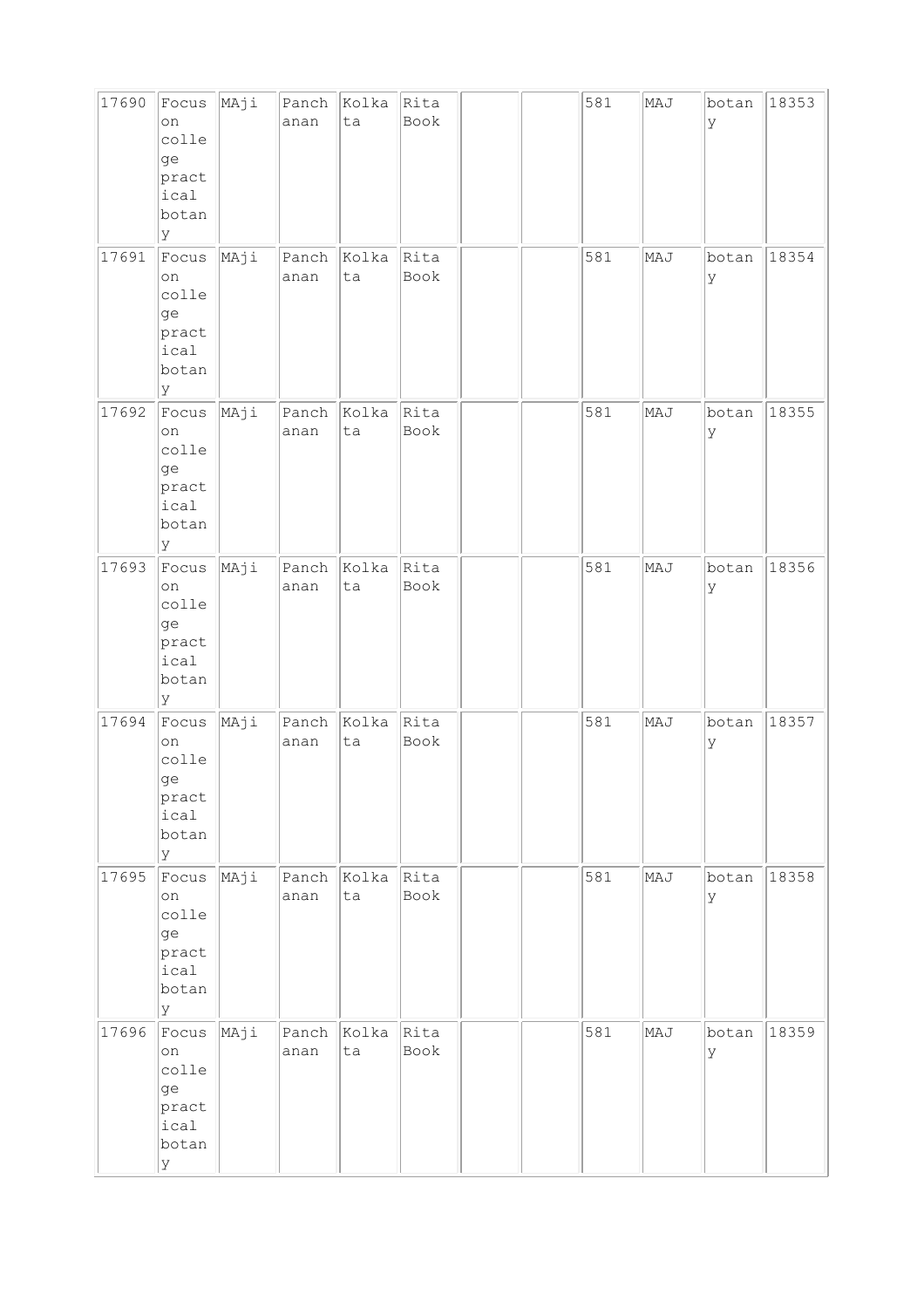| 17697 | Focus<br>on<br>colle<br>ge<br>pract<br>ical<br>botan<br>У | MAji                  | Panch<br>anan | Kolka<br>ta                | Rita<br>Book |              | 581 | MAJ         | botan<br>У    | 18360 |
|-------|-----------------------------------------------------------|-----------------------|---------------|----------------------------|--------------|--------------|-----|-------------|---------------|-------|
| 17698 | Focus<br>on<br>colle<br>ge<br>pract<br>ical<br>botan<br>У | MAji                  | Panch<br>anan | Kolka<br>ta                | Rita<br>Book |              | 581 | MAJ         | botan<br>У    | 18361 |
| 17699 | Focus<br>on<br>colle<br>ge<br>pract<br>ical<br>botan<br>У | MAji                  | Panch<br>anan | Kolka<br>ta                | Rita<br>Book |              | 581 | MAJ         | botan<br>У    | 18362 |
| 18121 | Focus<br>on<br>colle<br>ge<br>pract<br>ical<br>botan<br>У | Panch<br>anan<br>Maji | Kolka<br>ta   | Rita<br>Book<br>Agenc<br>У |              | 581.0<br>724 | MAJ | Botan<br>У  | pract<br>ical | 21284 |
| 18122 | Focus<br>on<br>colle<br>ge<br>pract<br>ical<br>botan<br>У | Panch<br>anan<br>Maji | kolka<br>ta   | Rita<br>Book<br>Agenc<br>У |              | 581.0<br>724 | MAJ | Botan<br>У  | pract<br>ical | 21285 |
| 18123 | Focus<br>on<br>colle<br>ge<br>pract<br>ical<br>botan<br>y | Panch<br>anan<br>Maji | Kolka<br>ta   | Rita<br>Book<br>Agenc<br>Y |              | 581.0<br>724 | MAJ | Botan<br>Ιy | pract<br>ical | 21286 |
| 18124 | Focus<br>on<br>colle<br>ge<br>pract<br>ical<br>botan<br>У | Panch<br>anan<br>Maji | Kolka<br>ta   | Rita<br>Book<br>Agenc<br>У |              | 581.0<br>724 | MAJ | Botan<br>У  | pract<br>ical | 21287 |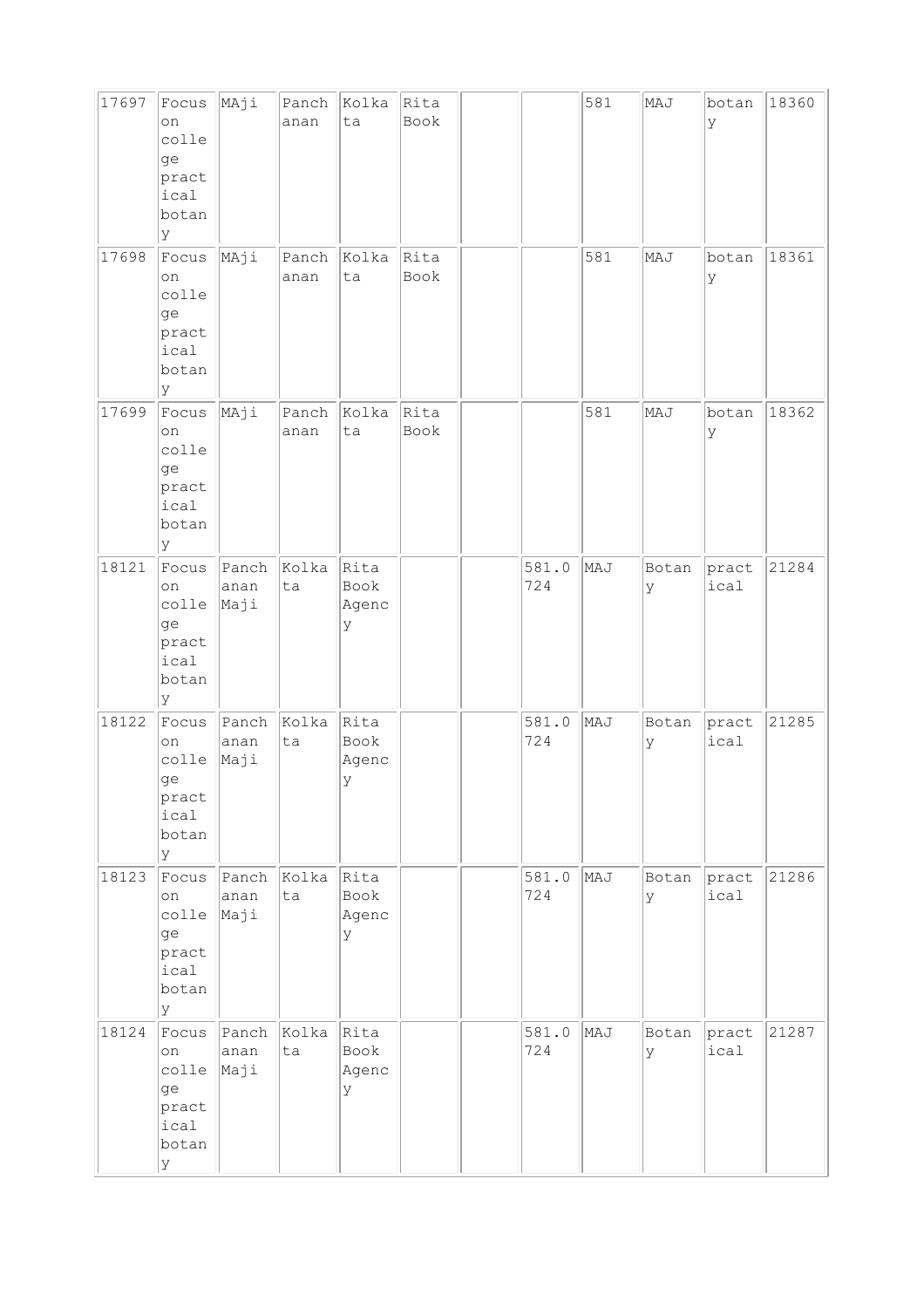| 18125 | Focus<br>on<br>colle<br>ge<br>pract<br>ical<br>botan<br>У | Panch<br>anan<br>Maji | Kolka<br>ta   | Rita<br>Book<br>Agenc<br>У |                            | 581.0<br>724 | MAJ          | Botan<br>Ιy | pract<br>ical | 21288         |
|-------|-----------------------------------------------------------|-----------------------|---------------|----------------------------|----------------------------|--------------|--------------|-------------|---------------|---------------|
| 18126 | Focus<br>on<br>colle<br>ge<br>pract<br>ical<br>botan<br>У | Panch<br>anan<br>Maji | Kolka<br>ta   | Rita<br>Book<br>Agenc<br>У |                            | 581.0<br>724 | MAJ          | Botan<br>У  | pract<br>ical | 21289         |
| 18127 | Focus<br>on<br>colle<br>ge<br>pract<br>ical<br>botan<br>У | Panch<br>anan<br>Maji | Kolka<br>ta   | Rita<br>Book<br>Agenc<br>У |                            | 581.0<br>724 | MAJ          | Botan<br>Ιy | pract<br>ical | 21290         |
| 18128 | Focus<br>on<br>colle<br>ge<br>pract<br>ical<br>botan<br>У | Panch<br>anan<br>Maji | Kolka<br>ta   | Rita<br>Book<br>Agenc<br>У |                            | 581.0<br>724 | MAJ          | Botan<br>У  | pract<br>ical | 21291         |
| 18129 | Focus<br>on<br>colle<br>ge<br>pract<br>ical<br>botan<br>У | Panch<br>anan<br>Maji | kolka<br>ta   | Rita<br>Book<br>Agenc<br>У |                            | 581.0<br>724 | MAJ          | Botan<br>У  | pract<br>ical | 21292         |
| 18130 | Focus<br>on<br>colle<br>ge<br>pract<br>ical<br>botan<br>У | Panch<br>anan<br>Maji | Kolka<br>ta   | Rita<br>Book<br>Agenc<br>У |                            | 581.0<br>724 | MAJ          | Botan<br>Ιy | pract<br>ical | 21293         |
| 18131 | Focus<br>on<br>colle<br>ge<br>pract<br>ical<br>botan<br>У | Maji                  | Panch<br>anan | Kolka<br>ta                | Rita<br>Book<br>Agenc<br>У |              | 581.0<br>724 | MAJ         | Botan<br>У    | pract<br>ical |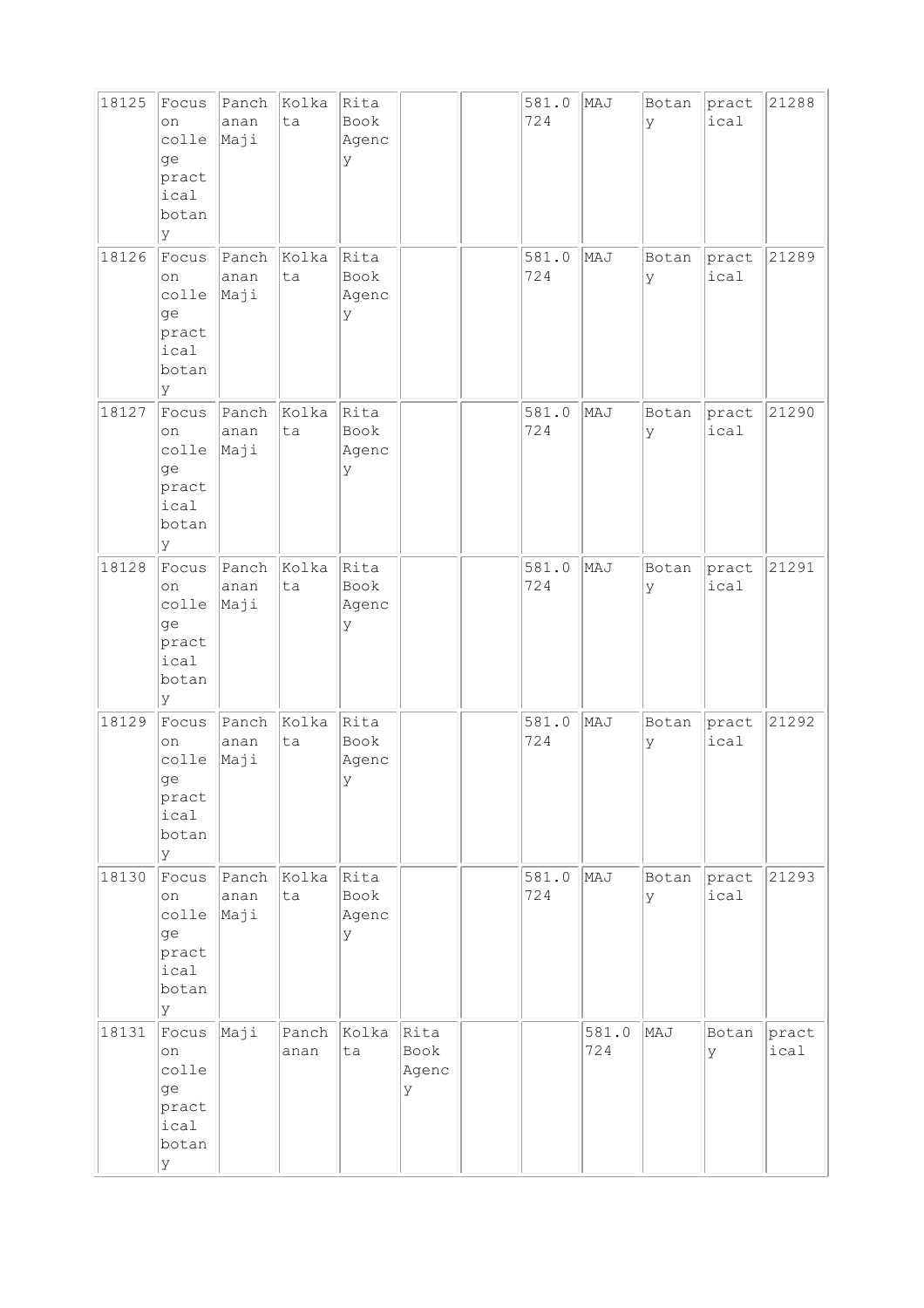| 18132 | Focus<br>on<br>colle<br>ge<br>pract<br>ical<br>botan<br>У | Maji                  | Panch<br>anan | Kolka<br>ta                | Rita<br>Book<br>Agenc<br>У |              | 581.0<br>724 | MAJ         | Botan<br>У    | pract<br>ical |
|-------|-----------------------------------------------------------|-----------------------|---------------|----------------------------|----------------------------|--------------|--------------|-------------|---------------|---------------|
| 18133 | Focus<br>on<br>colle<br>ge<br>pract<br>ical<br>botan<br>У | Maji                  | Panch<br>anan | Kolka<br>ta                | Rita<br>Book<br>Agenc<br>У |              | 581.0<br>724 | MAJ         | Botan<br>У    | pract<br>ical |
| 18134 | Focus<br>on<br>colle<br>ge<br>pract<br>ical<br>botan<br>У | Panch<br>anan<br>Maji | Kolka<br>ta   | Rita<br>Book<br>Agenc<br>У |                            | 581.0<br>724 | MAJ          | Botan<br> y | pract<br>ical | 21297         |
| 18135 | Focus<br>on<br>colle<br>ge<br>pract<br>ical<br>botan<br>У | Panch<br>anan<br>Maji | Kolka<br>ta   | Rita<br>Book<br>Agenc<br>У |                            | 581.0<br>724 | MAJ          | Botan<br>У  | pract<br>ical | 21298         |
| 18136 | Focus<br>on<br>colle<br>ge<br>pract<br>ical<br>botan<br>У | Panch<br>anan<br>Maji | kolka<br>ta   | Rita<br>Book<br>Agenc<br>У |                            | 581.0<br>724 | MAJ          | Botan<br>У  | pract<br>ical | 21299         |
| 18137 | Focus<br>on<br>colle<br>ge<br>pract<br>ical<br>botan<br>У | Panch<br>anan<br>Maji | Kolka<br>ta   | Rita<br>Book<br>Agenc<br>Y |                            | 581.0<br>724 | MAJ          | Botan<br>Ιy | pract<br>ical | 21300         |
| 18138 | Focus<br>on<br>colle<br>ge<br>pract<br>ical<br>botan<br>У | Panch<br>anan<br>Maji | Kolka<br>ta   | Rita<br>Book<br>Agenc<br>У |                            | 581.0<br>724 | MAJ          | Botan<br>У  | pract<br>ical | 21301         |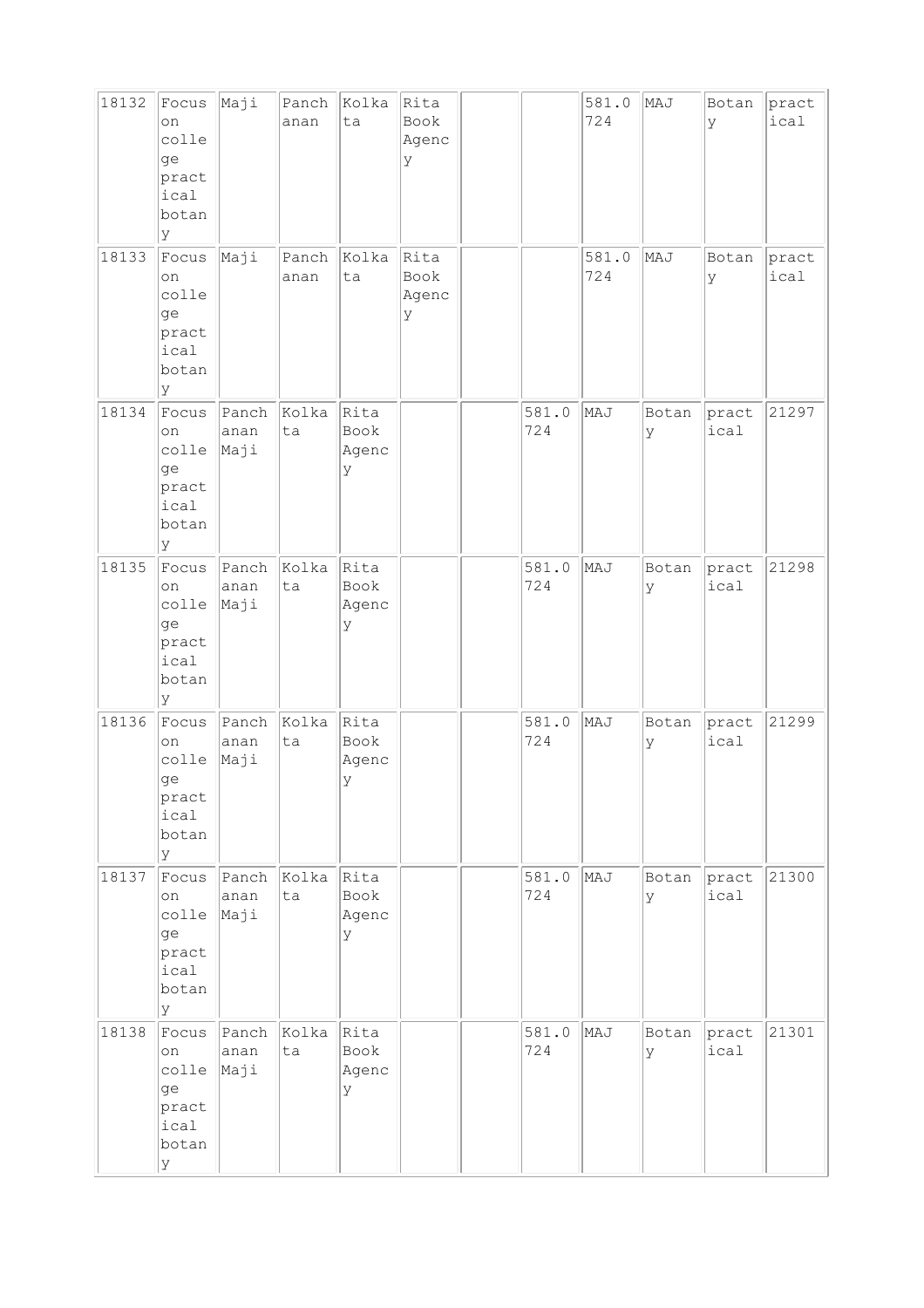| 18139 | Focus<br>on<br>colle<br>ge<br>pract<br>ical<br>botan<br>У | Panch<br>anan<br>Maji  | Kolka<br>ta   | Rita<br>Book<br>Agenc<br>У          |                            | 581.0<br>724 | MAJ          | Botan<br>Ιy | pract<br>ical | 21302         |
|-------|-----------------------------------------------------------|------------------------|---------------|-------------------------------------|----------------------------|--------------|--------------|-------------|---------------|---------------|
| 18140 | Focus<br>on<br>colle<br>ge<br>pract<br>ical<br>botan<br>У | Panch<br>anan<br>Maji  | Kolka<br>ta   | Rita<br>Book<br>Agenc<br>У          |                            | 581.0<br>724 | MAJ          | Botan<br>У  | pract<br>ical | 21303         |
| 18141 | Focus<br>on<br>colle<br>ge<br>pract<br>ical<br>botan<br>У | Panch<br>anan<br>Maji  | Kolka<br>ta   | Rita<br>Book<br>Agenc<br>У          |                            | 581.0<br>724 | MAJ          | Botan<br> y | pract<br>ical | 21304         |
| 18142 | Focus<br>on<br>colle<br>ge<br>pract<br>ical<br>botan<br>У | Maji                   | Panch<br>anan | Kolka<br>ta                         | Rita<br>Book<br>Agenc<br>У |              | 581.0<br>724 | MAJ         | Botan<br>У    | pract<br>ical |
| 18143 | Focus<br>on<br>colle<br>ge<br>pract<br>ical<br>botan<br>У | Maji                   | Panch<br>anan | kolka<br>ta                         | Rita<br>Book<br>Agenc<br>У |              | 581.0<br>724 | MAJ         | Botan<br>У    | pract<br>ical |
| 18144 | Focus<br>on<br>colle<br>ge<br>pract<br>ical<br>botan<br>У | Maji                   | Panch<br>anan | Kolka<br>ta                         | Rita<br>Book<br>Agenc<br>У |              | 581.0<br>724 | MAJ         | Botan<br>lУ   | pract<br>ical |
| 18145 | Udvid<br>bijna<br>n                                       | Debab<br>rata<br>Mitra | Kolka<br>ta   | Mouli<br>k<br>Libra<br>ry           |                            | 581          | NIT          | Botan<br>У  | 21308         | $\vert$ 1     |
| 18146 | Udvid<br>bijna<br>n                                       | Debab<br>rata<br>Mitra | Kolka<br>ta   | Mouli<br>$\mathbf k$<br>Libra<br>ry |                            | 581          | MIT          | Botan<br>Ιy | 21309         | $\vert$ 1     |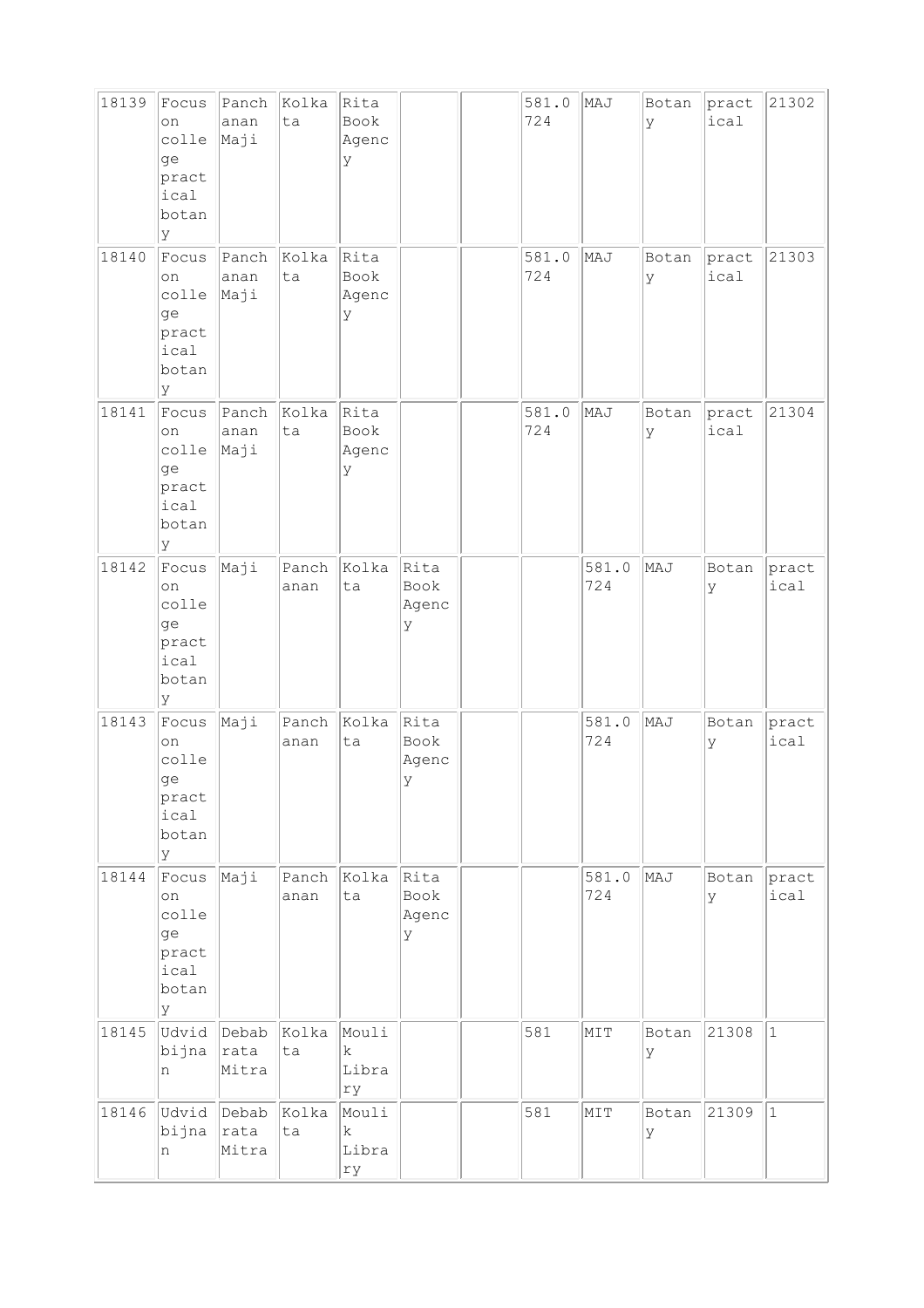| 18147 | Udvid<br>bijna<br>n | Debab<br>rata<br>Mitra  | Kolka<br>ta | Mouli<br>$\mathbf k$<br>Libra<br>ry  |  | 581 | MIT | Botan<br>ΙY | 21310 | $\vert$ 1    |
|-------|---------------------|-------------------------|-------------|--------------------------------------|--|-----|-----|-------------|-------|--------------|
| 18148 | Udvid<br>bijna<br>n | Debab<br>rata<br>Mitra  | Kolka<br>ta | Mouli<br>k<br>Libra<br>ry            |  | 581 | MIT | Botan<br>ΙY | 21311 | $\vert$ 1    |
| 18149 | Udvid<br>bijna<br>n | Debab<br>rata<br>Mitra  | Kolka<br>ta | Mouli<br>$\rm k$<br>Libra<br>ry      |  | 581 | MIT | Botan<br>У  | 21312 | $\vert$ 1    |
| 18150 | Udvid<br>bijna<br>n | Debab<br>rata<br>Mitra  | Kolka<br>ta | Mouli<br>$\mathbf k$<br>Libra<br>ry  |  | 581 | MIT | Botan<br>У  | 21313 | $\mathbf{1}$ |
| 18151 | Udvid<br>bijna<br>n | Debab<br>rata<br>Mitra  | Kolka<br>ta | Mouli<br>k<br>Libra<br>ry            |  | 581 | MIT | Botan<br>lУ | 21314 | $\mathbf{1}$ |
| 18152 | Udvid<br>bijna<br>n | Debab<br> rata<br>Mitra | Kolka<br>ta | Mouli<br>$\mathbf k$<br>Libra<br>rу  |  | 581 | MIT | Botan<br>У  | 21315 | $\vert$ 1    |
| 18153 | Udvid<br>bijna<br>n | Debab<br>rata<br>Mitra  | Kolka<br>ta | Mouli<br>k<br>Libra<br>ry            |  | 581 | MIT | Botan<br>У  | 21316 | $ 1\rangle$  |
| 18154 | Udvid<br>bijna<br>n | Debab<br>rata<br>Mitra  | Kolka<br>ta | Mouli<br>k<br>Libra<br>ry            |  | 581 | MIT | Botan<br>У  | 21317 | $\mathbf{1}$ |
| 18155 | Udvid<br>bijna<br>n | Debab<br>rata<br>Mitra  | Kolka<br>ta | Mouli<br>$\rm k$<br>Libra<br>ry      |  | 581 | MIT | Botan<br>ly | 21318 | $\vert$ 1    |
| 18156 | Udvid<br>bijna<br>n | Debab<br>rata<br>Mitra  | Kolka<br>ta | Mouli<br>k<br>Libra<br>ry            |  | 581 | NIT | Botan<br>У  | 21319 | $\vert$ 1    |
| 18157 | Udvid<br>bijna<br>n | Debab<br> rata<br>Mitra | Kolka<br>ta | Mouli<br>$\mathbf k$<br>Libra<br>rу  |  | 581 | MIT | Botan<br>У  | 21320 | $ 1\rangle$  |
| 18158 | Udvid<br>bijna<br>n | Debab<br>rata<br>Mitra  | Kolka<br>ta | Mouli<br>$\mathbf{k}$<br>Libra<br>ry |  | 581 | MIT | Botan<br>У  | 21321 | $ 1\rangle$  |
| 18159 | Udvid<br>bijna<br>n | Debab<br>rata<br>Mitra  | Kolka<br>ta | Mouli<br>$\mathbf k$<br>Libra<br>ry  |  | 581 | MIT | Botan<br>ΙY | 21322 | $\mathbf{1}$ |
| 18160 | Udvid<br>bijna<br>n | Debab<br>rata<br>Mitra  | Kolka<br>ta | Mouli<br>$\mathbf k$<br>Libra<br>rу  |  | 581 | MIT | Botan<br>У  | 21323 | $\vert$ 1    |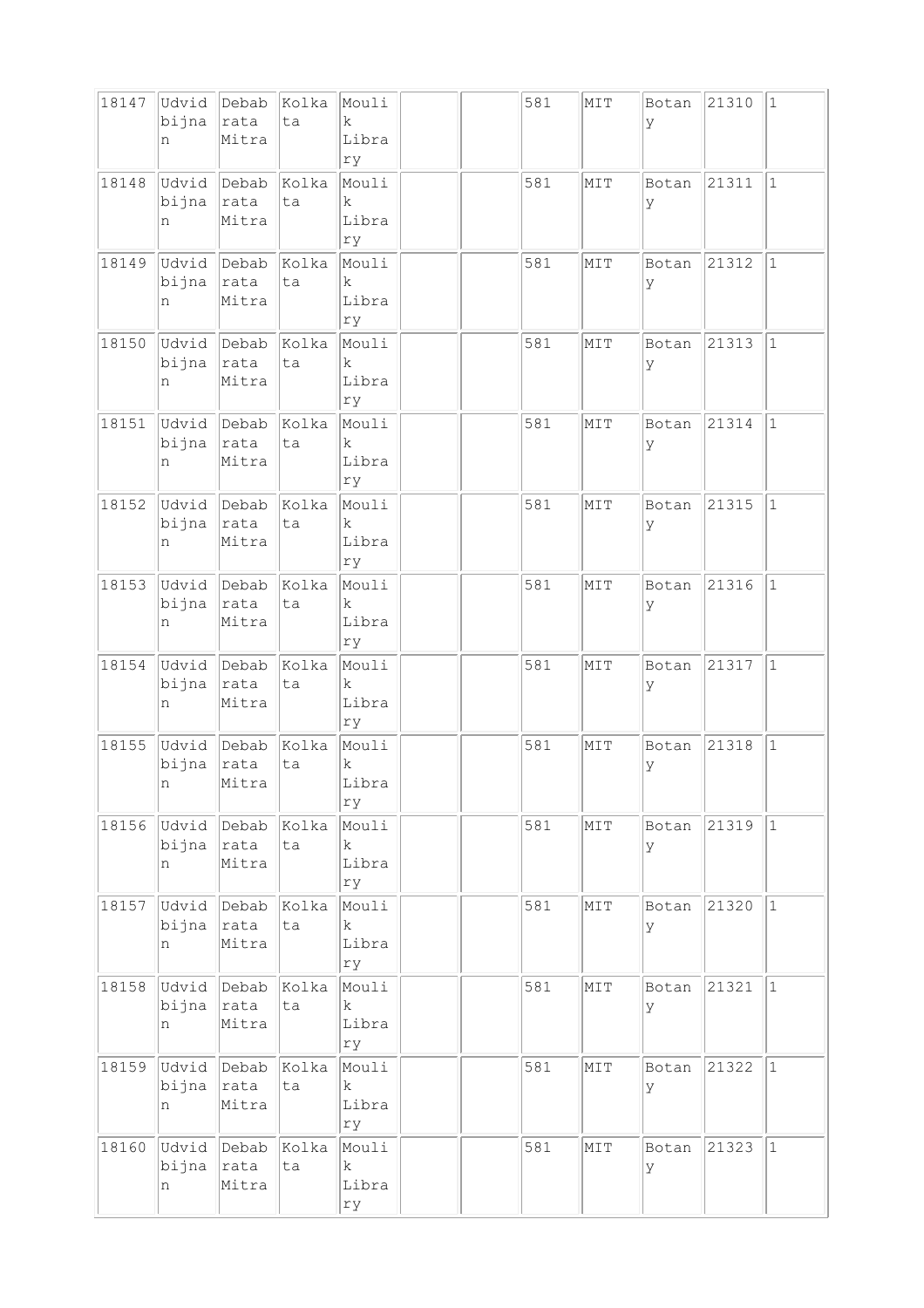| 18161 | Udvid<br>bijna<br>n            | Debab<br> rata<br>Mitra | Kolka<br>ta          | Mouli<br>$\mathbf k$<br>Libra<br>ry |                                      | 581 | MIT | Botan<br>ΙY | 21324       | $\vert$ 1   |
|-------|--------------------------------|-------------------------|----------------------|-------------------------------------|--------------------------------------|-----|-----|-------------|-------------|-------------|
| 18162 | Udvid<br>bijna<br>n            | Debab<br>rata<br>Mitra  | Kolka<br>ta          | Mouli<br>k.<br>Libra<br>ry          |                                      | 581 | MIT | Botan<br>ΙY | 21325       | $\mathbf 1$ |
| 18163 | Udvid<br>bijna<br>n            | Debab<br> rata<br>Mitra | Kolka<br>ta          | Mouli<br>k<br>Libra<br>ry           |                                      | 581 | MIT | Botan<br>У  | 21326       | $\vert$ 1   |
| 18164 | Udvid<br>bijna<br>n            | Debab<br>rata<br>Mitra  | kolka<br>ta          | Mouli<br>$\mathbf k$<br>Libra<br>ry |                                      | 581 | MIT | Botan<br>ΙY | 21327       | $\vert$ 1   |
| 18165 | Studi<br>es in<br>botan<br>У   | Mitra                   | Jatin<br>drana<br>th | Kolka<br>ta                         | Mouli<br>k<br>Libra<br>ry            |     | 581 | MIT         | Botan<br>У  | 21328       |
| 18166 | Studi<br>es in<br>botan<br>У   | Mitra                   | Jatin<br>drana<br>th | Kolka<br>ta                         | Mouli<br>$\mathbf k$<br>Libra<br>ry  |     | 581 | MIT         | Botan<br>У  | 21329       |
| 18167 | Studi<br>es in<br>botan<br>У   | Mitra                   | Jatin<br>drana<br>th | Kolka<br>ta                         | Mouli<br>k.<br>Libra<br>ry           |     | 581 | MIT         | Botan<br>У  | 21330       |
| 18168 | Studi<br>es in<br>botan<br>У   | Mitra                   | Jatin<br>drana<br>th | Kolka<br>ta                         | Mouli<br>k<br>Libra<br>ry            |     | 581 | MIT         | Botan<br>У  | 21331       |
| 18169 | Studi<br>es in<br>botan<br>У   | Mitra                   | Jatin<br>drana<br>th | Kolka<br>ta                         | Mouli<br>$\rm k$<br>Libra<br>rу      |     | 581 | MIT         | Botan<br> y | 21332       |
| 18170 | Studi<br>es in<br>botan<br>У   | Mitra                   | Debab<br>rata        | Kolka<br>ta                         | Mouli<br>$\mathbf k$<br>Libra<br>rу  |     | 581 | NIT         | Botan<br>У  | 21333       |
| 18171 | Studi<br>es in<br>botan<br>У   | Mitra                   | Debab<br>rata        | Kolka<br>ta                         | Mouli<br>$\mathbf{k}$<br>Libra<br>ry |     | 581 | MIT         | Botan<br>ΙY | 21334       |
| 18172 | Studi<br>es in<br>botan<br>У   | Mitra                   | Debab<br>rata        | Kolka<br>ta                         | Mouli<br>$\mathbf{k}$<br>Libra<br>ry |     | 581 | MIT         | Botan<br>lУ | 21335       |
| 18173 | Studi<br>es in<br>botan<br>У   | Mitra                   | Debab<br>rata        | Kolka<br>ta                         | Mouli<br>$\mathbf{k}$<br>Libra<br>ry |     | 581 | MIT         | Botan<br>У  | 21336       |
| 18174 | Studi  <br>es in<br>botan<br>У | Mitra                   | Debab<br>rata        | Kolka<br>ta                         | Mouli<br>$\mathbf{k}$<br>Libra<br>ry |     | 581 | MIT         | Botan<br>У  | 21337       |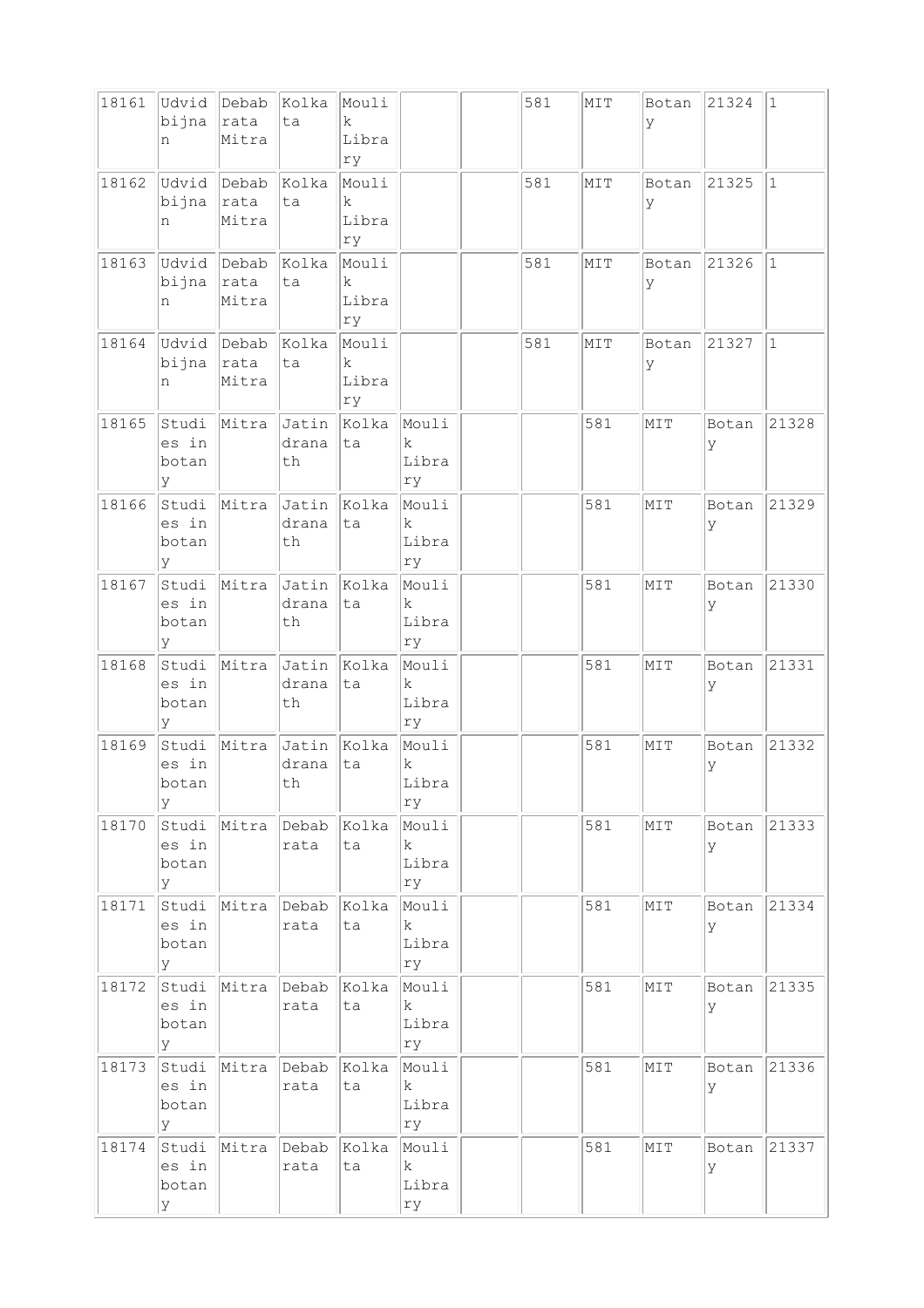| 18175 | Falit<br>a<br>udvid<br>bijna<br>n | Sudar<br>san<br>Pal           | Kolka<br>ta                 | Progr<br>essiv<br>e<br>Book<br>Forum                                        |                                          | 581 | PAL            | Botan<br>У | 21338      | $\vert$ 1    |
|-------|-----------------------------------|-------------------------------|-----------------------------|-----------------------------------------------------------------------------|------------------------------------------|-----|----------------|------------|------------|--------------|
| 18176 | Falit<br>а<br>udvid<br>bijna<br>n | Sudar<br>san<br>$ _{\rm Pal}$ | Kolka<br>ta                 | Progr<br>essiv<br>$\mathrel{\mathop{\mathrm{e}}\nolimits}$<br>Book<br>Forum |                                          | 581 | PAL            | Botan<br>У | 21339      | $\vert$ 1    |
| 18177 | Falit<br>a<br>udvid<br>bijna<br>n | Sudar<br>san<br> Pa1          | Kolka<br>ta                 | Progr<br>essiv<br>е<br>Book<br>Forum                                        |                                          | 581 | PAL            | Botan<br>У | 21340      | $\mathbf{1}$ |
| 18178 | Falit<br>а<br>udvid<br>bijna<br>n | Sudar<br>san<br>Pal           | Kolka<br>ta                 | Progr<br>essiv<br>e<br>Book<br>Forum                                        |                                          | 581 | PAL            | Botan<br>У | 21341      | $1\,$        |
| 18179 | Falit<br>a<br>udvid<br>bijna<br>n | Sudar<br>san<br> Pa1          | Kolka<br>ta                 | Progr<br>essiv<br>е<br>Book<br>Forum                                        |                                          | 581 | PAL            | Botan<br>У | 21342      | $\mathbf{1}$ |
| 18180 | Falit<br>a<br>udvid<br>bijna<br>n | Sudar<br>san<br> Pa1          | Kolka<br>ta                 | Progr<br>essiv<br>e<br>Book<br>Forum                                        |                                          | 581 | PAL            | Botan<br>У | 21343      | $\mathbf{1}$ |
| 18181 | Falit<br>a<br>udvid<br>bijna<br>n | Sudar<br>san<br>Pal           | Kolka<br>ta                 | Progr<br>essiv<br>е<br>Book<br>Forum                                        |                                          | 581 | PAL            | Botan<br>У | 21344      | $\vert$ 1    |
| 18182 | Falit<br>a<br>udvid<br>bijna<br>n | Sudar<br>san<br> Pa1          | Kolka<br>ta                 | Progr<br>essiv<br>$\epsilon$<br>Book<br>Forum                               |                                          | 581 | $\texttt{PAL}$ | Botan<br>У | 21345      | $ 1\rangle$  |
| 18183 | Falit<br>a<br>udvid<br>bijna<br>n | Sudar<br>san<br>Pa1           | Kolka<br>ta                 | Progr<br>essiv<br>$\in$<br>Book<br>Forum                                    |                                          | 581 | PAL            | Botan<br>У | 21346      | $ 1\rangle$  |
| 18184 | Falit<br>а<br>udvid<br>bijna<br>n | Sudar<br>san<br>Pa1           | Kolka<br>ta                 | Progr<br>essiv<br>е<br>Book<br>Forum                                        |                                          | 581 | $\mathsf{PAL}$ | Botan<br>У | 21347      | $ 1\rangle$  |
| 18188 | Colle<br>ge<br>botan<br>У         | Gangu<br>lee                  | Hiren<br>dra<br>Chand<br>ra | Kolka<br>ta                                                                 | New<br>Centr<br>al<br>Book<br>Agenc<br>У |     | 581            | GAN        | Botan<br>У | 21351        |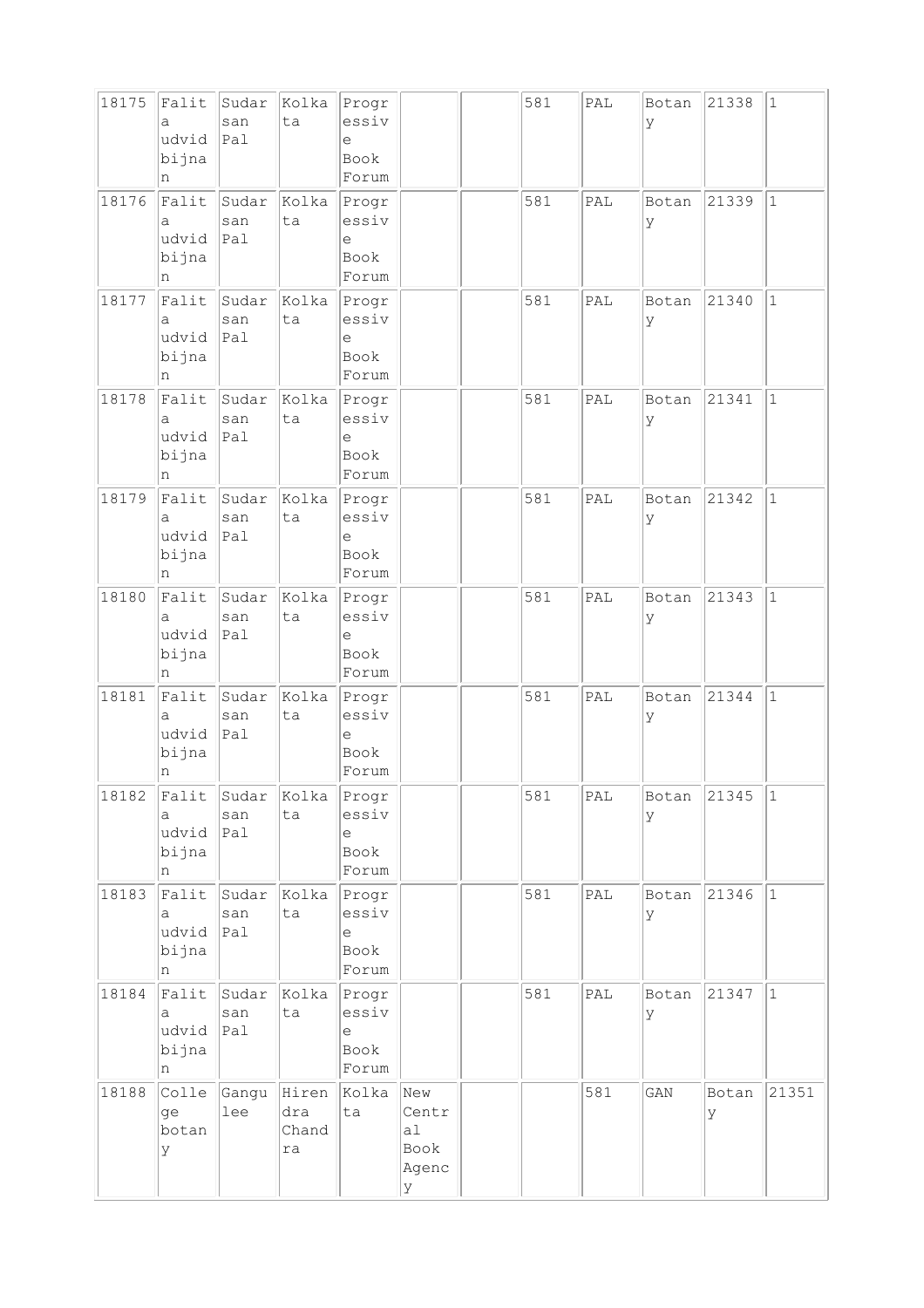| 18189 | Colle<br>qe<br>botan<br>У    | Gangu<br>lee  | Hiren<br>dra<br>Chand<br>ra | Kolka<br>ta | New<br>Centr<br>a1<br>Book<br>Agenc<br>У  |  | 581 | GAN                         | Botan<br>У | 21352 |
|-------|------------------------------|---------------|-----------------------------|-------------|-------------------------------------------|--|-----|-----------------------------|------------|-------|
| 18190 | Colle<br>ge<br>botan<br>У    | Gangu<br>lee  | Hiren<br>dra<br>Chand<br>ra | Kolka<br>ta | New<br>Centr<br>a1<br>Book<br>Agenc<br>У  |  | 581 | GAN                         | Botan<br>У | 21353 |
| 18191 | Colle<br>qe<br>botan<br>У    | Gangu<br>lee  | Hiren<br>dra<br>Chand<br>ra | Kolka<br>ta | New<br>Centr<br>a1<br>Book<br>Agenc<br>lУ |  | 581 | GAN                         | Botan<br>У | 21354 |
| 18192 | Colle<br>ge<br>botan<br>У    | Gangu<br>lee  | Hiren<br>dra<br>Chand<br>ra | Kolka<br>ta | New<br>Centr<br>a1<br>Book<br>Agenc<br>У  |  | 581 | GAN                         | Botan<br>У | 21355 |
| 18193 | Colle<br>ge<br>botan<br>У    | Gangu<br>lee  | Hiren<br>dra<br>Chand<br>ra | Kolka<br>ta | New<br>Centr<br>a1<br>Book<br>Agenc<br>У  |  | 581 | GAN                         | Botan<br>У | 21356 |
| 18194 | Colle<br>ge<br>botan<br>У    | Mukhe<br>rjee | Susil<br>Kumar              | Kolka<br>ta | New<br>Centr<br>a1<br>Book<br>Agenc<br> y |  | 581 | MUK                         | Botan<br>У | 21357 |
| 18195 | Colle<br>ge<br>botan<br>У    | Mukhe<br>rjee | Susil<br>Kumar              | Kolka<br>ta | New<br>Centr<br>a1<br>Book<br>Agenc<br>У  |  | 581 | MUK                         | Botan<br>У | 21358 |
| 18196 | Colle<br>ge<br>botan<br>У    | Mukhe<br>rjee | Susil<br>Kumar              | Kolka<br>ta | New<br>Centr<br>a1<br>Book<br>Agenc<br>У  |  | 581 | MUK                         | Botan<br>У | 21359 |
| 18352 | Studi<br>es in<br>botan<br>У | Guha          | Jibes<br>h                  | Kolka<br>ta | Mouli<br>k<br>Libra<br>ry                 |  | 581 | GUH                         | Botan<br>У | 21521 |
| 18353 | Studi<br>es in<br>botan<br>У | Guha          | Jibes<br>h                  | Kolka<br>ta | Mouli<br>k<br>Libra<br>rу                 |  | 581 | $\mathop{\rm GUH}\nolimits$ | Botan<br>У | 21522 |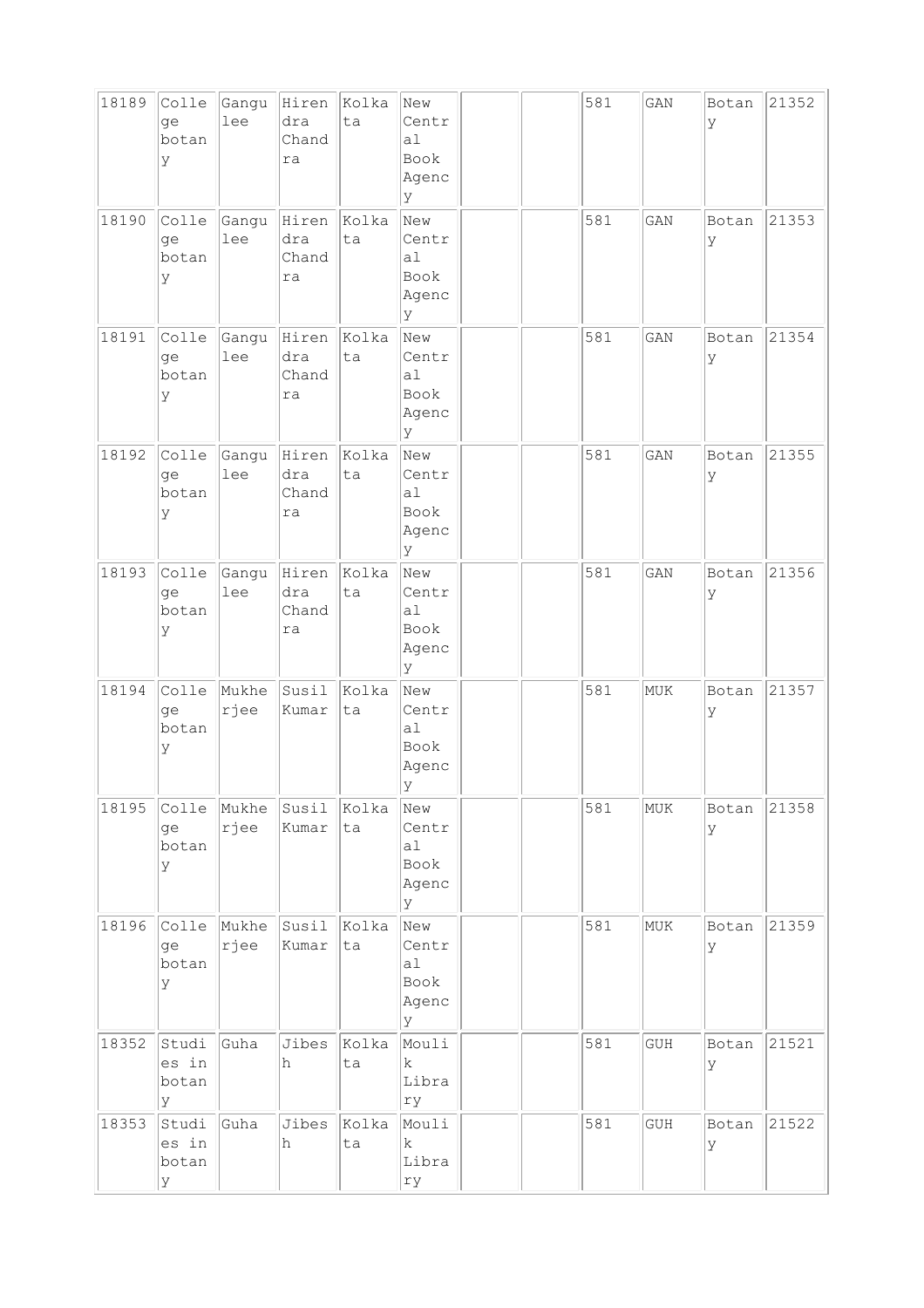| 18354 | Studi<br>es in<br>botan<br>У | Guha                                | Jibes<br>h  | Kolka<br>ta                         | Mouli<br>$\mathbf k$<br>Libra<br>ry       |     | 581 | GUH        | Botan<br>У  | 21523        |
|-------|------------------------------|-------------------------------------|-------------|-------------------------------------|-------------------------------------------|-----|-----|------------|-------------|--------------|
| 18355 | Studi<br>es in<br>botan<br>У | Guha                                | Jibes<br>h  | Kolka<br>ta                         | Mouli<br>k<br>Libra<br>ry                 |     | 581 | <b>GUH</b> | Botan<br>У  | 21524        |
| 18356 | Udvid<br>bijna<br>n          | Debab<br> rata<br>Mitra             | Kolka<br>ta | Mouli<br>$\mathbf k$<br>Libra<br>ry |                                           | 581 | MIT | Botan<br>У | 21525       | $\vert$ 1    |
| 18357 | Udvid<br>bijna<br>n          | Debab<br>rata<br>Mitra              | Kolka<br>ta | Mouli<br>k<br>Libra<br>ry           |                                           | 581 | MIT | Botan<br>У | 21526       | $\mathbf{1}$ |
| 18358 | Udvid<br>bijna<br>n          | Debab<br>rata<br>Mitra              | Kolka<br>ta | Mouli<br>k<br>Libra<br>ry           |                                           | 581 | MIT | Botan<br>У | 21527       | $\vert$ 1    |
| 18359 | Udvid<br>bijna<br>n          | Debab<br>rata<br>Mitra              | Kolka<br>ta | Mouli<br>k.<br>Libra<br>ry          |                                           | 581 | MIT | Botan<br>У | 21528       | $\mathbf{1}$ |
| 18360 | Udvid<br>bijna<br>n          | Debab<br>rata<br>Mitra              | Kolka<br>ta | Mouli<br>k<br>Libra<br>ry           |                                           | 581 | MIT | Botan<br>У | 21529       | $\mathbf{1}$ |
| 18361 | Udvid<br>bijna<br>n          | $ $ Salil<br>Kumar<br>Chowd<br>hury | Kolka<br>ta | Mouli<br>$\mathbf k$<br>Libra<br>ry |                                           | 581 | MIT | Botan<br>У | 21530       | $\mathbf{1}$ |
| 18362 | Udvid<br>bijna<br>n -        | Salil<br>Kumar<br>Chowd<br>hury     | Kolka<br>ta | Mouli<br>k<br>Libra<br>rу           |                                           | 581 | CHO | Botan<br>У | 21531       | $\mathbf{1}$ |
| 18363 | Udvid<br>bijna<br>n          | Salil<br>Kumar<br>Chowd<br>hury     | Kolka<br>ta | Mouli<br>k<br>Libra<br>ry           |                                           | 581 | CHO | Botan<br>У | 21532       | $ 1\rangle$  |
| 18364 | Udvid<br>bijna<br>n          | Salil<br>Kumar<br>Chowd<br>hury     | Kolka<br>ta | Mouli<br>$\mathbf k$<br>Libra<br>rу |                                           | 581 | CHO | Botan<br>У | 21533       | $ 1\rangle$  |
| 18365 | Udvid<br>bijna<br>n          | Salil<br>Kumar<br>Chowd<br>hury     | Kolka<br>ta | Mouli<br>$\mathbf k$<br>Libra<br>ry |                                           | 581 | CHO | Botan<br>У | 21534       | $\mathbf{1}$ |
| 18647 | Plant<br>patho<br>logy       | Sharm<br>а                          | $ P\ D$     | Meeru<br>$\sf t$                    | Rasto<br>gi<br>Publi<br>catio<br>$\rm ns$ |     |     |            | Botan<br>ly | 21818        |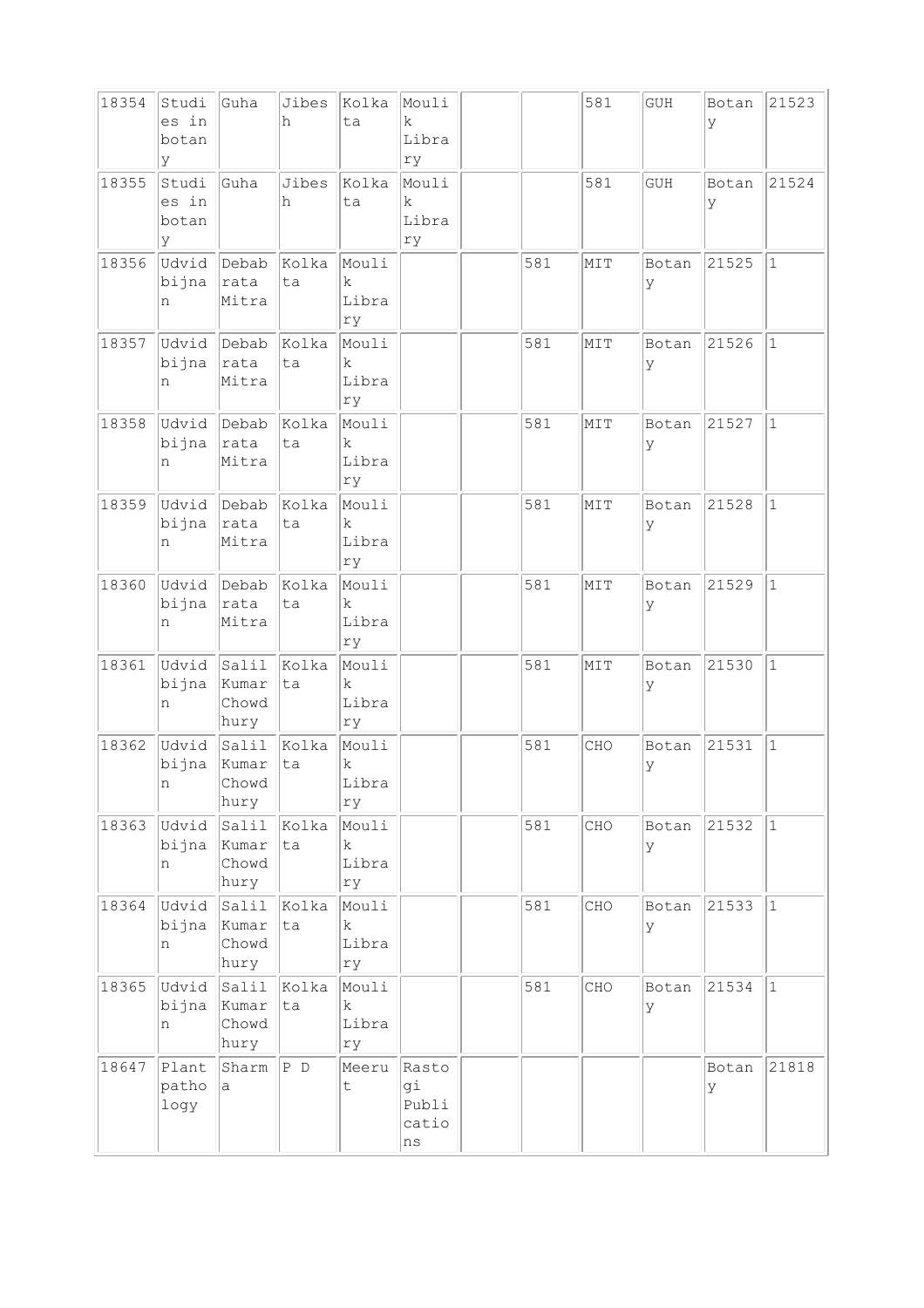| 19335 | Focus<br>on<br>colle<br>ge<br>pract<br>ical<br>botan<br>У | Panch<br>anan<br>Maji | Kolka<br>ta   | Rita<br>Book<br>Agenc<br>У |                            | 581.0<br>724 | MAJ          | Botan<br>Ιy | pract<br>ical | 22613         |
|-------|-----------------------------------------------------------|-----------------------|---------------|----------------------------|----------------------------|--------------|--------------|-------------|---------------|---------------|
| 19336 | Focus<br>on<br>colle<br>ge<br>pract<br>ical<br>botan<br>У | Panch<br>anan<br>Maji | Kolka<br>ta   | Rita<br>Book<br>Agenc<br>У |                            | 581.0<br>724 | MAJ          | Botan<br>У  | pract<br>ical | 22614         |
| 19337 | Focus<br>on<br>colle<br>ge<br>pract<br>ical<br>botan<br>У | Panch<br>anan<br>Maji | Kolka<br>ta   | Rita<br>Book<br>Agenc<br>У |                            | 581.0<br>724 | MAJ          | Botan<br> y | pract<br>ical | 22615         |
| 19338 | Focus<br>on<br>colle<br>ge<br>pract<br>ical<br>botan<br>У | Maji                  | Panch<br>anan | Kolka<br>ta                | Rita<br>Book<br>Agenc<br>У |              | 581.0<br>724 | MAJ         | Botan<br>У    | pract<br>ical |
| 19339 | Focus<br>on<br>colle<br>ge<br>pract<br>ical<br>botan<br>У | Panch<br>anan<br>Maji | Kolka<br>ta   | Rita<br>Book<br>Agenc<br>У |                            | 581.0<br>724 | MAJ          | Botan<br>У  | pract<br>ical | 22617         |
| 19340 | Focus<br>on<br>colle<br>ge<br>pract<br>ical<br>botan<br>У | Panch<br>anan<br>Maji | Kolka<br>ta   | Rita<br>Book<br>Agenc<br>Y |                            | 581.0<br>724 | MAJ          | Botan<br>Ιy | pract<br>ical | 22618         |
| 19341 | Focus<br>on<br>colle<br>ge<br>pract<br>ical<br>botan<br>У | Panch<br>anan<br>Maji | Kolka<br>ta   | Rita<br>Book<br>Agenc<br>У |                            | 581.0<br>724 | MAJ          | Botan<br>У  | pract<br>ical | 22619         |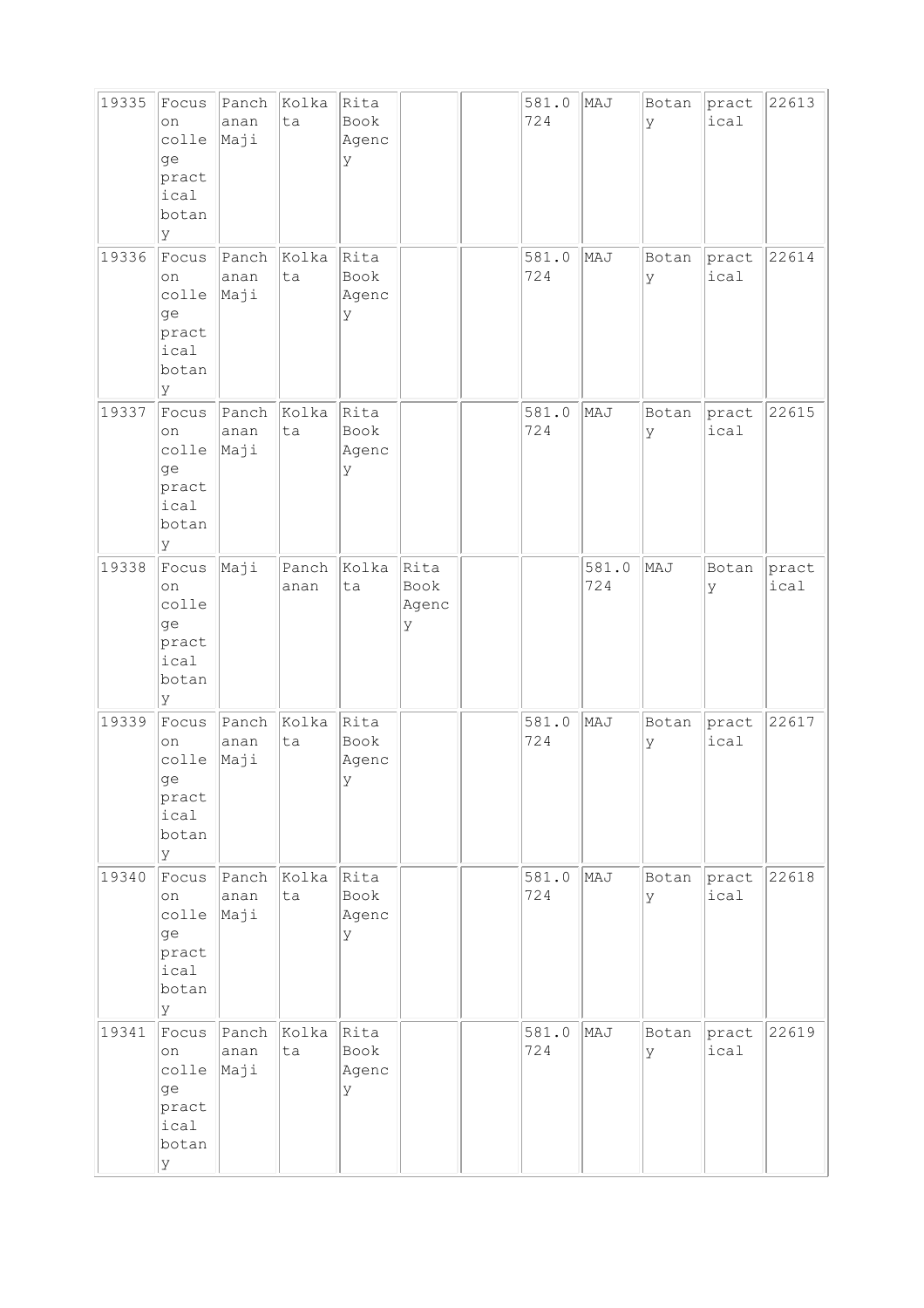| 19342 | Focus<br>on<br>colle<br>ge<br>pract<br>ical<br>botan<br>У      | Maji                                | Panch<br>anan | Kolka<br>ta                                   | Rita<br>Book<br>Agenc<br>У |     | 581.0<br>724   | MAJ        | Botan<br>У | pract<br>ical |
|-------|----------------------------------------------------------------|-------------------------------------|---------------|-----------------------------------------------|----------------------------|-----|----------------|------------|------------|---------------|
| 19343 | Udvid<br>bijna<br>n                                            | Debab<br>rata<br>Mitra              | Kolka<br>ta   | Mouli<br>$\mathbf k$<br>Libra<br>ry           |                            | 581 | MIT            | Botan<br>У | 22621      | $\mathbf 1$   |
| 19344 | Udvid<br>bijna<br>n                                            | Debab<br>rata<br>Mitra              | Kolka<br>ta   | Mouli<br>k<br>Libra<br>rу                     |                            | 581 | MIT            | Botan<br>У | 22622      | $\mathbf 1$   |
| 19345 | Udvid<br>bijna<br>n                                            | Debab<br>rata<br>Mitra              | Kolka<br>ta   | Mouli<br>k<br>Libra<br>ry                     |                            | 581 | MIT            | Botan<br>У | 22623      | $\mathbf 1$   |
| 19346 | Udvid<br>bijna<br>n                                            | $ $ Salil<br>Kumar<br>Chowd<br>hury | Kolka<br>ta   | Mouli<br>$\mathbf k$<br>Libra<br>ry           |                            | 581 | CHO            | Botan<br>У | 22624      | $\mathbf 1$   |
| 19347 | Falit<br>a<br>udvid<br>bijna<br>n (bya<br>bahar<br>ik<br>saha) | Sudar<br>shan<br>Pal                | Kolka<br>ta   | Progr<br>essiv<br>$\in$<br>Book<br>Forum      |                            | 581 | PAL            | Botan<br>У | 22625      | $\mathbf 1$   |
| 19348 | Falit<br>а<br>udvid<br>bijna<br>n (bya<br>bahar<br>ik<br>saha) | Sudar<br>shan<br>Pa1                | Kolka<br>ta   | Progr<br>essiv<br>е<br>Book<br>Forum          |                            | 581 | PAL            | Botan<br>У | 22626      | $\mathbf{1}$  |
| 19349 | Falit<br>a<br>udvid<br>bijna<br>n (bya<br>bahar<br>ik<br>saha) | Sudar<br>shan<br>Pal                | Kolka<br>ta   | Progr<br>essiv<br>$\epsilon$<br>Book<br>Forum |                            | 581 | $\mathsf{PAL}$ | Botan<br>У | 22627      | $\mathbf{1}$  |
| 19350 | Udvid<br>bijna<br>n                                            | Debab<br>rata<br>Mitra              | Kolka<br>ta   | Mouli<br>$\rm k$<br>Libra<br>ry               |                            | 581 | MIT            | Botan<br>У | 22628      | $\mathbf{1}$  |
| 19351 | Udvid<br>bijna<br>n                                            | Debab<br>rata<br>Mitra              | Kolka<br>ta   | Mouli<br>$\rm k$<br>Libra<br>ry               |                            | 581 | MIT            | Botan<br>У | 22629      | $\mathbf{1}$  |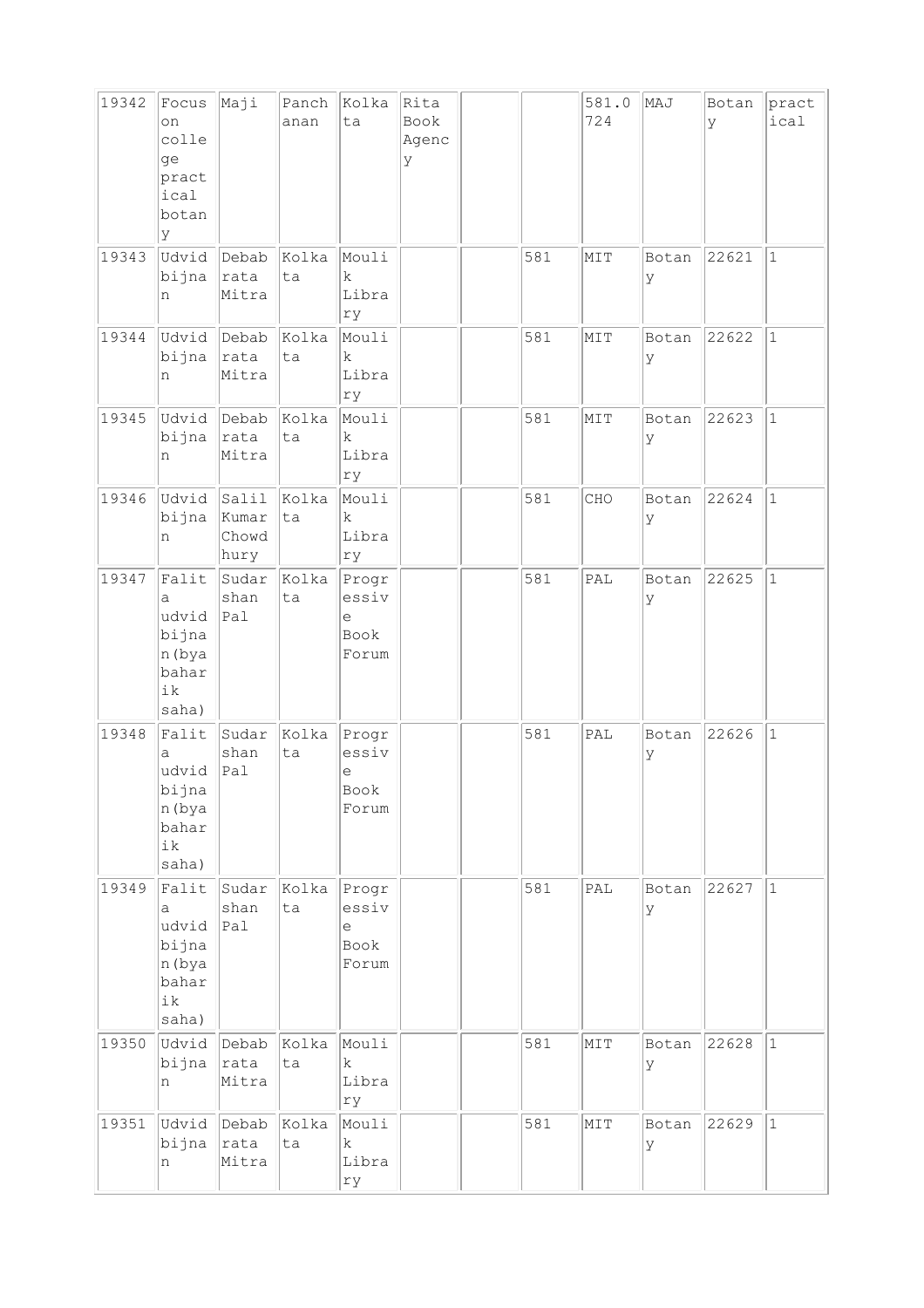| 19352 | Udvid<br>bijna<br>n                                                                                      | Debab<br>rata<br>Mitra                | Kolka<br>ta   | Mouli<br>$\mathbf k$<br>Libra<br>ry              |                                                     |      | 581          | MIT          | Botan<br>У                        | 22630               | $\vert$ 1     |
|-------|----------------------------------------------------------------------------------------------------------|---------------------------------------|---------------|--------------------------------------------------|-----------------------------------------------------|------|--------------|--------------|-----------------------------------|---------------------|---------------|
| 19593 | Fuler<br>bagan                                                                                           | Banya<br>Biswa<br>S                   | Kolka<br>ta   | Lina<br>Biswa<br>$\rm s$                         |                                                     |      | 631          | <b>BIS</b>   | Botan<br>У                        | 22946               | $\vert$ 1     |
| 19594 | Trees<br>of<br>the<br>world                                                                              | Bose                                  | T K           | Bhuba<br>neswa<br>r                              | Regio<br>nal<br>Plant<br>Resou<br>rce<br>Centr<br>е | 1998 |              | 582.1<br>6   | <b>BOS</b>                        | Botan<br>У          | 22947         |
| 19595 | Unnat<br>a<br>krish<br>$\dot{1}$<br>prayu<br>kti<br>sahay<br>atay<br>bhesa<br>ja<br>udvid<br>chasb<br>as | Bikas<br>hranj<br> an<br>Bhuni<br> ya | Kolka<br>ta   | Ramak<br>rishn<br>а<br>Missi<br>on<br>Ashra<br>m | 2011                                                |      | 631.5        | BHU          | Botan<br>У<br>Culti<br>vatio<br>n | 22948               | $\mathbf{1}$  |
| 19622 | Focus<br>on<br>colle<br>ge<br>pract<br>ical<br>botan<br>У                                                | Panch<br>anan<br>Maji                 | Kolka<br>tai  | Rita<br>Book<br>Agenc<br>У                       |                                                     |      | 581.0<br>724 | MAJ          | Botan<br>У                        | pract<br>ical       | 22986         |
| 19623 | on<br>colle<br>ge<br>pract<br>ical<br>botan<br>lУ                                                        | Focus Panch Kolka<br>anan<br>Maji     | ta            | Rita<br>Book<br>Agenc<br>У                       |                                                     |      | 581.0<br>724 | MAJ          | У                                 | Botan pract<br>ical | 22987         |
| 19624 | Focus<br>on<br>colle<br>ge<br>pract<br>ical<br>botan<br>Y                                                | Panch<br>anan<br>Maji                 | Kolka<br>ta   | Rita<br>Book<br>Agenc<br>У                       |                                                     |      | 581.0<br>724 | MAJ          | Botan<br>У                        | pract<br>ical       | 22988         |
| 19625 | Focus<br>on<br>colle<br>ge<br>pract<br>ical                                                              | Maji                                  | Panch<br>anan | Kolka<br>ta                                      | Rita<br>Book<br>Agenc<br>У                          |      |              | 581.0<br>724 | MAJ                               | Botan<br>У          | pract<br>ical |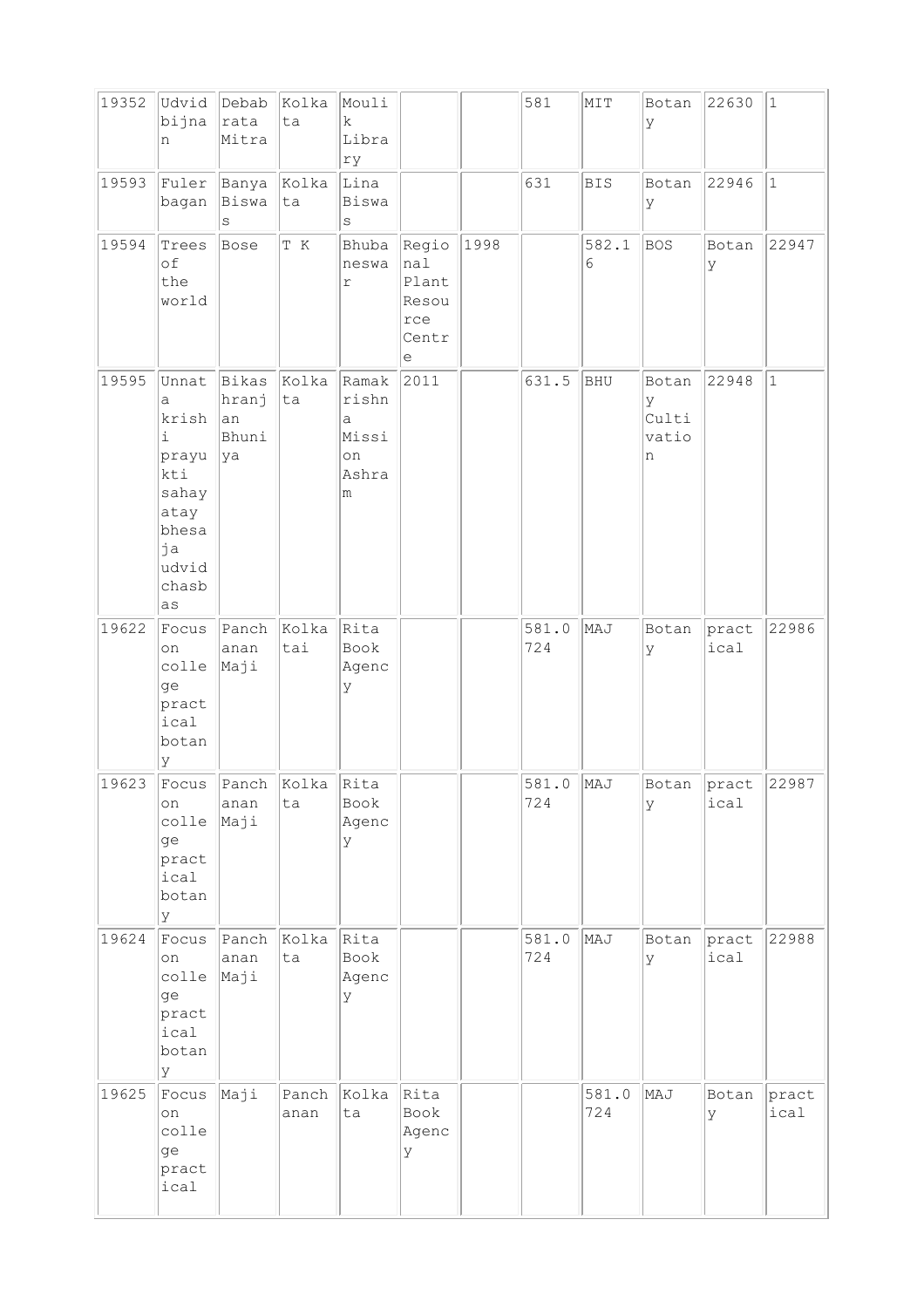|       | botan<br>У                        |                                     |             |                                               |                           |               |               |     |                           |                         |              |
|-------|-----------------------------------|-------------------------------------|-------------|-----------------------------------------------|---------------------------|---------------|---------------|-----|---------------------------|-------------------------|--------------|
| 19626 | Falit<br>a<br>udvid<br>bijna<br>n | Sudar<br>shan<br>Pal                | Kolka<br>ta | Progr<br>essiv<br>e<br>Book<br>Forum          |                           |               | 581           | PAL | Botan<br>У                | 22990                   | $\mathbf{1}$ |
| 19627 | Falit<br>a<br>udvid<br>bijna<br>n | Sudar<br>shan<br>Pa1                | Kolka<br>ta | Progr<br>essiv<br>е<br>Book<br>Forum          |                           |               | 581           | PAL | Botan<br>У                | 22991                   | $\mathbf{1}$ |
| 19628 | Udvid<br>bijna<br>n               | Debab<br>rata<br>Mitra              | Kolka<br>ta | Mouli<br>k<br>Libra<br>ry                     |                           |               | 581           | MIT | Botan<br>У                | 22992                   | $\mathbf{1}$ |
| 19629 | Udvid<br>bijna<br>n               | Debab<br>rata<br>Mitra              | Kolka<br>ta | Mouli<br>k<br>Libra<br>ry                     |                           |               | 581           | MIT | Botan<br>У                | 22993                   | $\vert$ 1    |
| 19830 | Samad<br>hane<br>udvid<br>bidya   | Tarun<br>Kumar<br>Sharm<br>la.      | Kolka<br>ta | Sathi<br>Praka<br>shani                       | 2013                      | Rs.19<br>0.00 | 581           | SHA | Botan<br>У                | 23295                   | $\mathbf{1}$ |
| 19831 | Samad<br>hane<br>udvid<br>bidya   | Tarun<br>Kumar<br>Sharm<br>а        | Kolka<br>ta | Sathi<br>Praka<br>shani                       | 2013                      | Rs.23<br>0.00 | 581           | SHA | Botan<br>У                | 23294                   | $\mathbf{1}$ |
| 19832 | Samad<br>hane<br>udvid<br>bidya   | Tarun<br>Kumar<br>Sharm<br>а        | Kolka<br>ta | Sathi<br>Praka<br>shani                       | 2013                      | Rs.23<br>0.00 | 581           | SHA | Botan<br>У                | 23293                   | $\mathbf{1}$ |
| 19833 | Studi<br>es in<br>botan<br>У      | Guha                                | Jibes<br>h  | Kolka<br>ta                                   | Mouli<br>k<br>Libra<br>rу | 2012          | Rs.23<br>0.00 | 581 | <b>GUH</b>                | Botan<br>У              | 23292        |
| 19834 | Udvid<br>bijna<br>n               | $ $ Salil<br>Kumar<br>Chowd<br>huri | Kolka<br>ta | Mouli<br>k<br>Libra<br>ry                     | 2014                      | Rs.20<br>0.00 | 581           | CHO | Botan<br>У                | 23290<br>23291          | $ 2\rangle$  |
| 19835 | Udvid<br>bijna<br>n               | Debab<br> rata<br>Mitra             | Kolka<br>ta | Mouli<br>$\mathbf k$<br>Libra<br>rу           | 2013                      | Rs.30<br>0.00 | 581           | MIT | Botan<br>У                | 23288<br>23289<br>25848 | $ 3\rangle$  |
| 19836 | Udvid Debab<br>bijna<br>n         | rata<br>Mitra                       | Kolka<br>ta | Mouli<br>$\mathbf k$<br>Libra<br>rу           | 2013                      | Rs.35<br>0.00 | 581           | MIT | Botan<br>У                | 23286<br>23287          | $\vert$ 2    |
| 19837 | Falit<br>а<br>udvid<br>bijna<br>n | Sudar<br>shan<br> Pa1               | Kolka<br>ta | Progr<br>essiv<br>$\epsilon$<br>Book<br>Forum | 2009                      | Rs.13<br>0.00 | 581           | PAL | Botan<br>У<br>Appli<br>ed | 23284<br>23285          | $ 2\rangle$  |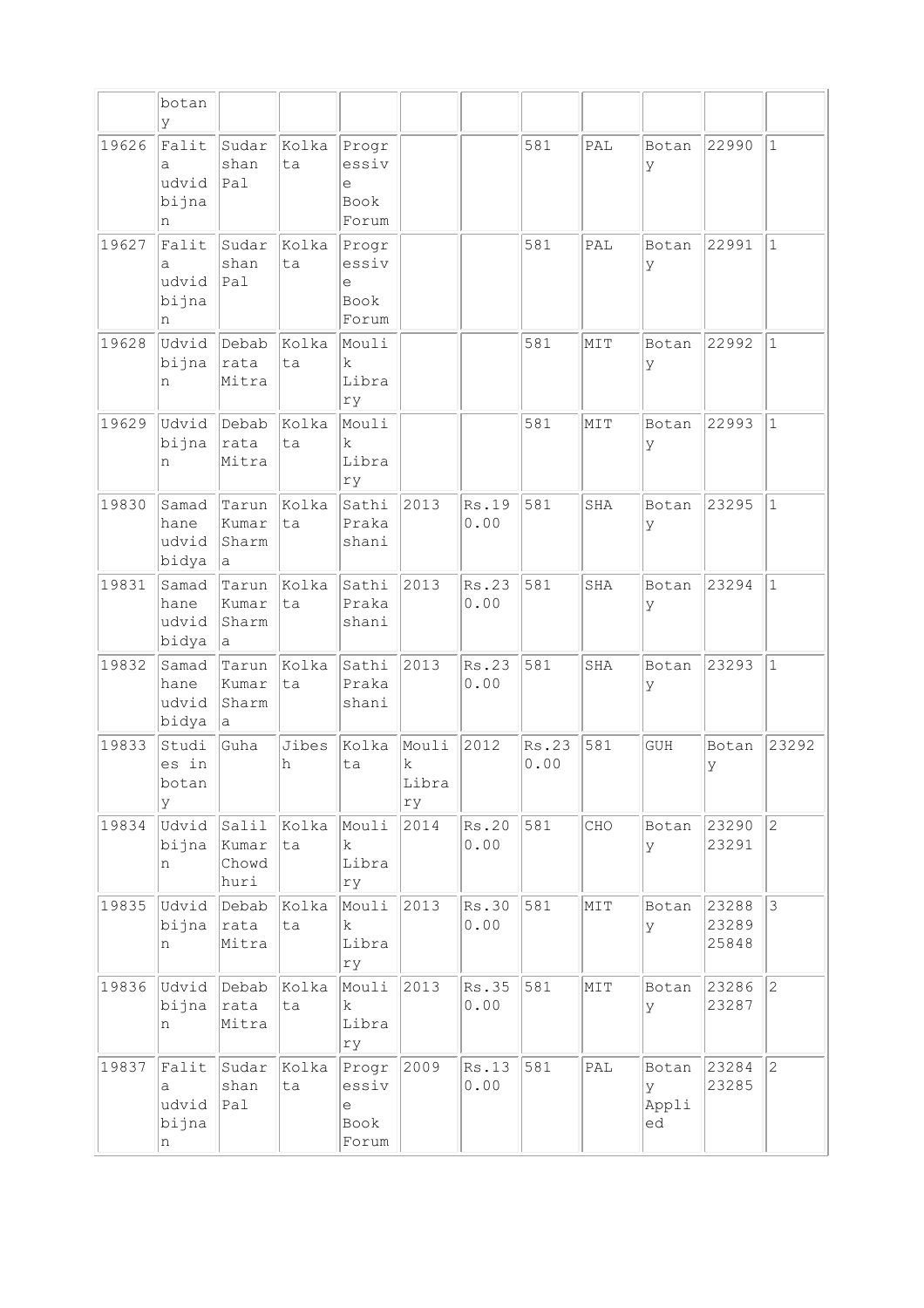| 19838 | Focus<br>on<br>colle<br>qe<br>pract<br>ical<br>botan<br>У | Panch<br>anan<br>Maji              | Kolka<br>ta                  | Rita<br>Book<br>Agenc<br>У        | 2009                                                                 | Rs.10<br>0.00 | 581.0<br>724      | MAJ          | Botan<br>y<br>Pract<br>ical | 23282<br>23283                            | $\overline{2}$                   |
|-------|-----------------------------------------------------------|------------------------------------|------------------------------|-----------------------------------|----------------------------------------------------------------------|---------------|-------------------|--------------|-----------------------------|-------------------------------------------|----------------------------------|
| 19839 | Focus<br>on<br>colle<br>ge<br>pract<br>ical<br>botan<br>У | Panch<br>anan<br>Maji              | Kolka<br>ta                  | Rita<br>Book<br>Agenc<br>У        | 2013                                                                 | Rs.40<br>0.00 | 581.0<br>724      | MAJ          | Botan<br>У<br>Pract<br>ical | 23280<br>23281                            | $\overline{c}$                   |
| 20021 | Prara<br>mbhik<br>udvid<br>vidya                          | Jayan<br>ta<br>Kumar<br>Sikde<br>r | Kolka<br>ta                  | Santr<br>a<br>Publi<br>catio<br>n | 2013                                                                 | 380.0<br>0    | 581               | SIK I        | Botan<br>У                  | 23619<br>23620<br>25842<br>25843<br>25844 | 5                                |
| 20239 | Colle<br>ge<br>botan<br>У                                 | Gangu<br>lee                       | Hiren<br>dra<br>Chand<br>ra. | Kolka<br>ta                       | New<br>Centr<br>al<br>Book<br>Agenc<br>У                             | 2006          | 450.0<br>0        | 580          | GAN                         | Botan<br>у.                               | 19760                            |
| 20240 | Colle<br>ge<br>botan<br>У                                 | Gangu<br>lee                       | Hiren<br>dra<br>Chand<br>ra. | Kolka<br>ta                       | Centr<br>al<br>Educa<br>tiona<br>$\mathbf{1}$<br>Enter<br>prise<br>S | 2007          | 395.0<br>0        | 580          | GAN                         | Botan<br>у.                               | 19759                            |
| 20241 | ics                                                       | $ \text{Genet } $ Gupta $ P K.$    |                              | Meeru<br>$\sf t$                  | Rasto 2005<br>gi<br>Publi<br>catio<br>ns                             |               | 300.0<br>$\Omega$ | 575.1        | GUP                         | Botan<br>ΙY<br>Genet<br>ics.              | 20132                            |
| 20242 | Focus<br>on<br>colle<br>ge<br>pract<br>ical<br>botan<br>У | Maji                               | Panch<br>anan.               | Kolka<br>ta                       | Rita<br>Book<br>Agenc<br>У                                           |               | 165.0<br>0        | 581.0<br>724 | MAJ                         | Botan<br>У<br>Pract<br>ical.              | 18832                            |
| 20243 | Focus<br>on<br>colle<br>ge<br>pract<br>ical<br>botan<br>У | Maji                               | Panch<br>anan.               | Kolka<br>ta                       | Rita<br>Book<br>Agenc<br>У                                           | 2005          | 70.00             | 580.0<br>724 | MAJ                         | Botan<br>У<br>Pract<br>ical.              | 18830<br>19756<br>19757<br>19758 |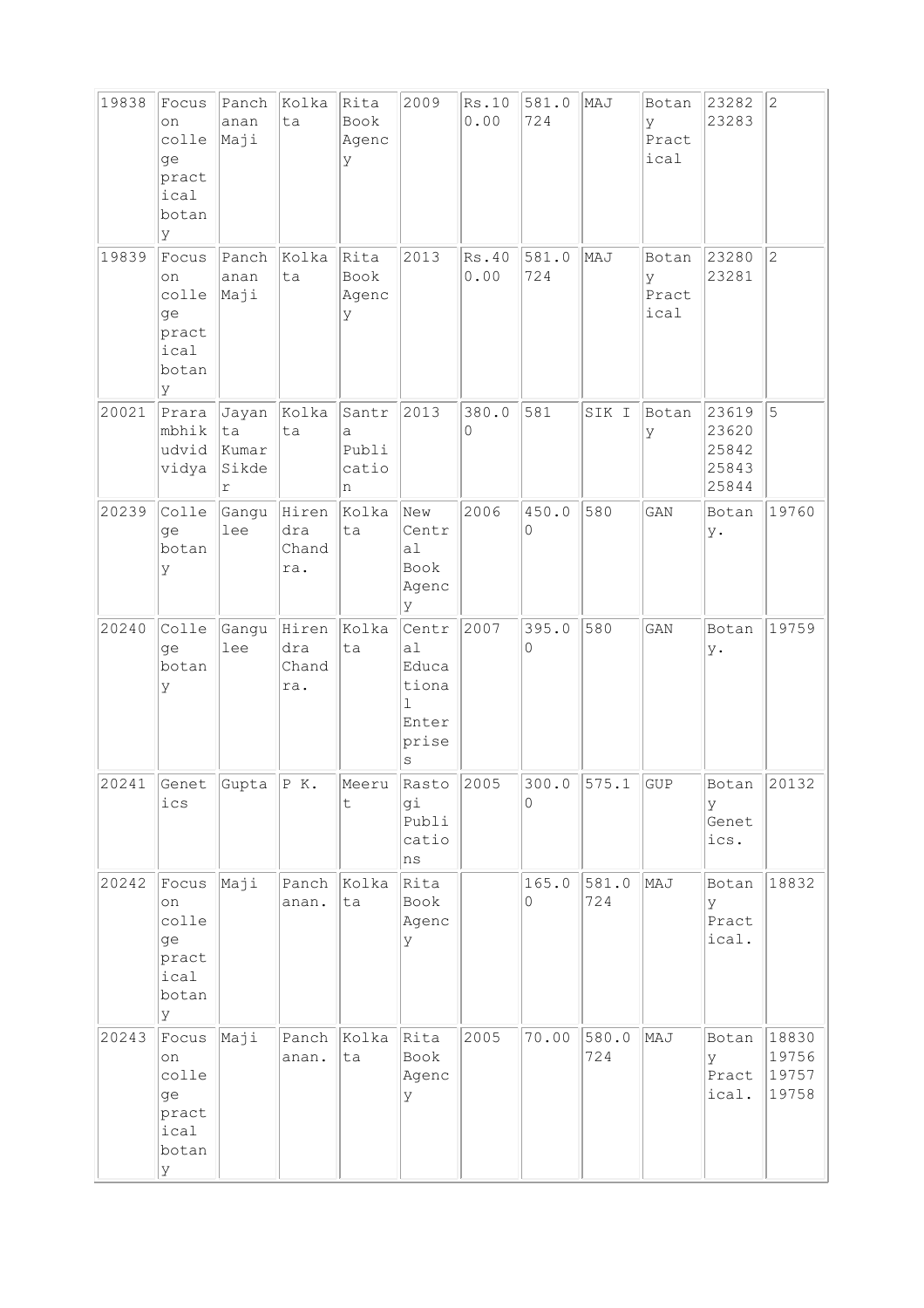| 20244 | Studi<br>es in<br>botan<br>У                               | Mitra                                | Debab<br>rata.        | Kolka<br>ta                 | Mouli<br>$\mathbf k$<br>Libra<br>ray       |            | 275.0<br>$\Omega$            | 581         | MIT                          | Botan<br>у.                                        | 18815           |
|-------|------------------------------------------------------------|--------------------------------------|-----------------------|-----------------------------|--------------------------------------------|------------|------------------------------|-------------|------------------------------|----------------------------------------------------|-----------------|
| 20245 | Studi<br>es in<br>botan<br>У                               | Mitra                                | Jatin<br>dra<br>Nath. | Kolka<br>ta                 | Mouli<br>$\mathbf k$<br>Libra<br>ray       | 2006       | 350.0<br>0                   | 581         | MIT                          | Botan<br>у.                                        | 18814           |
| 20247 | Taxon<br>omy<br>оf<br>angio<br>sperm<br>S                  | Samba<br>murty                       | A V S<br>${\tt S}$ .  | New<br>Delhi                | I K<br>Inter<br>natio<br>nal<br>Pvt<br>Ltd | 2005       | 295.0<br>$\Omega$            | 583/5<br>84 | SAM                          | Botan<br>у.                                        | 20131           |
| 20248 | Textb<br>ook<br>of<br>fungi                                | Sharm<br>a                           | OP.                   | New<br>Delhi                | Tata<br>McGra<br>w-Hil<br>ı                | 2007       | 210.0<br>0                   | 589.2       | SHA                          | Botan<br>У<br>Fungi                                | 20128           |
| 20249 | Taxon<br>omy<br>оf<br>angio<br>sperm<br>$\rm s$            | Singh                                | V.                    | Meeru<br>t                  | Rasto<br>gi<br>Publi<br>catio<br>ns        | 2005       | 185.0<br>$\mathsf{O}\xspace$ | 583/5<br>84 | SIN                          | Botan<br>у.                                        | 20130           |
| 20267 | Udvid<br>bijna<br>n                                        | Debab<br>rata<br>Mitra               | Kolka<br>ta           | Mouli<br>k.<br>Libra<br>ry  | 2006                                       | 200.0<br>0 | 581                          | MIT         | Botan<br>у.                  | 18816<br>18817<br>18818<br>20208<br>20209<br>20210 | $6\phantom{.}6$ |
| 20268 | Udvid<br>bijna<br>n                                        | Debab<br>rata<br>Mitra               | Kolka<br>ta           | Mouli<br>k.<br>Libra<br>ray | 2005                                       | 200.0<br>0 | 581                          | MIT         | Botan<br>у.                  | 18819<br>18820<br>18821<br>20211<br>20212<br>20213 | $6\phantom{.}6$ |
| 20269 | Focus<br>on<br>colle<br>ge<br>pract<br>ical<br>botan<br>У  | Panch<br>anan<br>Maji.               | kolka<br>ta           | Rita<br>Book<br>Agenc<br>У  | 2004                                       | 165.0<br>0 | 581.0<br>724                 | MAJ         | Botan<br>y<br>Pract<br>ical. | 18833<br>18834<br>20214<br>20215                   | $\overline{4}$  |
| 20270 | Focus<br>on<br>colle<br>ge<br>pract<br>ical<br>botan<br>lУ | Panch<br>anan<br>Maji.               | Kolka<br>ta           | Rita<br>Book<br>Agenc<br>У  | 2005                                       | 65.00      | 581.0<br>724                 | MAJ         | Botan<br>V<br>Pract<br>ical  | 18831<br>20133<br>20134<br>20135<br>20136          | 5               |
| 20271 | Udvid<br>bijna<br>n                                        | $ $ Salil<br>Kumar<br>Chowd<br>hury. | Kolka<br>ta           | Mouli<br>k<br>Libra<br>ry   | 2007                                       | 160.0<br>0 | 581                          | CHO         | Botan<br>у.                  | 19753<br>19754<br>19755                            | $\mathfrak{Z}$  |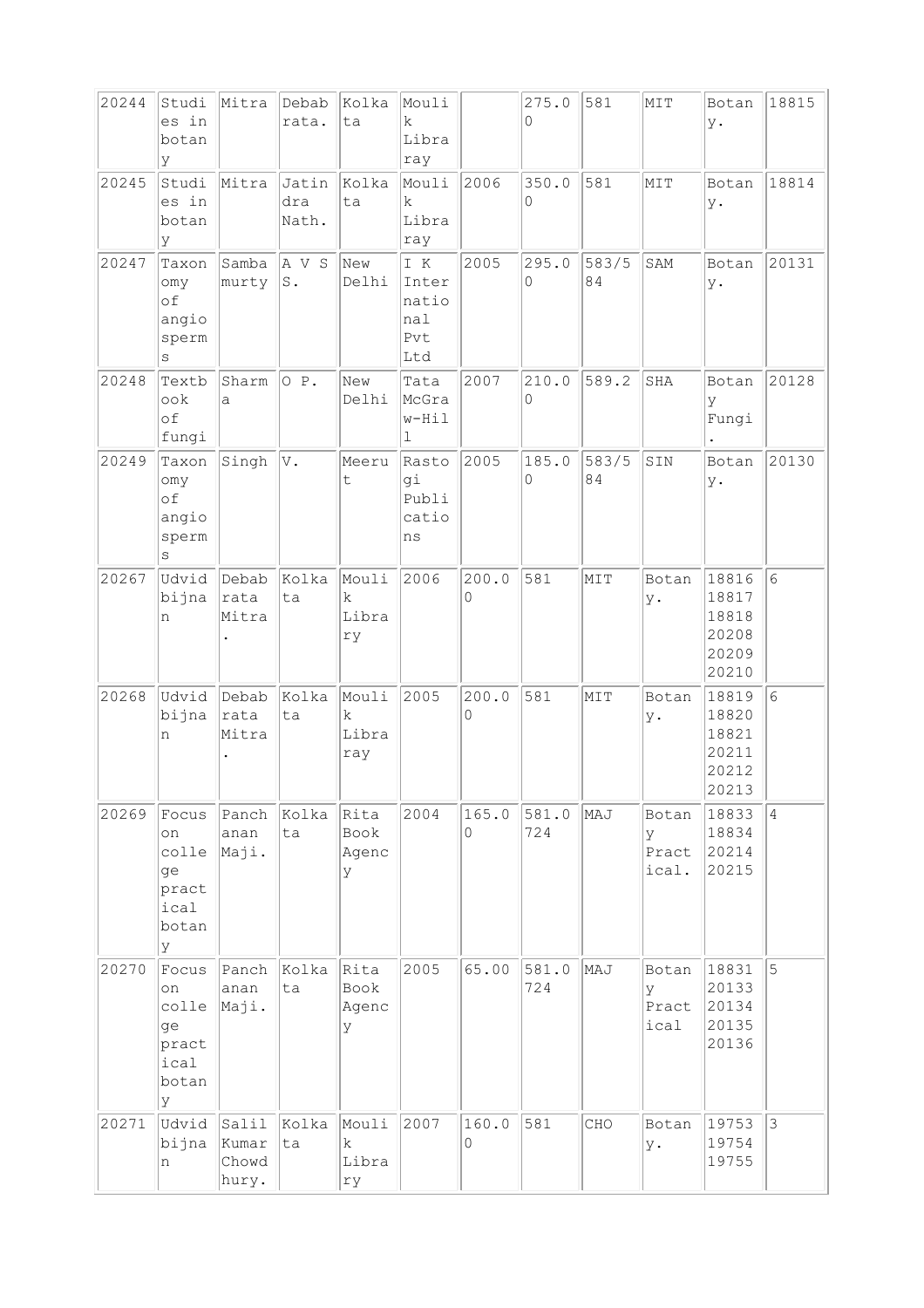| 20272 | Falit<br>a<br>udvid<br>bijna<br>n (bya<br>bahar<br>ik<br>saha)                                         | Sudar<br>shan<br>Pal.  | Kolka<br>ta    | Progr<br>essiv<br>e<br>Book<br>Forum | 2005                     | 120.0<br>0 | 581                          | PAL           | Botan<br>у.                  | 18822<br>18823<br>18824<br>18825<br>20137<br>20138<br>20139<br>20140<br>20141<br>20142<br>20143<br>18826<br>18827<br>18828<br>18829 | 15                                        |
|-------|--------------------------------------------------------------------------------------------------------|------------------------|----------------|--------------------------------------|--------------------------|------------|------------------------------|---------------|------------------------------|-------------------------------------------------------------------------------------------------------------------------------------|-------------------------------------------|
| 20301 | Focus<br>on<br>colle<br>ge<br>pract<br>ical<br>botan<br>У                                              | Panch<br>anan<br>Maji. | Kolka<br>ta    | Rita<br>Book<br>agenc<br>У           | 2005                     |            | 581.0<br>724                 | MAJ           | Botan<br>У<br>Pract<br>ical. | 18416<br>18621<br>18622<br>18623                                                                                                    | $\overline{4}$                            |
| 21374 | Intro<br>ducti<br>on to<br>biost<br>atist<br>ics (a<br>textb<br>$\circ \circ k$<br>of<br>biome<br>try) | Baner<br>jee           | Prana<br>b Kr. | New<br>Delhi                         | S<br>Chand<br>& Co       | 2015       | 295.0<br>$\circ$             | 570.1<br>5195 | <b>BAN</b>                   | Botan<br>У<br>Biome<br>try                                                                                                          | 25825<br>25826<br>25827<br>25828<br>25829 |
| 21375 | Botan<br>y for<br>degre<br>е<br>stude<br>nts                                                           | Vasis<br>tha           | BR.            | New<br>Delhi                         | $\rm S$<br>Chand<br>& CO | 2014       | 495.0<br>$\mathsf{O}\xspace$ | 589.2         | VAS                          | Botan<br>У<br>Fungi                                                                                                                 | 25830<br>25831                            |
| 21376 | Botan<br>y for<br>degre<br>е<br>stude<br>nts                                                           | Vasis<br>tha           | BR.            | New<br>Delhi                         | S<br>Chand<br>& CO       | 2015       | 445.0<br>0                   | 579.8         | VAS                          | Botan<br>У<br>Algae                                                                                                                 | 25832<br>25833                            |
| 21377 | Botan<br>y for<br>degre<br>e<br>stude<br>nts                                                           | Vasis<br>tha           | P C.           | New<br>Delhi                         | S<br>Chand<br>$&$ Co     | 2014       | 495.0<br>$\Omega$            | 587           | VAS                          | Botan<br>У<br>Pteri<br>dophy<br>ta.                                                                                                 | 25834<br>25835                            |